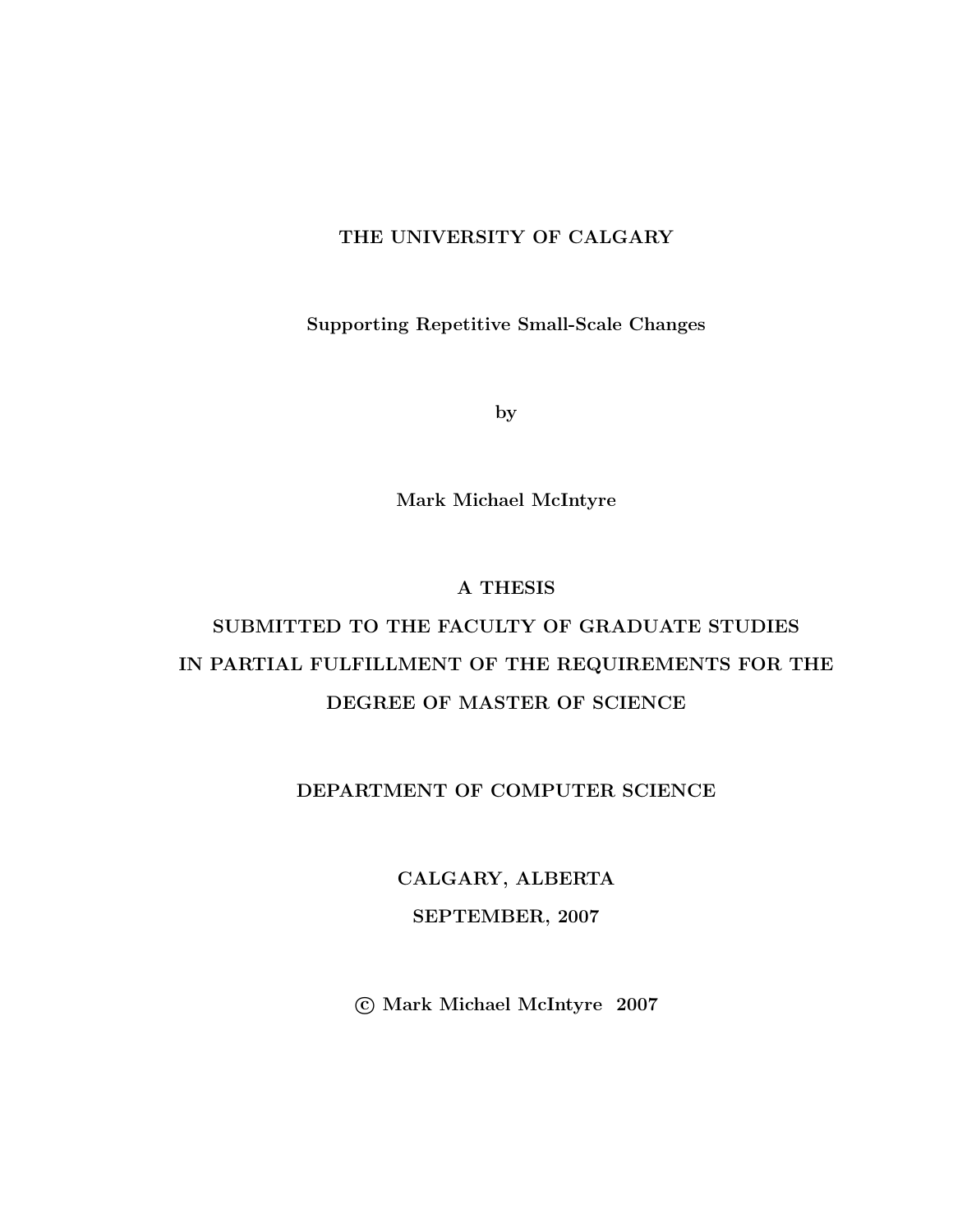# THE UNIVERSITY OF CALGARY FACULTY OF GRADUATE STUDIES

The undersigned certify that they have read, and recommend to the Faculty of Graduate Studies for acceptance, a thesis entitled "Supporting Repetitive Small-Scale Changes" submitted by Mark Michael McIntyre in partial fulfillment of the requirements for the degree of Master of Science.

> Supervisor, Dr. Robert James Walker Department of Computer Science

Dr. Jörg Denzinger Department of Computer Science

Dr. Dietmar Pfahl Department of Electrical and Computer Engineering

Date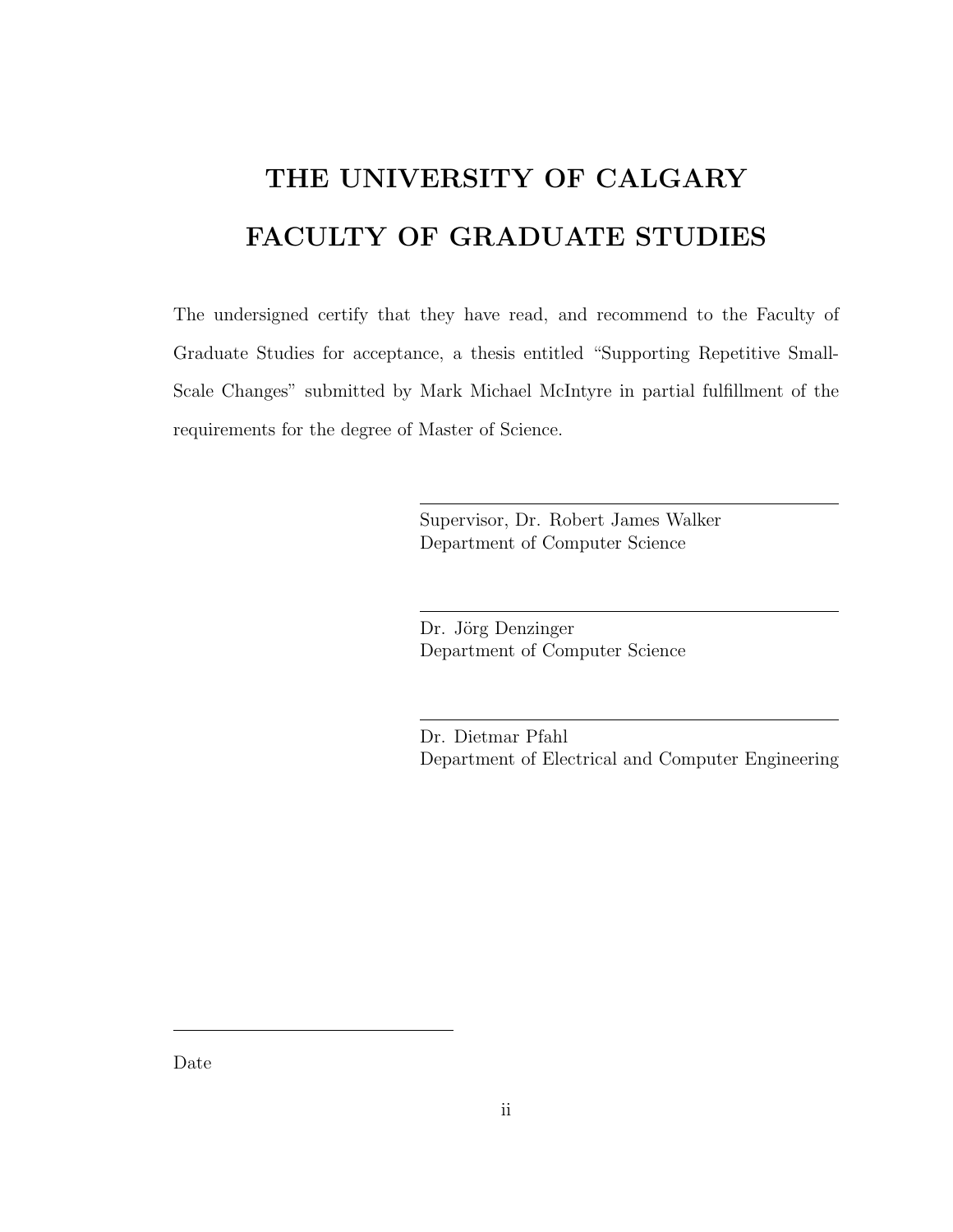## Abstract

When modifying a software system, a developer may find it necessary to repeat a given change throughout its source code. While the change itself may not be difficult to implement, discovering the locations where it should be applied can be onerous. Syntactic differences in otherwise semantically similar code can render traditional tools ineffective. This thesis describes a heuristic search technique to help find locations required to complete a repetitive small-scale change (RSC). By observing the developer perform a change once, it is possible to infer semantic information about that change and automatically suggest locations where the same change might need to be made. This technique is implemented in a tool called Reverb. The utility of this technique is evaluated by comparing Reverb's search results against those of traditional approaches, for RSCs conducted on two open source applications; Reverb is found to have superior recall and precision in the cases evaluated.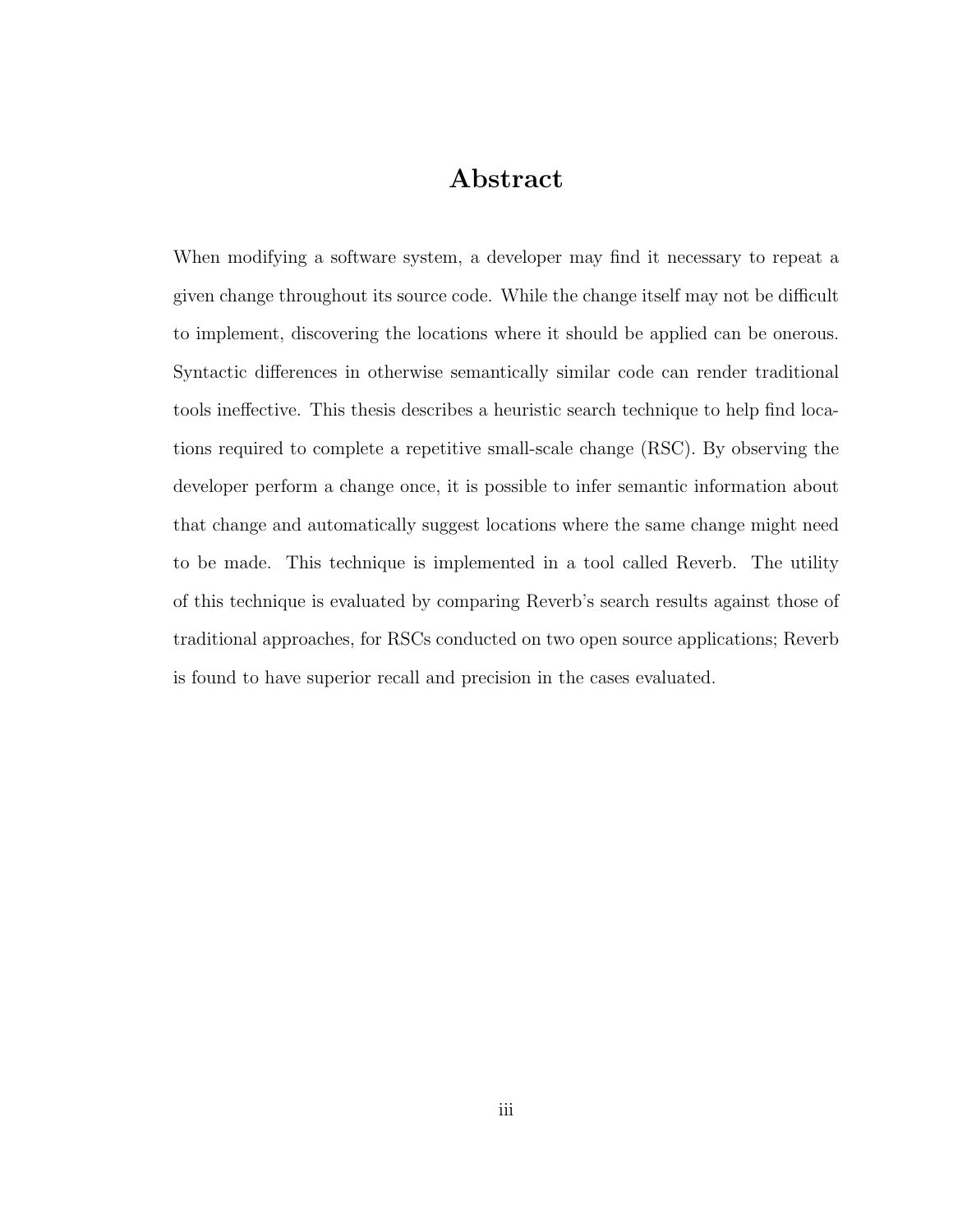## Acknowledgements

It is a pleasure to acknowledge the people who helped make this thesis possible.

First, I wish to thank my supervisor Dr. Robert Walker, to whom I cannot overstate my gratitude. Without his advice, encouragement, teaching, and occasional whip-cracking, I would have been lost.

I would like to thank my friends and colleagues at the University of Calgary. Especially Kevin Viggers, for convincing me to seek out my own topic and re-igniting my enthusiasm; Reid Holmes, for his advice, inspirations, experience, humour, and friendship; and, with no less emphasis, Joseph Chang, Brad Cossette, Rylan Cottell, Puneet Kapur, Shafquat Mahmud, Mohammad Minhaz, Bhavya Rawal, Jamal Siadat, and Carmen Zannier for their consultation, advice, and help in my adjustment to life in Calgary.

For helping me express my technique in mathematical notation, I thank Dr. Jörg Denzinger.

For their unconditional love and support, I thank my parents, Arthur and Linda; my sister, Lindsay; and my partner, Mark Driedger. Thank you all. I could not have finished this thesis without you.

Finally, I owe much of my fascination with technology to a man whom I do not know. During the summer of 1986, it was decided—without my consultation—that my birthday present was to be a skateboard instead of the Nintendo Entertainment System for which I had repeatedly requested. It was while wandering the isles of Toys 'R Us, ostensibly to look at skateboards (I had purposely meandered off alone to see the Nintendo section), that my parents witnessed a man, also looking for a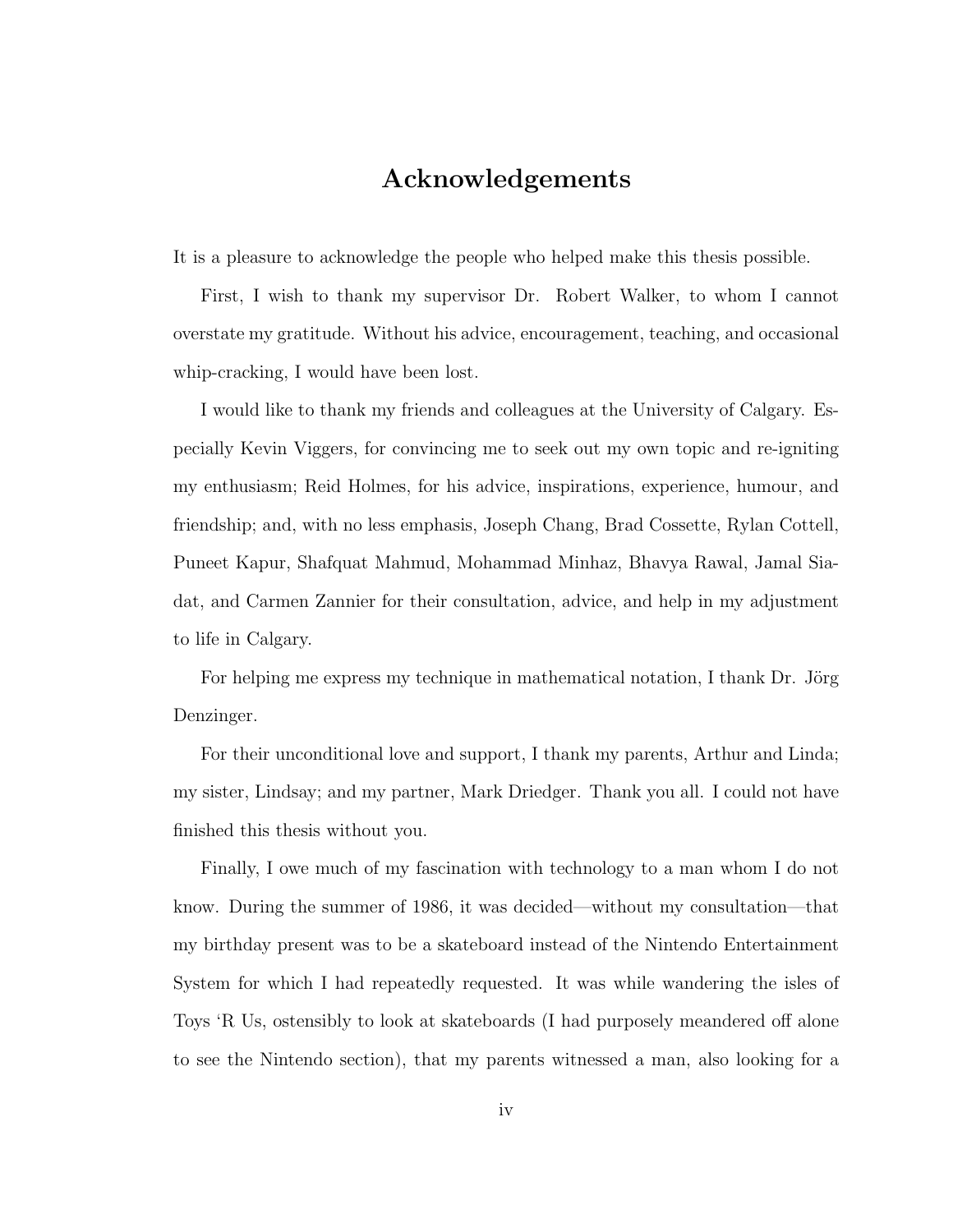skateboard as a gift, slip and concuss himself while trying out the new toy. Sometime between the arrival of the fire department and ambulance, and without knowing if this man had regained consciousness, my parents conceded that a Nintendo might be the safer gift. My first Nintendo was received on my sixth birthday. I suppose I've been enchanted by technology ever since.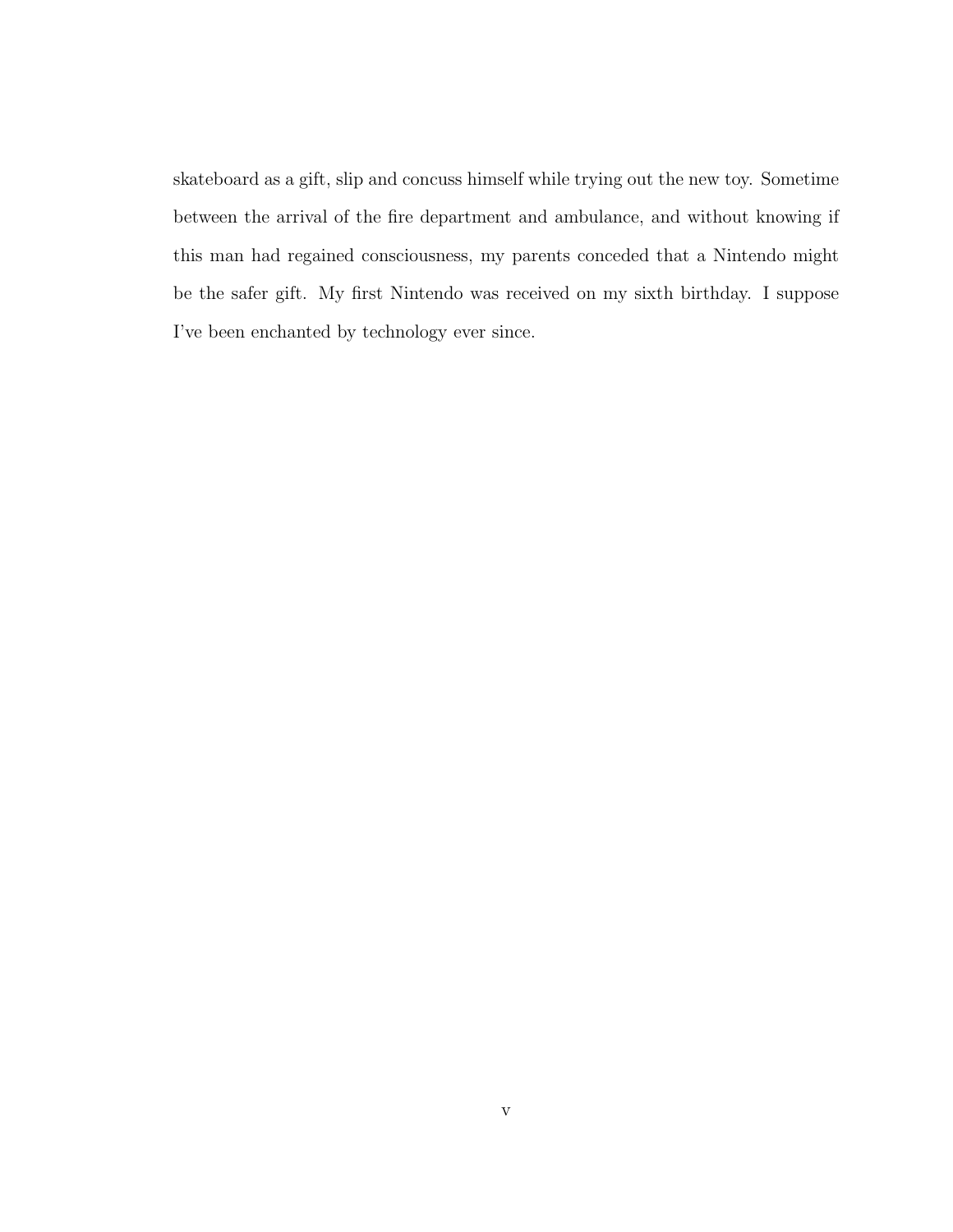## Table of Contents

|                |                                            | <b>Approval Page</b>                                                                                                                                                                                             | ii                                                                   |
|----------------|--------------------------------------------|------------------------------------------------------------------------------------------------------------------------------------------------------------------------------------------------------------------|----------------------------------------------------------------------|
|                | Abstract                                   |                                                                                                                                                                                                                  | iii                                                                  |
|                |                                            | Acknowledgements                                                                                                                                                                                                 | iv                                                                   |
|                |                                            | <b>Table of Contents</b>                                                                                                                                                                                         | vi                                                                   |
| $\mathbf{1}$   | 1.1<br>1.2                                 | Introduction<br>Proposed Technique                                                                                                                                                                               | $\mathbf{1}$<br>3<br>$\overline{4}$                                  |
| $\overline{2}$ | 2.1<br>2.2<br>2.3<br>2.4                   | Motivation<br>Migrating to a New Iteration Syntax $\dots \dots \dots \dots \dots \dots$                                                                                                                          | $\overline{5}$<br>$\overline{5}$<br>$\overline{7}$<br>11<br>13       |
| 3              | 3.1<br>3.2<br>3.3<br>3.4<br>$3.5\,$<br>3.6 | Detecting Repetitive Small-Scale Change Targets<br>3.2.1<br>3.2.2<br>3.2.3<br>3.5.1<br>3.5.2                                                                                                                     | 15<br>15<br>18<br>19<br>20<br>22<br>27<br>30<br>35<br>37<br>37<br>39 |
| $\overline{4}$ | 4.2<br>4.3<br>4.4                          | Evaluation<br>Migrating to For-Each Loops<br>Evaluating The Fact Selection Process<br>4.3.1<br>Moving to a Logger Framework<br>Migrating to a for-each loop $\dots \dots \dots \dots \dots \dots \dots$<br>4.3.2 | 42<br>43<br>48<br>54<br>56<br>56<br>58                               |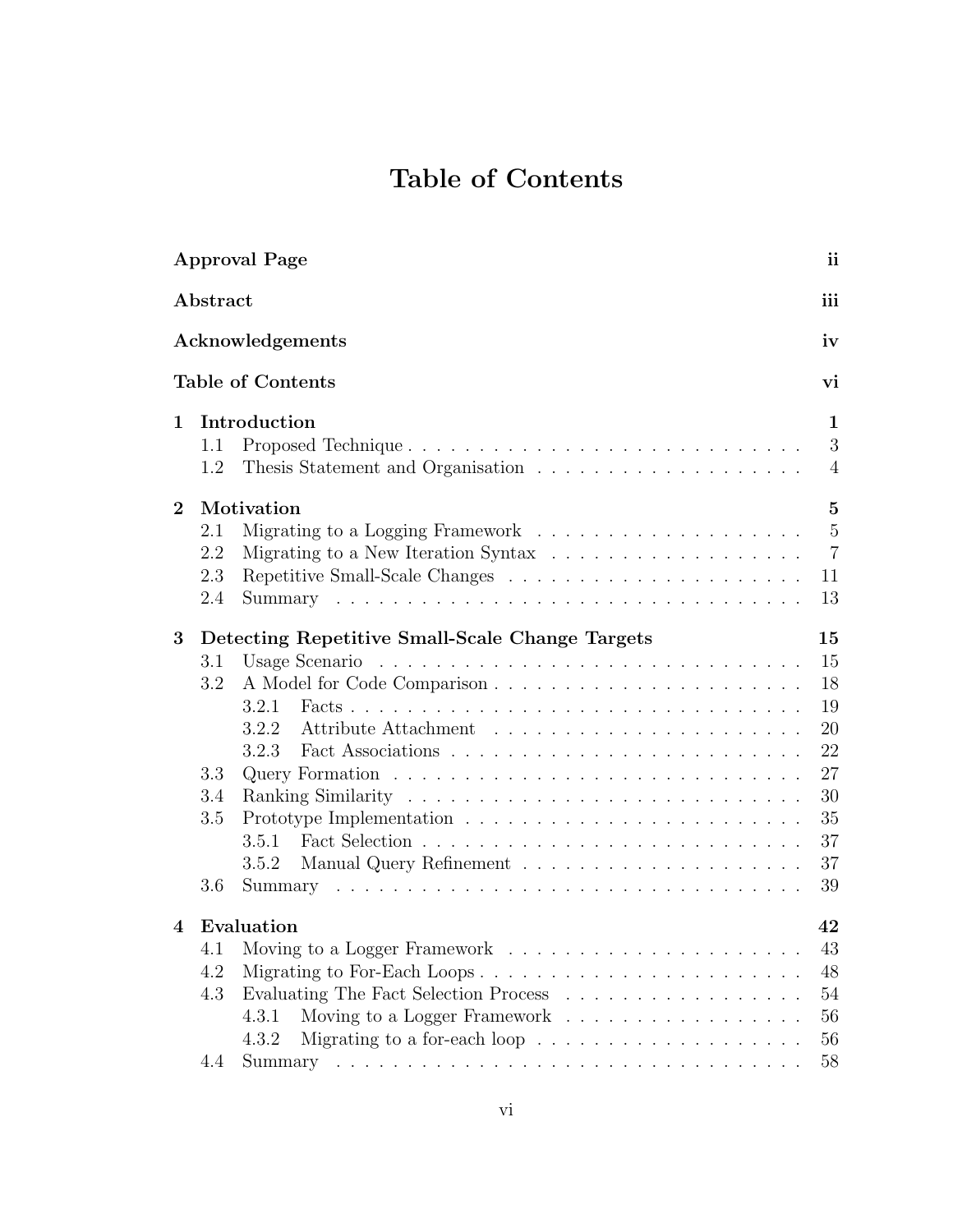| 5 | <b>Discussion</b><br>62   |                                                                                               |    |  |  |
|---|---------------------------|-----------------------------------------------------------------------------------------------|----|--|--|
|   | 5.1                       |                                                                                               | 62 |  |  |
|   | 5.2                       | Granularity and Inter-Method Relationships $\ldots \ldots \ldots \ldots \ldots$               | 64 |  |  |
|   | 5.3                       |                                                                                               | 66 |  |  |
|   | 5.4                       |                                                                                               | 66 |  |  |
|   | 5.5                       | Fact selection $\ldots \ldots \ldots \ldots \ldots \ldots \ldots \ldots \ldots \ldots \ldots$ | 67 |  |  |
|   | 5.6                       |                                                                                               | 68 |  |  |
|   | 5.7                       | Performance                                                                                   | 69 |  |  |
|   | 5.8                       |                                                                                               | 70 |  |  |
|   | 5.9                       |                                                                                               | 70 |  |  |
| 6 |                           | <b>Related Work</b>                                                                           | 72 |  |  |
|   | 6.1                       |                                                                                               | 72 |  |  |
|   | 6.2                       |                                                                                               | 74 |  |  |
|   | 6.3                       |                                                                                               | 75 |  |  |
|   | 6.4                       |                                                                                               | 76 |  |  |
|   | 6.5                       |                                                                                               | 78 |  |  |
|   | 6.6                       |                                                                                               | 79 |  |  |
|   | 6.7                       |                                                                                               | 80 |  |  |
|   | 6.8                       |                                                                                               | 80 |  |  |
|   | 6.9                       |                                                                                               | 80 |  |  |
| 7 |                           | Conclusion                                                                                    | 82 |  |  |
|   | 7.1                       |                                                                                               | 83 |  |  |
|   | <b>Bibliography</b><br>85 |                                                                                               |    |  |  |
|   |                           | A Loop Migration Locations in JHotDraw                                                        | 94 |  |  |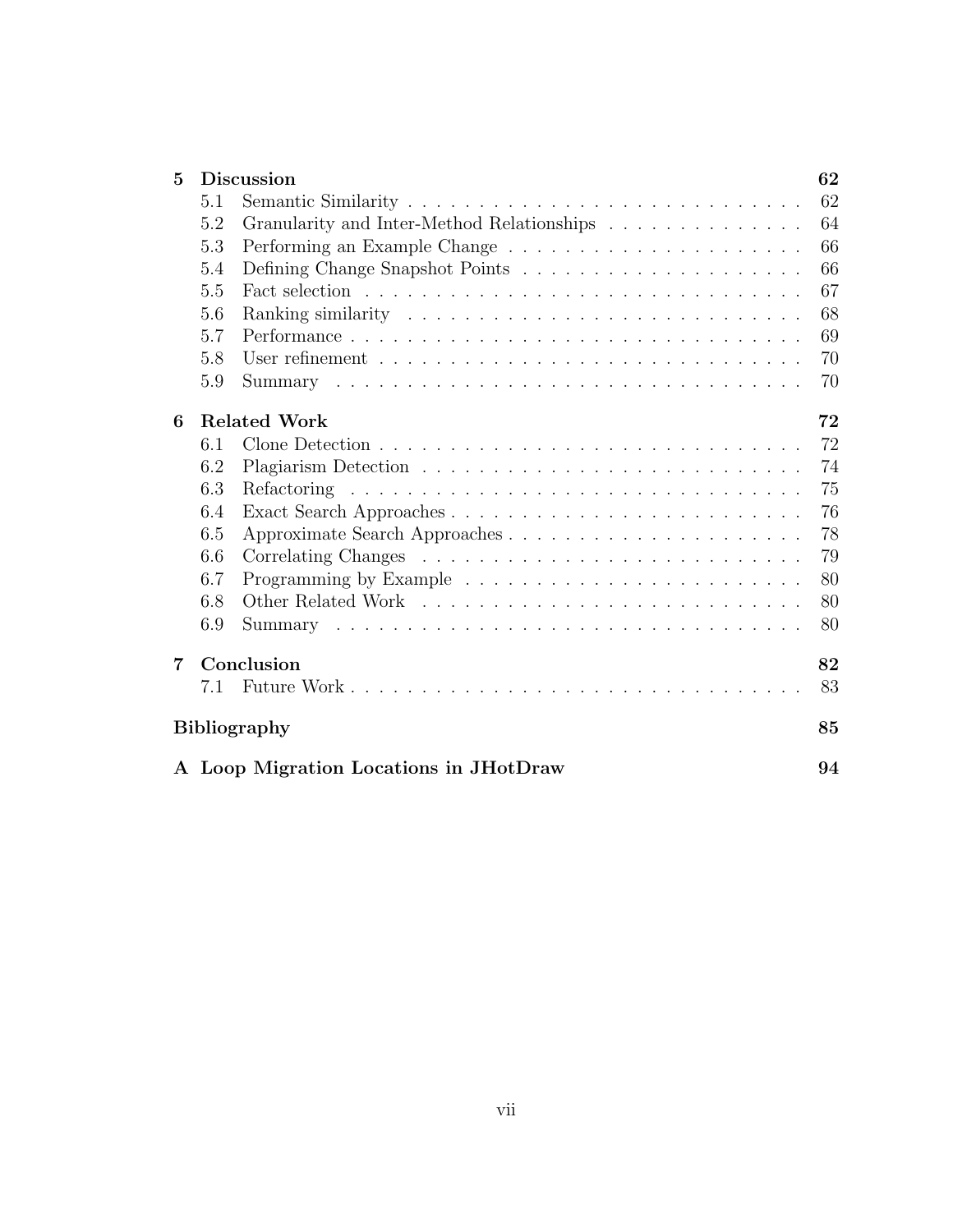## List of Tables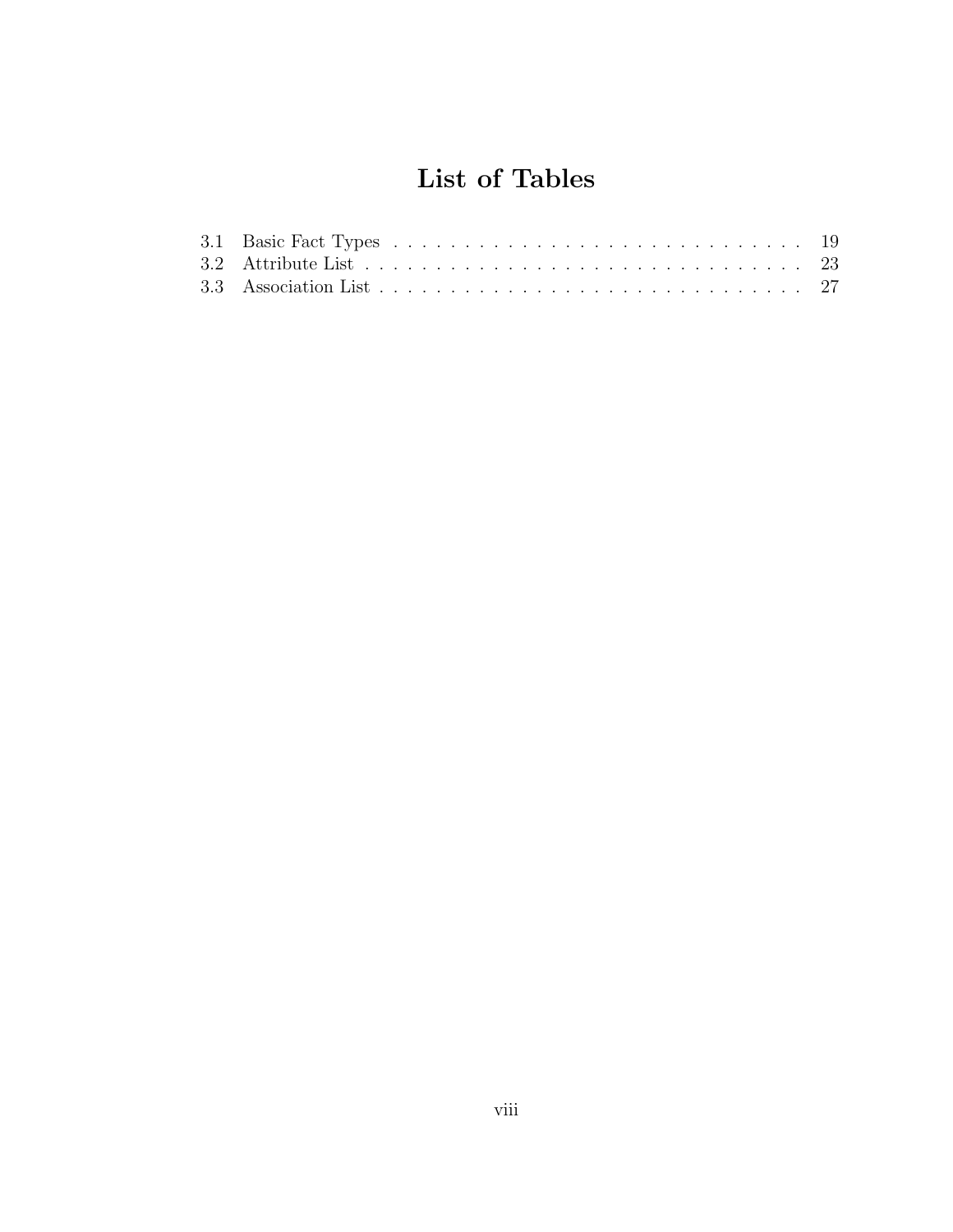## List of Figures

| 2.1     |                                                                                      | 6              |
|---------|--------------------------------------------------------------------------------------|----------------|
| 2.2     |                                                                                      | $\overline{7}$ |
| 2.3     |                                                                                      | $\overline{7}$ |
| 2.4     |                                                                                      | 12             |
| 3.1     | An example change made to JHotDraw                                                   | 16             |
| 3.2     |                                                                                      | 17             |
| 3.3     |                                                                                      | 18             |
| 3.4     |                                                                                      | 20             |
| 3.5     |                                                                                      | 21             |
| 3.6     |                                                                                      | 24             |
| 3.7     |                                                                                      | 26             |
| 3.8     |                                                                                      | 28             |
| $3.9\,$ | Discovering matches in pseudocode $\ldots \ldots \ldots \ldots \ldots \ldots \ldots$ | 34             |
| 3.10    |                                                                                      | 39             |
| 3.11    |                                                                                      | 40             |
| 4.1     | Truncated results for the debug example                                              | 46             |
| 4.2     | Precision and recall versus Similarity for Debug Example $\ldots \ldots$             | 47             |
| 4.3     | Precision versus recall for the debug example $\dots \dots \dots \dots$              | 47             |
| 4.4     | Precision and recall for Lexical Search                                              | 48             |
| 4.5     | Possible collection iteration migration in JHotDraw $\dots \dots \dots$              | 49             |
| 4.6     | Results for object-based iteration migration                                         | 52             |
| 4.7     | Precision and recall versus similarity for object-based iteration                    | 53             |
| 4.8     | Precision versus recall for object-based iteration                                   | 53             |
| 4.9     | Results for the index-based iteration migration                                      | 54             |
| 4.10    | Precision and recall versus similarity for index-based iteration $\ldots$ .          | 55             |
|         | 4.11 Precision versus recall for index-based iteration                               | 55             |
|         | 4.12 Automated versus unautomated results for a logging framework                    | 57             |
|         | 4.13 Refined versus unrefined results for while-loop migration                       | 59             |
|         | 4.14 Refined versus unrefined results for for-loop migration                         | 60             |
| 5.1     |                                                                                      | 63             |
| 5.2     | A second pair of possibly similar code segments                                      | 63             |
| 5.3     |                                                                                      | 65             |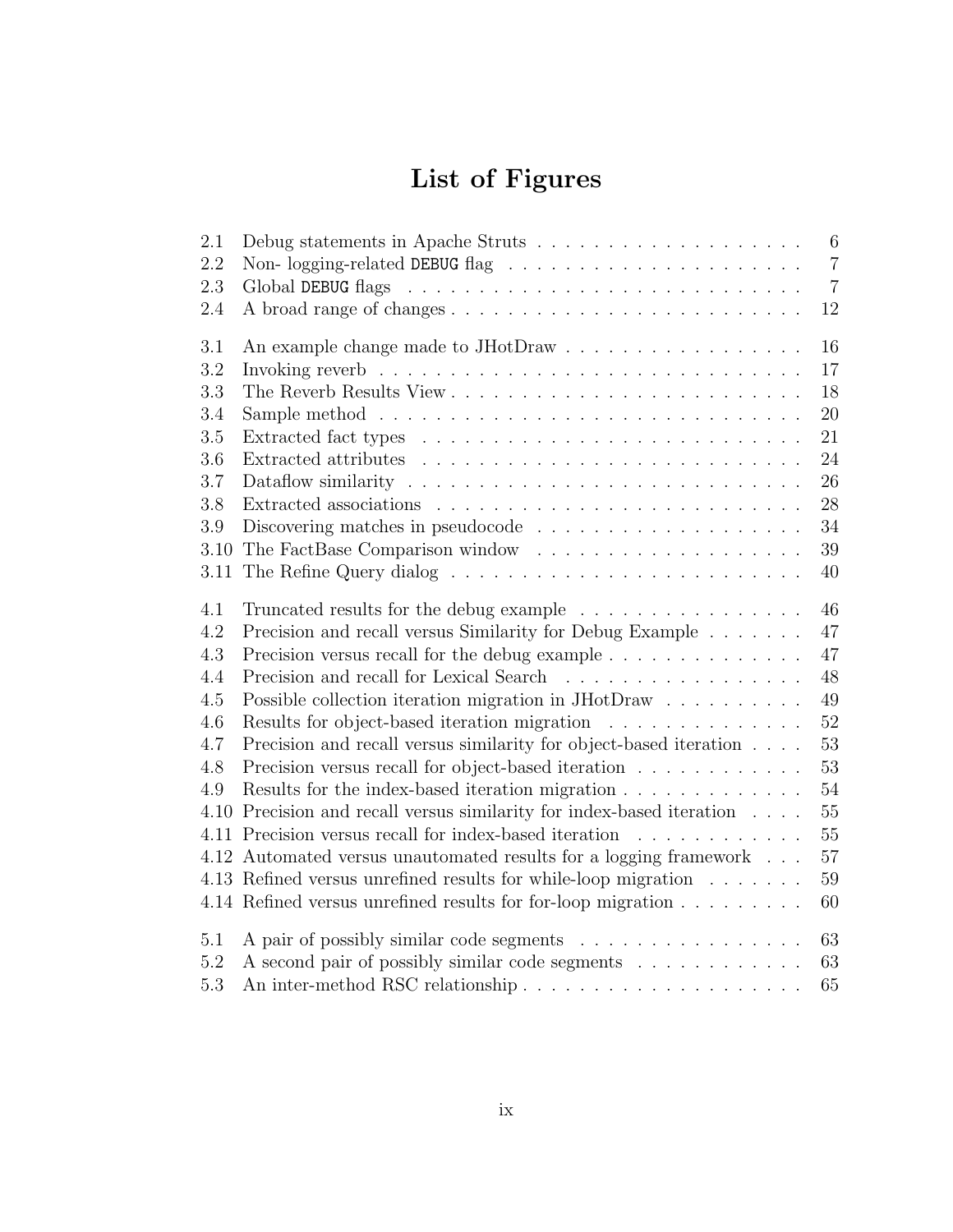## Chapter 1

## Introduction

As software systems evolve [Parnas, 1972; Belady and Lehman, 1976; Lehman and Parr, 1976; Lehman and Belady, 1985], small-scale changes are often required [Purushothaman and Perry, 2005]. While these changes can be as small as a few lines of code, they may occur in repetition—requiring attention in multiple locations throughout a software project. These changes may also vary between repetitions, creating difficulties for many traditional approaches. Any small-scale change task can potentially be a repetitive small-scale change (RSC); the difficulty lies in determining whether additional targets exist and discovering the locations of those targets.

We introduce this thesis with a short example: Debug statements help developers understand the execution of their code by outputting information to a log file or console screen as a program's statements are executed. While this information is useful to the developer, it should be removed from the program before it is deployed so end-users do not have to suffer through the output, or its resulting performance decrease.

Traditionally, developers guard their debug statements with a DEBUG flag, a condition that the program checks before executing any debug-related statements. If the program is configured to output the debug information by setting this flag to True, then the debug statements are processed; otherwise they are ignored. Using the syntax of the Java programming language, this often manifests itself as follows: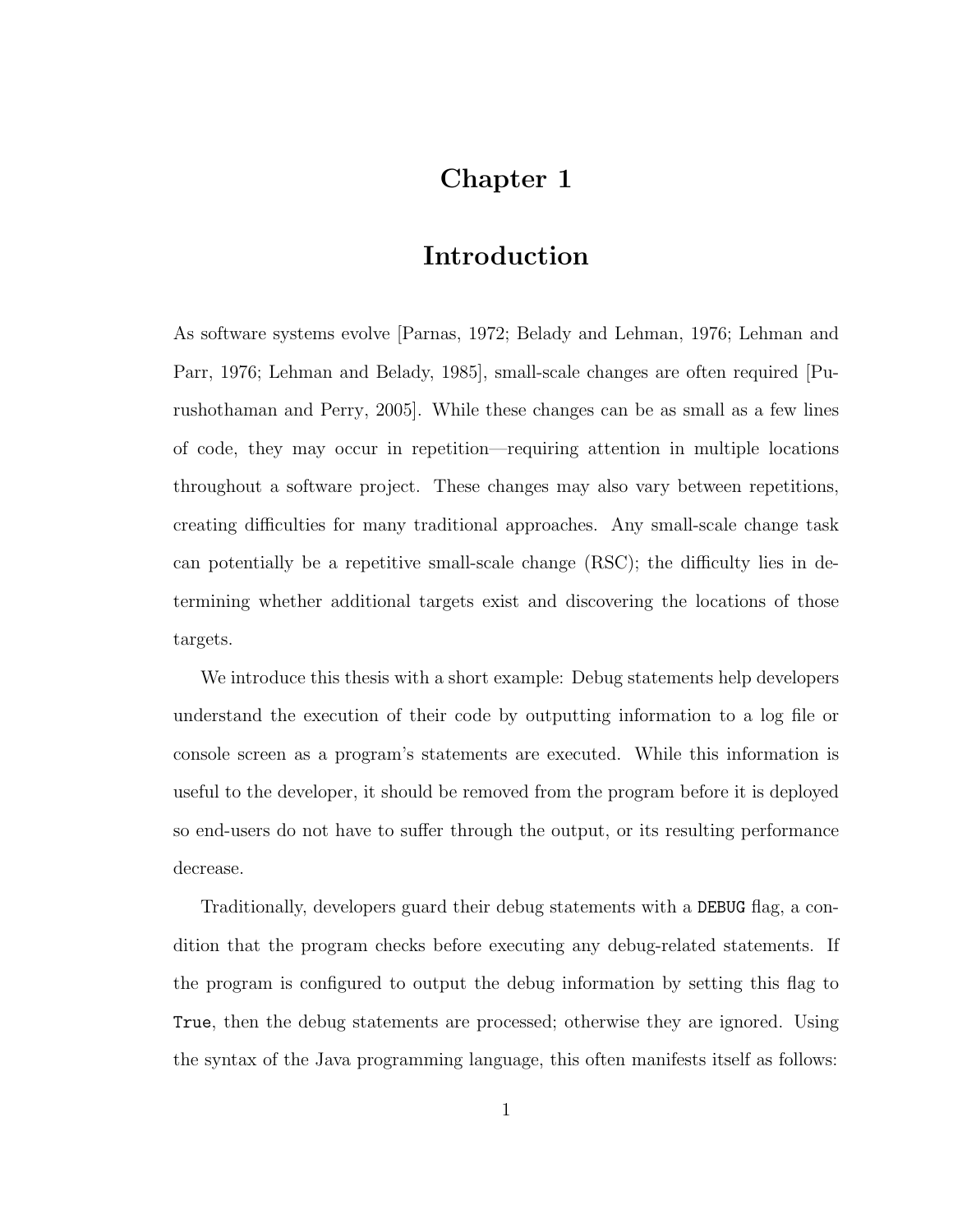#### if(DEBUG)

System.out.println("Value $\phi$ f $\phi$ x $\phi$ is: $\phi$ " + x);

This approach, while effective, has drawbacks. The DEBUG flag can only be on or off, the results cannot be configured (by, for example, filtering, changing the order, or re-formatting the outputted statements), and the differentiation of informational, debugging, error, and warning situations is difficult.

A better solution is to make use of a logging framework. Logging frameworks relegate management of the debug information to a centralized component, and new features can be added to the framework without much disruption. A typical logging framework may use the following syntax:

$$
\log.\text{debug("Value\_of\_x\_is:}\sqcup" + x);
$$

where log is a reference to a logging framework object, debug is a message indicating that some debugging information is to be collected, and the parameter is a String representing the debug information.

If a developer wishes to change all guarded print statements to use a logging framework instead, he runs into practical difficulties. A lexical search for "debug" is likely to return comments about the need to debug certain functionality. The search may also miss diagnostic output statements that are not guarded with a test of the DEBUG flag, or be unable to distinguish the cases that denote informational output from those that denote warnings or errors.

In general, a problem arises when attempting to discover the targets of an RSC using traditional tool support. The targets of an RSC can be similar, but not identical. Brute force investigation requires much time and effort from the developer,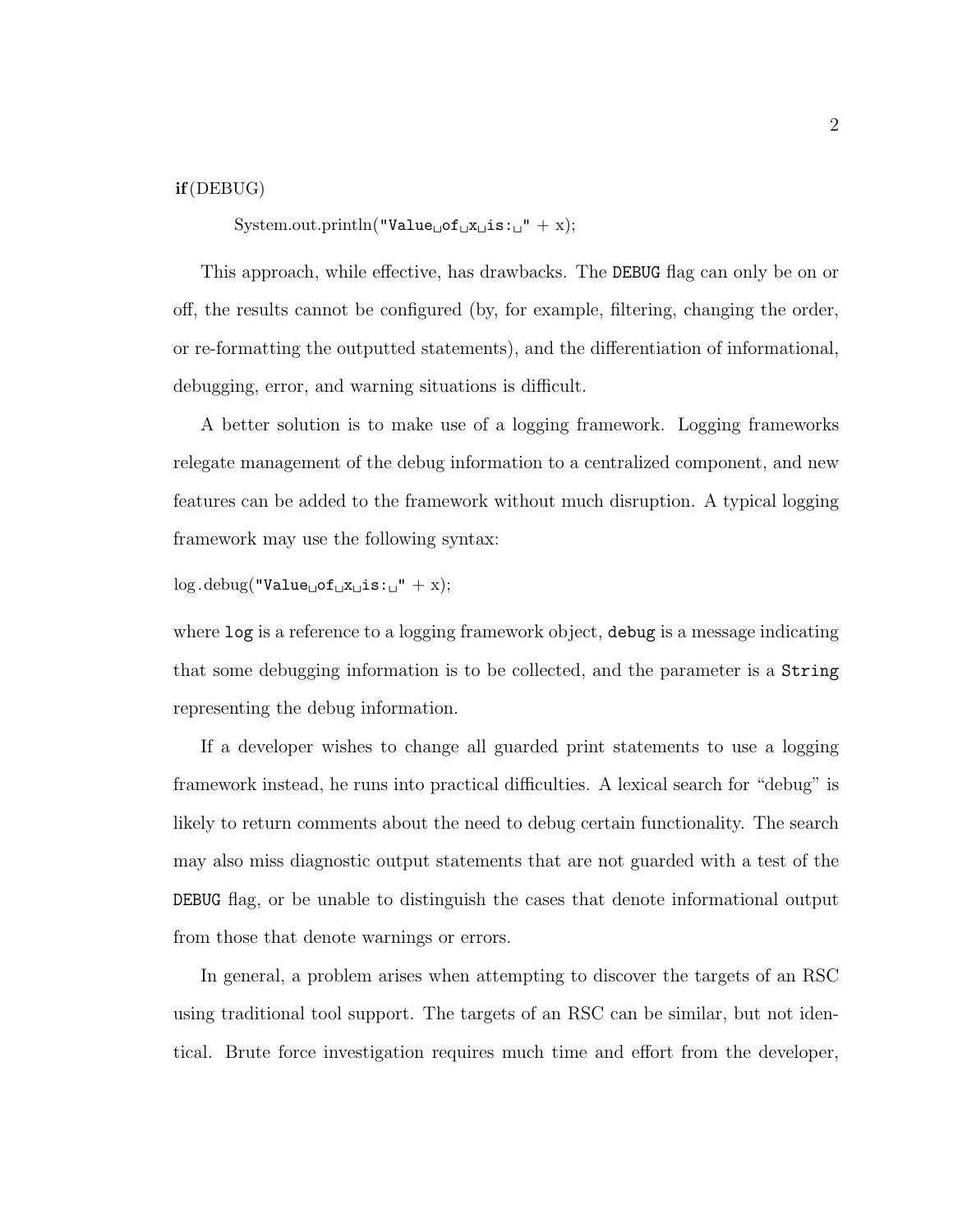likely leading to mishandled situations. Clone detectors [Baxter et al., 1998; Kamiya et al., 2002; Li et al., 2006; Duala-Ekoko and Robillard, 2007] and lexical search tools [Crochemore and Perrin, 1988; Miller and Marshall, 2004] are geared towards discovering identical matches. Regular expressions [Brzozowski, 1964; Baeza-Yates and Gonnet, 1989; Clarke and Cormack, 1997] and exact query languages [Holt, 1999; Janzen and Volder, 2003; Beyer, 2006] require special attention to the lexical pattern of the change, if one exists. Refactoring tools [Opdyke, 1992; Griswold and Notkin, 1993; Tokuda and Batory, 1999; Fowler, 2002] provide pre-defined transformations with a heavy emphasis on correctness; new refactoring tools must be created for specific problems.

#### 1.1 Proposed Technique

Our approach to finding RSC target locations is to extract a set of facts from an example change and use those facts to search for locations where a similar change should be made. Facts can be extracted from any code segment and can represent variable declarations, messages and parameters passed between references, control flow graph information, and other explicit or inferred data.

When combined with information about a change, this extracted information can be used as a search heuristic to locate places related to that change. More specifically, given a "before" and "after" snapshot of a change, the set of facts extracted from the code segment can be reduced to those most relevant to the change. Searching the remainder of the codebase for these change-related facts should yield locations likely to require the same change.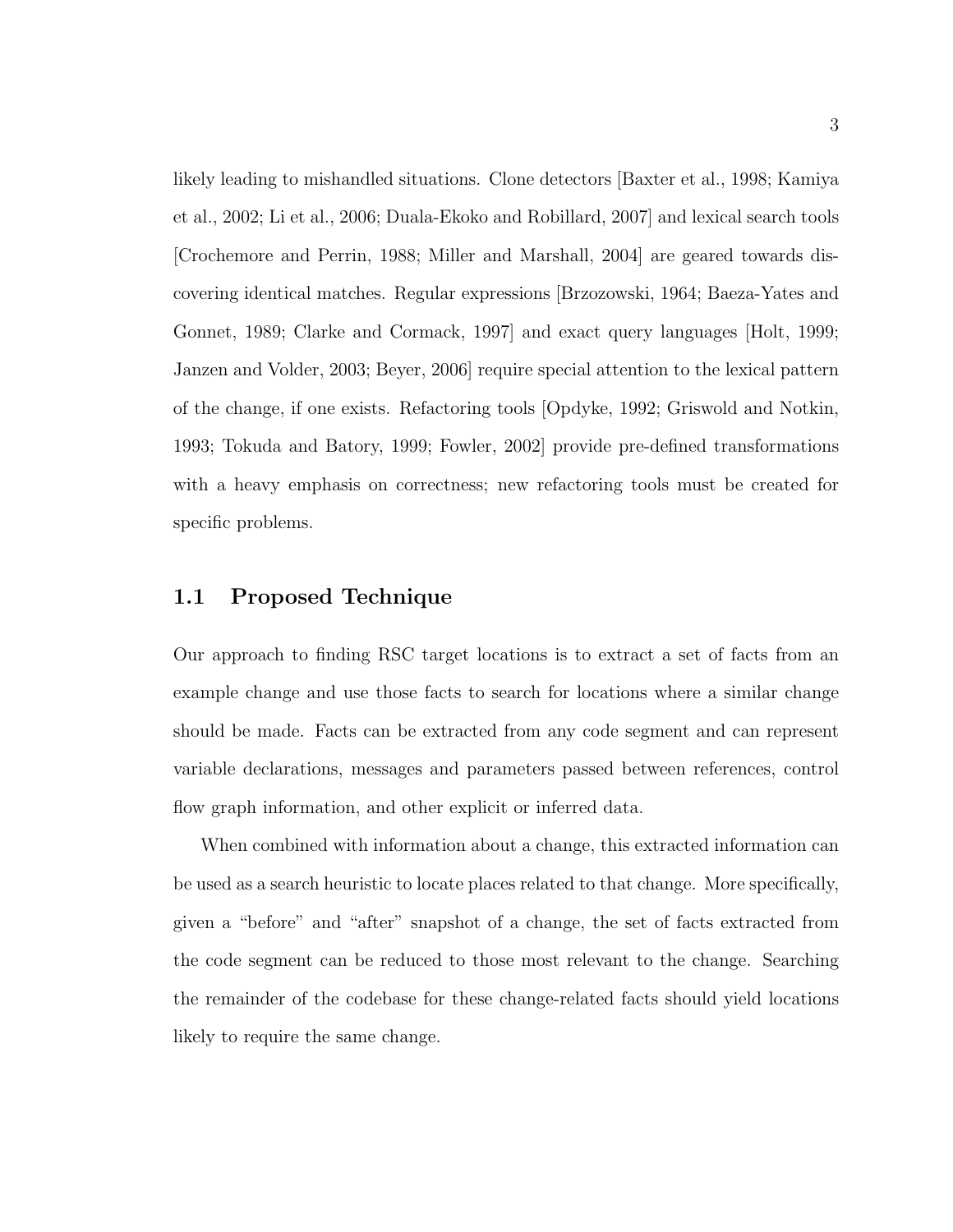To evaluate our approach, we have implemented it as a tool called Reverb. Reverb observes the developer as he navigates about a source project to automatically create the necessary "before" and "after" snapshots of small-scale changes. Upon request, Reverb will search the codebase for locations where the most recently observed change could also be applied. The results are returned as a sorted list of methods relevant to the query and can be browsed sequentially until the developer is satisfied that the RSC has been completed.

#### 1.2 Thesis Statement and Organisation

The thesis of this dissertation is that a semi-automated heuristic search discovers target locations for repetitive small-scale changes with better precision and recall than traditional techniques, and with a greater tolerance to variation.

The remainder of this thesis is organized as follows. Chapter 2 presents a motivational example to better demonstrate the problem. Chapter 3 describes our proposed solution and its implementation. Chapter 4 evaluates the performance of our technique relative to traditional approaches. We end with a discussion of our technique's drawbacks and future direction (Chapter 5) and a presentation of related work (Chapter 6).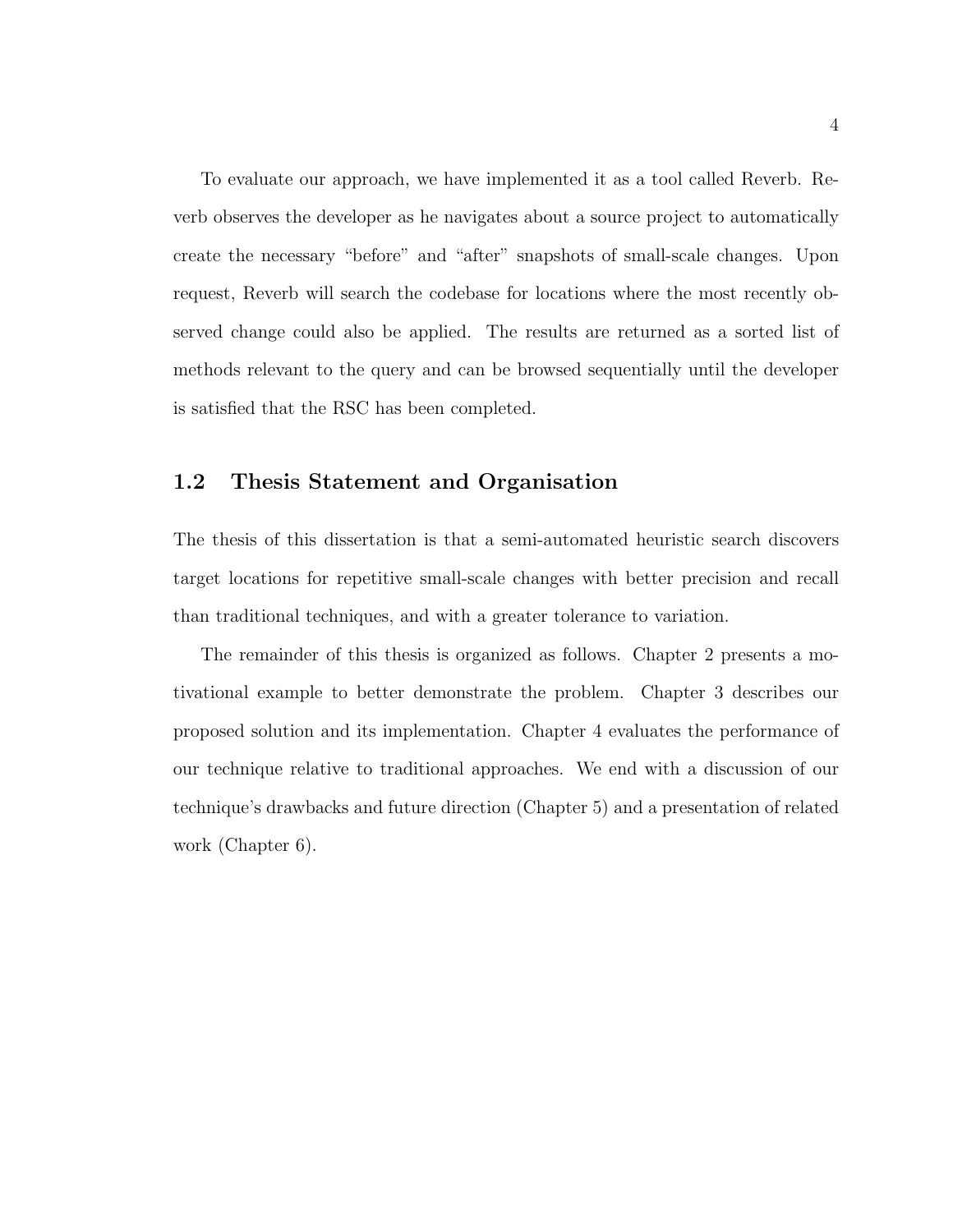## Chapter 2

## Motivation

The focus of this thesis is on assisting repetitive, small-scale changes (RSCs). To better understand the nature of these changes, and why they are problematic, we examine two motivational scenarios. In Section 2.1, we consider improving the logging mechanism in Apache Struts 1.1 to use a logging framework instead of guarded "debug" statements. In Section 2.2, we consider using a new for-loop syntax introduced by Version 5 of the Java programming language in an open-source drawing application called JHotDraw. We discuss a classification of changes in Section 2.3.

### 2.1 Migrating to a Logging Framework

Consider a developer charged with the task of ensuring that guarded print statements in Apache Struts 1.1 (a popular web application framework written in the Java programming language) are made to consistently use a logging framework.

The Struts codebase, for the most part, uses such a framework. However, there are exceptions, as demonstrated in Figure 2.1. Code Sample A uses a logging framework; a string representing some textual debug information is sent to the logger, and depending on how that logger is configured, the information is either ignored or sent to a log file, memory dump, or console. Code Sample B uses a DEBUG flag to guard a standard println message. The debug output is either output directly to the console where it cannot be organized or re-ordered, or not at all. Both of these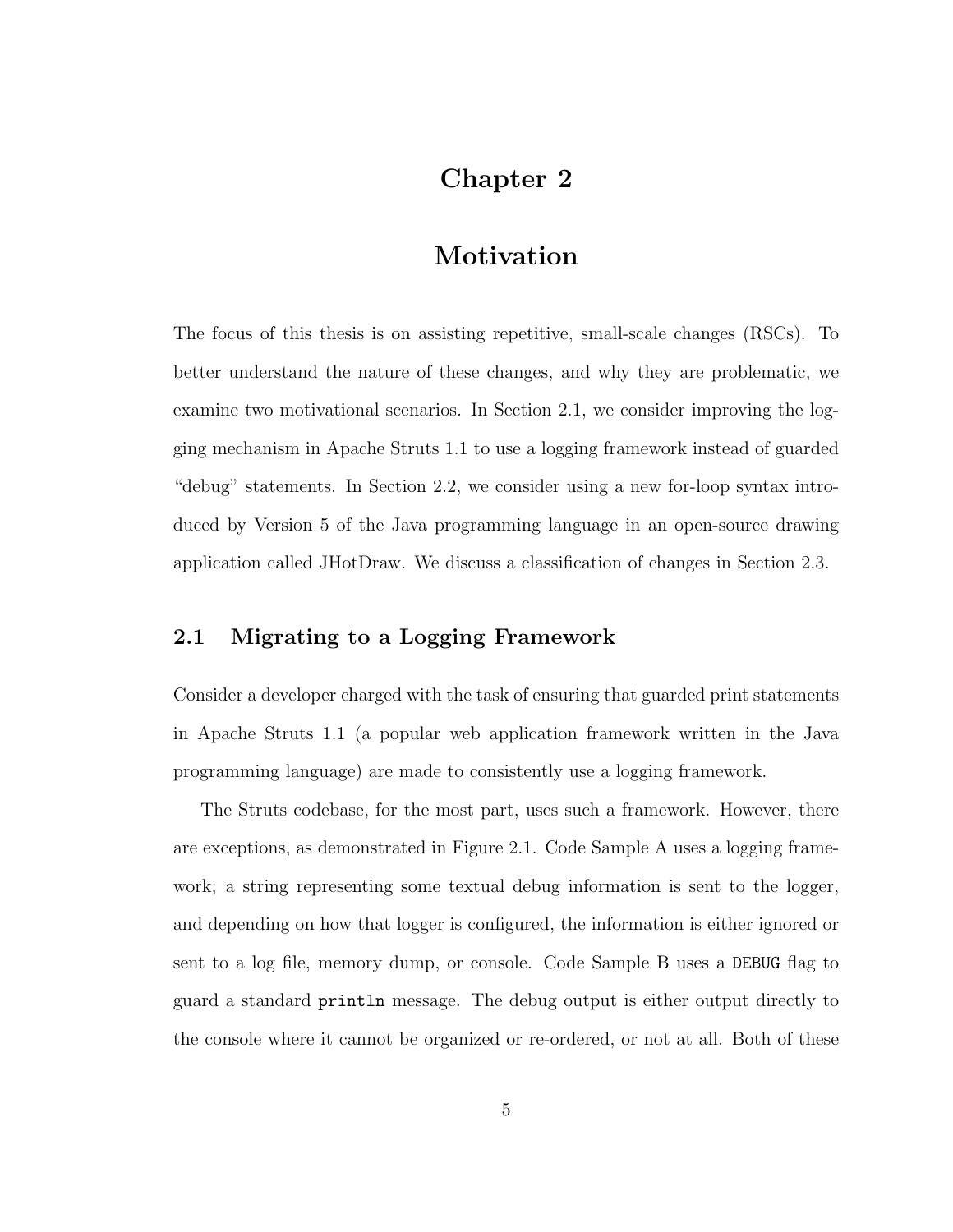```
// Code Sample A
log.debug("LogonAction: User"+ user.getUsername()
          + "'\lceil \cdot \rceillogged\lceil \cdot \cdot \rceilon \lceil \cdot \rceiln session \lceil \cdot \rceil+ session.getId ());
// Code Sample B
if(debug)
          System.out.println("Got_U definition_U"+ catalogDef);
```
Figure 2.1: Two inconsistent debug statements found within the Apache Struts distribution.

examples were found within the Apache Struts distribution, but they output debug information inconsistently. Ideally, all debug statements would be output using the debugging framework demonstrated in Code Sample A instead of the guarded print statement in Code Sample B. The developer wishes to find examples of the latter and modify them. While modifying any particular guarded print statement to use a logging framework is a straightforward procedure, discovering the locations where such modifications are required is more onerous.

The simplest approach to discovering these locations may be to use the search and replace features of the developer's integrated development environment (IDE). However, a search for the term "debug" over the Apache Struts codebase returns 234 hits. The developer must look through each of these hits before determining that 214 of them are false, either using the  $\text{delay}(...)$  method already, being embedded within the program comments, or otherwise being unrelated to the task at hand. With sufficient determination, it is possible to look through all the unordered results; however, time pressures and fatigue may result in missed legitimate occurrences.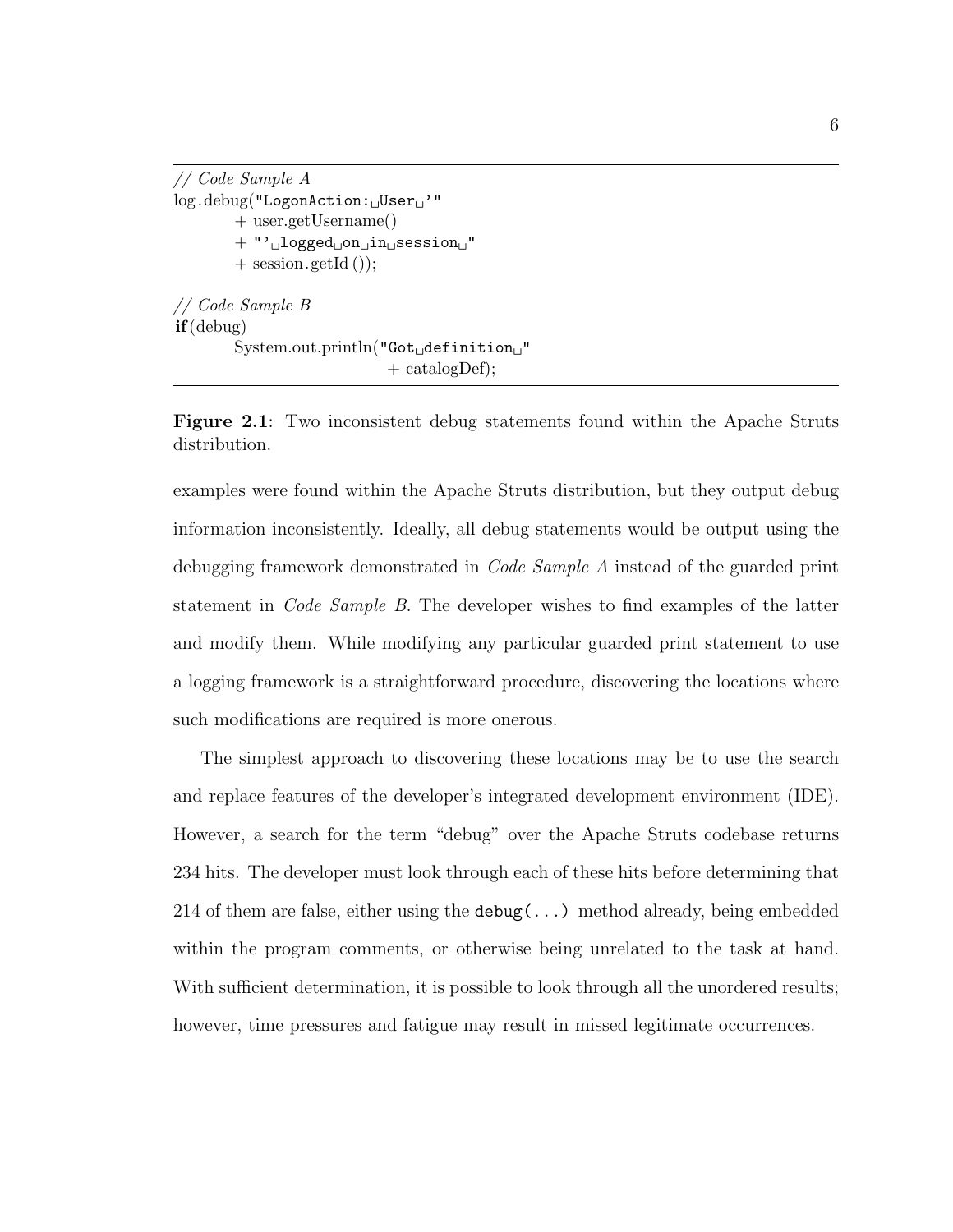```
catch (DefinitionsFactoryException ex) {
        if (debug)
               ex.printStackTrace();
        // Save exception to be able to show it later
        saveException(pageContext, ex);
        throw new JspException(ex.getMessage());
```
}

Figure 2.2: A DEBUG flag used for non-logging purposes in Apache Struts

```
// Code Sample A
/∗∗
 ∗ Debug flag.
 ∗ @deprecated This will be removed in a release after Struts 1.2.
 ∗/
public static final boolean debug = false;
// Code Sample B
```

```
/∗∗ debug flag ∗/
public static boolean debug = true;
```
Figure 2.3: Different global DEBUG flag used in Apache Struts. The word "debug" also occurs in the comments.

Another approach may be to use the syntactic search features of the IDE; however, a similar problem manifests itself. Not all references to a global variable named "debug" are necessarily used for guarded print statements (Figure 2.2), and the use of local variables and multiple global variables can complicate matters (Figure 2.3).

## 2.2 Migrating to a New Iteration Syntax

A for-loop is a programming construct that allows a statement or sequence of statements to be executed in repetition, once for every incrementation step until a speci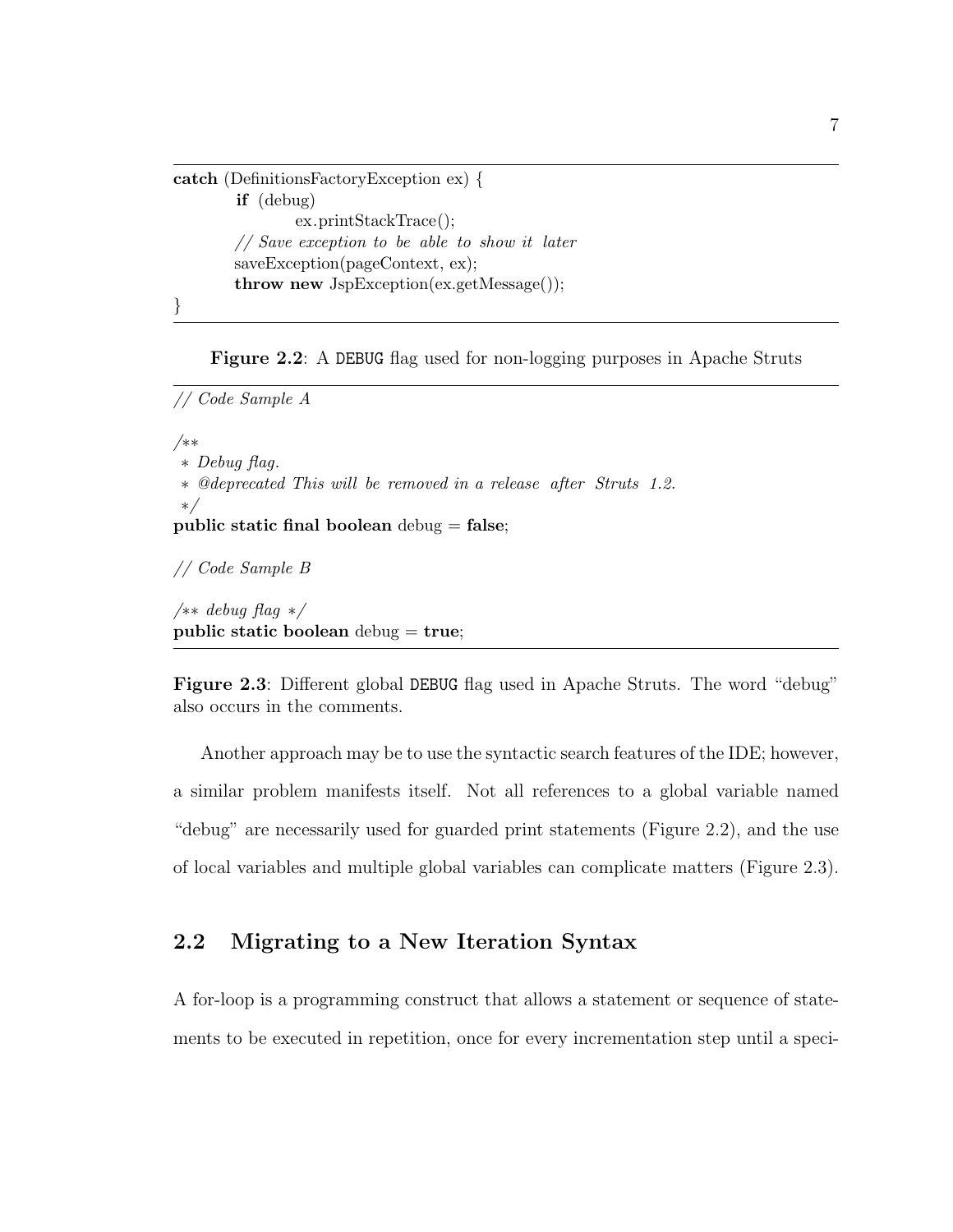fied condition is reached. In some object-oriented languages, this syntax can be used in conjunction with the Iterator design pattern [Gamma et al., 1993] to help traverse collections of items.

The following example, written using the syntax of the Java programming language, shows a collection traversal using a for-loop. An object of type Iterator is initialized from a collection c. Using the for-loop, each of the items in the collection are traversed via the Iterator's knowledge of the collection. Subsequently, each of these items is sent a stop() message, presumably requesting that the item cease its activities.

```
private void stopAll(Collection c) {
```
}

```
for(Iterator i = c. iterator (); i. hasNext(); ) {
        Stoppable s = (Stopable)i.next();s.stop();
}
```
While this syntax performs well and is traditionally considered a good programming practice, exposing an Iterator class to the developer requires the developer to couple that class being written to Iterator. This can also cause programmer error; a common mistake is to accidentally invoke the next () method instead of hasNext () effectively skipping an element at each iteration—or invoking the next() method too deep within a nested iteration structure [Sun Microsystems, 2004].

The Java programming language [Gosling et al., 2005] was revised in September 2004 with the introduction of Version 5.0. Among the new features in this version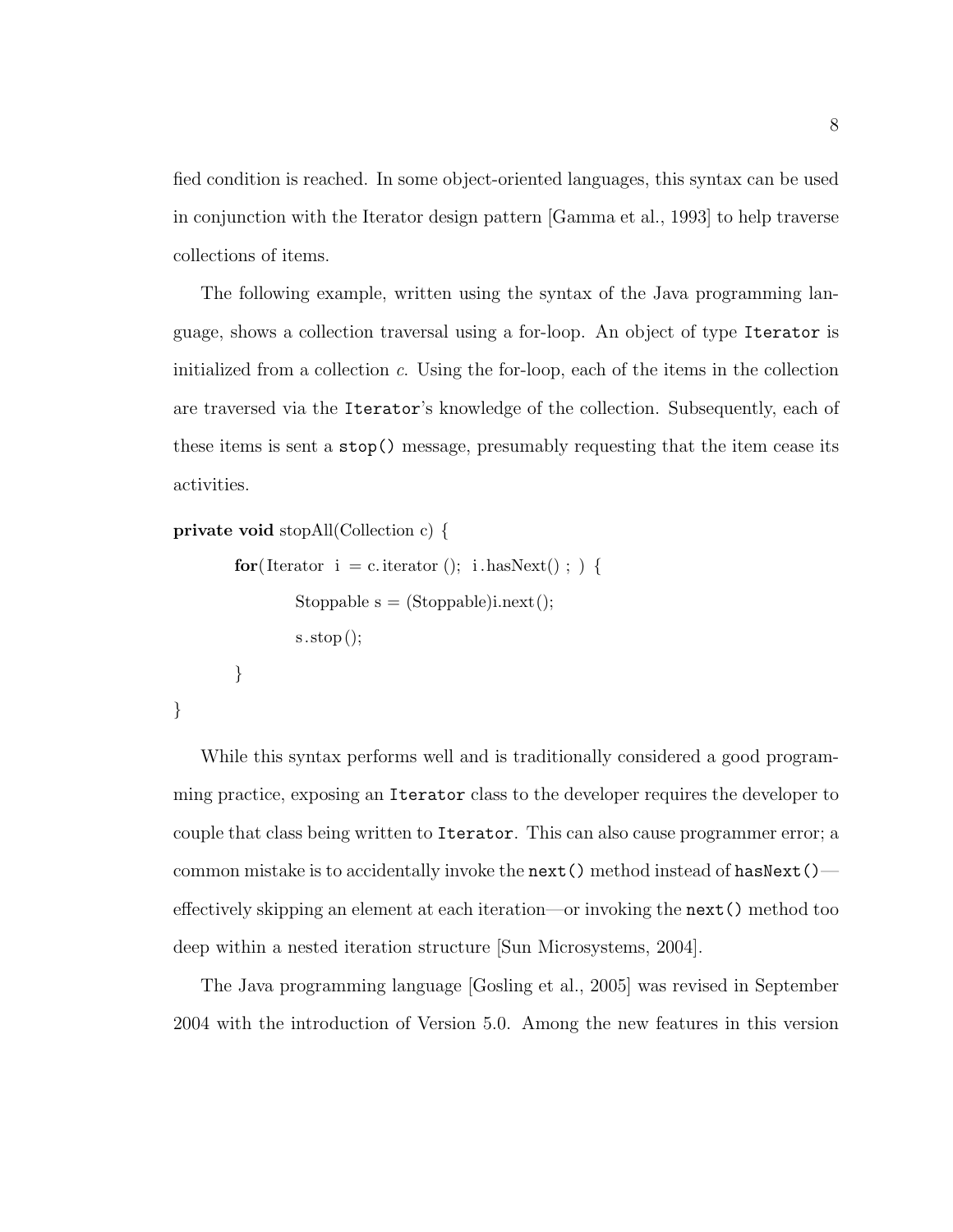is a new for-loop syntax<sup>1</sup> that can iterate over container classes without the need to expose a separate Iterator or Enumerator class<sup>2</sup>. This syntax relegates the responsibility of managing the incrementation and end conditions to the Java language itself, reducing the potential for programmer error. The resulting code also appears less cluttered and easier to understand [Sun Microsystems, 2004].

We can rewrite the above method using Java 5's for-each syntax as follows:

private void stopAll(Collection<Stoppable> c) {

for(Stoppable s : c)

 $s.$ stop $()$ ;

}

By migrating the example to the new for-each syntax, the size of the method has been reduced, the explicit coupling and management of the Iterator class has been removed from the source, and there is less likelihood for programmer error.

Although the old collection iteration syntax has not been deprecated or removed, it is reasonable for developers to desire that their source code be updated to use the new syntax. The rewards of such an activity might not seem worth the effort via traditional tools, but adequate software assistance might change that perception. This is particularly true if a software project has a reasonably long expected life-span, as improved modularization assists evolvability [Sullivan et al., 2001], and improving the encapsulation of iteration mechanisms is a form of modularization.

Consider, for example, a developer who is faced with migrating JHotDraw 5.4 (a graphical user interface framework for technical diagrams) to use the new for-

<sup>&</sup>lt;sup>1</sup>This is sometimes referred to as a *for-each* loop, although the Java keyword remains "for"

<sup>2</sup>This feature is implemented via parameterized classes; the new syntax implicitly uses the iterative functions of the collection class.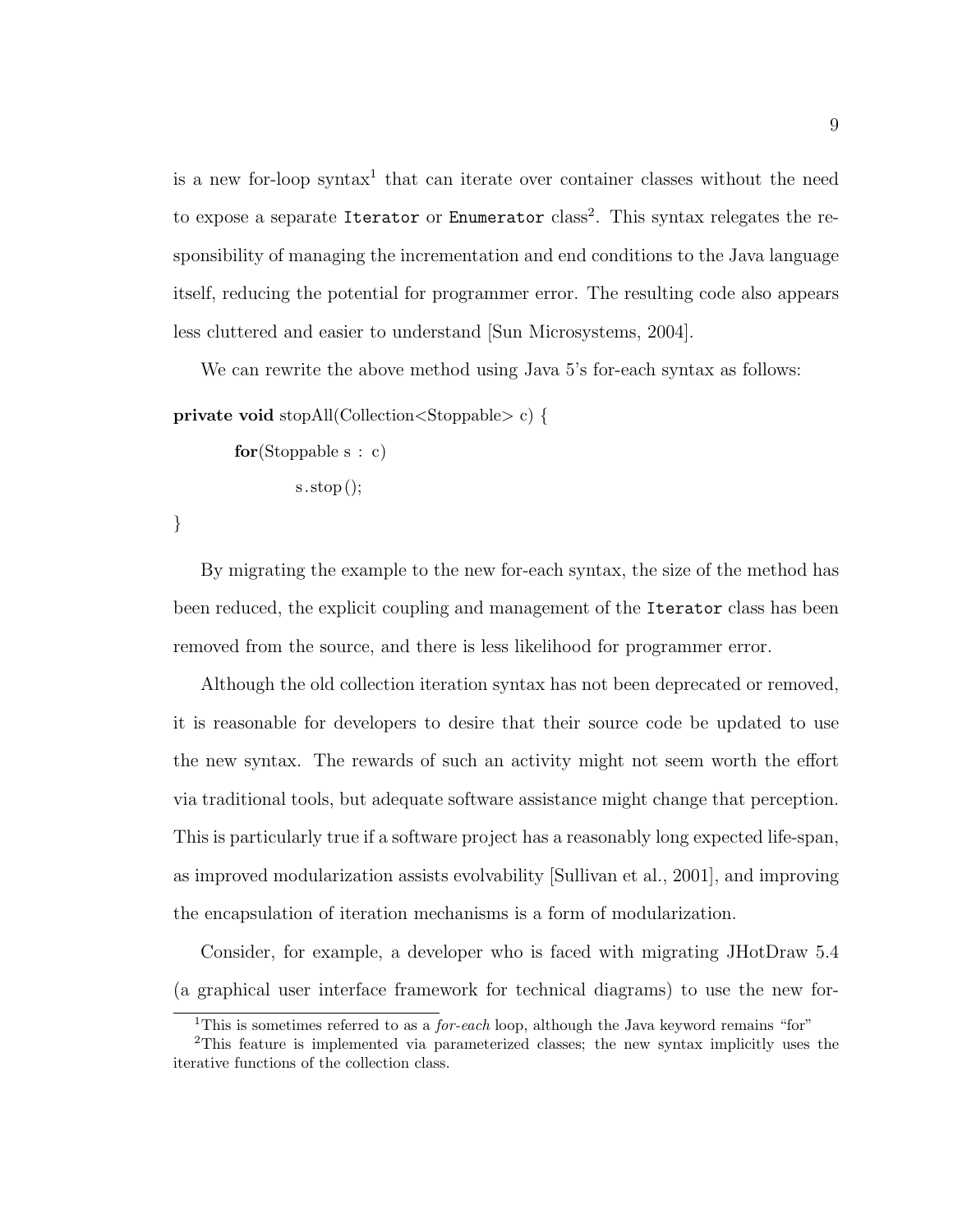each syntax. While this framework was created with best programming practices in mind, it was developed before the for-each iteration syntax was introduced to the Java language.

Collection iteration is traditionally performed in two ways, and JHotDraw uses a mixture of both, depending on the data structure being traversed. The first uses an Iterator or Enumeration class to traverse the collection. This is normally done in a while-loop, but can be done using a for-loop as well. The second way is to use a numerical index. This is almost always done within a for-loop, and is particularly common when traversing simple array types. Both of these methods can be transformed to the new for-each loop.

Migrating these iterations at any particular location is usually straightforward. The change is localized within each target, and there is a clear set of steps one can perform to change the old syntax into its new form. However, gathering these locations in the first place is not easy.

A simple, common approach to finding the index-based targets would be to perform a lexical search for the keyword "for" using the search-and-replace feature of the developer's IDE. However, performing such a search on JHotDraw returns 3977 results; 3886 of these results are false positives, containing for-loops unrelated to collection iteration. The remaining 91 are true positives, but are not presented by the IDE in any particular order, thereby requiring that the developer investigate all 3997 results manually.

For object-based iterations, the developer could choose to perform a syntactic search for references to the Iterator type using syntactic search, but this only returns 78 results and only 38 of those are true positives. 52% of the results are false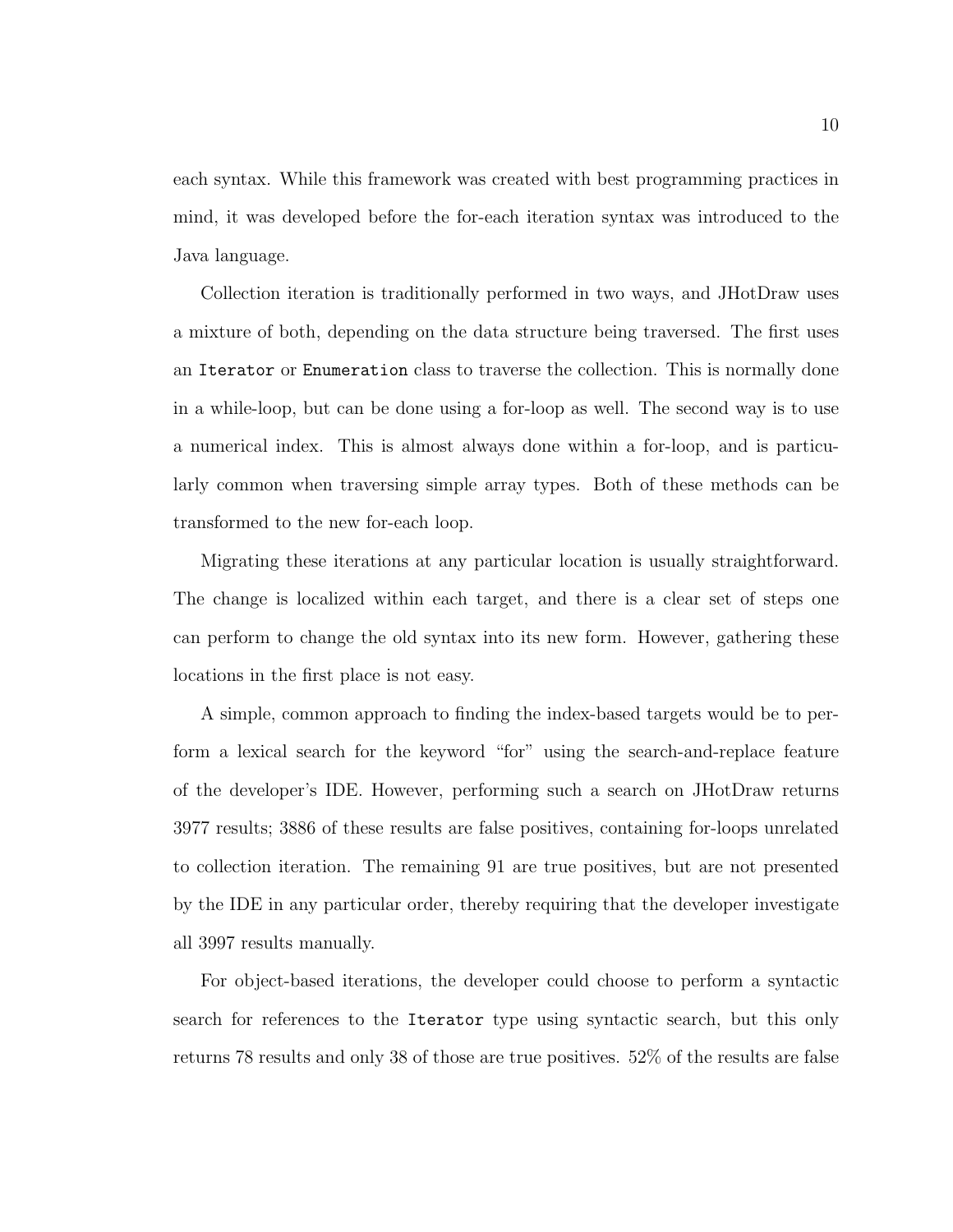positives, and 49% of the locations are false negatives (missed entirely).

### 2.3 Repetitive Small-Scale Changes

Although individual changes may be small, their repetition becomes problematic. Migrating to a debug framework and updating code to use a new for-loop syntax are both difficult scenarios to address with traditional techniques. A tool to help locate the desired targets could improve the situation.

When a change is introduced into a codebase, it is important to understand what effect that change will have on the existing code [Yau et al., 1993]. If the new change is part of a major unplanned feature or modifies widely used interfaces, substantial restructuring may be required. If, on the other hand, the change involves a localized behaviour, it may be possible to accommodate the change by modifying a single line of code.

The motivational examples presented in the previous section are problematic at least in part—due to the repetition of the modifications required to complete the change. The unknown extent of the repetition makes locating the appropriate target locations difficult using traditional tools. We term this class of changes as repetitive small-scale changes (RSCs).

It is important to note that not all RSCs are problematic or un-addressable with existing techniques and methods. While the examples presented at the beginning of this chapter were inadequately solved via traditional techniques, there are classifications of RSCs that are well addressed through traditional methods. Renaming a class or data structure within a codebase, for example, could be classified as RSCs,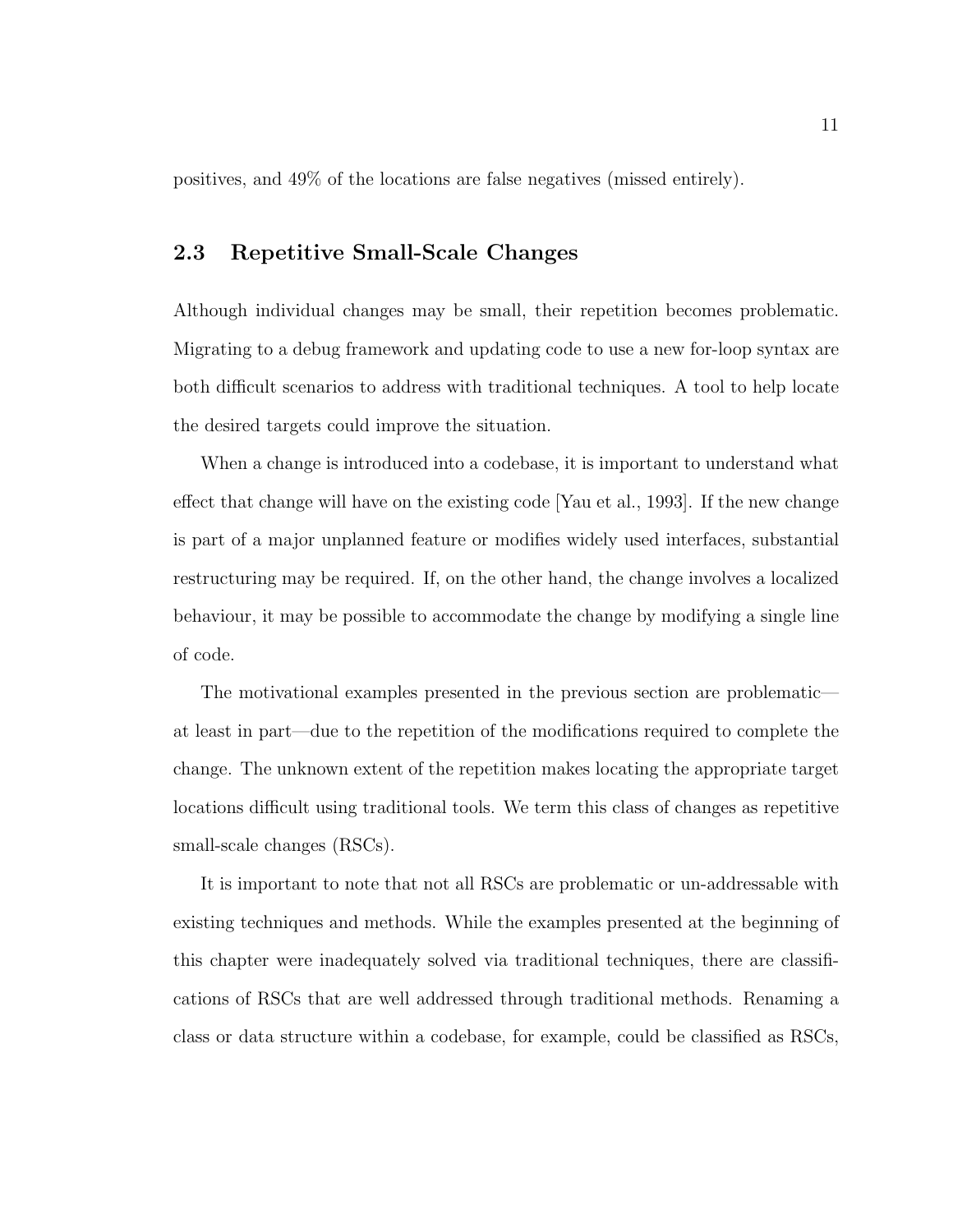

Figure 2.4: A broad range of changes

but can also be applied instantly via lexical search and replace<sup>3</sup>. Even in the cases where search and replace will not properly rename an entity, generalized refactoring tools normally perform this without error.

Some RSCs are more difficult to perform than others via traditional techniques. To understand why, we consider the set of all changes with respect to three axes having a direct impact on the resources required to implement each change. These axes are, respectively, the repetitiveness of the change, the scale of the change, and the variance of the change. Any particular change made to a codebase would fall somewhere inside the three-dimensional space formed by these axes. A diagram of this space is presented in Figure 2.4.

A multi-line lexical search tool spans the plane formed by the repetitiveness and

<sup>3</sup>This, of course, depends on the uniqueness of the name being replaced, but many programmers employ best practices and naming conventions to avoid hard-to-change names.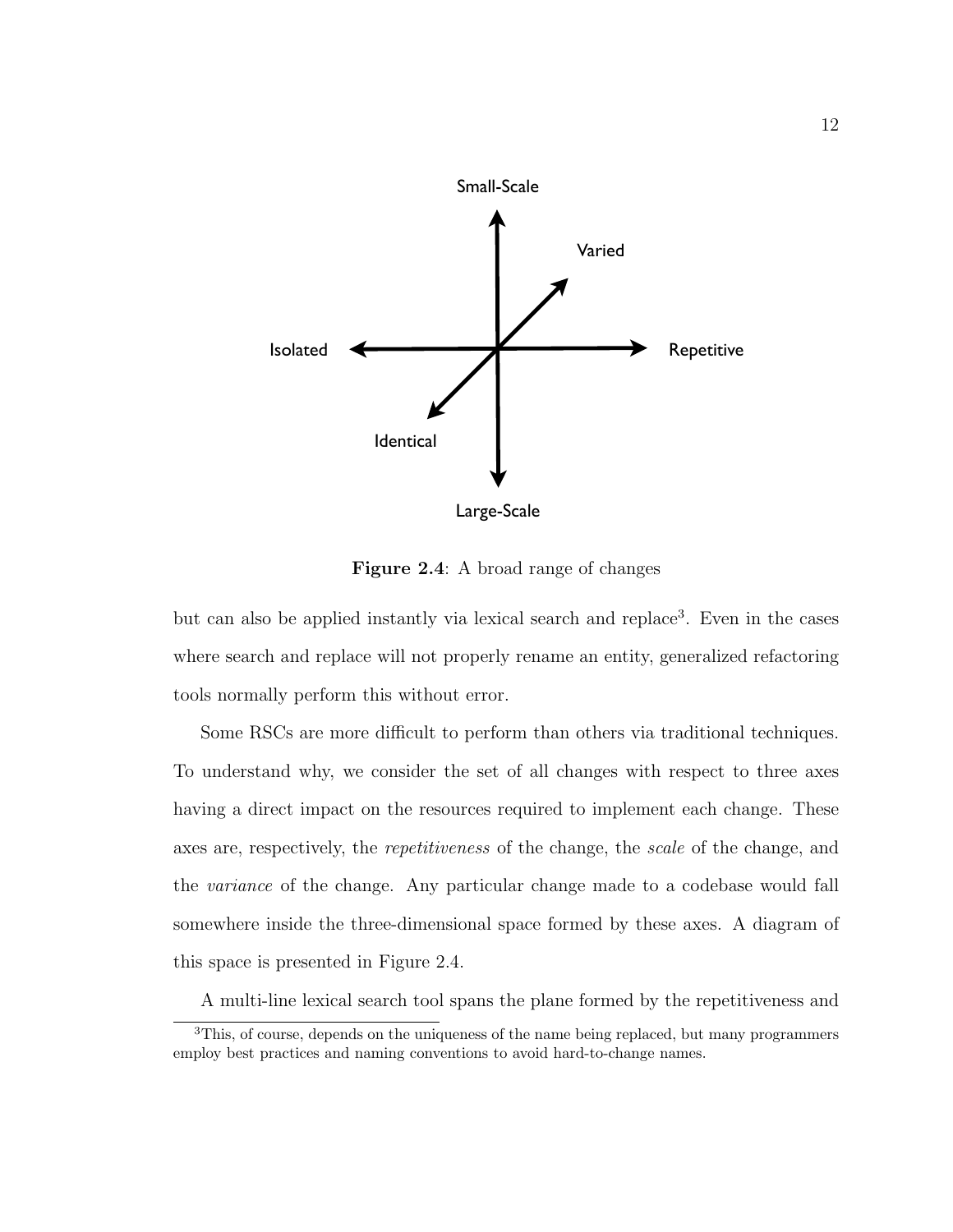scale axes, but is restricted on the variance axis to the "identical" end, only finding segments of identical code. Regular expressions increase the variance range slightly, permitting simple lexical variations, but are still relatively limited to the identical side of the variance axis. Regular expressions also limit the range of the scale axis, as large-scale regular expressions become burdensome in complexity. Clone detectors too, are limited to a small range along the "identical" side of the variance axis.

As we plot related work in the problem space, a commonality emerges; traditional techniques that span most of the repetition axis normally require limited variation to deliver the best results. The more varied and repetitive a change becomes, the fewer the techniques that are available to solve it.

We assert that the motivational examples in this chapter are problematic not only because they are repetitive, but also because they have variation. Intuitively, these changes are semantically similar, but lack the lexical or syntactic similarity<sup>4</sup> necessary for traditional approaches to function well.

#### 2.4 Summary

Significant cost may be expended on making changes to existing code, even if the individual changes are trivial to perform. Finding each target location for an RSC is not adequately addressed by the most popular tools designed to locate sections of code. Lexical search and replace and regular expressions both require a lexical pattern to return a match; RSCs, however, may have significant syntactic variation while retaining extremely similar semantics. A syntactic search does consider certain

<sup>4</sup>We discuss the concept of semantic similarity and its consequences to our implementation in Section 5.1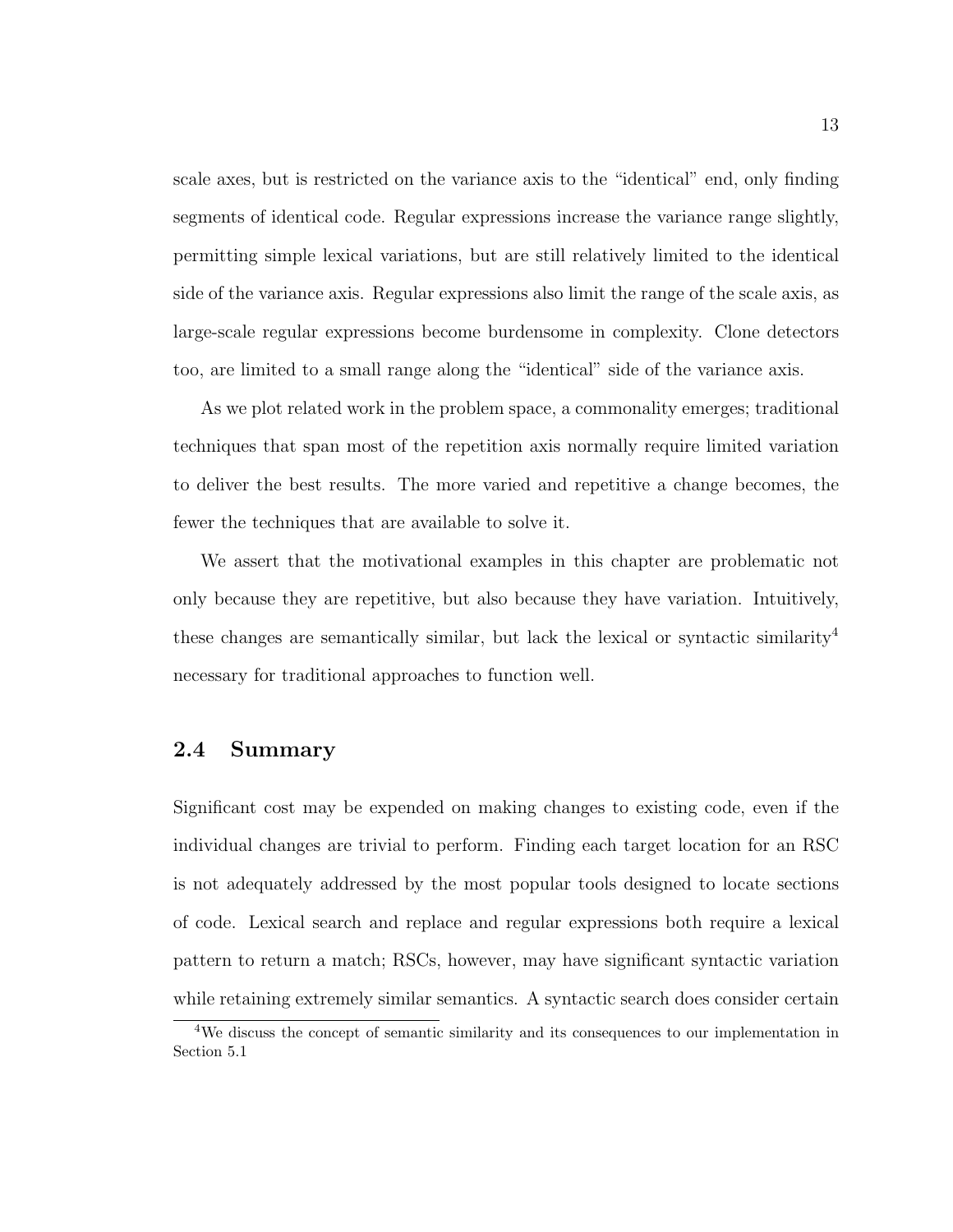language semantics to eliminate some of the false positives that a lexical search may otherwise return, but lacks a compositional aspect; that is, it still finds occurrences of a lexical string (while paying attention to type) without considering the relationship that string has to the structures around it.

While the repetition of the changes are a fundamental facet of the problem, we determine the variation to be a key part of what makes these particular changes problematic. A tool that addresses RSCs with a semantic similarity, but lexical variance, would help alleviate the problem.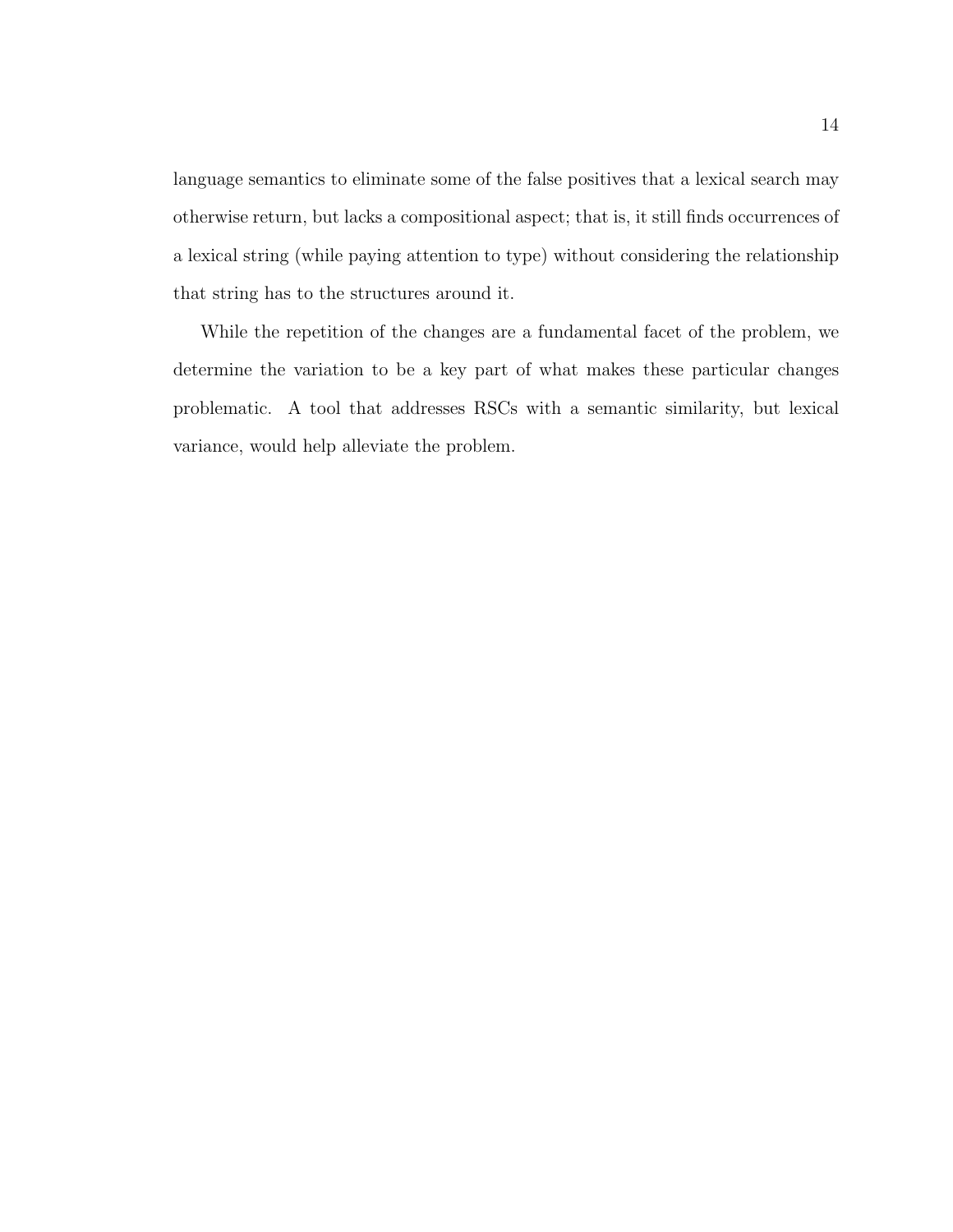## Chapter 3

## Detecting Repetitive Small-Scale Change Targets

We propose a technique to detect relevant RSC targets based on a prototypical change. A developer can normally demonstrate an RSC target by changing a known location. Structural and semantic facts extracted from this prototype can help form a query suitable for locating other, potential RSC target locations. If the prototype contains facts related to the change's code and structure, semantic queries may be formed without significant developer input.

In this chapter we explain our technique and describe our prototype tool,  $Reverb<sup>1</sup>$ . We begin by presenting a brief usage scenario of Reverb in Section 3.1. In Section 3.2, we describe the data model used to form queries and compare methods. We discuss how queries can be formed from this model in Section 3.3 and discuss how similarity is measured in Section 3.4. The implementation details of the Reverb prototype are discussed in Section 3.5.

#### 3.1 Usage Scenario

Before describing our technique, we present a brief RSC target discovery scenario based on Reverb, our prototype tool. In particular, we consider going about the task described in Section 2.2.

<sup>&</sup>lt;sup>1</sup>The word *reverb* is the nounal form of *reverberate*, "to have a prolonged or continuing effect; to resound in a succession of echos" [Houghton Mifflin Company, 2004]. We chose this title for its cognitive imagery of quickly repeating an action throughout a defined space.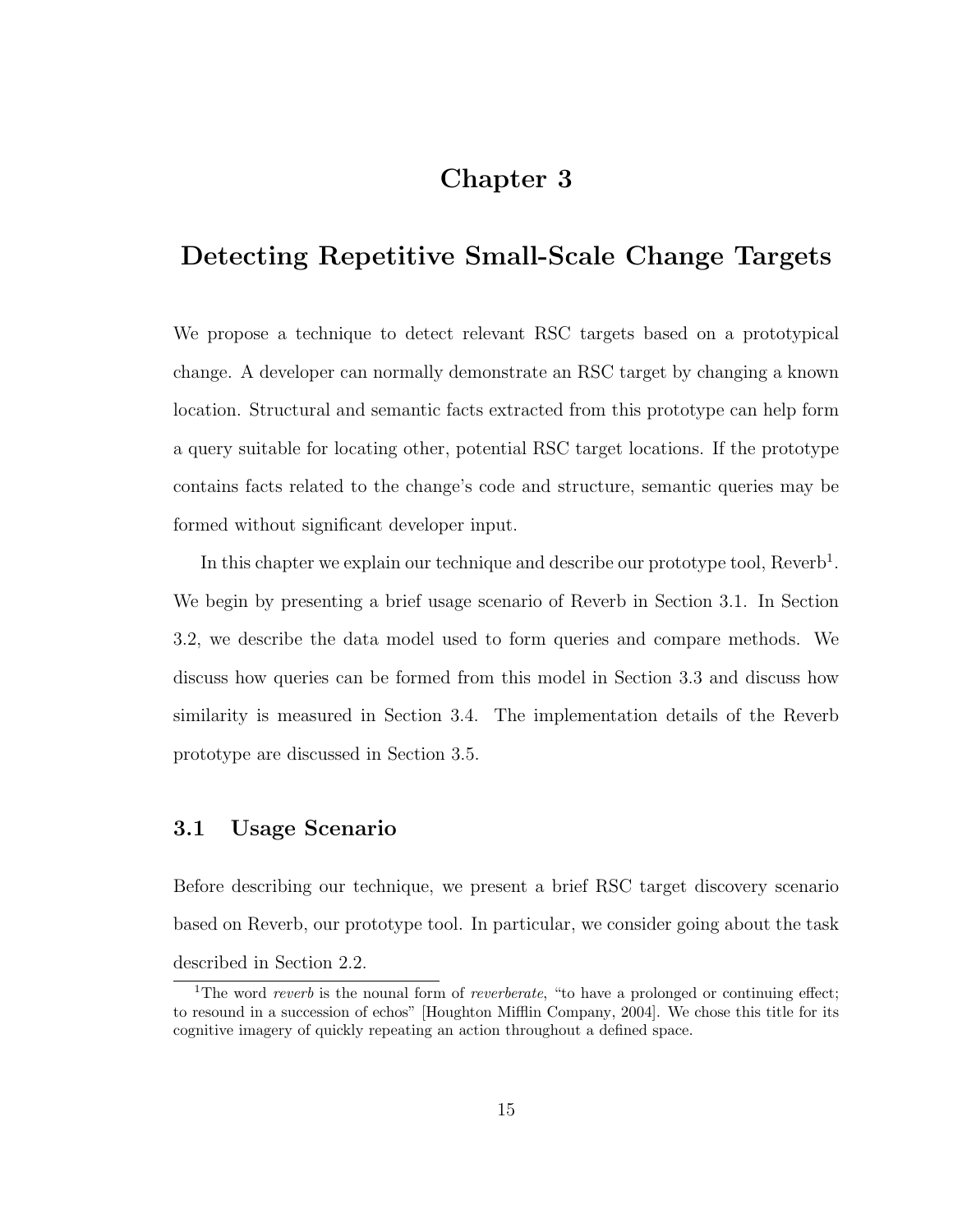```
// A JHotDraw method iterating through a collection
protected void basicMoveBy(int dx, int dy) {
                Iterator iter = points();
                while (iter.hasNext()) {
                        ((Point) iter .next ()). translate (dx, dy);
                }
        }
// The same JHotDraw method after changing it to use
// the new Java 5 for−loop syntax.
protected void basicMoveBy(int dx, int dy) {
                for(Point p : fPoints)
                        p. translate (dx, dy);
```
}

Figure 3.1: An example change made to JHotDraw. The developer modifies a code segment iterating over a collection class to use the new Java 5 for-loop syntax.

The developer begins by performing an example small-scale change manually within the Eclipse integrated development environment (IDE) with the Reverb plugin installed. The developer navigates to an iterator-based loop somewhere in the JHotDraw code base and changes it to use the new Java 5 for-loop syntax<sup>2</sup> . An example of this change is presented in Figure 3.1.

The single change is straightforward, but might need to be repeated to complete the RSC. To discover locations that may require a similar change, the developer invokes Reverb by clicking the search icon in the toolbar or right-clicking on the method and selecting the "Find Similar" option (Figure 3.2). This extracts information from the example change and launches the query process.

After the query has executed, the Results View (Figure 3.3) appears in the Eclipse

<sup>2</sup>We assume that the relevant container classes have already been updated to use Java's Iteratable<E> interface.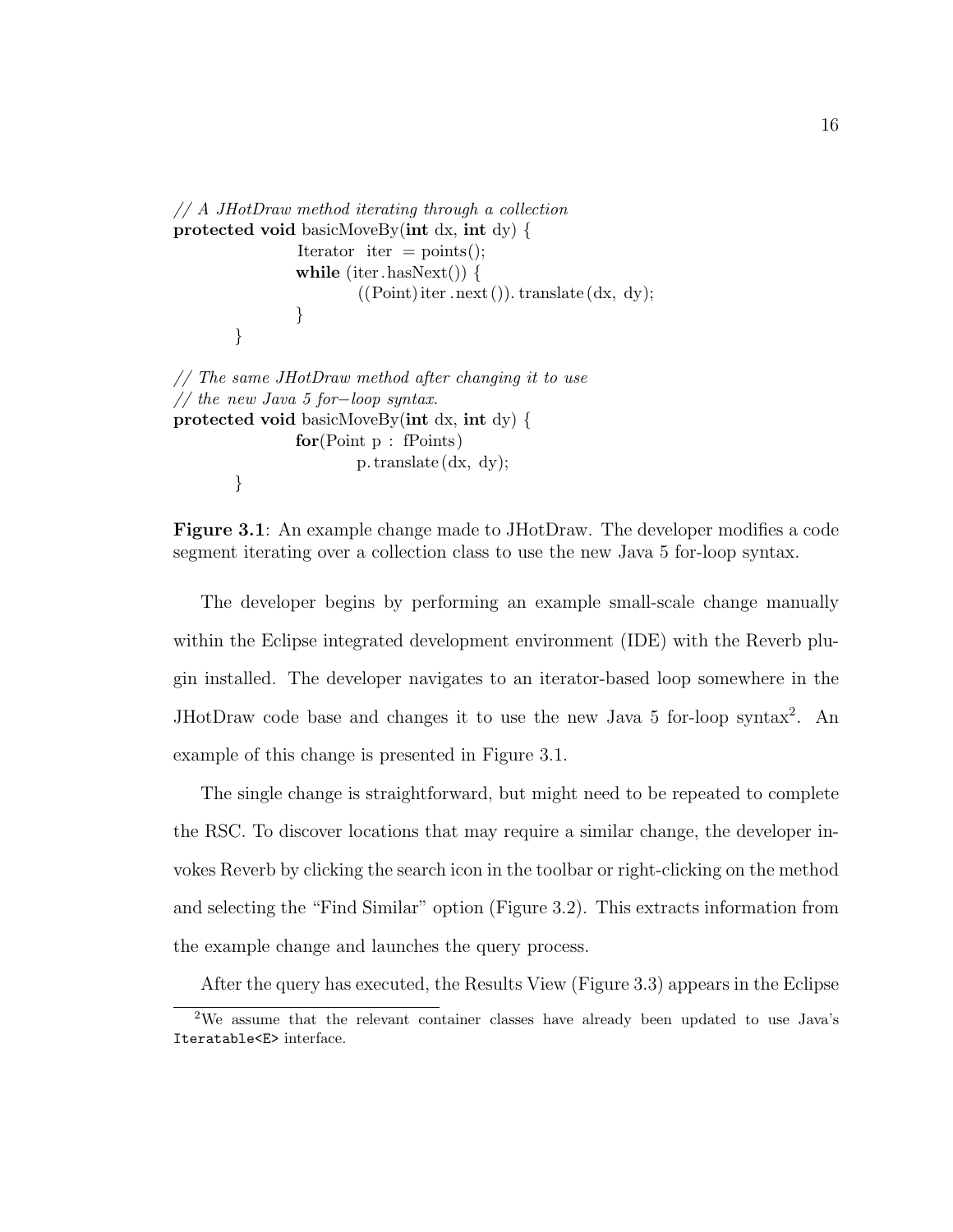

Figure 3.2: Invoking reverb

workspace.

The Results View contains a list of methods that were found in the source project, sorted by their similarity to the sample change. Similarity is indicated by a metric calculated during the query process, and Reverb places a check-mark beside the most highly ranked results<sup>3</sup>. From our perspective, highly ranked methods are locations in the source code that likely require the same change, according to the query.

As the developer browses the list of returned methods, he can double-click any of them to open a new Java editor in the Eclipse workspace containing that method. As relevant methods are browsed, the developer can perform the necessary changes in the editor and continue browsing through the list. The process stops once we are satisfied that the RSC is complete, usually indicated by advancing into poorly-ranked results, or encountering a noticeable section of false hits.

<sup>&</sup>lt;sup>3</sup>In our prototype implementation, the threshold similarity metric used to designate a checkmark is hard-coded, and not derived from any statistical analysis of the results. We discuss this more in Chapter 5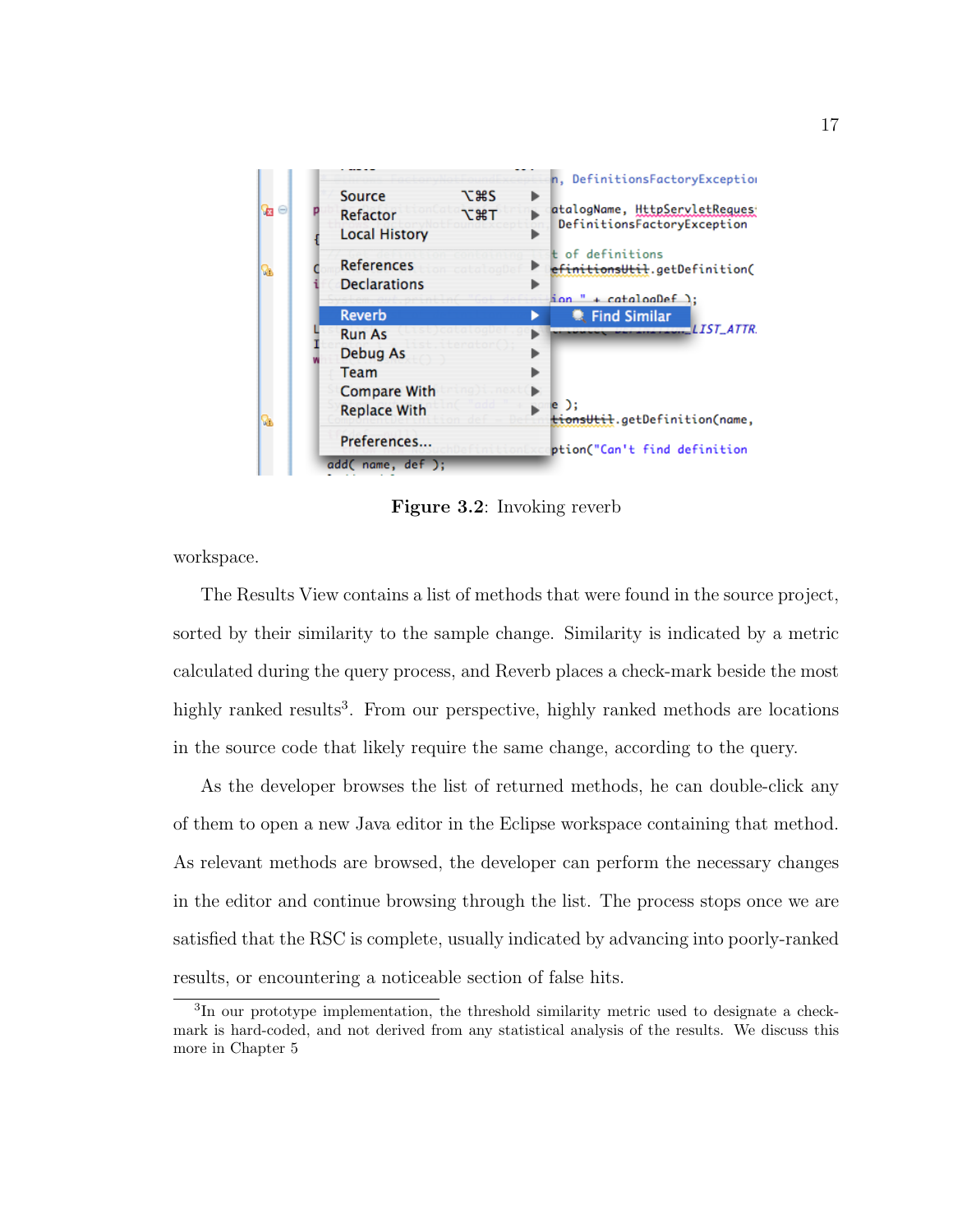| <b>Problems Javadoc Declaration Results View &amp;</b> |          | Search Error Log ASTView                                     |          | $E_{\ell}$ | - |
|--------------------------------------------------------|----------|--------------------------------------------------------------|----------|------------|---|
| 6590 results                                           |          |                                                              |          |            |   |
| <b>Method Name</b>                                     | Resource | Path                                                         | Location | Similarity |   |
| execute                                                |          | SimpleSwitchLayd /Struts/tiles-documentation/org/a Line 58   |          | 0.73       |   |
| getCatalog                                             |          | SimpleSwitchLayd /Struts/tiles-documentation/org/a Line 146  |          | 0.73       |   |
| execute                                                |          | LayoutSwitchActic /Struts/tiles-documentation/org/a Line 70  |          | 0.73       |   |
| getCatalog                                             |          | LayoutSwitchActic /Struts/tiles-documentation/org/a Line 185 |          | 0.73       |   |
| execute                                                |          | LayoutSettingsAc /Struts/tiles-documentation/org/a Line 37   |          | 0.73       |   |
| DefinitionCatalog                                      |          | DefinitionCatalog /Struts/tiles-documentation/org/a Line 67  |          | 0.73       |   |
| setTiles                                               |          | PortalCatalog.jav /Struts/tiles-documentation/org/a Line 59  |          | 0.73       |   |
|                                                        |          |                                                              |          |            |   |

Figure 3.3: The Reverb Results View. Each item listed represents a method in the project. The methods are presented in order of their similarity to the change that was just made.

### 3.2 A Model for Code Comparison

To analyze similarity between two code segments, we require comparable information from each. Information about the code structure, dataflow, control-flow, references, and other entities can be pre-processed and included as "facts" about any particular segment. This abstract representation of the code can be tested for the existence of individual facts and establish a means to detect and compare defined changes.

Determining what constitutes a "code segment" depends on the goals of the comparison. Since we are dealing with changes on the small-scale and would like to extract the changes automatically, we define a code segment as a single method. While adopting a limited scope affects the sort of changes that can be compared (we discuss these in Chapter 5), methods have well-defined boundaries and interfaces that facilitate real-time analysis.

Facts can be extracted from methods via the project's abstract syntax tree (AST). An unoptimised parse tree, in particular, is verbose enough to contain all informa-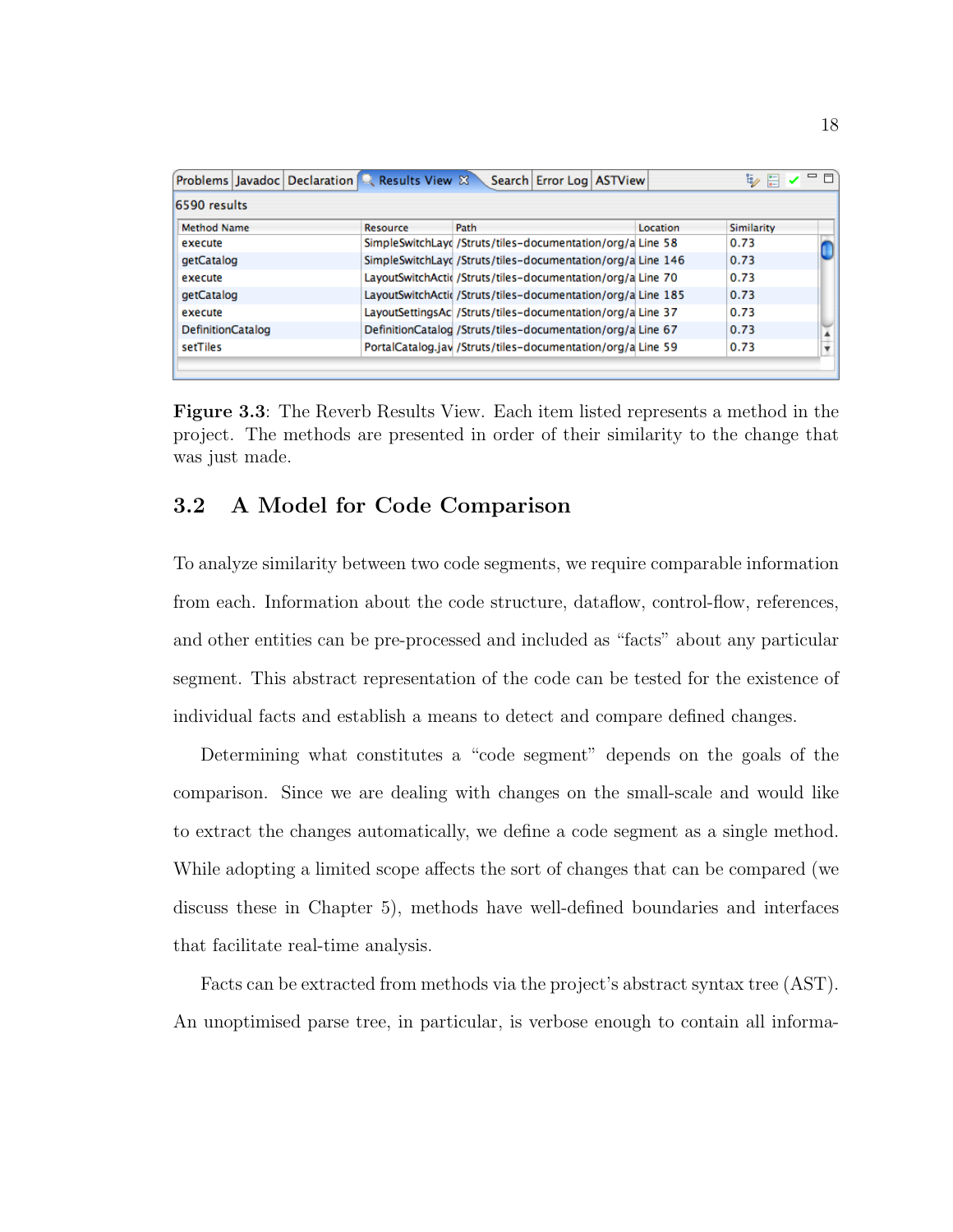| <b>Fact Name</b> | <b>Fact Description</b>                                      |
|------------------|--------------------------------------------------------------|
| Reference        | A reference to some data                                     |
| Method           | A Java method or operation                                   |
|                  | MethodInvocation   An invocation of some method or operation |
| CFGNode          | A node in the control flow graph                             |

Table 3.1: The four basic fact types used by our technique.

 $\tau$  tion<sup>4</sup> available about the original code in a format that can be searched more easily than the original source text.

For our model, the information extracted from each method is comprised of three major entities: facts, which I discuss in Section 3.2.1; attributes, discussed in Section 3.2.2; and associations, presented in Section 3.2.3. Together, we refer to this information as a factbase.

#### 3.2.1 Facts

The information of greatest importance to our technique is contained within simple facts extracted from a method. A fact itself is simply a declaration that something exists within a particular method. This may include references, nodes in the control flow graph, method invocations, and the method signature itself. Table 3.1 describes each of these fact types.

The fact types listed in the above table are not intended to represent all the information that could be available in a method. Rather it indicates the existence of high-level structures often related to RSCs. These facts can appear in any number from 0 to many in association with a method, with the exception of the Method fact

<sup>&</sup>lt;sup>4</sup>The AST used by the Eclipse Framework can be used to output the original code, for example.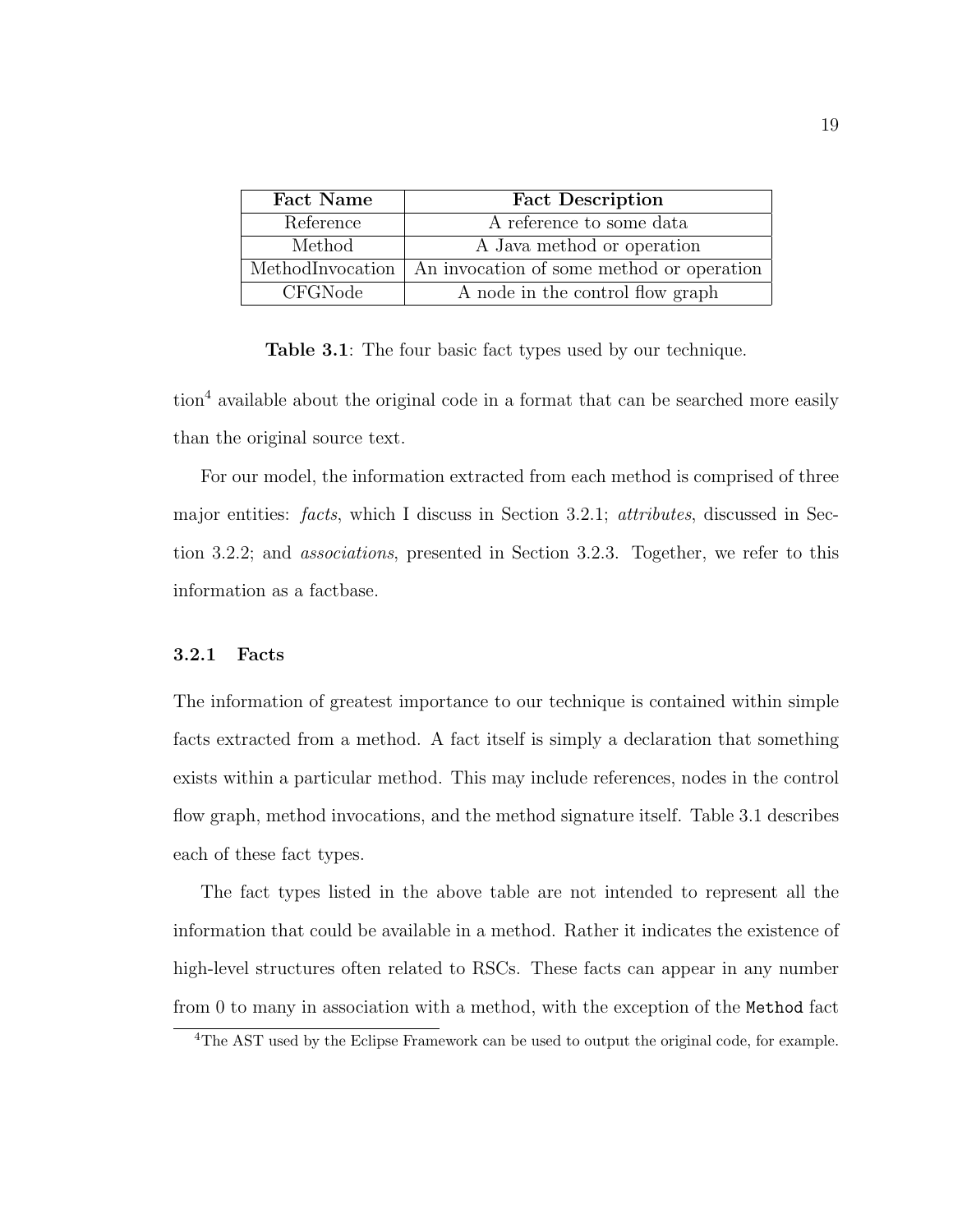public void SampleMethod(String s) {

}

```
if( s.equals("foo"))
          s = "Foo_{\sqcup} to_{\sqcup} you_{\sqcup} too."else if( s.equals("bar") )
          s = "Bar<sub>u</sub>none.";
else
           s = "What?";
System.out.println("s<sub>u</sub>has<sub>u</sub>been<sub>u</sub>re-assigned<sub>u</sub>to: u");System.out.print(s );
```
Figure 3.4: An example Java method.

type which occurs exactly once. That is, several references, control flow graph nodes, and method invocations can occur inside a method, but declarative information about the method itself can only be stored once. Operators (such as  $+, +, \leq, etc$ ) are also treated as MethodInvocations.

To better understand the high-level information extracted into facts, compare the Java method presented in Figure 3.4 to the facts extracted from that method in Figure 3.5. As seen in these two figures, the extracted facts are declarations of the existence of high-level elements.

#### 3.2.2 Attribute Attachment

Declaring the existence of certain fact types is not enough. Not only do methods often contain more than one of the same type of fact, but we may envision scenarios where it is important to know information attributed to each fact. For example, we may wish to know the return type of a method invocation, the name of a variable, or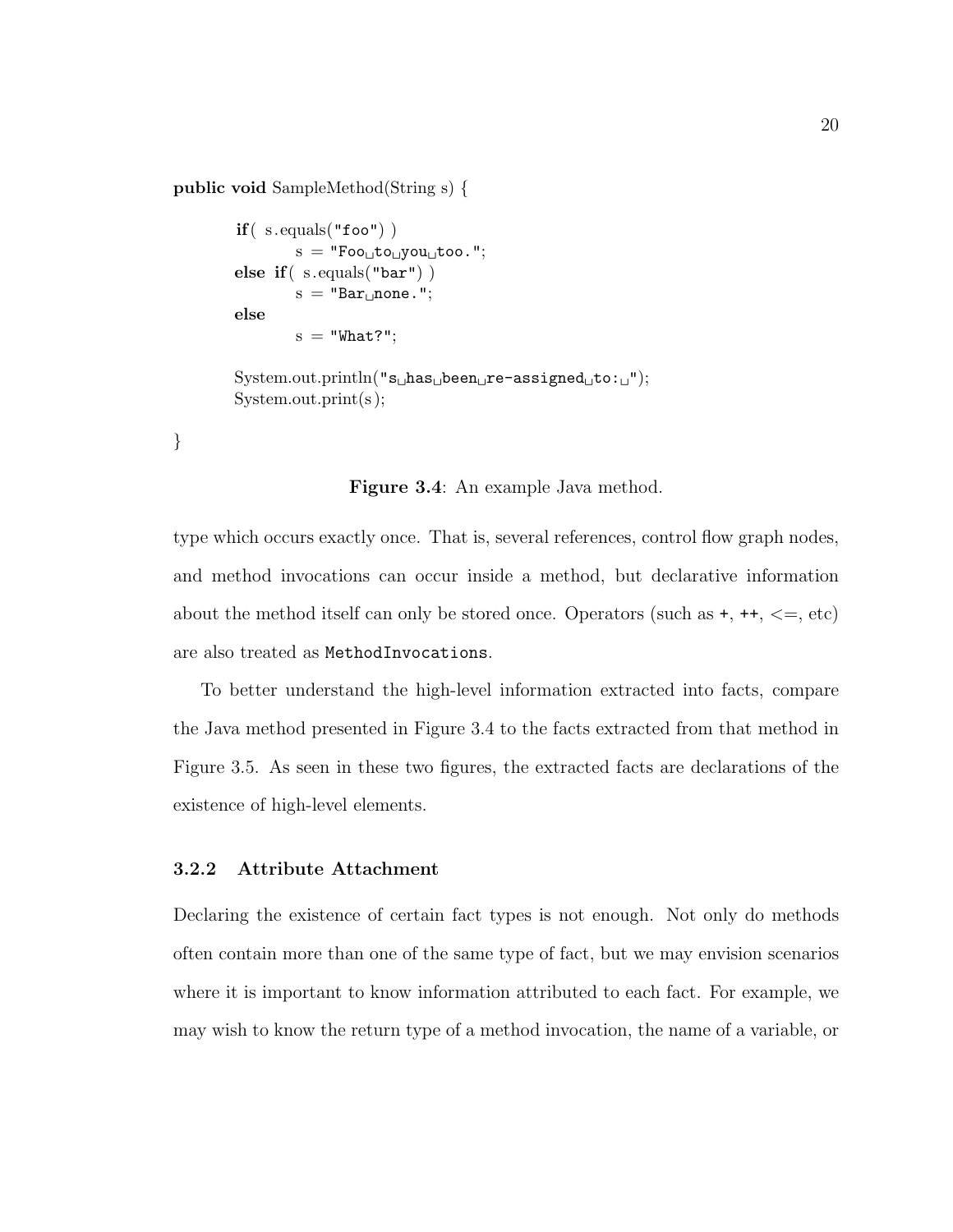| Fact Type        | Description                                  |  |  |
|------------------|----------------------------------------------|--|--|
| Method           | The SampleMethod signature                   |  |  |
| Reference        | The <b>s</b> parameter                       |  |  |
| Reference        | The "foo" literal                            |  |  |
| Reference        | The "foo to you too." literal                |  |  |
| Reference        | The "bar" literal                            |  |  |
| Reference        | The "Bar none." literal                      |  |  |
| Reference        | The "What?" literal                          |  |  |
| Reference        | The System.out external reference            |  |  |
| Reference        | " literal<br>The "s has been re-assigned to: |  |  |
| MethodInvocation | The first equals message                     |  |  |
| MethodInvocation | The second equals message                    |  |  |
| MethodInvocation | The println message                          |  |  |
| MethodInvocation | The print message                            |  |  |
| CFGNode          | The if condition and block                   |  |  |
| CFGNode          | The else if and else blocks                  |  |  |
| CFGNode          | The else if condition and block              |  |  |
| CFGNode          | The <b>else</b> block                        |  |  |

Figure 3.5: Types of facts extracted from the code sample in Figure 3.4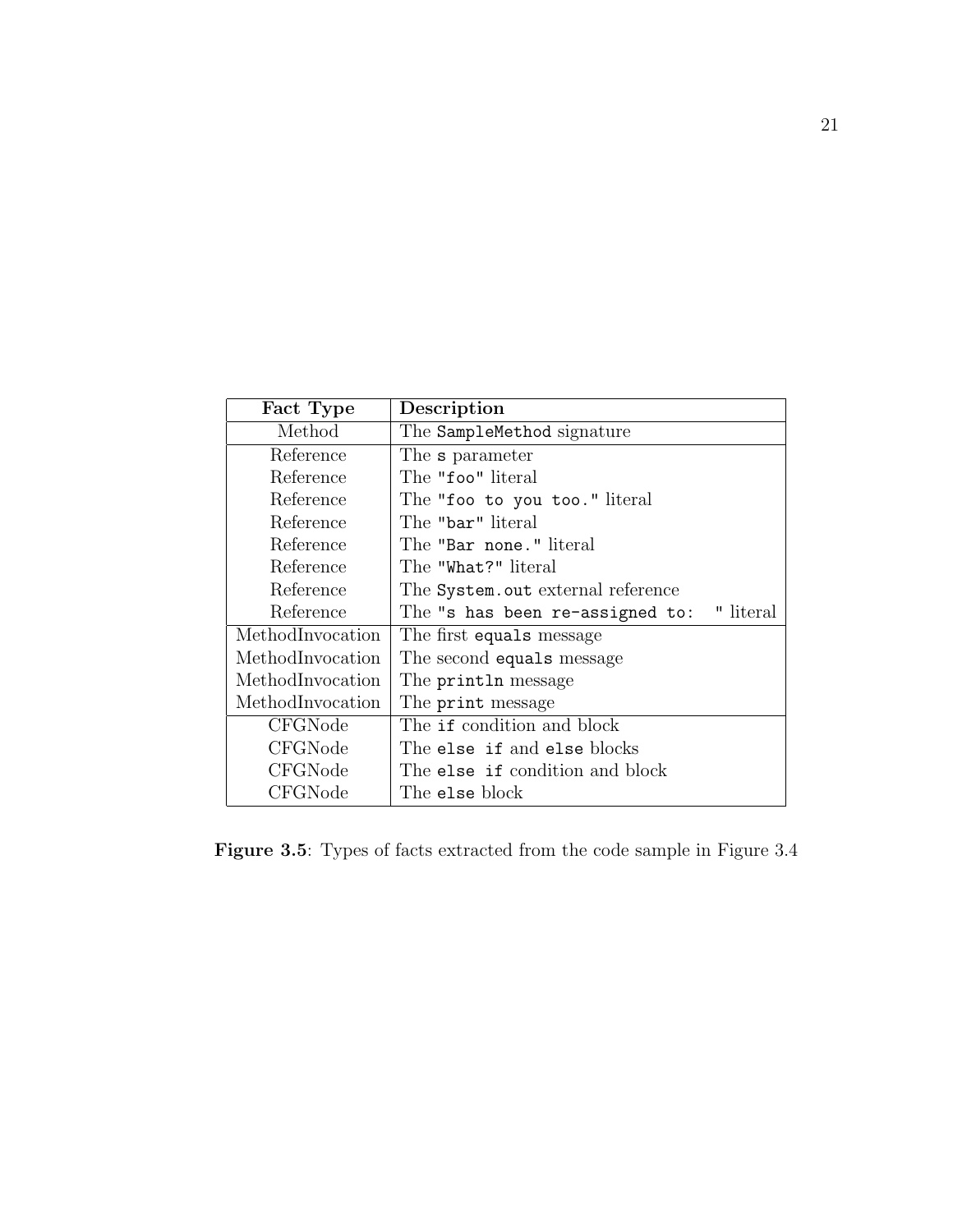whether a reference is a literal. In order to perform more complex queries involving these types of information, extra knowledge beyond the mere existence of facts is required.

We provide this information through the use of attributes. A fact attribute is an additional bit of information about any particular fact. An arbitrary number of these attributes may be attached to a given fact during the fact extraction process, and a query is welcome to place importance on or ignore any number of the associated attributes. The attributes themselves are represented by simple key-value pairs, where the key is a pre-defined description of the attribute type, and the value is any comparable data type.

A list of the attributes used in our prototype implementation, along with their associated fact types and a brief description of the values each takes, is presented in Table 3.2. Figure 3.6 shows attributes extracted from the code sample in Figure 3.4 that have been added to the appropriate facts. The attribute definitions in this figure are also those used by the Reverb implementation, though none are explicitly required by our proposed approach or specifically affect the similarity ranking process. In the development of Reverb, attributes were added, removed, and renamed without having to change the similarity calculation algorithms, for example.

#### 3.2.3 Fact Associations

In addition to facts and attributes, we need a way to relate facts to each other. Information about where facts occur in the code's structure, and how data flows between references may be required to more accurately detect similarities. Our technique accomplishes this through associations. An association is a labeled directed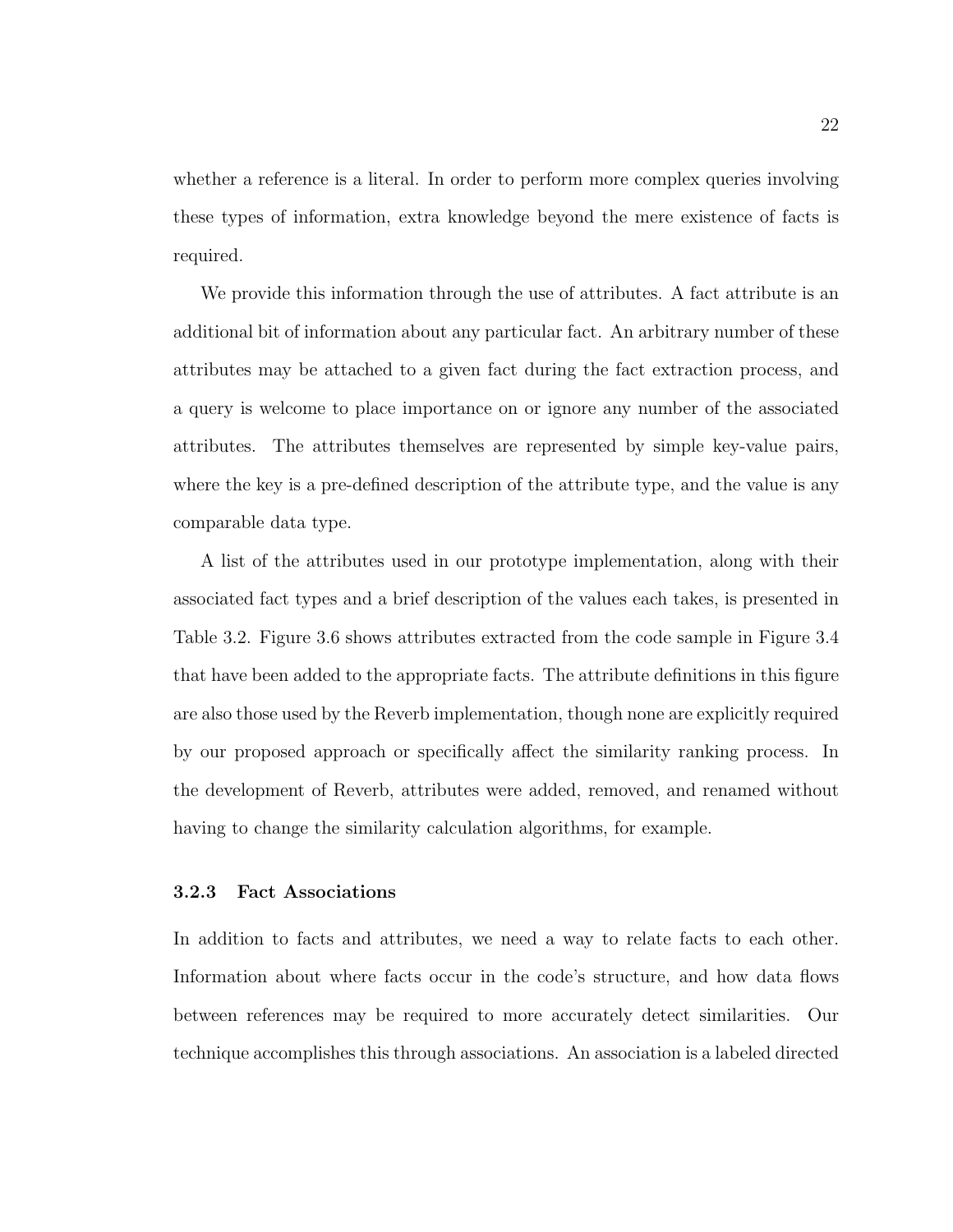| <b>Attribute Name</b> | Fact Type                | Description                              | <b>Possible Values</b>              |
|-----------------------|--------------------------|------------------------------------------|-------------------------------------|
| isType                | All                      | The type of fact                         | catchClause,<br>for-                |
|                       |                          |                                          | Loop, whileLoop,                    |
|                       |                          |                                          | forEachLoop,                        |
|                       |                          |                                          | ifTrue, ifFalse, try,               |
|                       |                          |                                          | any resolved data                   |
|                       |                          |                                          | type                                |
| hasName               | Method, Reference,       | The assigned name                        |                                     |
|                       | MethodInvocation         | or operator name                         | [any Java name]                     |
| isConstructor         | Method                   | Whether or not a                         | true, false                         |
|                       |                          | method fact is a                         |                                     |
|                       |                          | constructor                              |                                     |
| returnsType           | MethodInvocation,        | The return type                          | any resolved data                   |
|                       | Method                   |                                          |                                     |
| isA                   | $\bar{\text{Reference}}$ | Reference designa-                       | type/<br>literal, returnValue,      |
|                       |                          | tion                                     | variable                            |
|                       | CFGNode                  | Whether or not the                       | true, false                         |
| isLoop                |                          |                                          |                                     |
| hasValue              | Reference                | CFGNode is a loop<br>The value of a lit- |                                     |
|                       |                          |                                          | $\langle Any \rangle$<br>numerical, |
|                       |                          | eral                                     | boolean, character,                 |
|                       |                          |                                          | or string value                     |
| isParameter           | Reference                | Whether<br>not<br><b>or</b>              | true, false                         |
|                       |                          | reference<br>is<br><sub>a</sub><br>a.    |                                     |
|                       |                          | method's parame-                         |                                     |
|                       |                          | ter                                      |                                     |

Table 3.2: Attributes used by the Reverb implementation.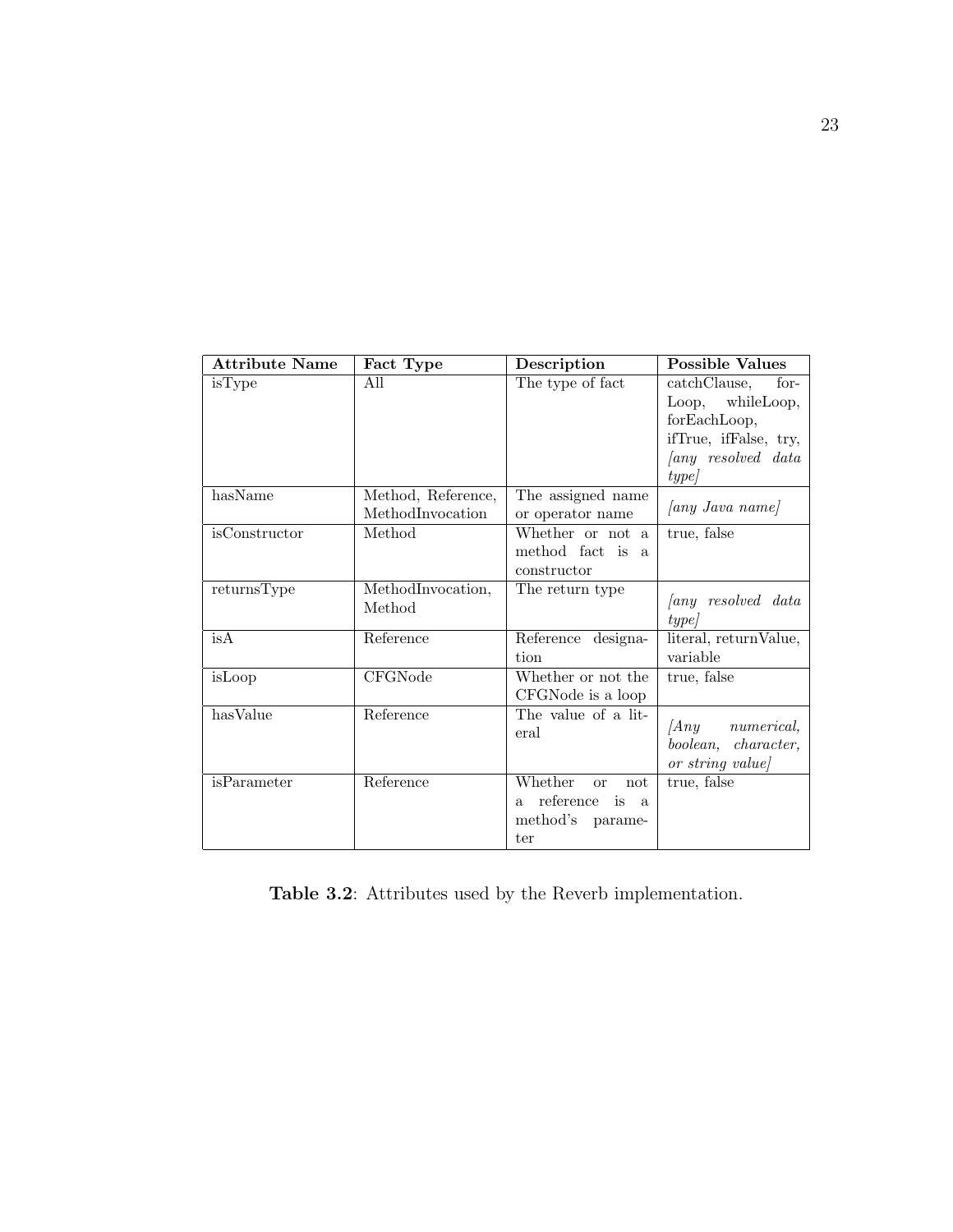| Method:                   | MethodIn      |
|---------------------------|---------------|
| hasName SampleMethod      | $_{\rm retu}$ |
| Reference:                | $_{\rm hasN}$ |
| hasName s                 | Reference     |
| isType String             | isTy          |
| <b>isParameter</b> true   | isA           |
| CFGNode:                  | hasV          |
| isType ifTrue             | Reference     |
| CFGNode:                  | isTy          |
| isType ifFalse            | isA           |
|                           | has           |
| MethodInvocation:         | Reference     |
| returnsType boolean       |               |
| hasName equals            | isTy          |
| Reference :               | isA<br>has    |
| isType java.lang.String   |               |
| isA literal               | MethodIn      |
| hasValue foo              | retu          |
| Reference:                | has N         |
| isType java.lang.String   | Reference     |
| isA literal               | isTy          |
| has Value Foo to you too. | isA           |
|                           | hasV          |
| CFGNode:                  | MethodIn      |
| isType ifTrue             |               |
| CFGNode:                  | $_{\rm retu}$ |
| isType ifFalse            | has           |

vocation : rnsType boolean Vame equals Reference : pe java.lang.String  $\operatorname{literal}$ Value bar Reference : pe java.lang.String literal Value Bar none Reference : pe java.lang.String  $\operatorname{literal}$ Value What? vocation : rnsType void Vame println Reference : pe java.lang.String  $lateral$ Value S has been re-assigned to: vocation : rnsType void Vame print

Figure 3.6: Attributes extracted from the method in Figure 3.4.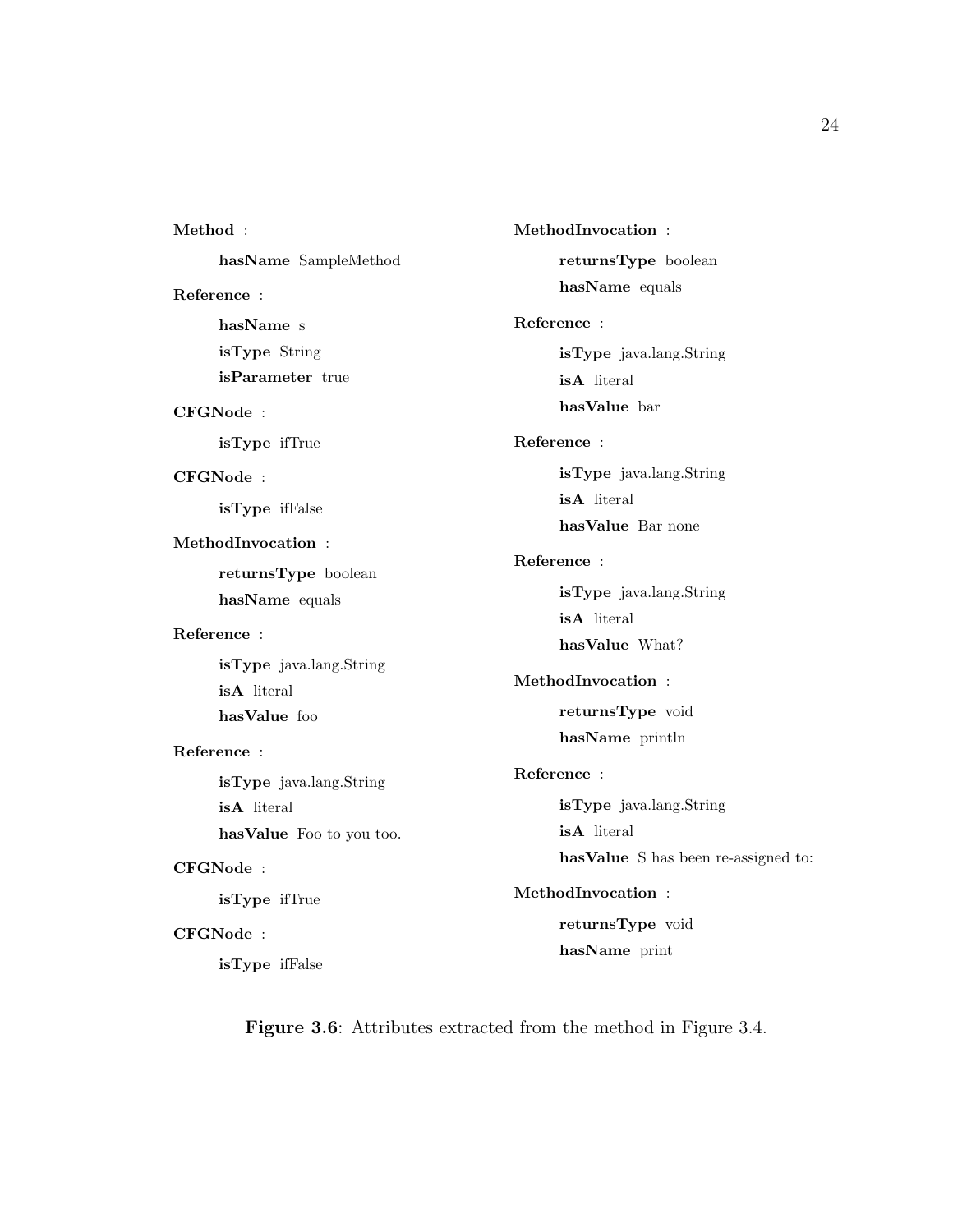edge between two facts that establishes a relationship. These relationships can store information about dataflow among references, the control flow graph structure, or other important associative properties.

Like attributes, associations can be defined on an implementation basis. Adding or changing associations in different implementations of our technique does not affect the core calculation process. However, there are certain relationships that we believe are fundamental to the discovery of relevant RSC target locations. These are dataflow information between references, and presence within the control flow graph. We discuss them in turn.

Dataflow associations An important similarity between two syntactically different code segments could be the overall flow of data in their execution. For example, the two code segments presented in Figure 3.7 differ primarily in the syntax of how information is passed from one reference to another. While the second code segment lacks the additional reference declaration, data still flows from the method parameters to the attributes of the println method. By pre-processing the potential dataflow paths and including them as associations between facts, some false negatives can be avoided.

The dataFlowsFrom association helps identify the origin and flow of data. It is possible for any single reference to be the target of multiple data flow paths. Whether or not the data actually flows to a particular reference in execution (due to conditional branches or user input, for example) is not relevant to the calculation. If dataflow information is selected as being important for the query, then it still needs to be addressed during the RSC process, regardless of the likelihood of it occurring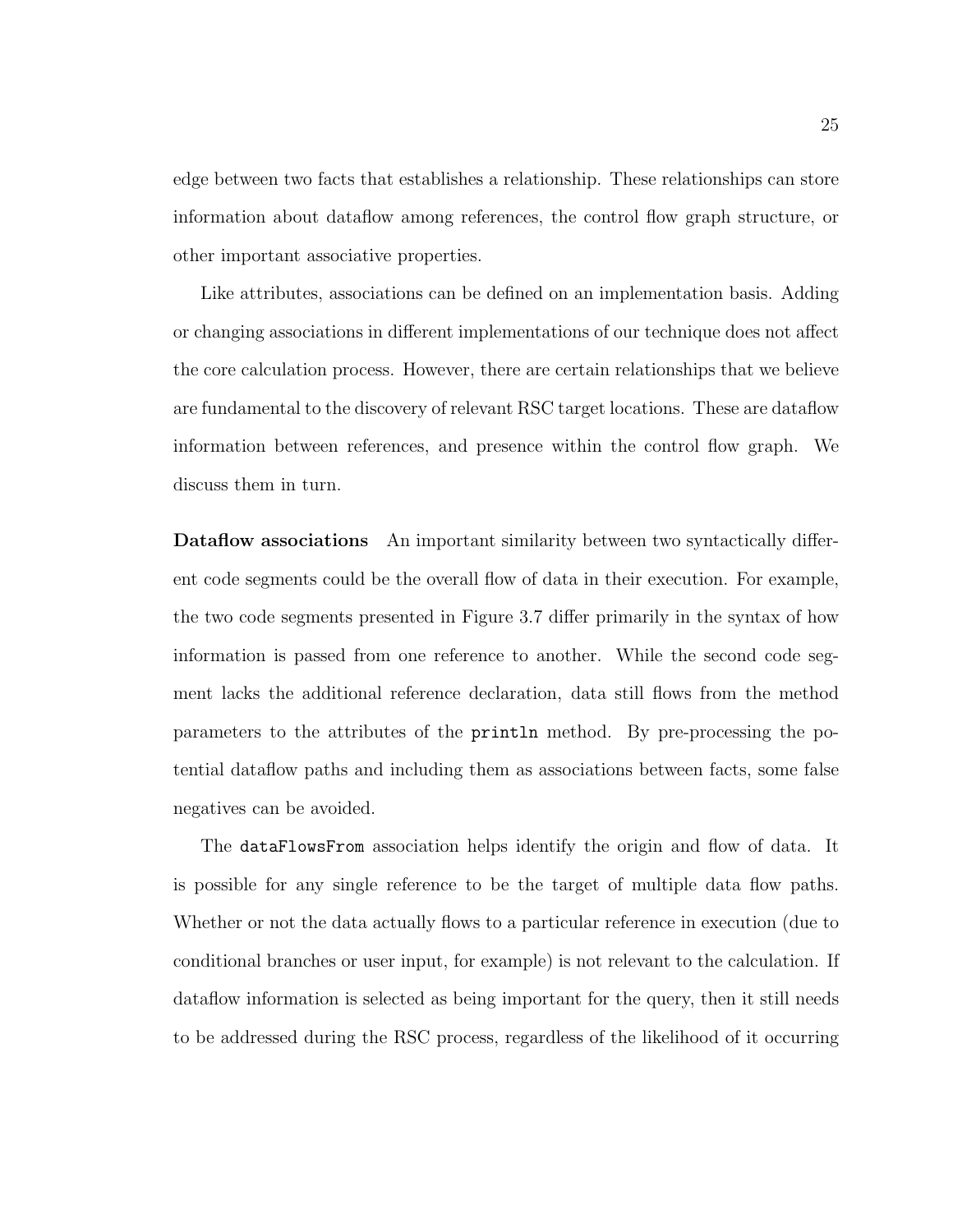```
// Code Sample A
public void sampleA(String s1, String s2) {
        String temp = s1 + s2;
        System.out.println(temp);
}
// Code Sample B
public void sampleB(String s1, String s2) {
       System.out.println(s1 + s2);
}
```
Figure 3.7: The origin of the data passed to the output statement is the same in these two code segments.

during execution. Additionally, the dataflow target of a literal or parameter should be itself, in addition to whatever other assignments that reference takes.

Control flow graph structure A second association of importance is the existence of any particular fact within the control flow graph. This may include other control flow graph nodes, in addition to the other non-Method fact types. For example, the motivational example presented in Section 2.1 involved a search for output statements guarded by a debug condition. If the output statement is not contained within a branch testing for the right condition, then it should not be considered a potential RSC target. The inCFG association helps distinguish such scenarios.

With the exception of dataflow and control flow relationships, association definitions are not specific to our technique, and any can be added on an implementationby-implementation basis without affecting the similarity calculation process. During the development of Reverb, for example, relationships were added and renamed without consequence to the similarity metrics.

Table 3.3 provides a list of the associations used in our prototype implementation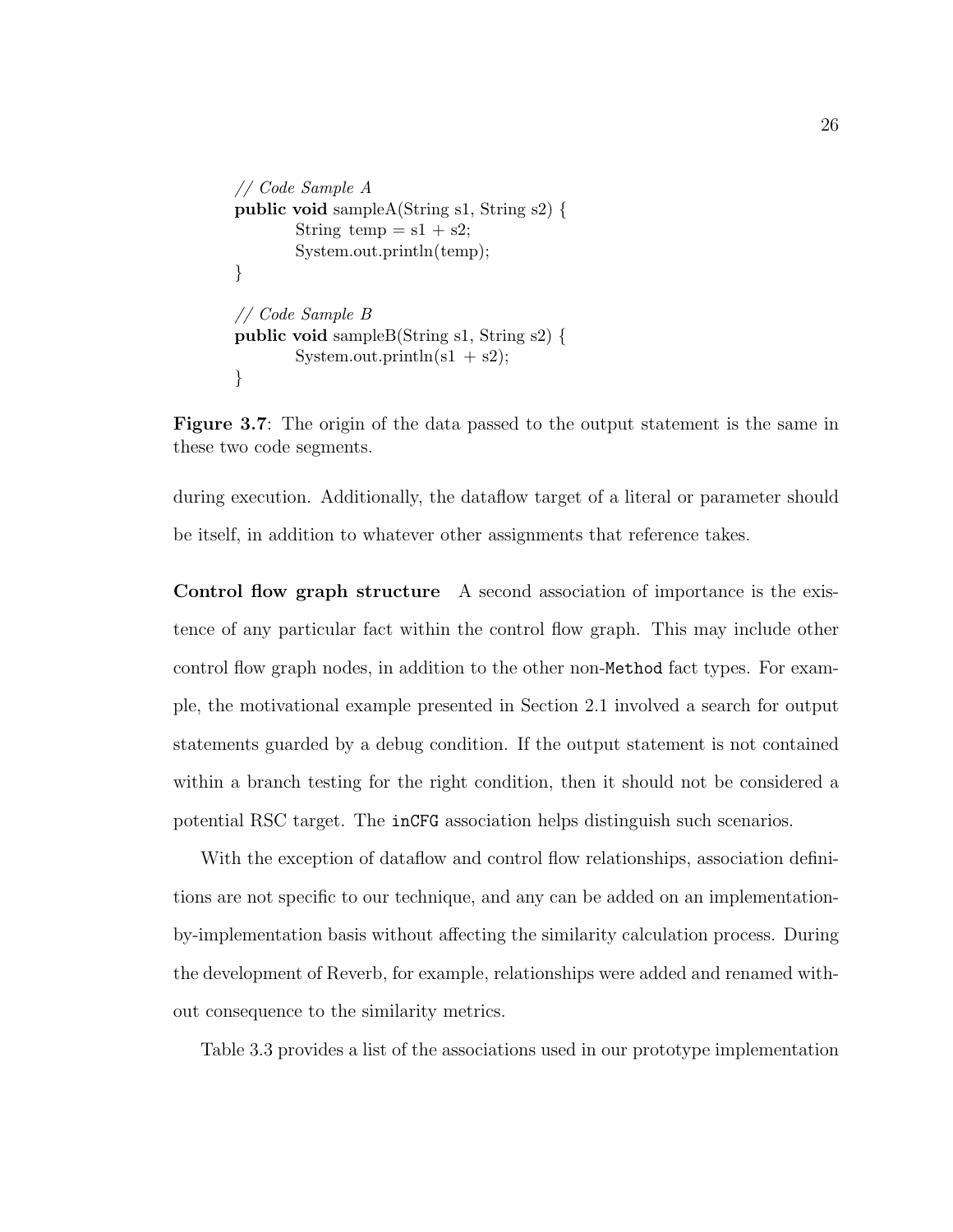| Association   | Description                    | Origin             | Destination        |  |
|---------------|--------------------------------|--------------------|--------------------|--|
| Name          |                                |                    |                    |  |
| hasParameter  | Specifies that a ref-          | MethodInvocation.  | Reference          |  |
|               | erence is a parame-            | Method             |                    |  |
|               | ter to a method in-            |                    |                    |  |
|               | vocation or opera-             |                    |                    |  |
|               | tion, or a method              |                    |                    |  |
|               | signature                      |                    |                    |  |
| incFG         | Specifies that a des-          | Reference, Method- | CFGNode            |  |
|               | tination fact is in-           | Invocation, CFGN-  |                    |  |
|               | side the specified             | ode                |                    |  |
|               | CFG node                       |                    |                    |  |
| dataFlowsFrom | Specifies that data            | Reference          | Reference, Method- |  |
|               | flows from one fact            |                    | Invocation         |  |
|               | to another                     |                    |                    |  |
| invokedOn     | Specifies that<br>$\mathbf{a}$ | MethodInvocation   | Reference          |  |
|               | message is sent to             |                    |                    |  |
|               | an object reference            |                    |                    |  |

Table 3.3: Associations used by the Reverb implementation

along with a description. Figure 3.8 shows the associations extracted from the code sample in Figure 3.4.

## 3.3 Query Formation

We would like to discover RSC target locations based on an example change, not a full profile extracted from a method. While the data model discussed in Section 3.2 allows us to form a high-level, comparable representation of methods, we selectively match data based on a prototypical change.

By collecting facts about what has changed, information relevant to locating targets that require the same or a similar change may be extracted. In particular, information that is missing or changed from the "before" snapshot in the "after" snapshot is likely of interest.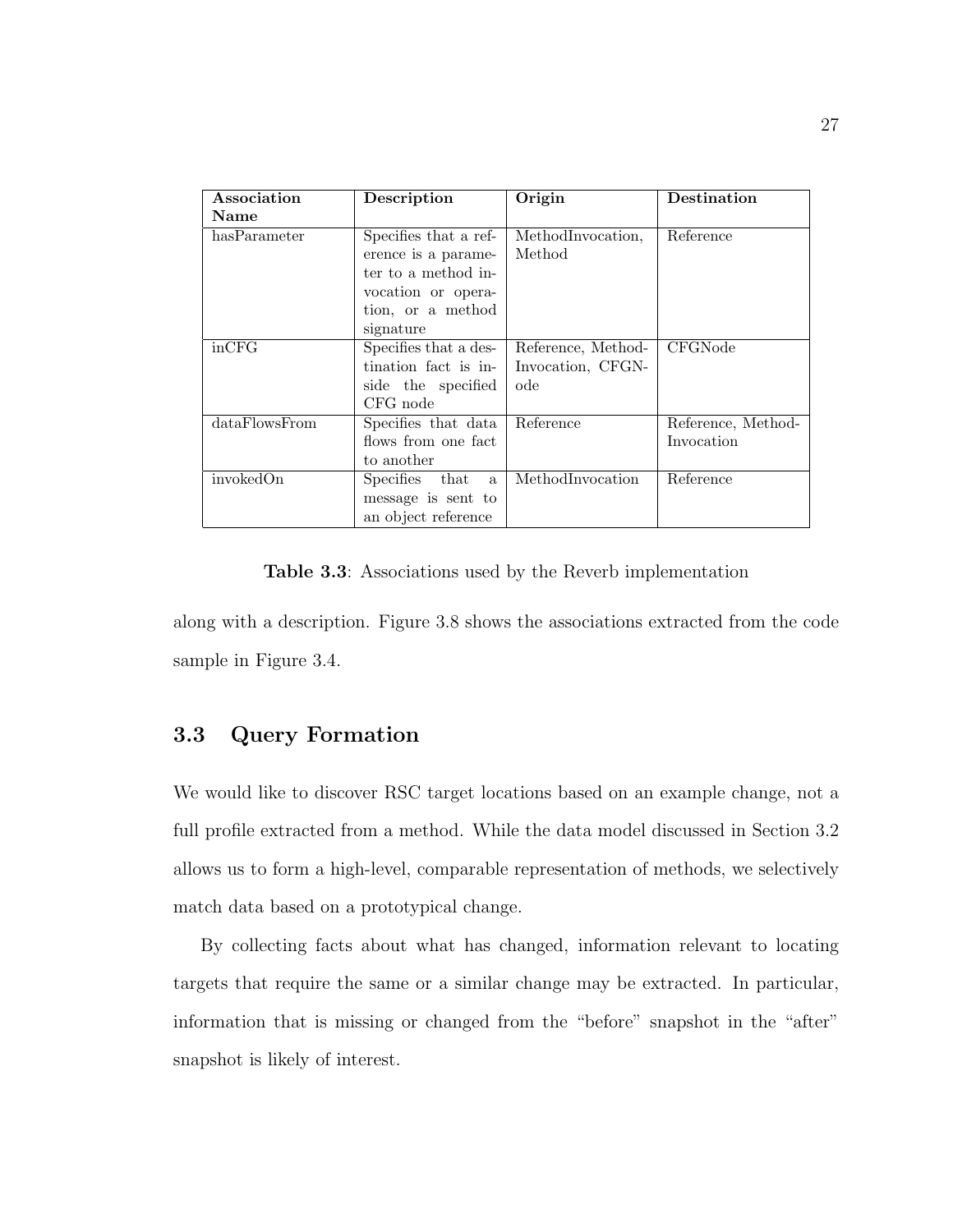

Figure 3.8: Associations extracted from the code sample in Figure 3.4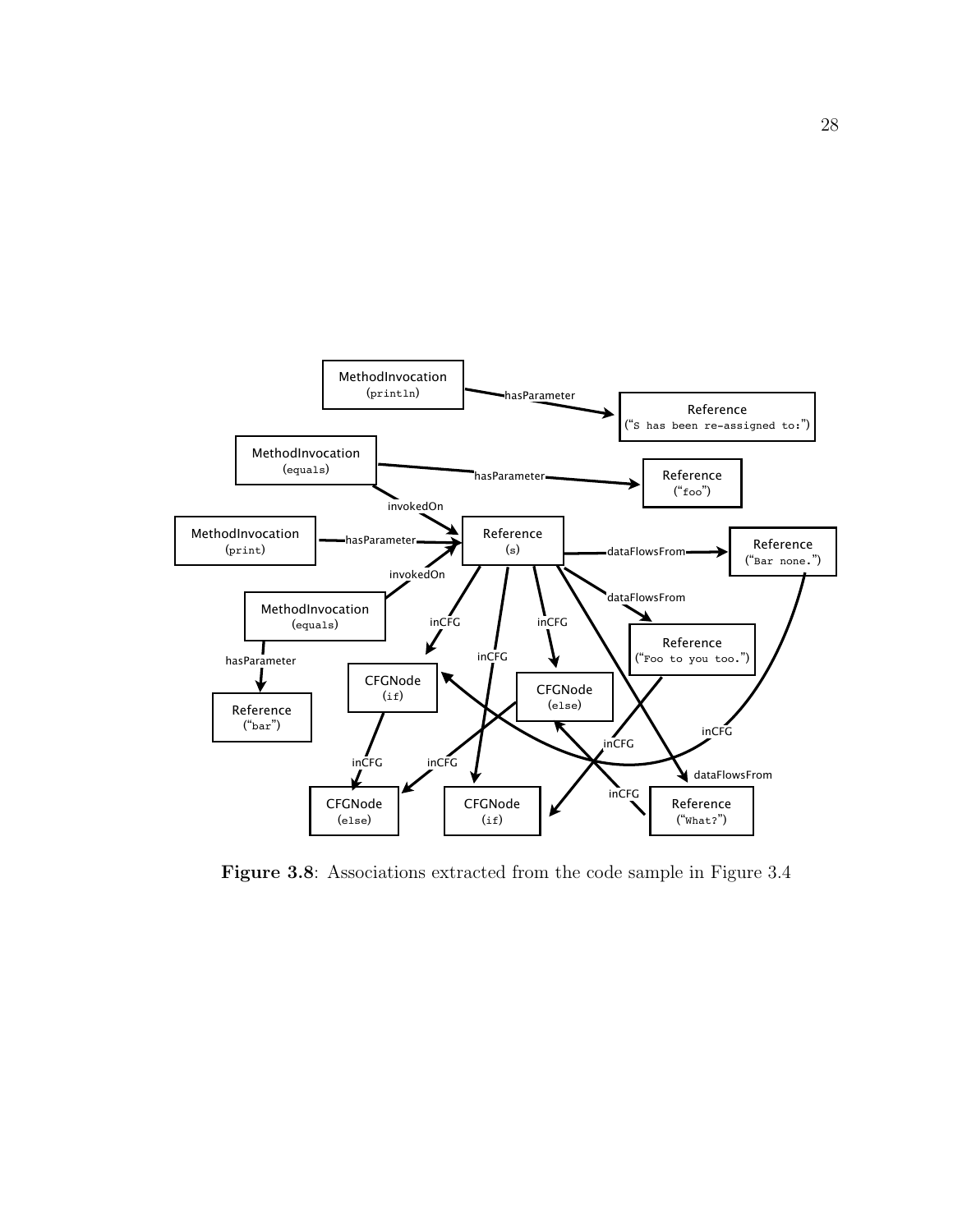Our technique forms queries based on set arithmetic. The factbase extracted from the "before" snapshot can be compared to that of the "after" snapshot; facts that are missing or have changed attributes in the "after" snapshot are added to the query, and facts that remain the same or are new to the "after" snapshot are ignored. Note that it is possible for set arithmetic to select irrelevant facts, depending on the nature of the change being queried. For scenarios in which this arithmetic forms an inappropriate query, some user intervention in the form of query refinement may be necessary. Query refinement is discussed in Section 3.5.2.

To better explain the query formation step, we introduce a notation representative of our factbases and their transformations:

We represent the "before" and "after" snapshots of the demonstrated example source as  $B_{source}$  and  $A_{source}$  respectively. While querying the source code, we represent the method being considered for similarity comparison—essentially a second "before" snapshot—with  $B_{target}$ . The transformation applied by the developer can be considered a second "after" snapshot,  $A_{target}$ .

The process by which a factbase is extracted from each of the snapshots is represented by the function  $Factbase(m)$ , where m is any method snapshot, and the result is the factbase extracted from m.

Once two factbases are extracted, we can compute the difference between them with the function  $Diff(fb_1, fb_2)$ , where  $fb_1$  and  $fb_2$  are both method snapshots. The result from the Diff function is a new factbase, the set of modifications and deletions between the two factbases  $fb_1$  and  $fb_2$ .

Our query set is then represented as follows:

 $Queryset = Diff(Factbase(B_{source}), Factbase(A_{source}))$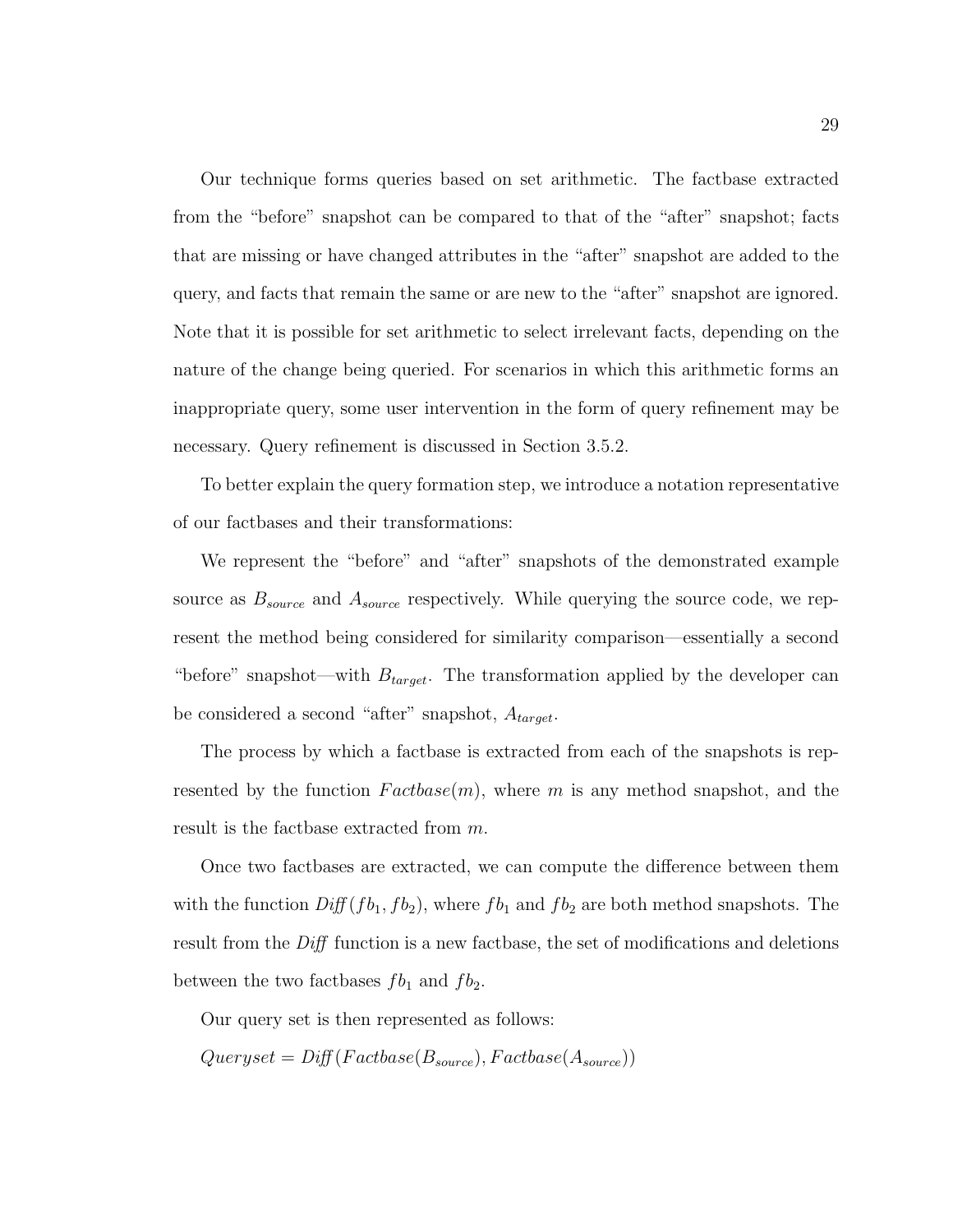Once a query consisting of important facts has been derived, a means to rank similarity based on that query is required.

# 3.4 Ranking Similarity

Similarity assignment and ranking is the most important step in the RSC target location process. From the developer's perspective, this is also how relevant locations are defined and presented after an example change has been provided and the query has completed. A method is said to be similar to another if a subset of facts, attributes, and associations is closely matched to the other. The more of these facts that are matched, the higher the similarity.

For our technique, similarity is represented as a real number in the range from 0 to 1, where 1 represents complete similarity based on the provided query, and 0 represents complete dissimilarity. It should be noted that these rankings are based on the facts deemed important by the query; two methods that are ranked as completely similar are not necessary identical, but may contain all the facts that are expected by the query.

To compute the similarity value, we first define a function,  $Bestmatch(f, fb<sub>1</sub>, fb<sub>2</sub>)$ , which determines the best possible match within the factbase  $fb_1$  for the fact  $f$ , with respect to the facts in  $fb_2$ .

Our query may then test for the existence of facts, along with their attributes and associations. If the facts exist, the similarity ranking is strengthened; if they do not exist, the similarity is weakened. Overall, the ranking is expressed as a percentage of the important facts, attributes, and relationships that a particular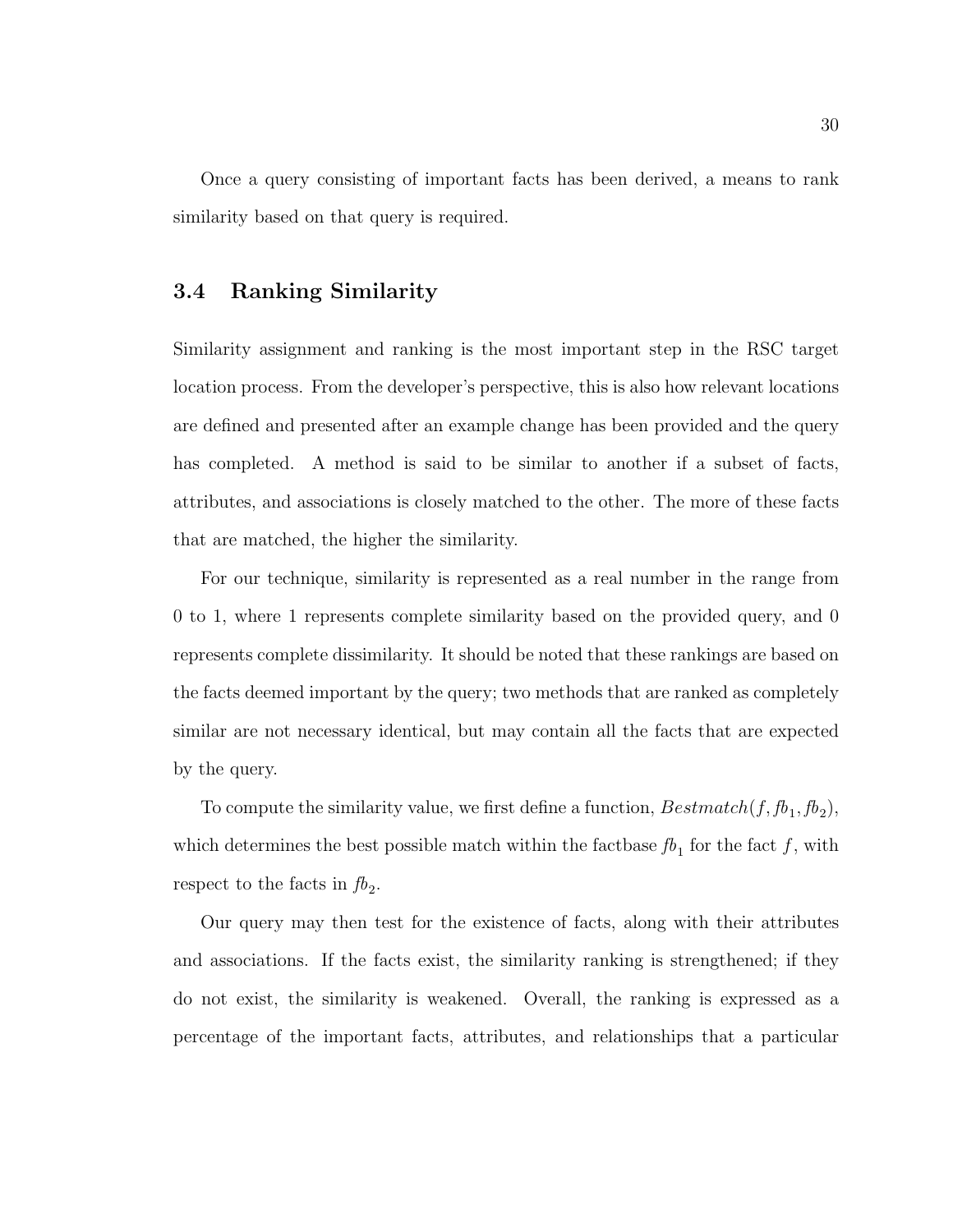method contains with respect to the query. In our notation, we represent this as the function  $sim(Queryset, Factbase(B_{target}))$ , defined as follows:

$$
\frac{\sum_{f \in Queryset}Factor(f,Bestmatch(f, Factbase(B_{target}), Queryset))}{|Queryset|}
$$

where Factsim is a function determining a similarity metric in the range  $0 \leq$  $Factor(f_1, f_2) \leq 1$ , for any individual facts  $f_1$  and  $f_2$ . If the attributes and associations of a fact,  $f$ , are represented by  $att(f)$ , then we define  $Factsim$  as follows:

$$
Factsim(f_1, f_2) = \frac{|att(f_1) \bigcap att(f_2)|}{|att(f_1)|}
$$

Method snapshots may contain multiple differences, so discovering a correspondence is necessary to form a query. In particular, we must infer whether any particular fact in the "after" snapshot is a new fact, a fact that has been changed from the "before" snapshot, or one that is completely identical to the original. This inference is inherently imprecise; however, we can attempt to find the best-fitting matches. We discuss the matching process of the factbase data types and describe their implementation in turn.

Fact matching Any given fact in method A can be said to "match" a fact in a method B if A's fact is of the same type as B's and the fact in B contains more of A's attributes and associations than any other fact in B. The "closeness" of the match is expressed as a ratio of the number of matched and unmatched attributes and associations, Factsim.

In our notation, we say that a fact  $f_1 \in Factbase(B_{target})$ , matches another fact,  $f_2 \in Queryset$ , if the following is true: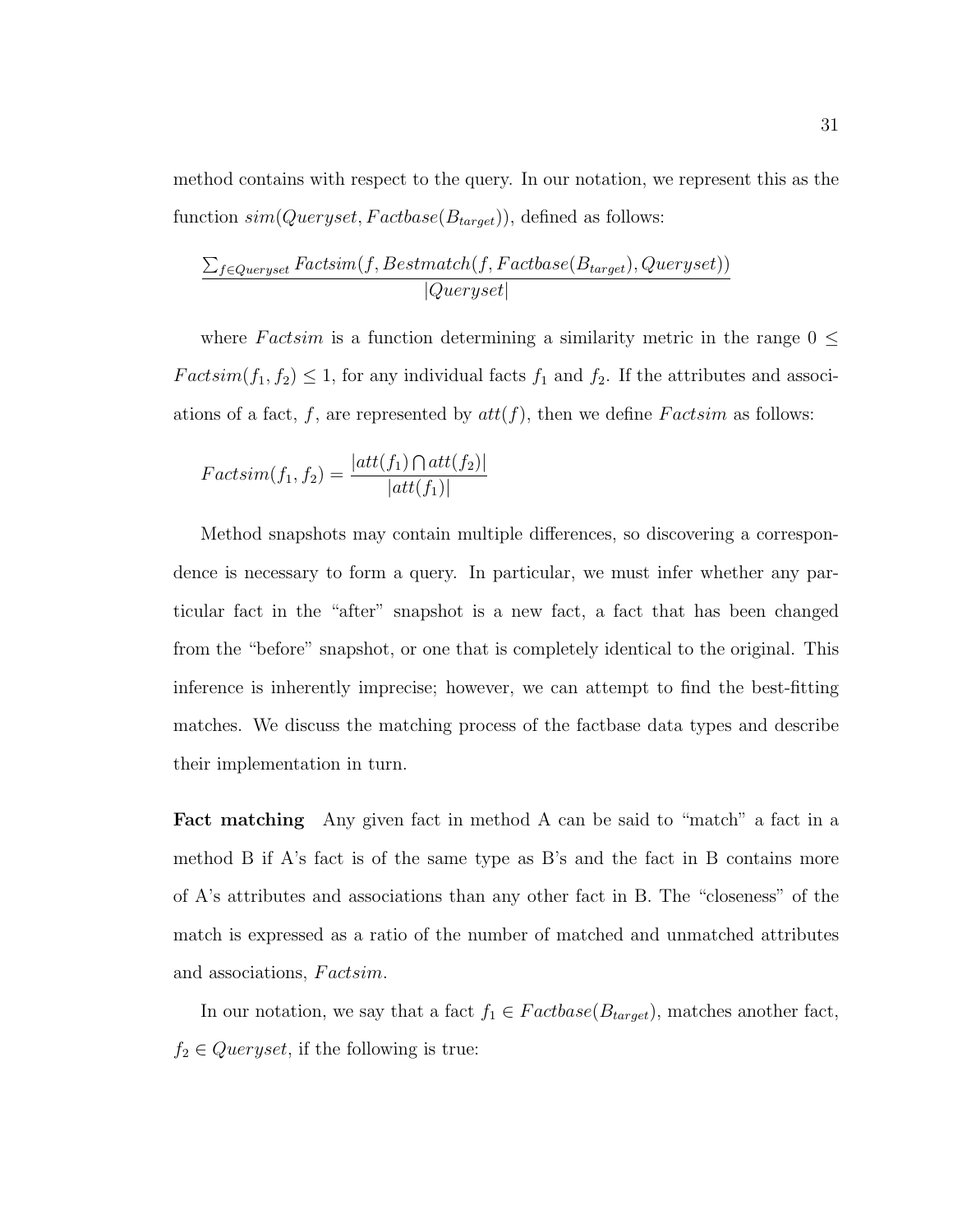$$
\neg \exists f_3 \in Queryset \mid Factsim(f_1, f_3) > Factsim(f_1, f_2)
$$

Attribute matching An attribute, on the other hand, is said to either match or fail to match with no values in between. This is done by testing for equivalence on both the name and value of the attribute. If either of these comparisons fail, the match is rejected.

In our notation, we say that an attribute  $a_1$  matches another attribute,  $a_2$ , only when  $a_1 = a_2$ .

Association matching As with attributes, associations either match or fail to match completely. Unlike attributes, whether or not an association matches another depends on another fact—the target of that association. For example, if a particular Reference has a dataFlowsFrom association, we must determine whether the target of that association is similar enough between the "before" and "after" snapshots to consider it to be the same relationship. Since associations may form a cyclical graph, they cannot be followed forever to determine this.

Our prototype implementation overcomes infinite recursion during the association matching process by calculating a hash value from the association's target, and comparing it to the hashes of its potential matches. The hash value is comprised of common attributes that should give a reasonable indication of whether or not the associated fact is a match. Specifically, we look at the type of the fact, its name, its data type (if applicable), and its value. While imperfect, this approximation was made to improve performance and simplify the debugging process.

An improved implementation would recursively calculate a similarity metric, following associations only a few nodes deep to avoid infinite recursion. Interim metrics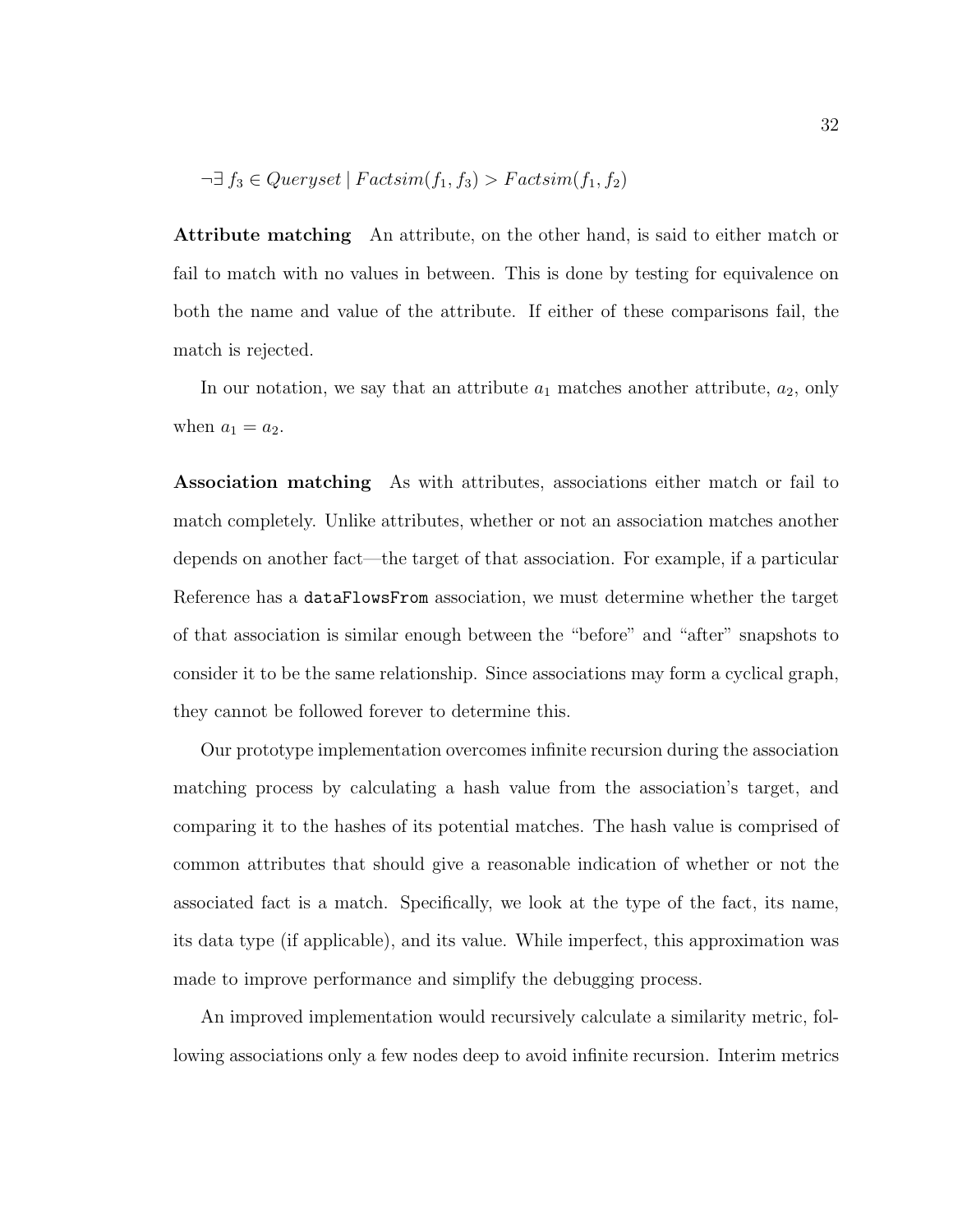could be cached to avoid needless re-calculation, and any association that passes a pre-defined similarity threshold<sup>5</sup>, could be considered a match. If the association's similarity does not meet the threshold, it would be declared a mismatch.

The original implementation of the Reverb prototype was designed to use the limited recursion approach; however, without caching previously calculated similarities, performance was sluggish. Additionally, debugging the similarity calculation process became overly burdensome and the approximation approach was adopted for our prototype.

In short, we say that an association  $as_1$  matches another association  $as_2$  if  $Fastim(target(as_1), target(as_2)) \geq threshold,$  where threshold is some similarity threshold, and  $target(as)$  is the fact target of the one-way association as.

Once we have defined how facts, attributes, and associations match each other between versions, we need to correlate the two as accurately as possible. Correctly identifying and resolving what has changed between two factbases is not always possible [Berzins, 1986]; however, a best fit can be found for any two sets. We do this via a "bidding" system in which each fact analyses its candidate matches and sorts them based on the closest match. If a fact's preferred candidate is better matched to another fact, the next choice is considered until all matches have been made. Orphaned facts are considered additions or deletions depending on which factbase contains them. All others are considered either identical (i.e., a perfect match) or a modification (an imperfect, but closest match). A pseudocode algorithm is presented in Figure 3.9.

<sup>&</sup>lt;sup>5</sup>Empirical experimentation would be helpful in defining an appropriate value for such a threshold.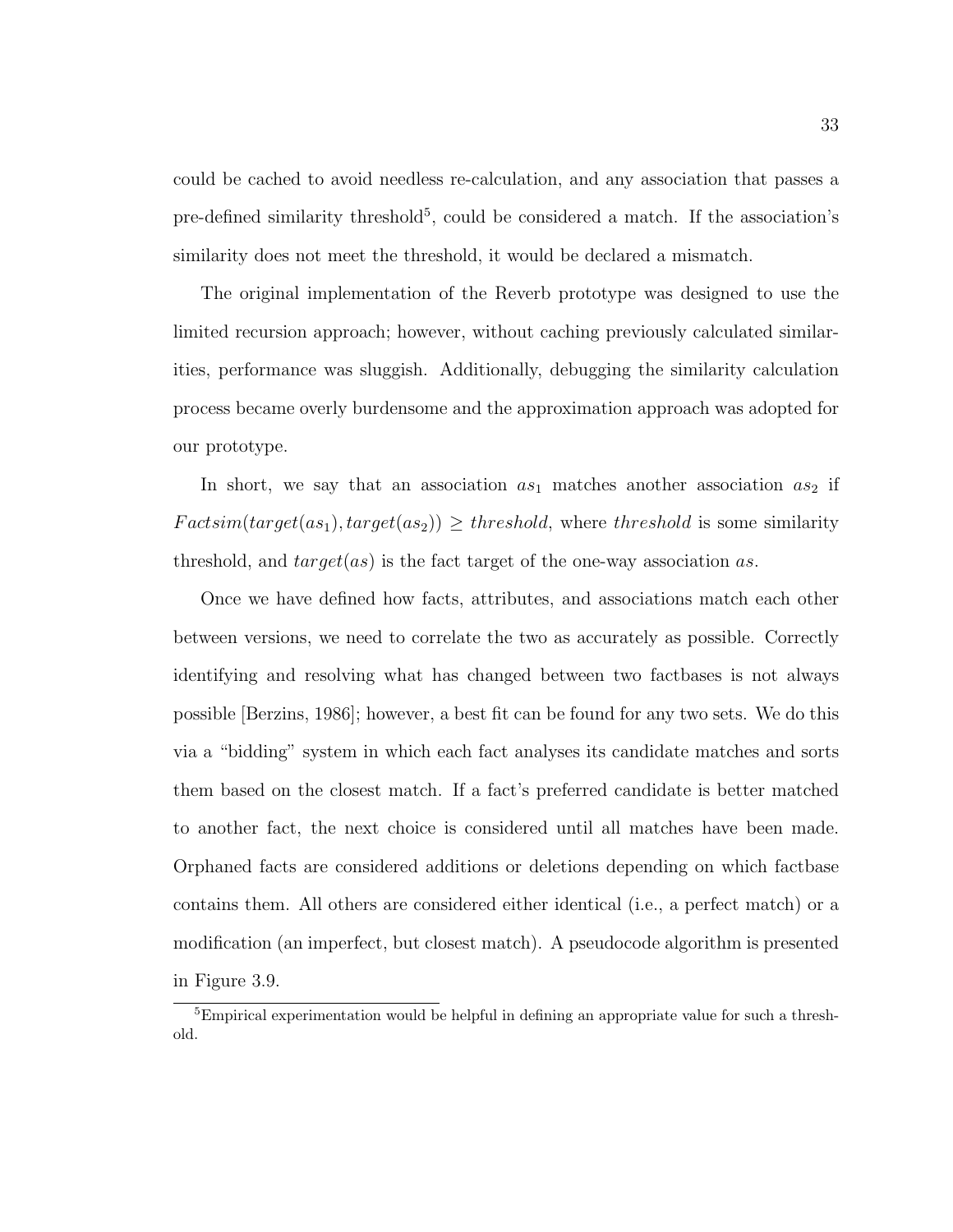```
for all b \mid b \in bidders do
  m \leftarrow best match for b in candidates
  bids \leftarrow bids + mend for
for all c \mid c \in candidates do
   w \leftarrow maximum of bids
  if \neg \exists w then
     c. status \leftarrow DELETIONelse
     if ∃ a | a∂ (c.attribute s ∩ w. attribute s) ∪ (c. associative ∩ w. associates)then
        c. status \leftarrow MODIFIEDelse
        c.\mathit{status} \leftarrow \mathit{MATCH}end if
     candidates \leftarrow candidates - cbids \leftarrow \text{empty set}for l \mid l \neq w + l \in candidates do
        m \leftarrow best match for b in candidates
        bids \leftarrow bids + mend for
   end if
end for
```
Figure 3.9: A pseudocode algorithm for discovering additions, deletions, and modifications between two factbases.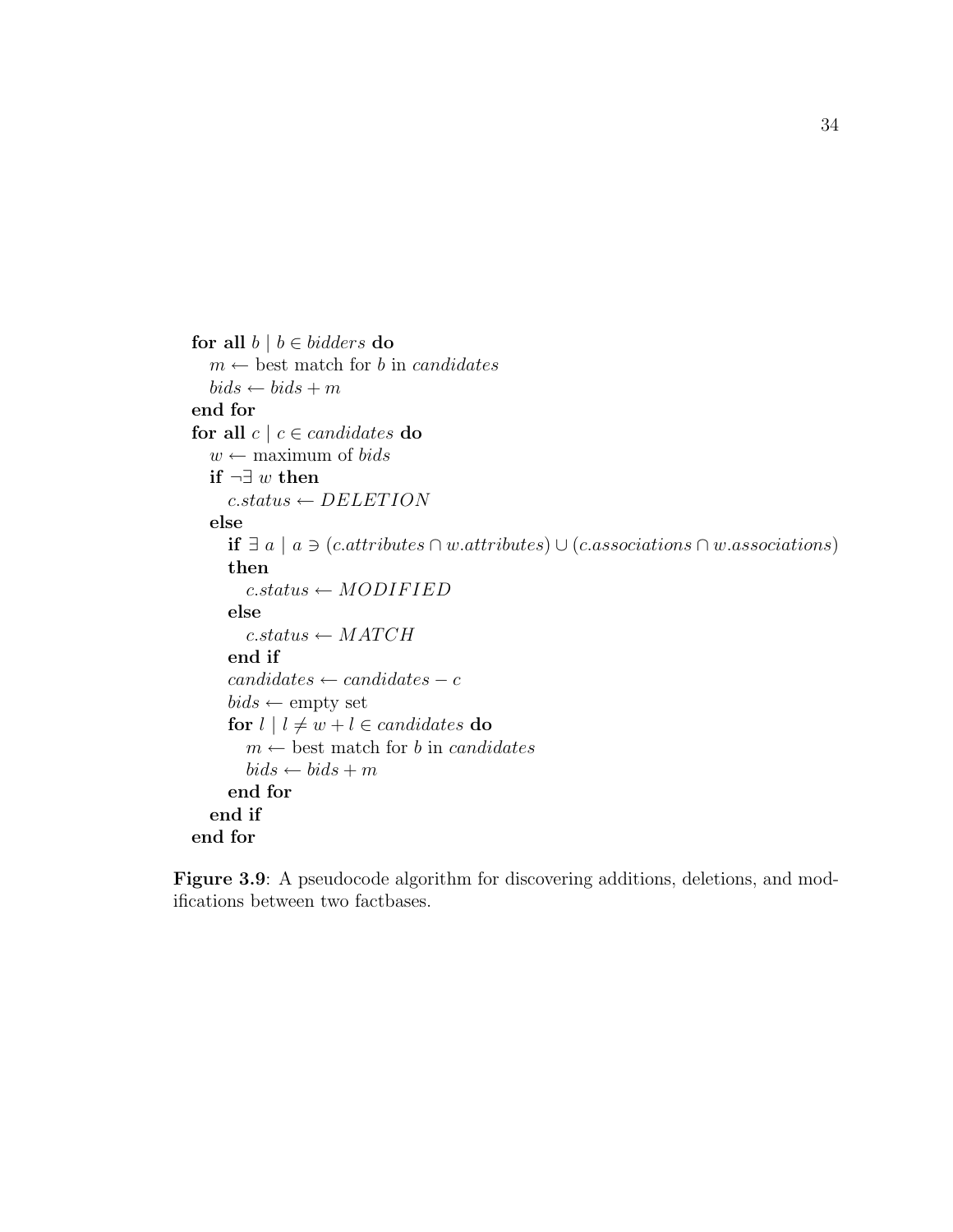Once we have information on which facts are new, changed, and deleted, simple set arithmetic can be used to determine which should be added to the query.

# 3.5 Prototype Implementation

To better understand the benefits and drawbacks of our technique for the purposes of evaluation, we have created Reverb, a prototype implementation. The usage scenario presented in Section 3.1 provides an example of how our tool is used from the developer's perspective. We now discuss the implementation of Reverb in more detail.

We have implemented Reverb as an Eclipse<sup>6</sup> plug-in capable of working on programs written using the Java language. Although the technique for locating RSCs is language independent, we chose to work with Java and the Eclipse environment because of their robust toolsets and personal familiarity with each.

At an abstract level, Reverb can be seen as an entity derived from the Observer design pattern [Gamma et al., 1993]. Reverb observes changes to the source code as they are made, and upon request, can present a list of recommended locations based on those observations.

While a constant observation is necessary for Reverb to function, the observations are limited in scope. The recommendation process is where the bulk of the code analysis is done, and the architecture of the plugin is organized around this idea.

Since Reverb is an Eclipse plugin, some of its architectural decisions were influenced by the Eclipse framework; however, unlike most other plugins designed for

<sup>6</sup>Eclipse is an open source integrated development environment written in Java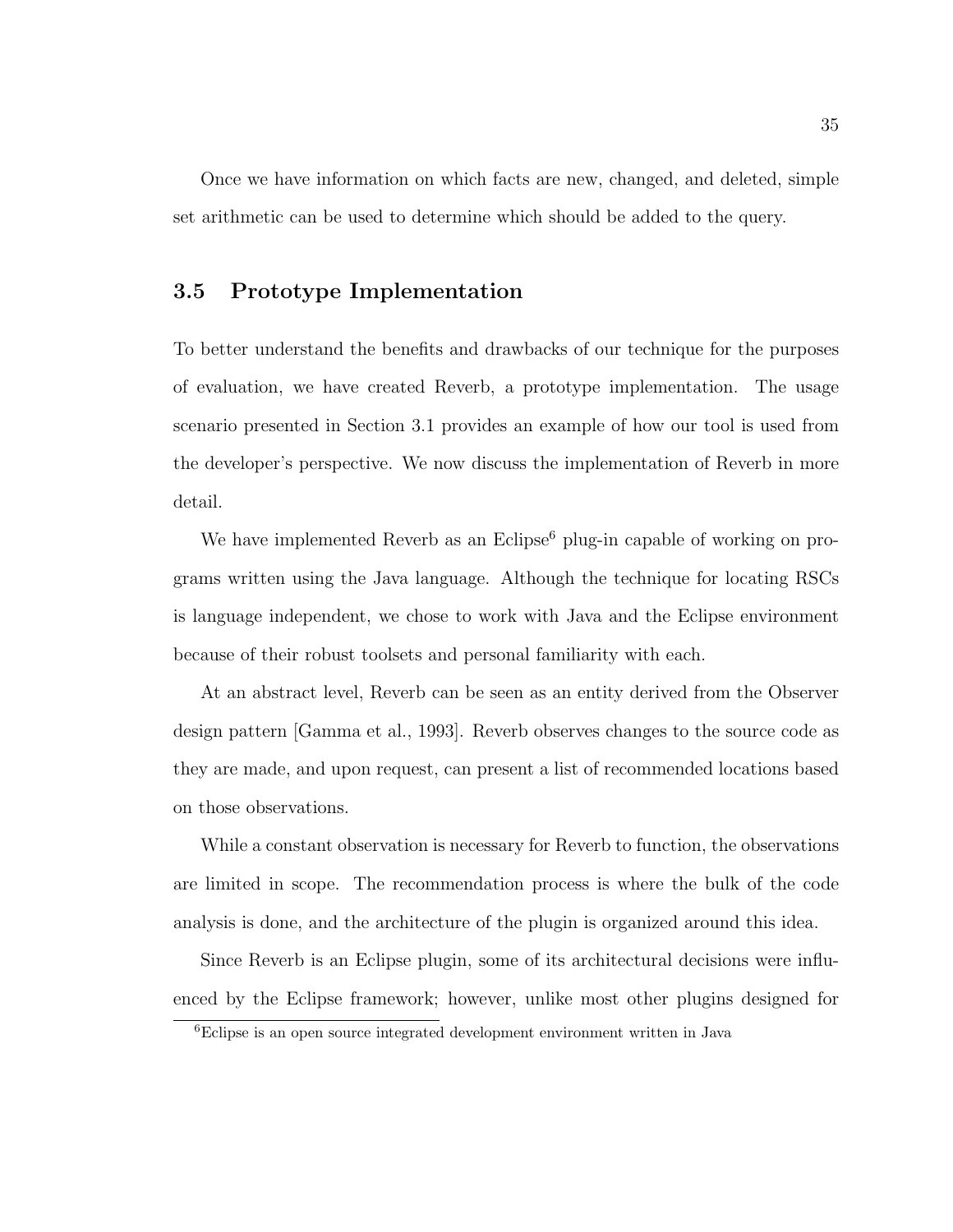Eclipse, Reverb is activated immediately after the IDE has initialized. Most other plugins wait for a user-initiated "lazy" activation, but Reverb needs to begin observing changes as soon as the workspace is ready.

### Observing Changes

As we navigate through a Java project, making additions and changes, Eclipse has knowledge of the active Java file and caret position at all times. When the user moves the caret within the text environment, either by typing or making a new selection, Eclipse reports that change to any registered observer, via the Observer design pattern [Gamma et al., 1993]. Reverb registers itself as such an observer, receiving reports of any text selection changes.

When a selection change is reported, Reverb checks to determine in which method the text caret is contained. If the developer has moved the caret into a method, then a snapshot of that method is saved to memory in the form of a subtree of Eclipse's parse tree. Since developers may be working on several classes at the same time and task-switch between them, several snapshots are tracked at the same time. We could, for example, enter a new method M1 in class A, begin making some changes, switch to class B and edit a different method M2, then re-enter class A and resume editing M1. In such a situation, Reverb would only save one initial snapshot for M1, which is the first time we entered it. A replacement snapshot would not be taken unless we were to begin editing another method within the same class.

The source code may or may not be syntactically correct during active development. For this reason, Reverb opts to ignore selection changes that cannot be determined to be contained inside a method and fundamental changes to a method's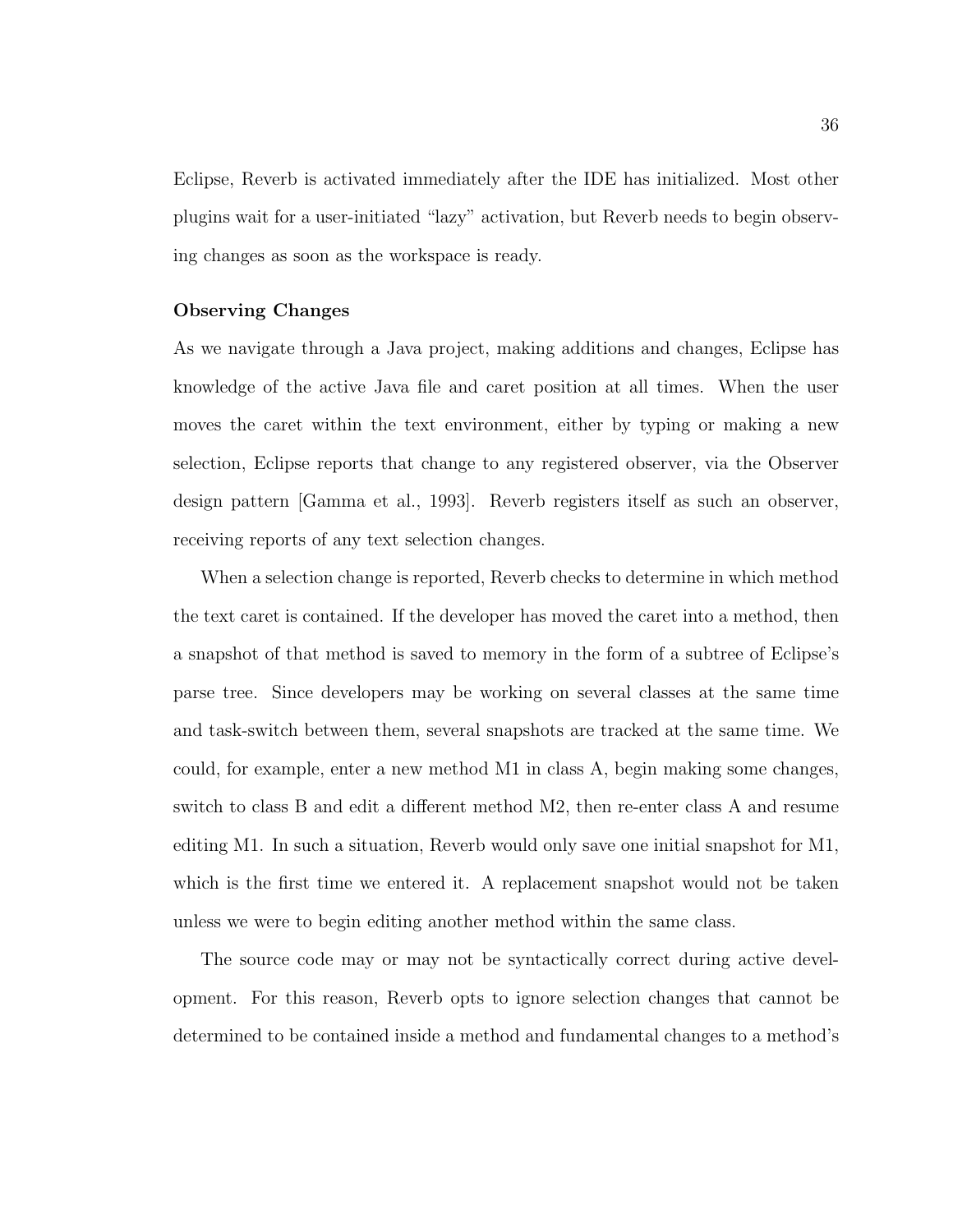signature are not considered as intra-method changes. While work exists to detect changes to identifiers and method signatures [Malpohl et al., 2000; Kim et al., 2005], an analysis based on line numbers could also overcome these limitations, due to the immediacy of the change.

### 3.5.1 Fact Selection

Facts are extracted from partial ASTs that were either saved during the change observation process described in Section 3.5 or during the query process described above. The extraction is done using the Visitor design pattern [Gamma et al., 1993]. As the extractor visits each node in the partial AST, it takes note of information deemed to be of interest, expressed as the facts, attributes, and associations described in Section 3.2. The fact types used by Reverb are identical to those listed in Table 3.1.

As Reverb extracts the facts from a method, it assigns a unique identifier to each one. The identifier is assembled using a combination of the fact type and the order it was encountered. It is used internally to help compare and distinguish facts, but is also presented to the user in the Factbase Comparison dialog and Query Refiner dialog (see Section 3.5.2).

In our implementation, fact associations are represented as a standard attribute which has another fact as its value. It should be noted however that, during the similarity ranking process, Reverb treats these attributes as the abstract associations described in Section 3.2.

### 3.5.2 Manual Query Refinement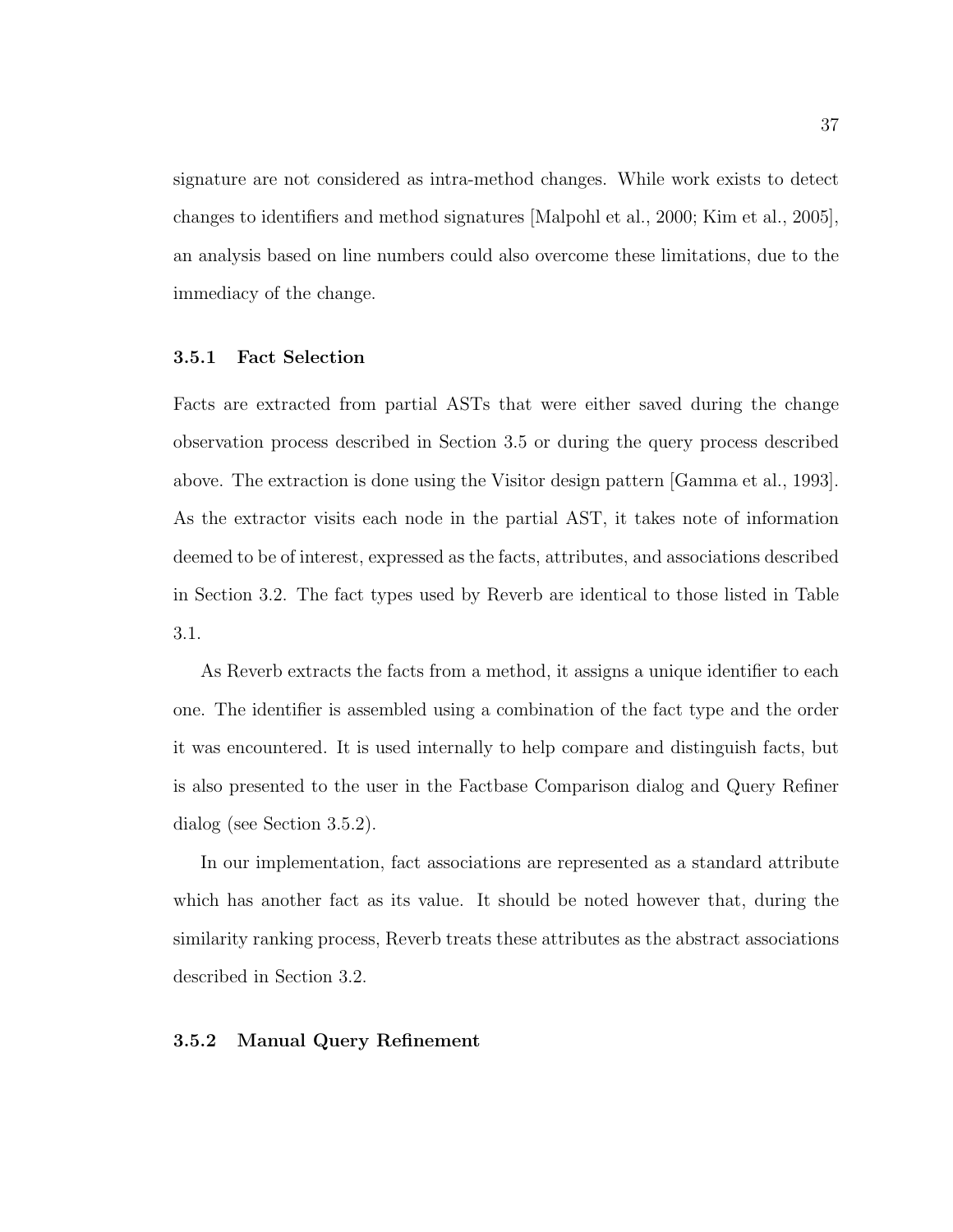At some point, we may encounter a result that does not exactly fit the RSC we are trying to address. In this situation, a few concepts for improving and understanding the results are available. First, we can view a rationale of why the result was chosen. This is done by clicking the factbase comparison icon in the Results View, which opens up the Factbase Comparison window (see Figure 3.10). The window contains a tree structure containing the query's Facts and Attributes present in that particular method<sup>7</sup> . If there is a green dot beside a particular fact, attribute, or association, then an important fact was found in the method. If there is a red dot, the associated fact, attribute, or association was designated as important, but was not found. If there is a grey dot, that means that particular fact, attribute, or association is considered unimportant from the perspective of the query, and ignored in the calculation.

There is a possibility that we may disagree with the facts that were determined to be important during the query formation. In such a situation, we may manually specify which facts are most important to the task at hand. This is done through the Refine Query Dialog (see Figure 3.11), which appears after clicking the Refine Query icon on the Results View. This dialog shows every fact, association, and attribute that was extracted from the original version of the changed method. Each element is written beside a checkbox that can be clicked to toggle its important/unimportant state. By toggling the importance values, we are able to specify which information is used in the similarity calculation process. Once the dialog is committed, the project code will be re-searched and the Results View will be updated with the newly ranked locations.

<sup>7</sup>We sometimes refer to these as "important" facts.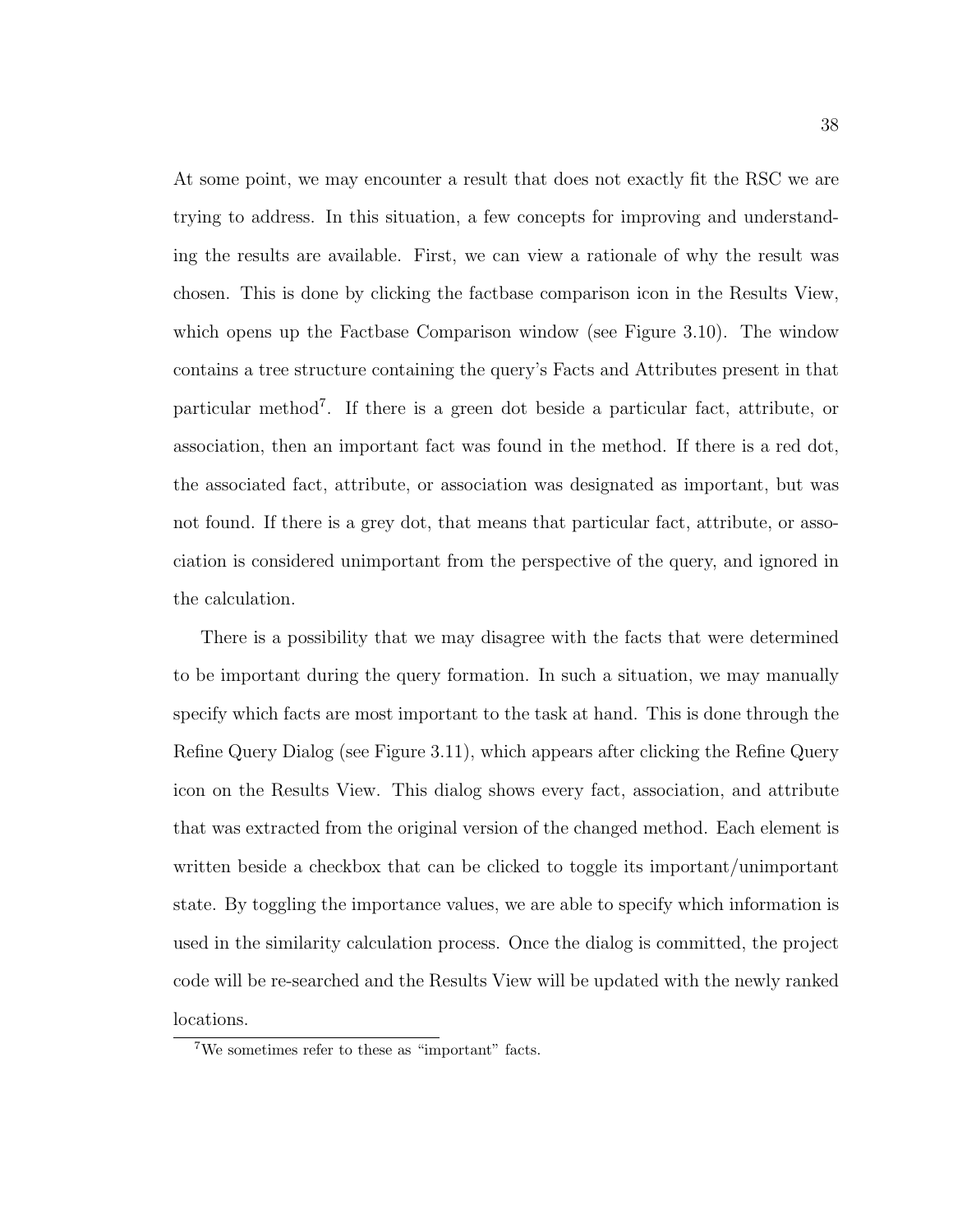

Figure 3.10: The Factbase Comparison window. This allows the developer to see the rationale for a particular method's ranking in the results. The facts, attributes, and associations shown in this diagram are explained in greater detail in Section 3.2.

# 3.6 Summary

To query for similar, but non-identical methods, we use a factbase data model based on facts, attributes, and associations. Fact represent declarations of the existence of one of four types: methods, references, method invocations, and control flow graph nodes. Attributes represent data associated with each of the fact types and can occur in any quantity. Associations are one-way relationships between facts.

A query can be formed by selecting the facts that have been deleted or modified from an AST snapshot taken before and after a modification. A similarity metric is calculated based on the ratio of query facts present in any particular fact base. We search for similar locations based on this prototypical change by calculating the similarity metric for all methods in the project and sorting them based on that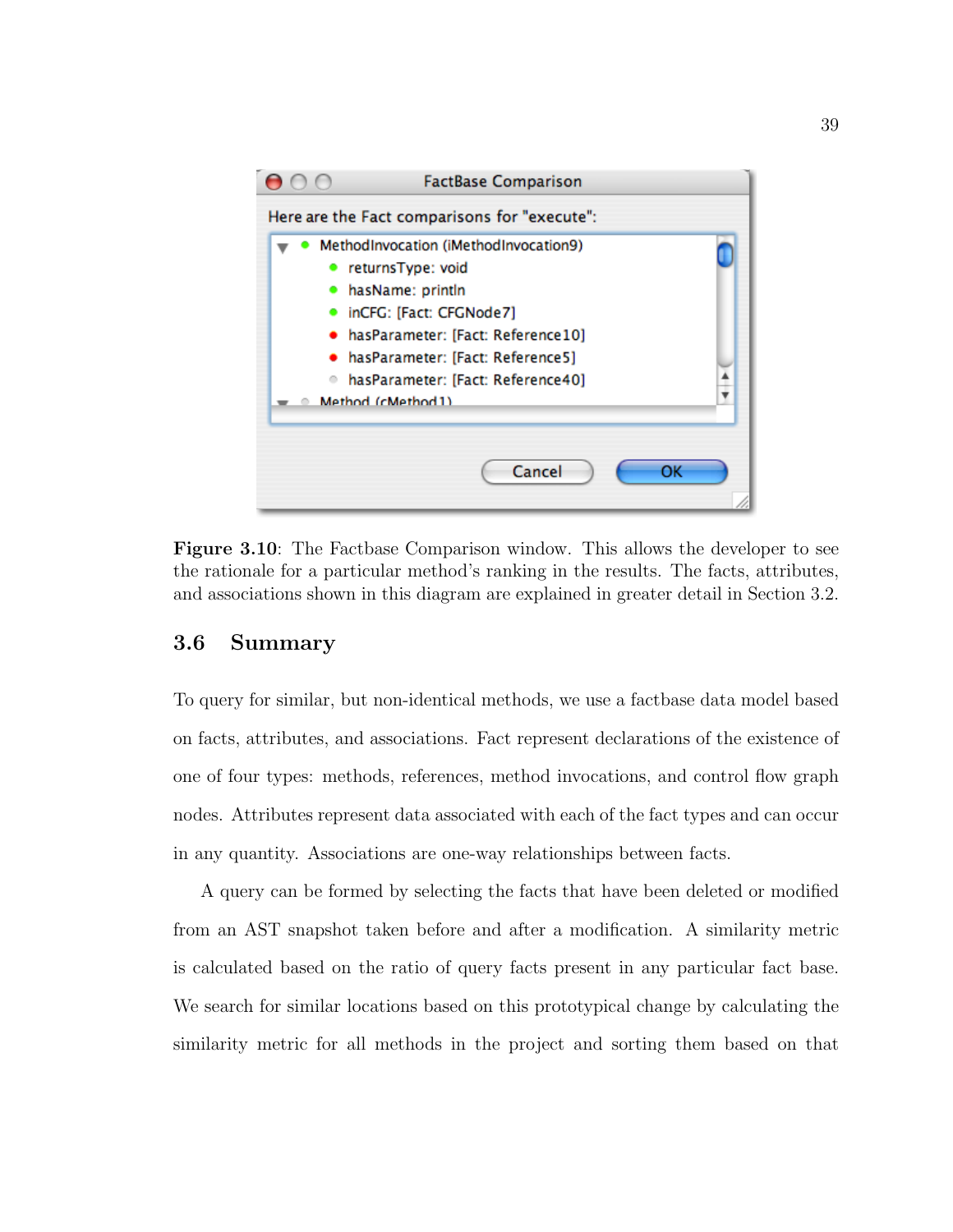

Figure 3.11: The Refine Query dialog. This allows the developer to modify which information is deemed important when querying other methods in the project. A checkmark beside a particular fact, attribute, or association implies that it is important.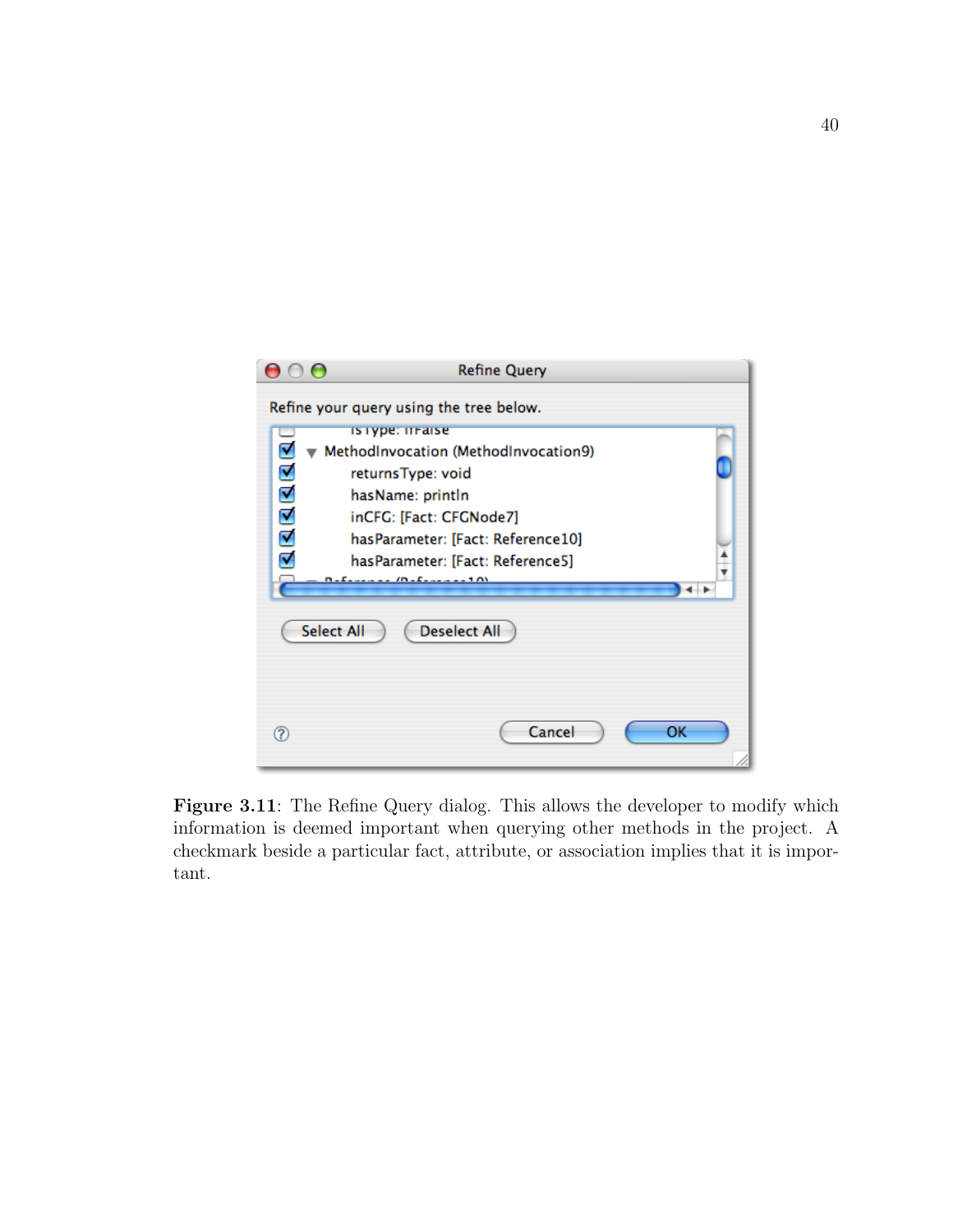metric. We've implemented the technique in an Eclipse plug-in called Reverb.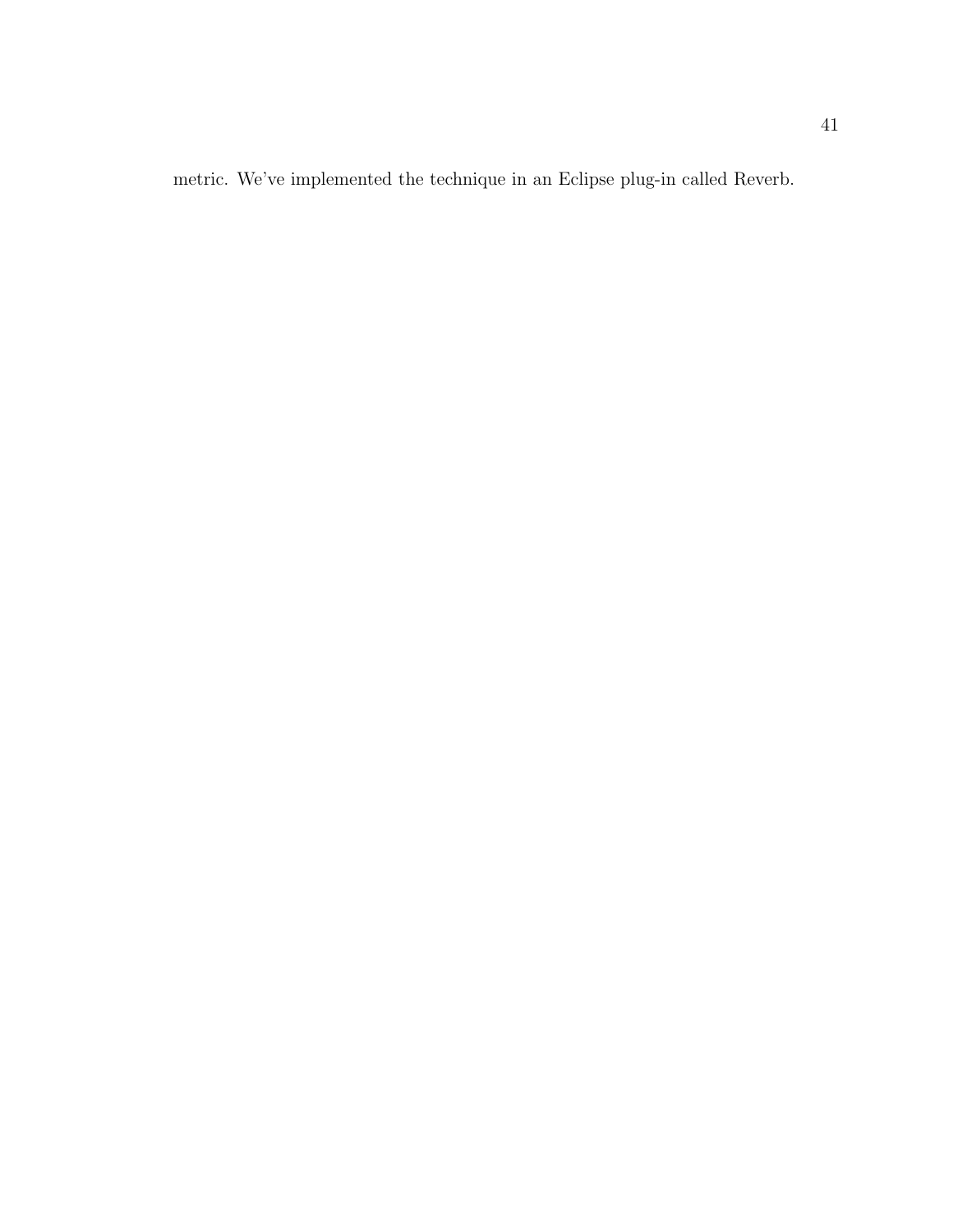# Chapter 4

# Evaluation

To examine the effectiveness of Reverb, we must develop a means by which the results can be compared to other approaches. We evaluate performance primarily on the precision and recall of the results.

The focus of Reverb is to return relevant target locations for an RSC, so we compare the returned locations to those of the actual RSC targets. We evaluate the accuracy of our approach in locating RSCs performed on two development scenarios involving popular, open-source software systems. In the first scenario (Section 4.1), we attempt to evolve Apache Struts 1.1, a web application framework, to consistently use a logging framework instead of guarded print statements. In the second scenario (Section 4.2), we attempt to evolve JHotDraw 5.4, a diagramming tool and framework, to use Java 5's newly introduced syntax for iterating through collections. We attempt to complete each of these scenarios using four approaches: lexical search, syntactic search (using Eclipse's built-in search features), a clone detector, and the heuristic search technique proposed in this paper. The results are presented in their respective sections.

To evaluate the performance of clone detection in supporting RSCs, we used CCFinderX [Kamiya et al., 2002]. CCFinderX is a hybrid approach to clone detection using token-based comparisons and language-specific filtering. The tool was selected for its availability and optimized performance.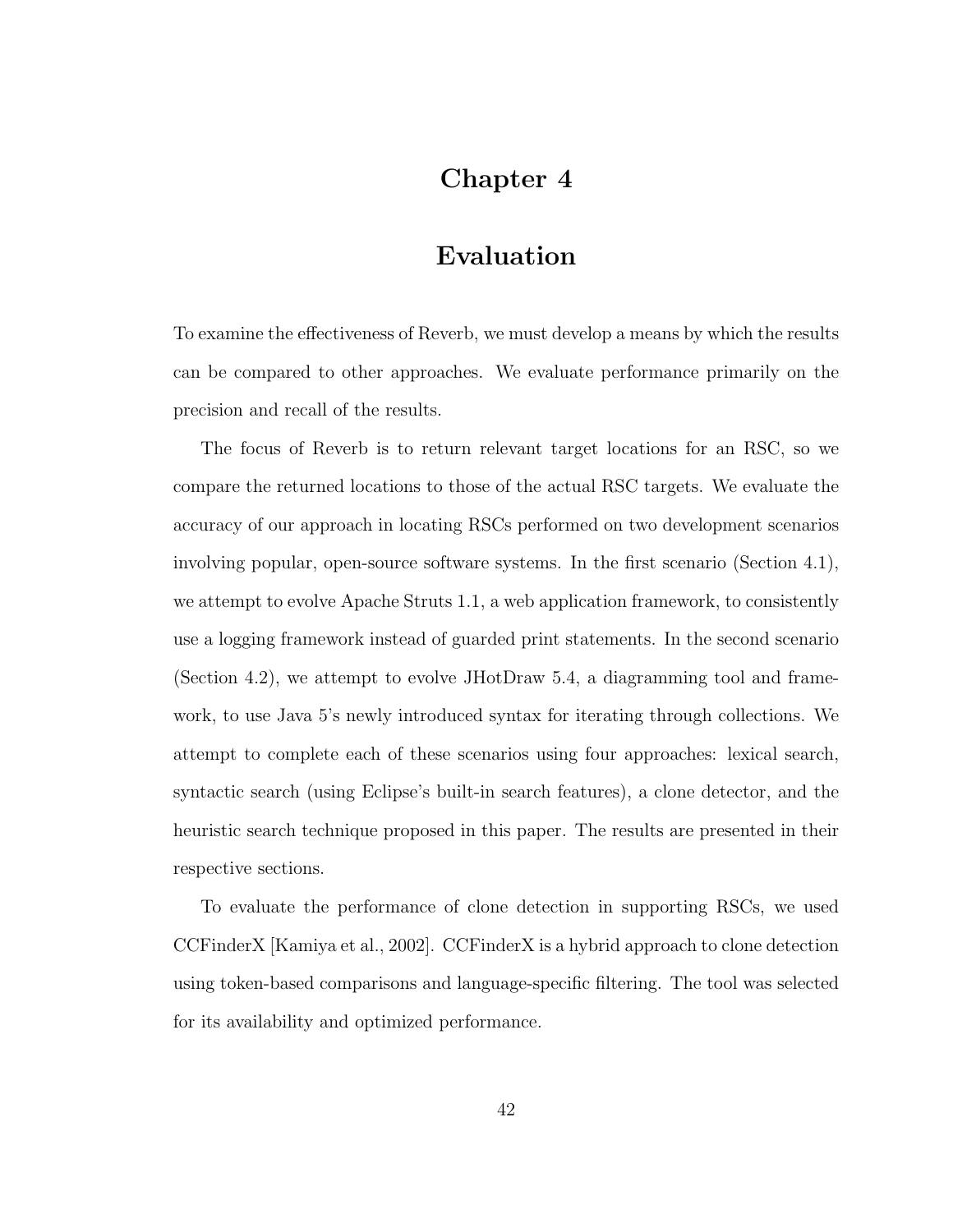## 4.1 Moving to a Logger Framework

Apache Struts is a popular open-source framework for creating web applications in Java. While browsing the source files, it was discovered that simple "debug" flags, as described in Section 2, are being utilized in parts of the source distribution. It is unknown to what extent these flags are used, but since a logging framework is leveraged elsewhere in the codebase, we wish to evolve the source, eliminating all "debug" flags in favour of that framework.

Lexical Search Results Since the debug output that we are interested in finding must occur within a conditional test for the "debug" flag, we performed a lexical search on the word "debug" and manually inspected each of the reported results.<sup>1</sup> 234 results were returned, 20 of which we deemed to be true positives. These 20 results occurred within 6 methods.

We describe these results more concisely by their *precision* and *recall*. The formulas for calculating these metrics are shown below:

> precision = true-positives total-positives  $recall = \frac{true\text{-}positives}{1}$ total-actual

For the lexical search, this corresponds to a recall of 100%, but a precision of only 9%.

<sup>&</sup>lt;sup>1</sup>We opted to search for the term "debug" as opposed to "if ( debug )" because the former is a common term between both, and we wished to find relevant locations regardless of bracket placement and whitespace.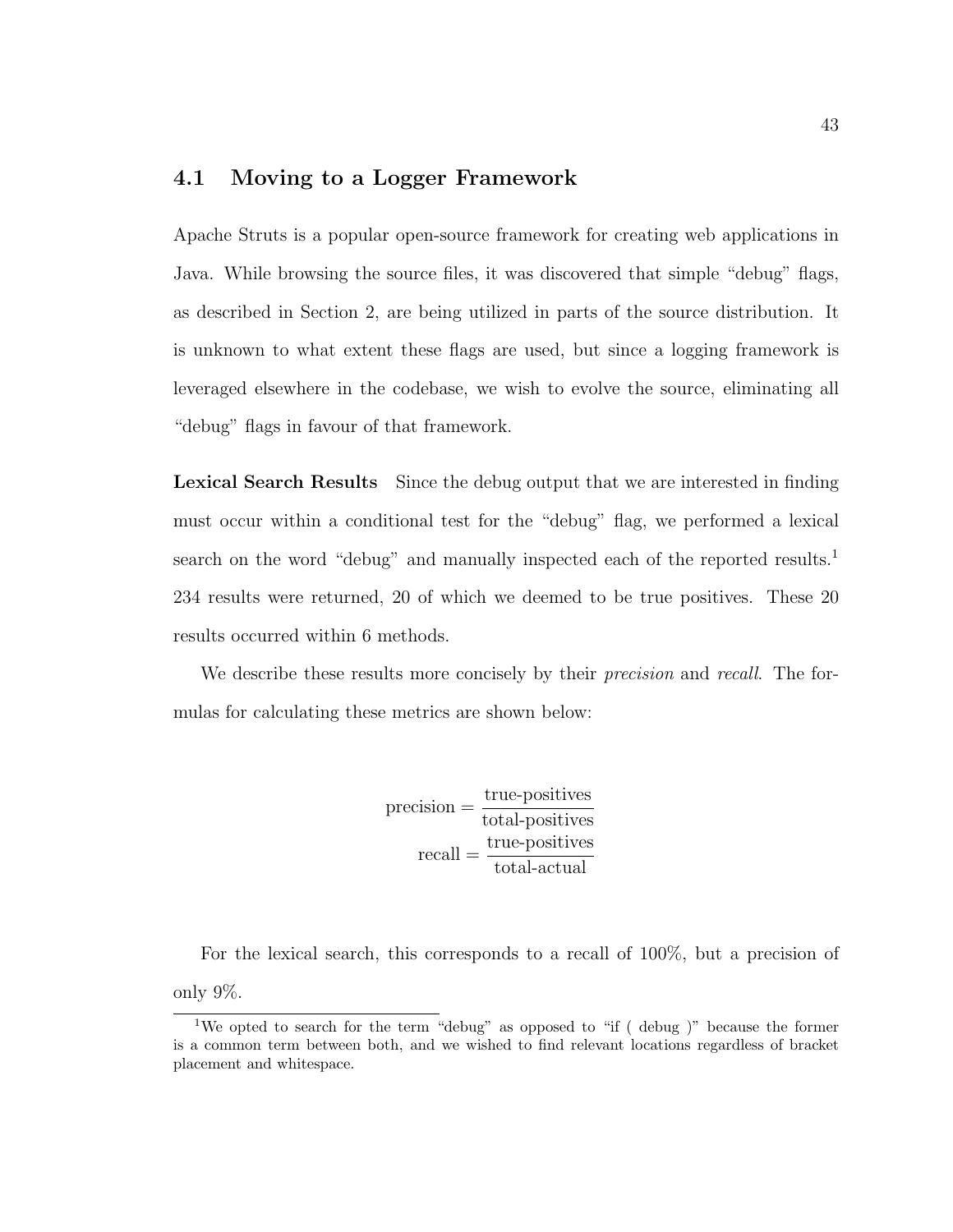Syntactic Search Results To perform a syntactic search, we selected an occurrence of the "debug" flag and instructed the Eclipse IDE to search for other locations where this same flag is referenced. Eclipse returned 3 results, and only 2 of them were legitimate RSC target locations. This corresponds to a recall of 10%, and a precision of 66% relative to the lexical results. The poor syntactic search results can be explained by Struts's use of fields instead of a shared, globally available variable to define the debug flag.

Clone Detector Results To obtain results from CCFinderX, we instructed the tool to find code clones within the Apache Struts project and navigated to a location that we knew to contain a relevant guarded print statement. Two clones were associated with our known location, and both were indeed relevant to our RSC. This corresponds to a precision of 100%, but a recall of 10%.

Since we are also interested in potentially helpful clones that were not detected as being associated with our known location, we also investigated the performance relative to the complete set of 489 detected clones. Of these, 2 clone sets were related to our RSC, representing 4 of the the actual change target locations. This yields a precision of 0.004% with a recall of 25%.

Reverb Results We invoked Reverb on an example change made to one of the RSC target locations. Specifically, we changed one of the two guarded output statements located in the DefinitionCatalog constructor. After the invocation, the Results View opened, showing all methods in the Apache Struts project, sorted by their similarity metrics to the example change. We did not launch the Query Refiner to adjust the default query.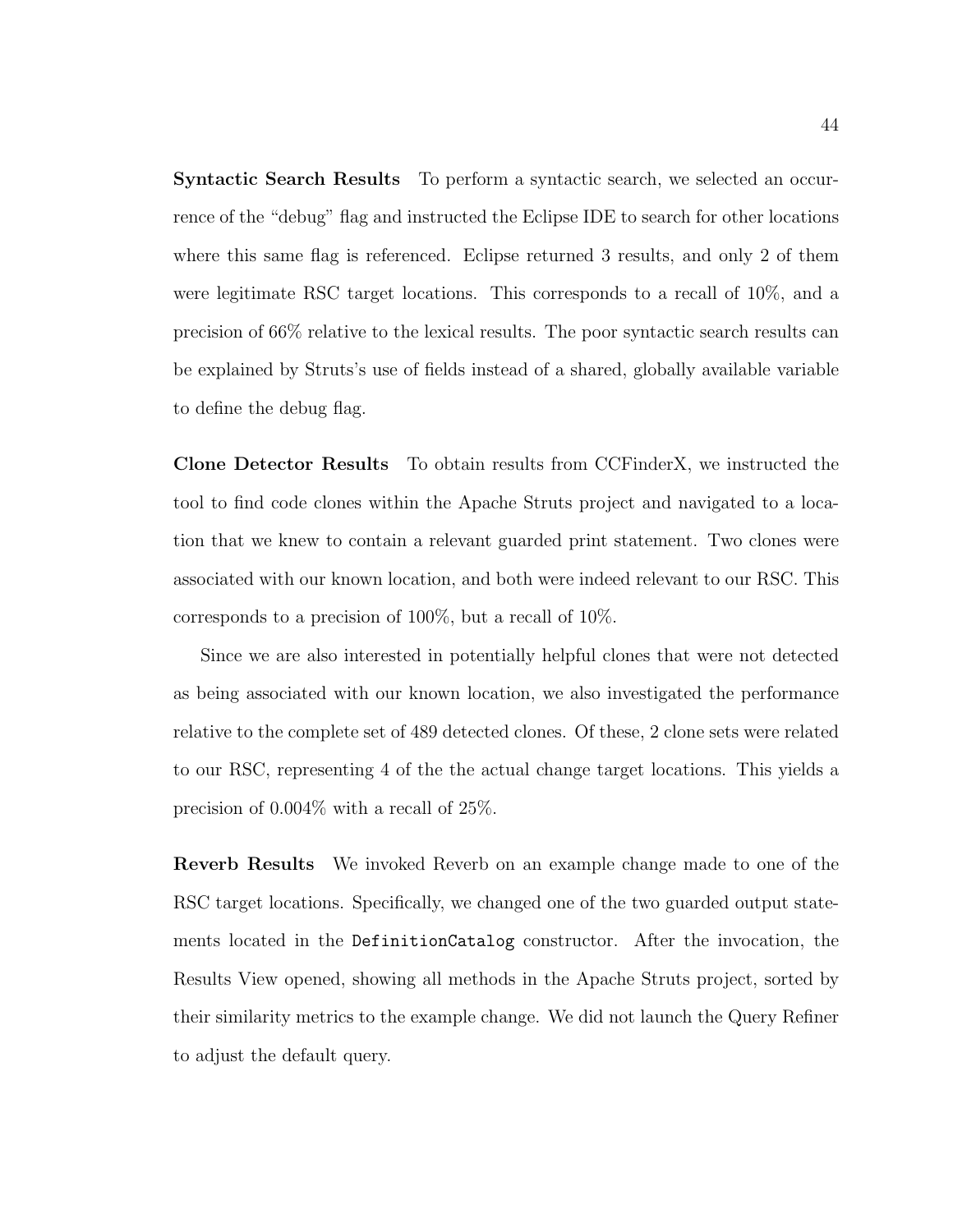Unlike the previous techniques, Reverb returns a list of all methods, sorted by their similarity to the situation at hand. Since a single precision and recall metric cannot express this, we present a truncated graph of Reverb's precision and recall metrics as a function of the number of results returned in the order they were presented (Figure 4.1). The formulas used for these metrics are as follows:

$$
precision(k) = \frac{true\text{-positives}(k)}{k}
$$

$$
recall(k) = \frac{true\text{-positives}(k)}{\text{total-actual}}
$$

The variable  $k$  in these equations represents the ordered set of results. To graph these formulas, starting at the first result, we increment  $k$  until the entire set is exhausted. This graphing technique represents how the developer is intended to view the results. One starts at the first result and works steadily through the rest until the frequency of false positives becomes too great. When studying the graphs of Reverb's result, we are looking for a large set of true positives clustered at the front of the order.

The graph of a best-case scenario would be an uninterrupted cluster of truepositives from 1 to n, and false-positives from  $n+1$  to m, the last result. An occasional false positive interspersed through the relevant results is still considered very good. The worst-case scenario would be an uninterrupted cluster of false-positives from 1 to n, and true-positives from  $n+1$  to m. A random order of true- and false-positives would be almost as bad.

As shown in Figure 4.1, Reverb returned perfect results for this example. The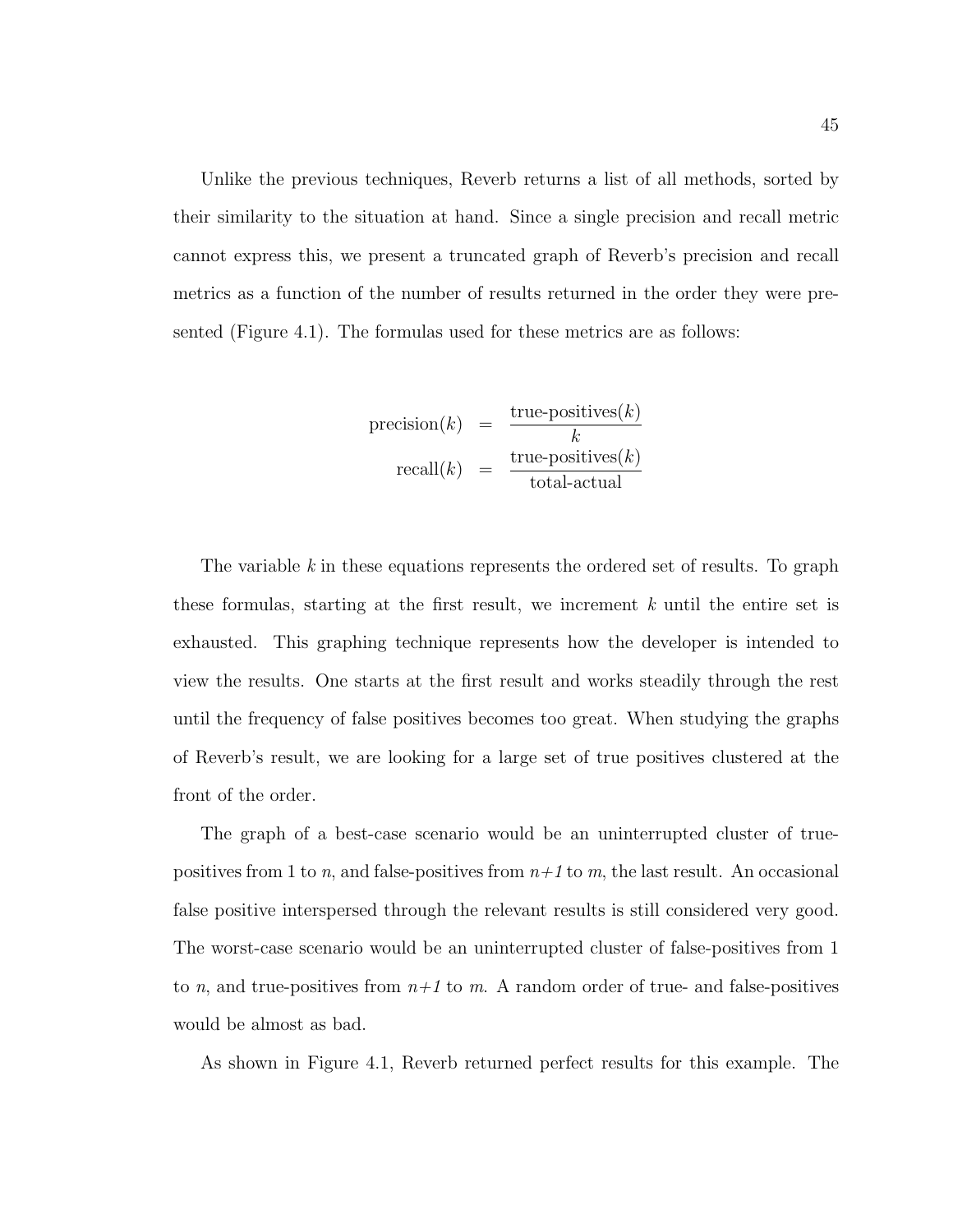

Figure 4.1: Truncated results for the debug example

recall percentage increases with a precision of 100%, until all results have been returned. The precision then drops exponentially as k increments to include all of the 6590 methods, most of which contain negligible similarity metrics. These results are excellent, as they match our best-case scenario.

To better understand Reverb's precision and recall for this example, we also graph these figures with respect to the similarity metrics assigned by Reverb (Figure 4.2). The graph results show that, even though the order of the results were perfect, there were still a few false positives ranked with the same similarity metric. A graph of the precision versus the recall (Figure 4.3) also reveals the effect of the false positives, as a perfect graph would remain a horizontal line at the 1.0 value without dipping at the end.

These results are substantially better than the traditional approaches evaluated. To demonstrate this more clearly, we graph the precision and recall of the lexical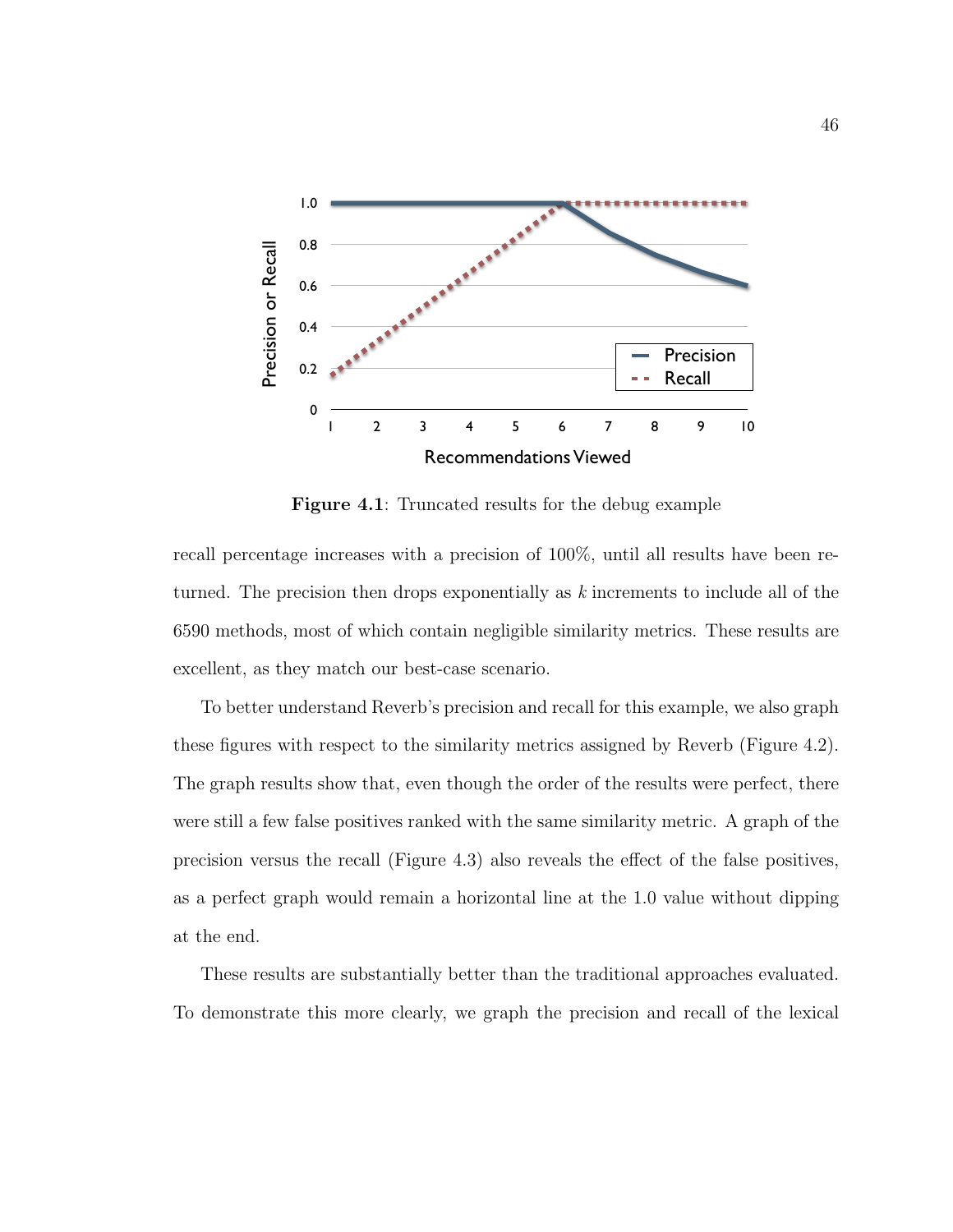

Figure 4.2: Precision and recall versus Similarity for Debug Example



Figure 4.3: Precision versus recall for the debug example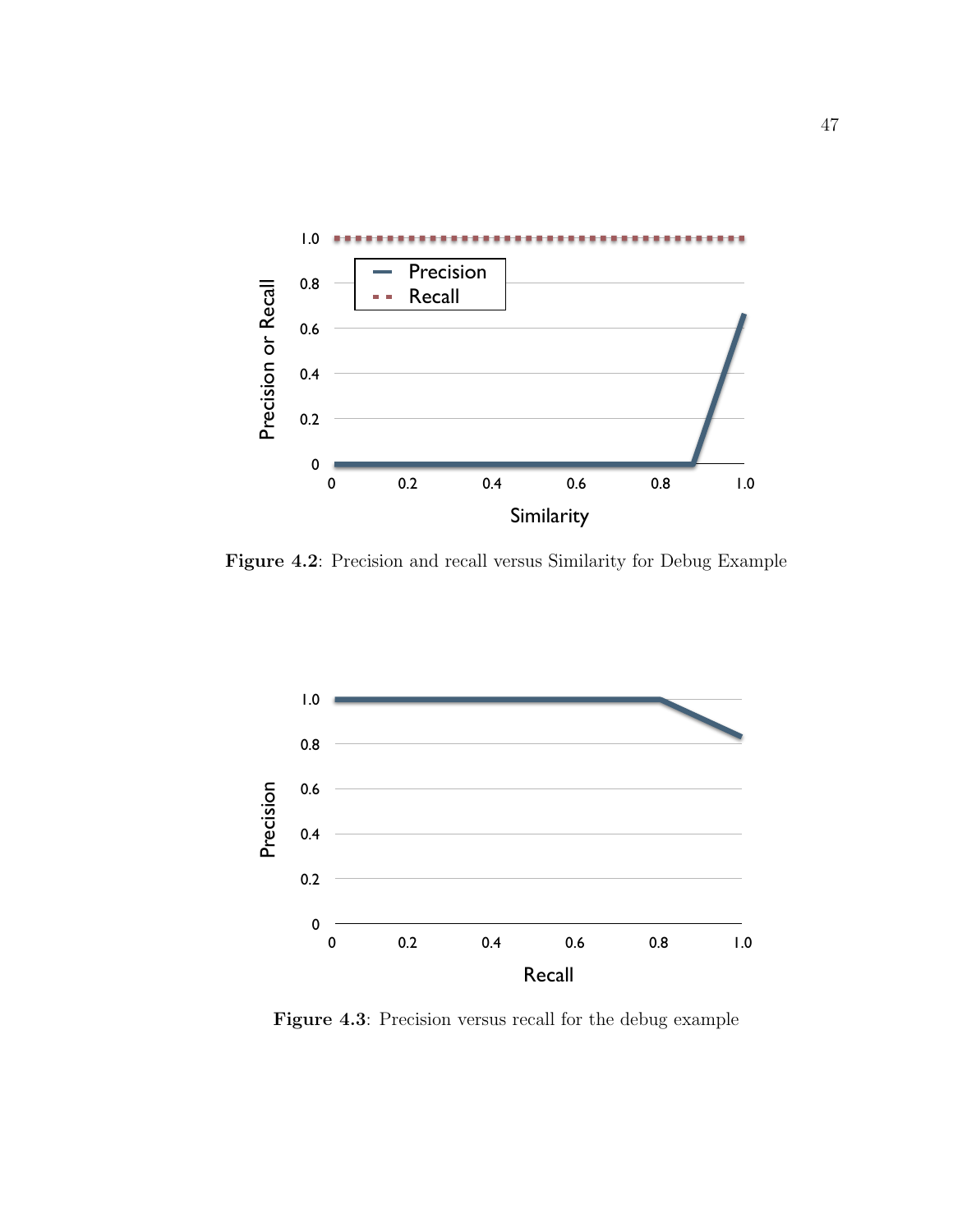

Figure 4.4: Precision and recall for Lexical Search

results<sup>2</sup> as a function of the order the results were returned (Figure 4.4). Comparing this to Reverb's results (Figure 4.1), we see that the lexical search returned almost a worst-case scenario. Since lexical search results are not returned in any meaningful order (Eclipse sorts them alphabetically based on the filename in which they occur, and this case had most hits in a low alphabetical file), it is important to rank results based on their relevance to the task at hand.

# 4.2 Migrating to For-Each Loops

Figure 4.5 shows how a collection iteration in the basicMoveBy(...) method of JHotDraw's PolyLineFigure class could, potentially, be updated to take advantage of the new for-each syntax.

<sup>2</sup>We did not repeat this additional comparison for the syntactic search and clone detector results because the former focuses on returning a few, exact results, and the latter is presented in a two dimensional scatter plot, without a concept of order.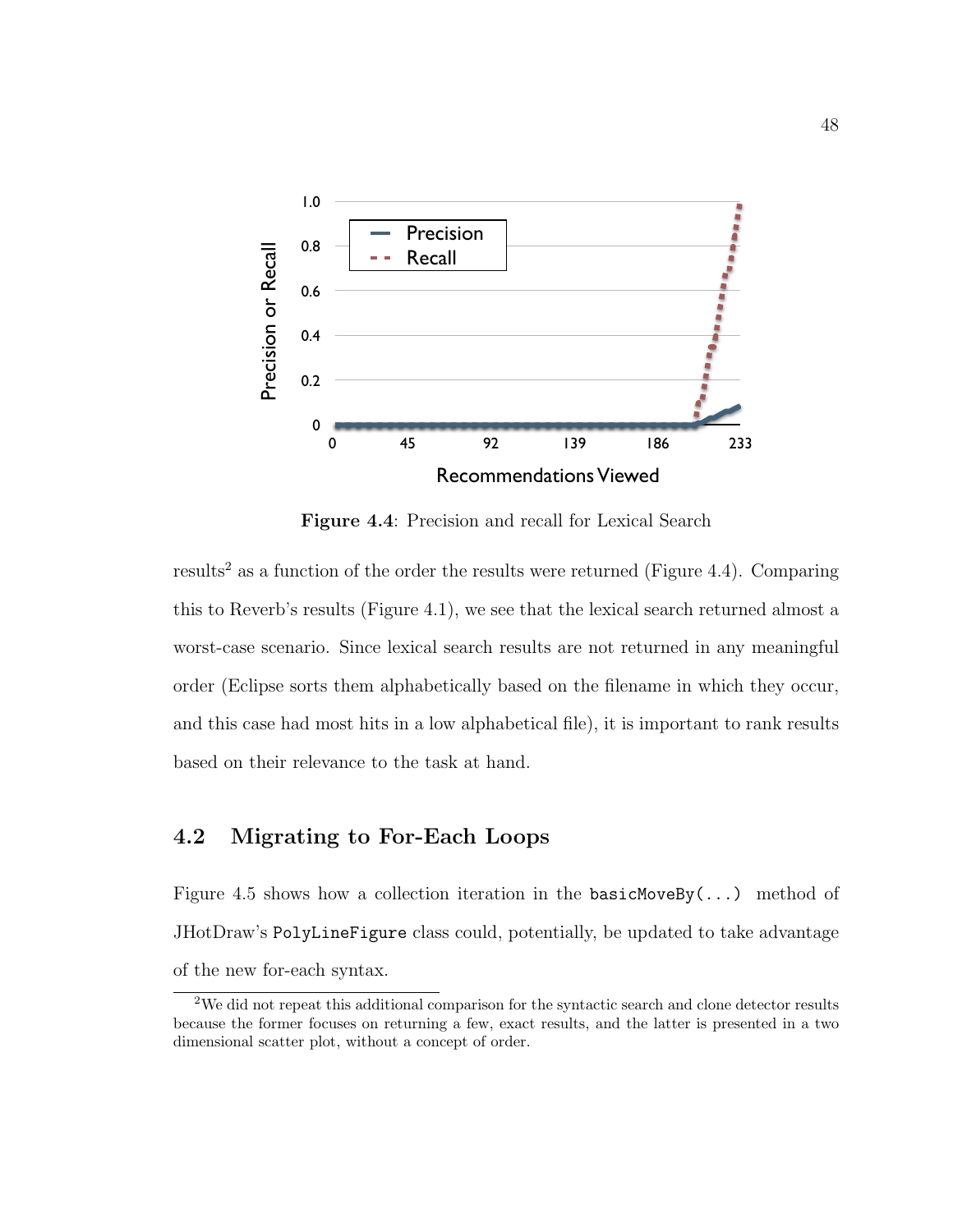```
public void basicMoveBy(int dx, int dy){
        Iterator iter = points();
        while(iter.hasNext()) {
                 ((Point) iter . next ()).
                 translate (dx,dy);
        }
}
```

```
public void basicMoveBy(int dx, int dy)\{for(Point p : points())p. translate (dx,dy)
}
```
### Figure 4.5: Possible collection iteration migration in JHotDraw

Like our previous example, once initial preparations are made, updating any single loop to use the new "for each" syntax is relatively well-defined. However, this change must be repeated throughout the codebase in order to complete the evolutionary step.

We wanted to locate and transform all possible collection iterations. With this in mind, we split the task into two queries: finding RSC target locations for objectbased loop traversals (using iterator, enumeration, or other traversal classes), and finding RSC target locations for integer-based index loop traversals. We evaluated these two queries with respect to the same approaches as before.

Lexical Search Results To search for object-based traversals, we decided to search for the keyword "while" and manually investigate each of the results to determine which were true positives. This search fared well, returning 190 matches, with 138 of them representing legitimate RSC target locations at the method granularity.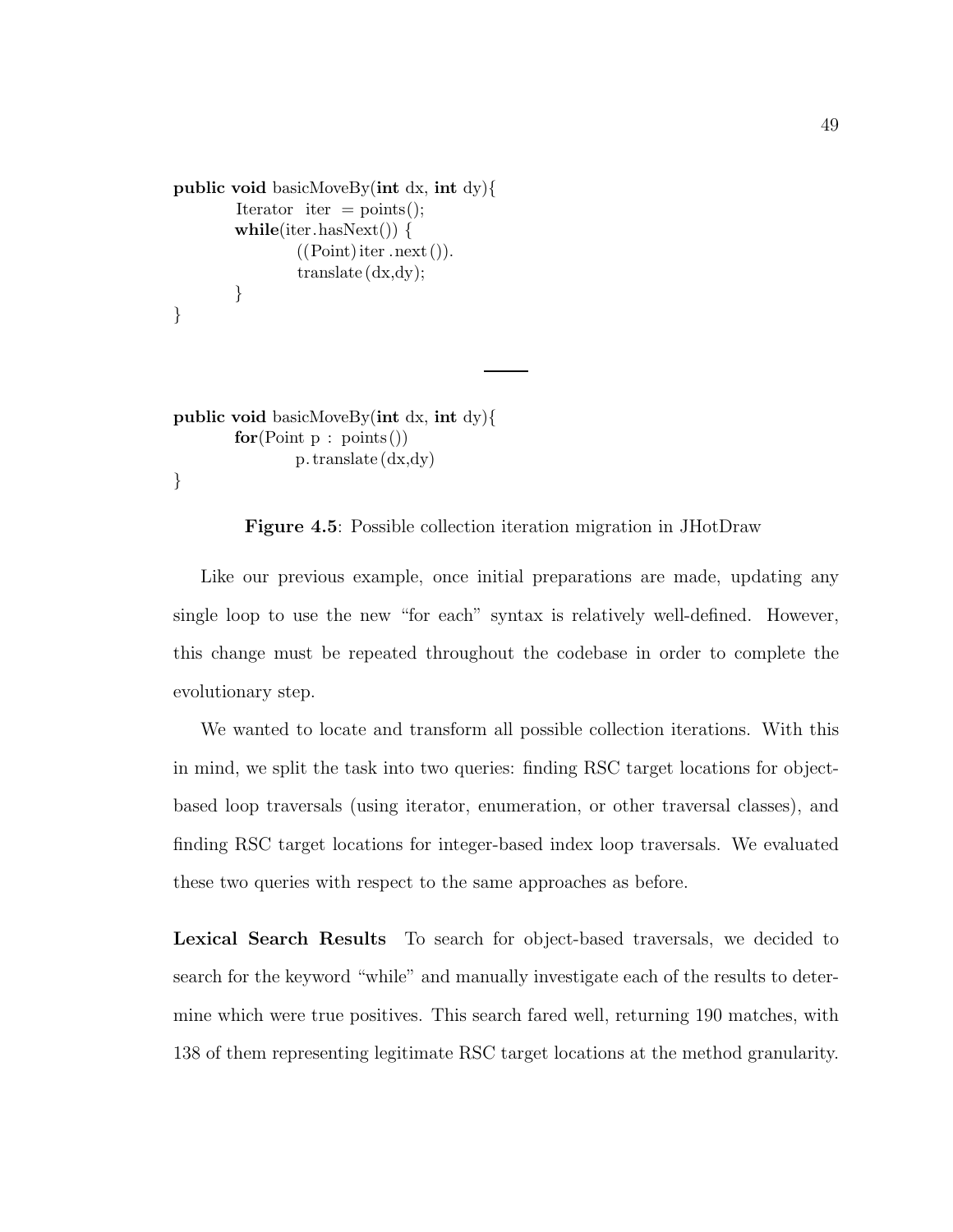For the subset of migratable iteration locations utilizing object-based traversals, this represents a recall of 98% with a precision of 75%.

For our second query, we searched for the keyword "for", since there is no obvious lexical element that connects all index-based iterations. Eclipse returned 3977 results, but only 91 of these occurred within legitimate RSC target methods. For the subset of migratable iteration locations utilizing integer-based index loops, this represents a recall rate of 100%, but a precision of only 2%.

Syntactic Search Results To use a syntactic search to find object-based traversals, we opted to search for accesses to references of the type Iterator. Eclipse returned 78 results within a total of 73 methods. 38 of these methods contained legitimate migratable RSC targets. This corresponds to a recall of 51% and a precision of 52%.

The second query did not lend itself well to a syntactic search. The keyword "for" is the most common lexical similarity when using an integer-based index traversal, but the Eclipse syntactic search does not allow the specification of keywords. Since there was no particular field, method name, or other non-keyword string suitable for performing this query, we determined this query to be too complex for a syntactic search and opted to forego this evaluation step.

Clone Detector Results Using CCFinderX, we processed the JHotDraw codebase for clones and navigated to a point known to contain an object-based traversal. A single clone was detected for our known location, and it was a relevant change location. This corresponds to a recall of  $1\%$  and a precision of  $100\%$ .

As using a seed location did not result in adequate performance, we also investi-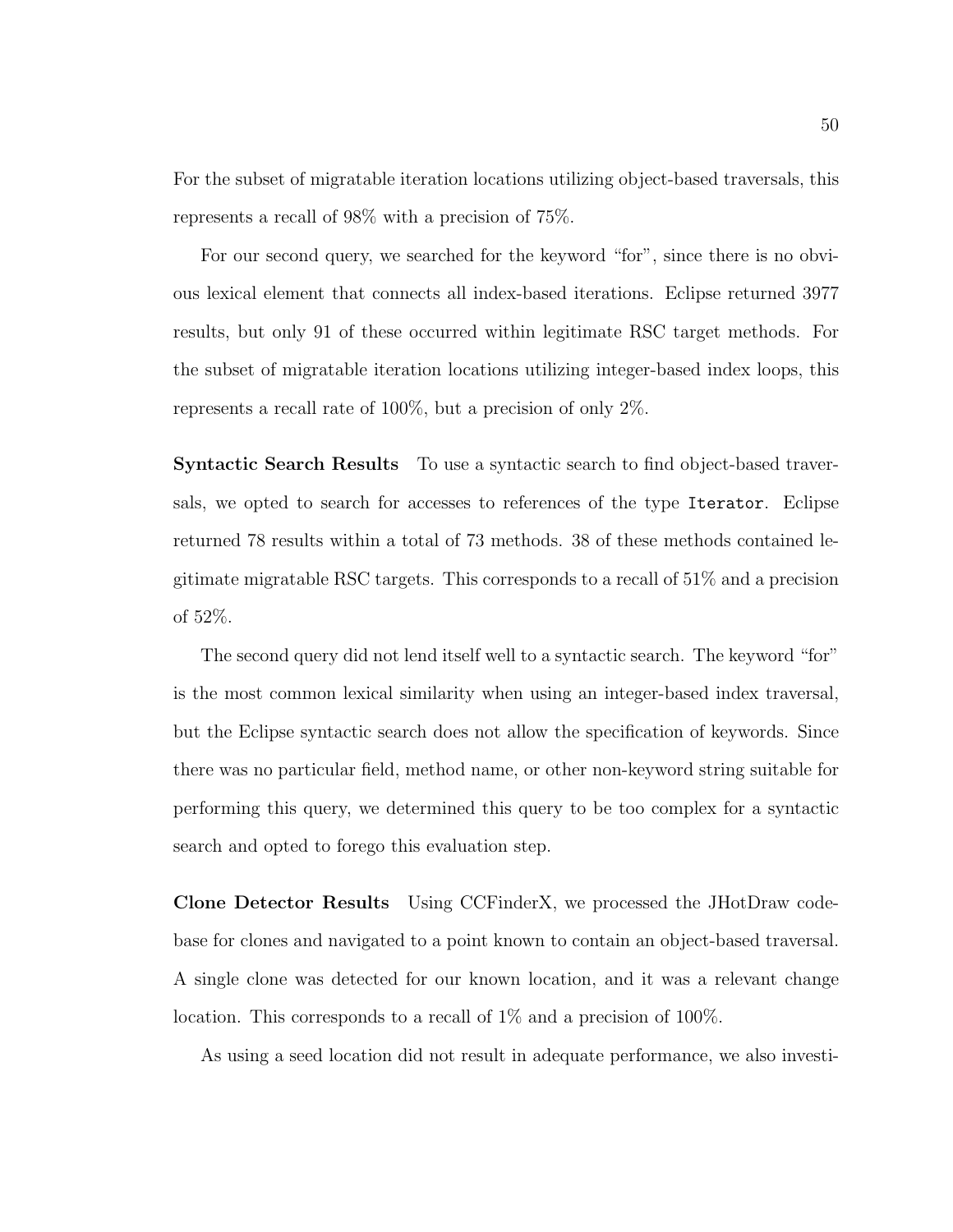gated the performance relative to the complete set of 1123 detected clones. Of these, 13 clone sets were related to our RSC, representing 25 of the actual change target locations. This corresponds to a recall of 50% and a precision of 2%.

Using the same technique to search for index-based traversals, CCFinder did not find any clones for our known location. However, of the 1123 detected clones, we found 38 clone sets related to our RSC representing 91 of the actual change target locations. This yielded a recall of  $65\%$  and a precision of  $3\%$ .

Reverb Results We started this scenario, as in the previous example, by invoking Reverb on an example change. We transformed, at random, a location within JHot-Draw that uses an Iterator class and a while loop to traverse over a collection to use the new for-each syntax instead. Although our example used an Iterator class, we were interested in all object-based traversals, including Enumeration traversals. The Query Refiner was launched to remove any facts that were part of the example change, but not generally relevant to our RSC<sup>3</sup> . Using the same graphing technique as before, we plot the results with respect to the results in the order they were returned. Figure 4.6 represents the first 500 results graphed.

As can be seen from the graph, Reverb performs very well. By the 96th result, Reverb had already reached 95% recall with a precision of 93%. 100% recall, however, is not reached until the 3630th result due to a bug in the way Reverb handles anonymous inner classes. Ignoring outliers due to that bug<sup>4</sup>, Reverb reaches  $100\%$ recall by the 120th result at a precision of 98%.

<sup>&</sup>lt;sup>3</sup>We investigate the difference between the refined and unrefined query in Section 4.3.

<sup>&</sup>lt;sup>4</sup>All of the graphs we present here reflect the unfiltered results, affected by the anonymous inner class bug.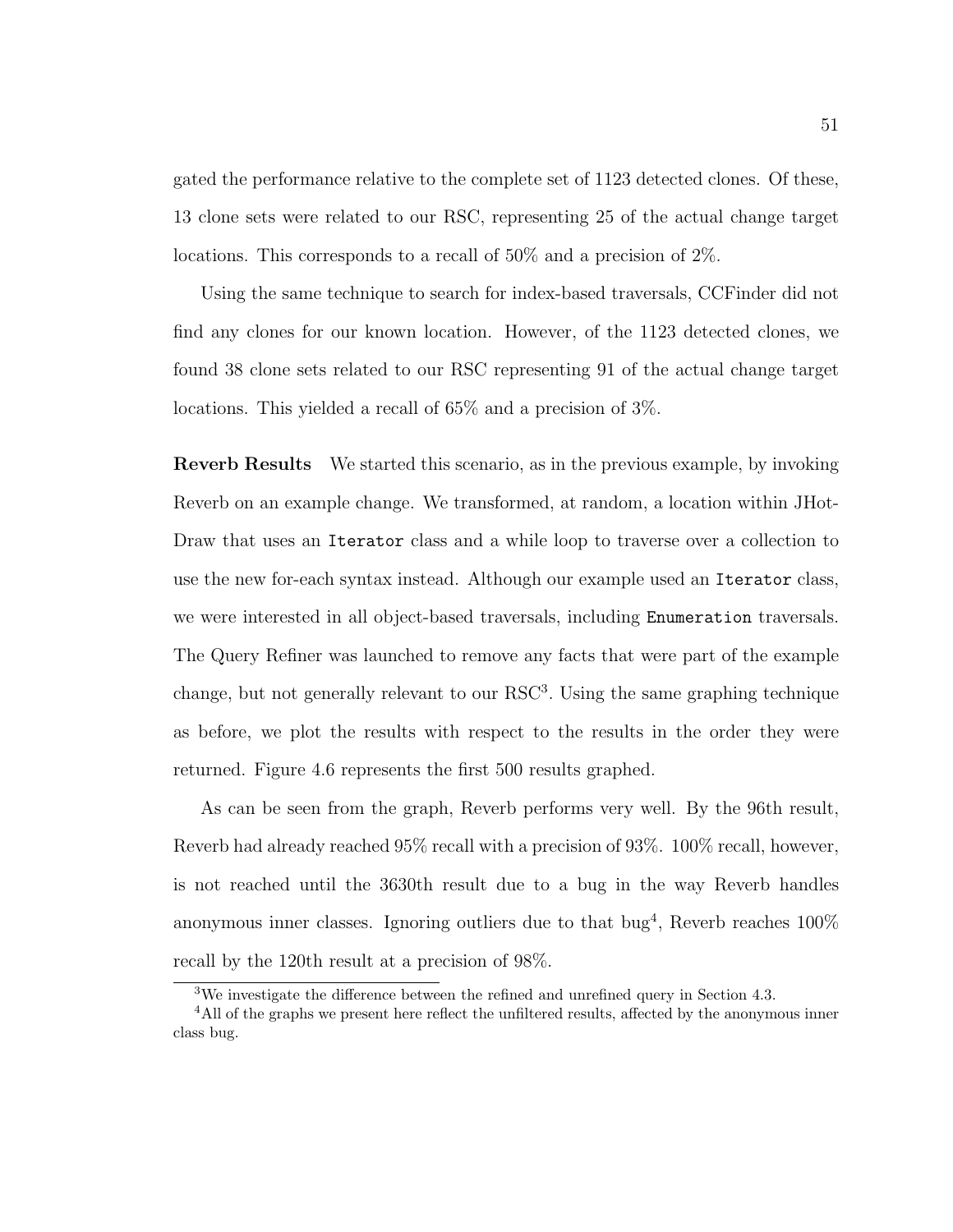

Figure 4.6: Results for object-based iteration migration

Figure 4.7 depicts the precision and recall versus the similarity metric for the object-based iteration. Since the recall is high for the strong similarity metrics (0.8 and above), the precision remains high until similarity drops below 0.6, when large numbers of false positives begin to appear. Graphing the precision versus the recall (Figure 4.8) shows that the precision remain strong as the recall value increases. The sudden drop in precision at the end of the graph marks the value at which the inner class outliers are reached.

For our second query, we transformed, at random, a location within JHotDraw that uses an index-based for-loop traversal over a collection and graph the results. Figure 4.9 represents the first 500 results.

Although the results are not as strong as before, Reverb still performs very well. By the 103rd result (out of 4,889), Reverb has reached a recall of 95%. Ignoring the outliers introduced by the anonymous inner class bug, this point signifies the 100%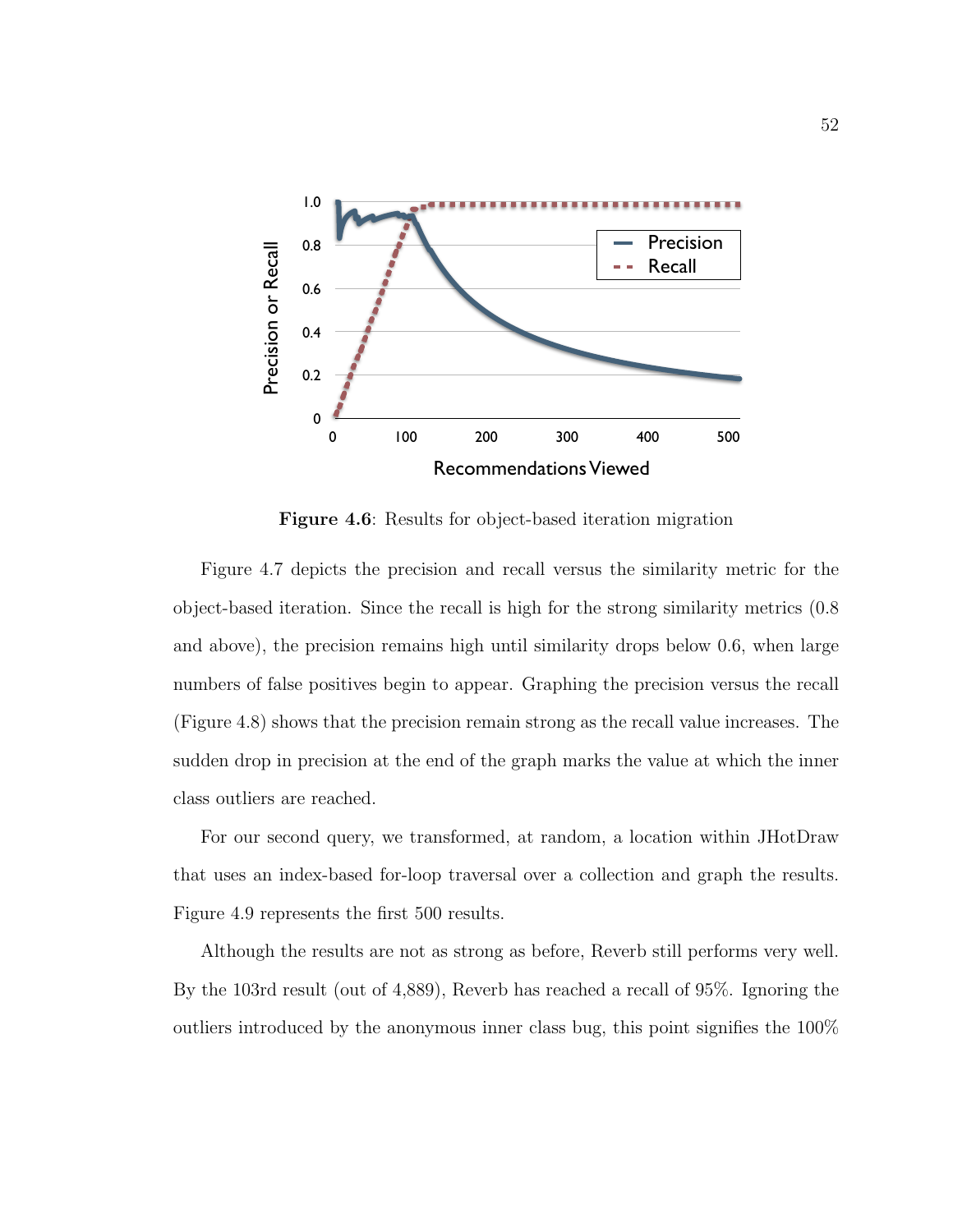

Figure 4.7: Precision and recall versus similarity for object-based iteration



Figure 4.8: Precision versus recall for object-based iteration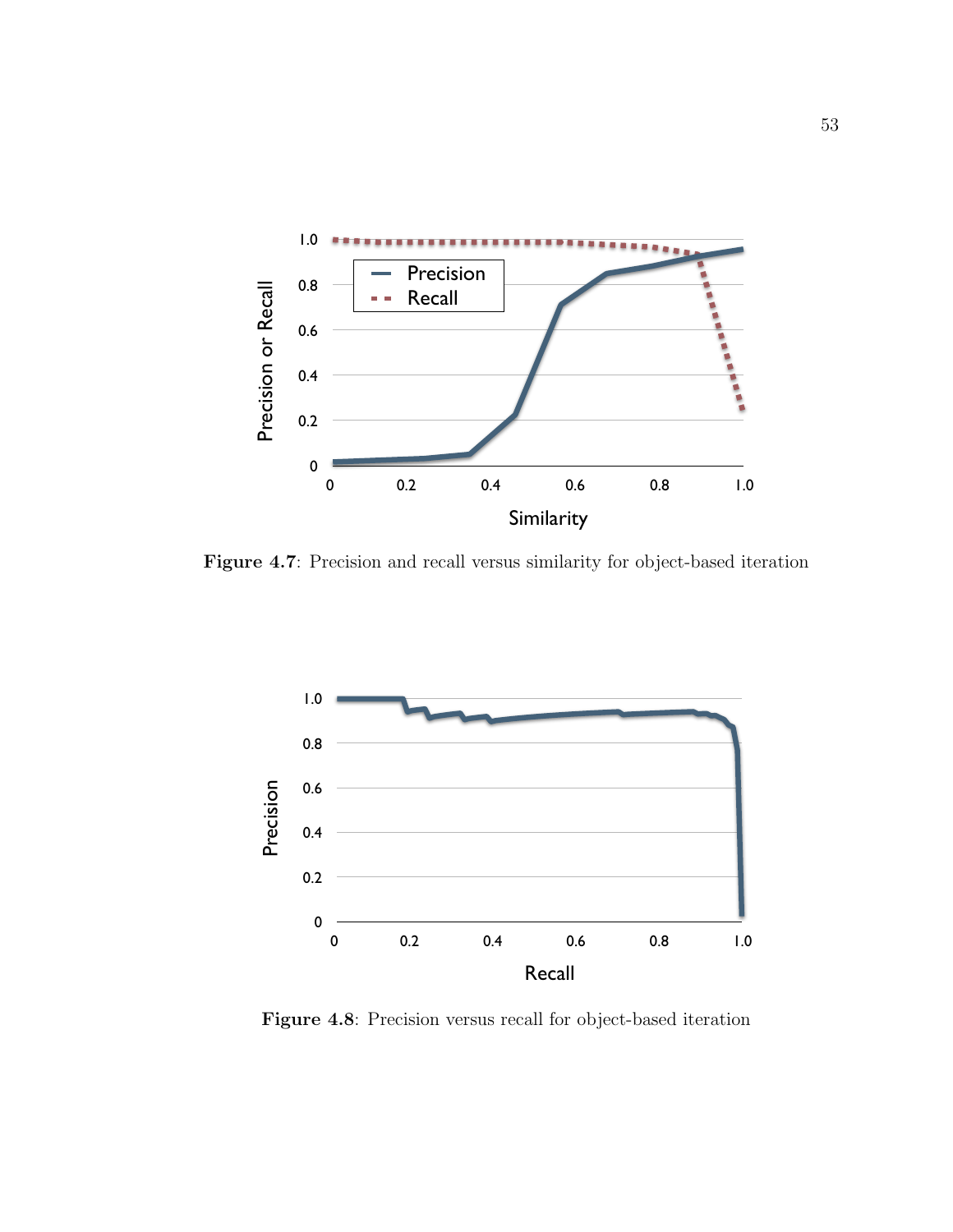

Figure 4.9: Results for the index-based iteration migration

recall point. The precision is initially very high (above 90% for the first 10 results), but drops between the 18th and 41st result. By the time the precision permanently drops below 50%, a recall rate of 88% has been achieved.

Graphing the precision and recall versus the similarity (Figure 4.10) shows that the precision and recall are quite high for the highest similarity levels before dropping. However, graphing the precision versus the recall (Figure 4.11) shows the effects of two groups of false positives, one within the first few results, and another around the 0.3 recall point. Aside from these pockets, the precision and recall rate remains relatively good until the anonymous inner class outliers appear as the recall rate approaches 1.0.

## 4.3 Evaluating The Fact Selection Process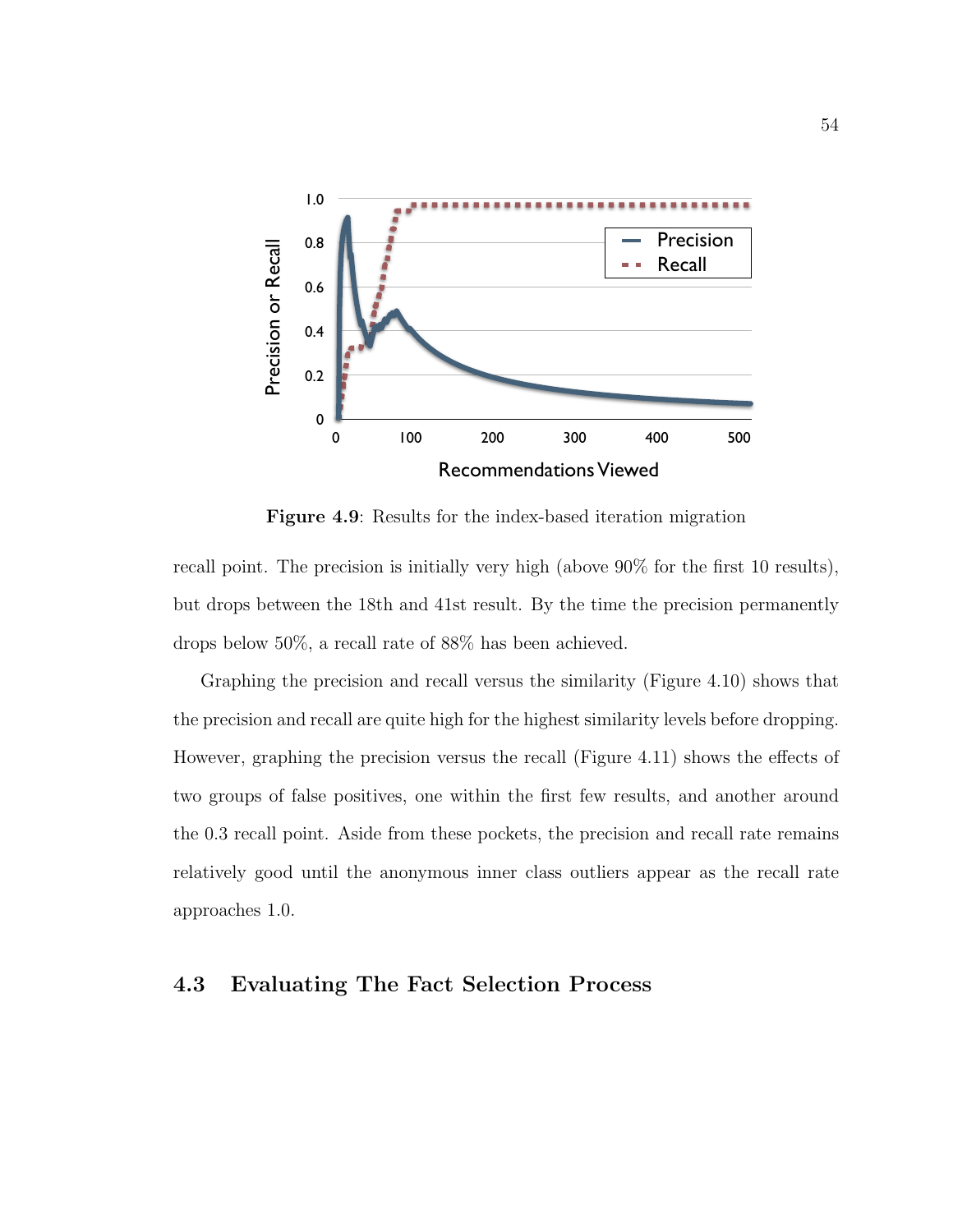

Figure 4.10: Precision and recall versus similarity for index-based iteration



Figure 4.11: Precision versus recall for index-based iteration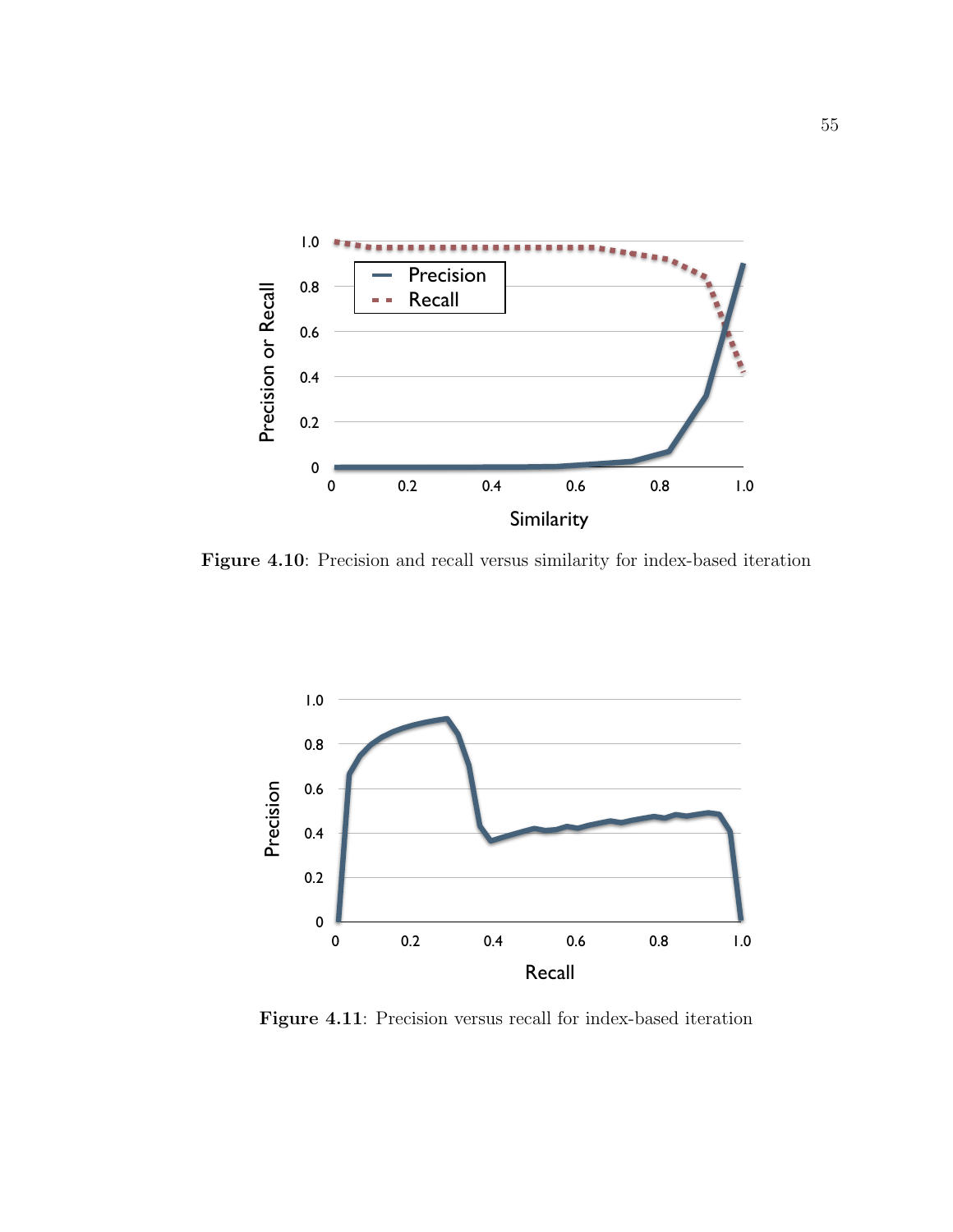Reverb selects which facts are designated as query facts through a simple set subtraction process. Any facts that are removed or modified after the change are selected for query. The Query Refiner allows developers to manually change the facts selected for query. In Section 4.1, the Query Refiner was not used to improve the results. In Section 4.2, the Query Refiner was used to achieve better results. We now evaluate how the fact selection and refinement processes affected those query results.

#### 4.3.1 Moving to a Logger Framework

Through Reverb's fact selection process, an optimal query was achieved by default for the logging framework RSC demonstrated in Section 4.1. The query facts were selected based on the differences between the "before" and "after" snapshots of the example method provided. To understand how Reverb would perform without this selection process, we repeated the same task with all facts selected for query instead of the reduced subset based on the change. Figure 4.12 presents the results of this query, graphed using the same precision and recall metrics.

As can be seen from the graph, the query results without Reverb's fact selection process is not impressive. 100% recall is not reached until the 69th result, and precision drops below 50% on the second result at a precision of only 16%.

### 4.3.2 Migrating to a for-each loop

For the loop migration examples, the Query Refiner was used to help improve the query results. While investigating why human intelligence was able to improve upon the initial results is beyond the focus of this thesis, a simple comparison could help understand the depth of such a gap. Figure 4.13 depicts the results for the index-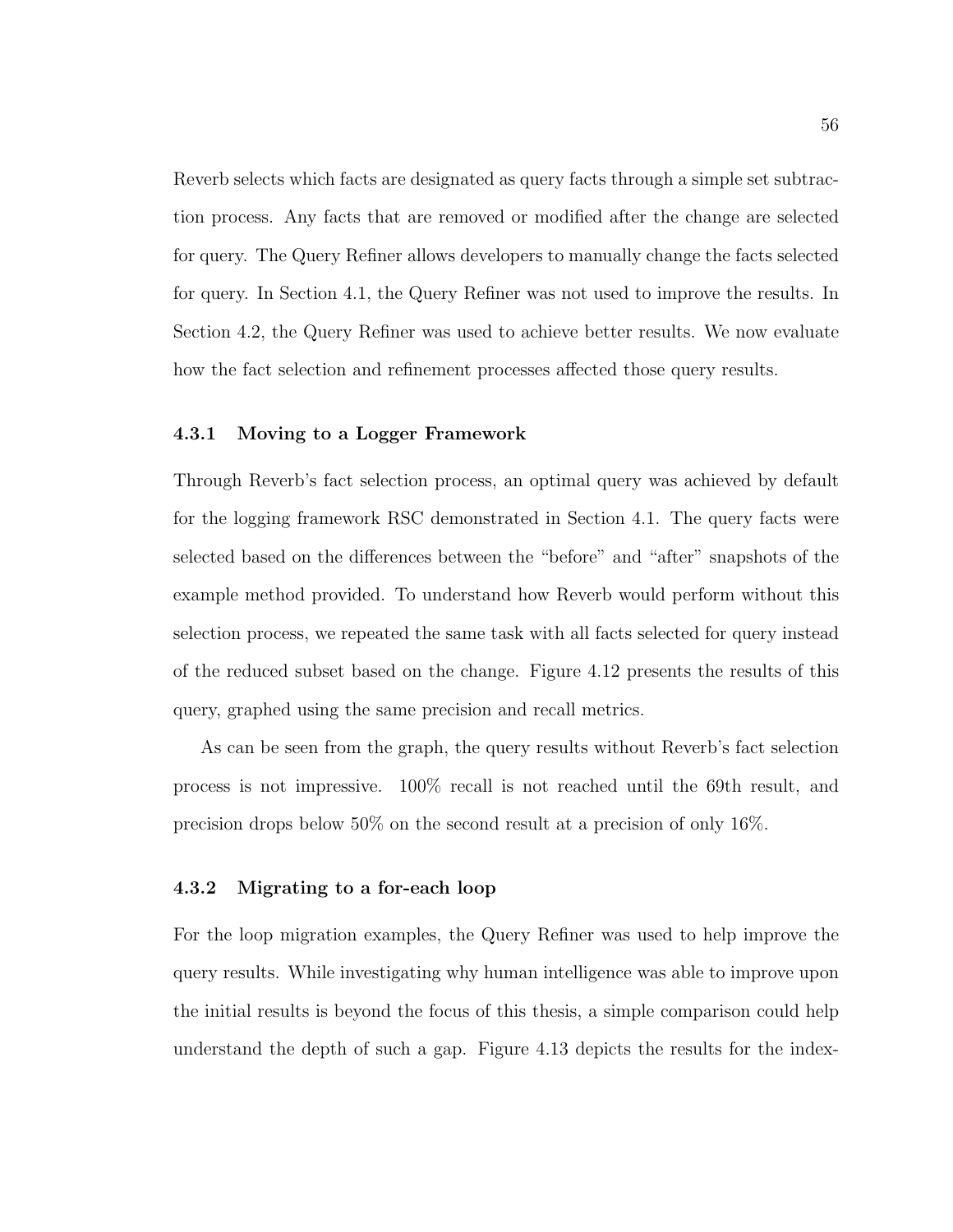

Figure 4.12: Logging framework results with (above) and without (below) automated fact selection.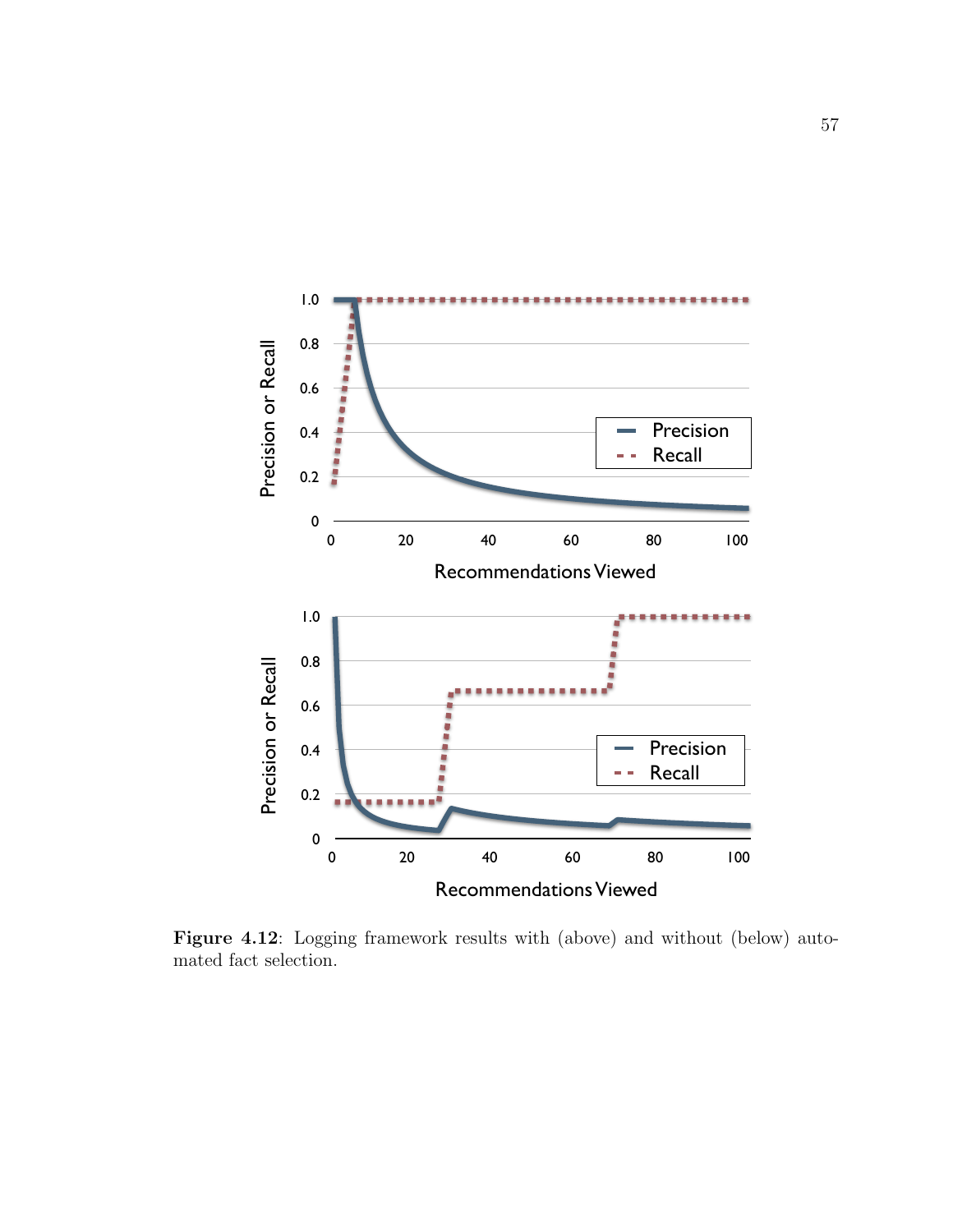and object-based loop examples presented in Section 4.2.

As can be seen from the default object-based query graph, the results benefitted from the manual Query Refinement. Outliers were reduced, as the 95% recall rate was not achieved until well after the 500th result without some manual query refinement. Precision was also improved with the refinement.

The difference between the default and manually refined index-based query is not as large as that for the object-based query, but Reverb's results are still noticeably better after some manual refinement. Again, outliers were reduced as a recall of 90% was reached only by the 308th result without refinement, versus the 61st result with refinement. The pocket of false hits was also shortened, improving the overall precision.

## 4.4 Summary

Using the Reverb tool, we performed three evaluations based on two RSCs. In the first example, we attempted to migrate Apache Struts to use a logging framework consistently, removing guarded debug statements. Reverb achieved optimal search results without query refinement, though some false positives were given the same similarity metric as some true positives. For the second and third example, we attempted to migrate JHotDraw to use Java 5's for-each syntax. Reverb performed very well for both object-based and index-based iterations, especially after some manual query refinement.

The gap between Reverb's fact selection process and a process using human intelligence was relatively narrow, but still noticeable. In cases where optimal results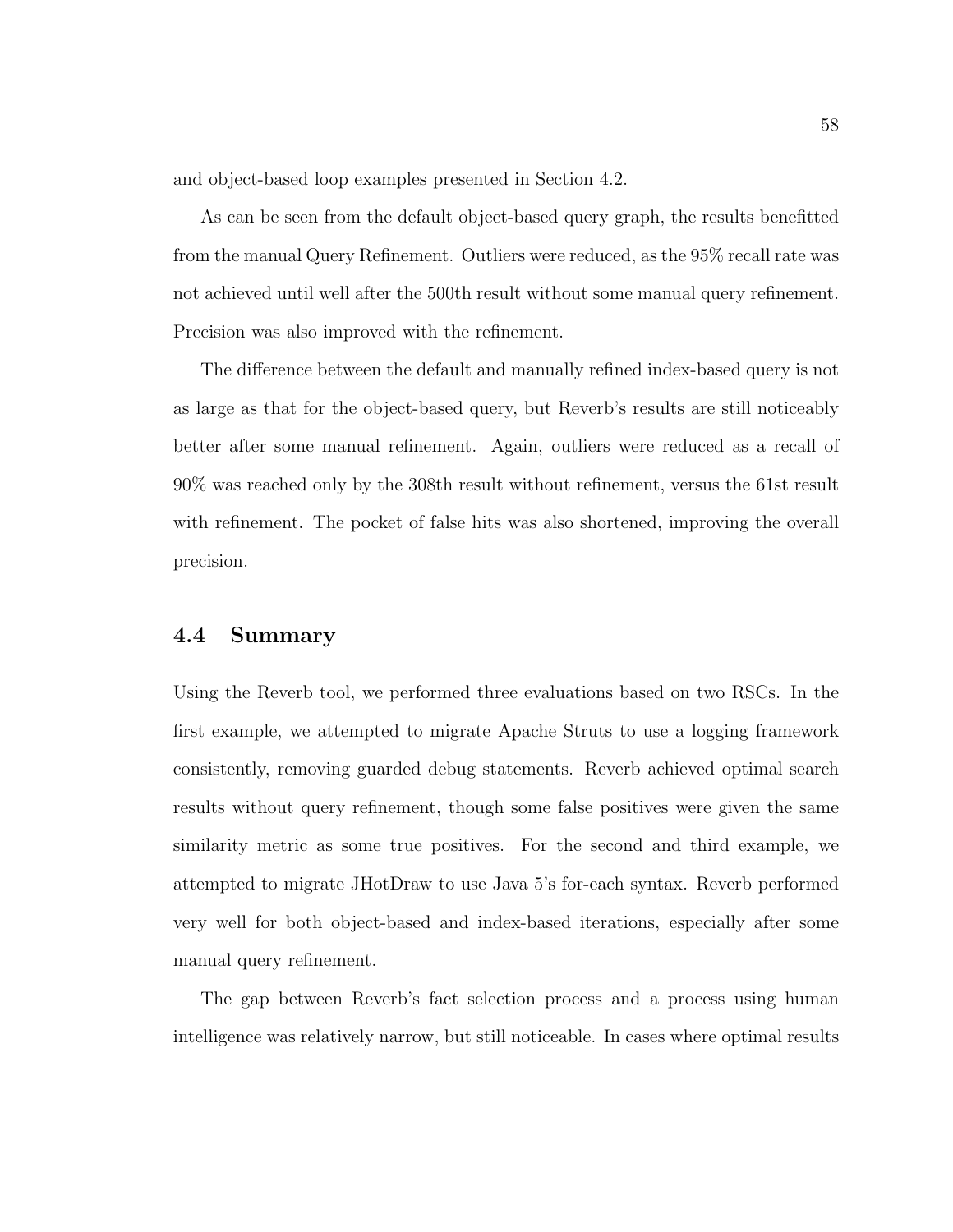

Figure 4.13: Object-based iteration migration results with (above) and without (below) query refinement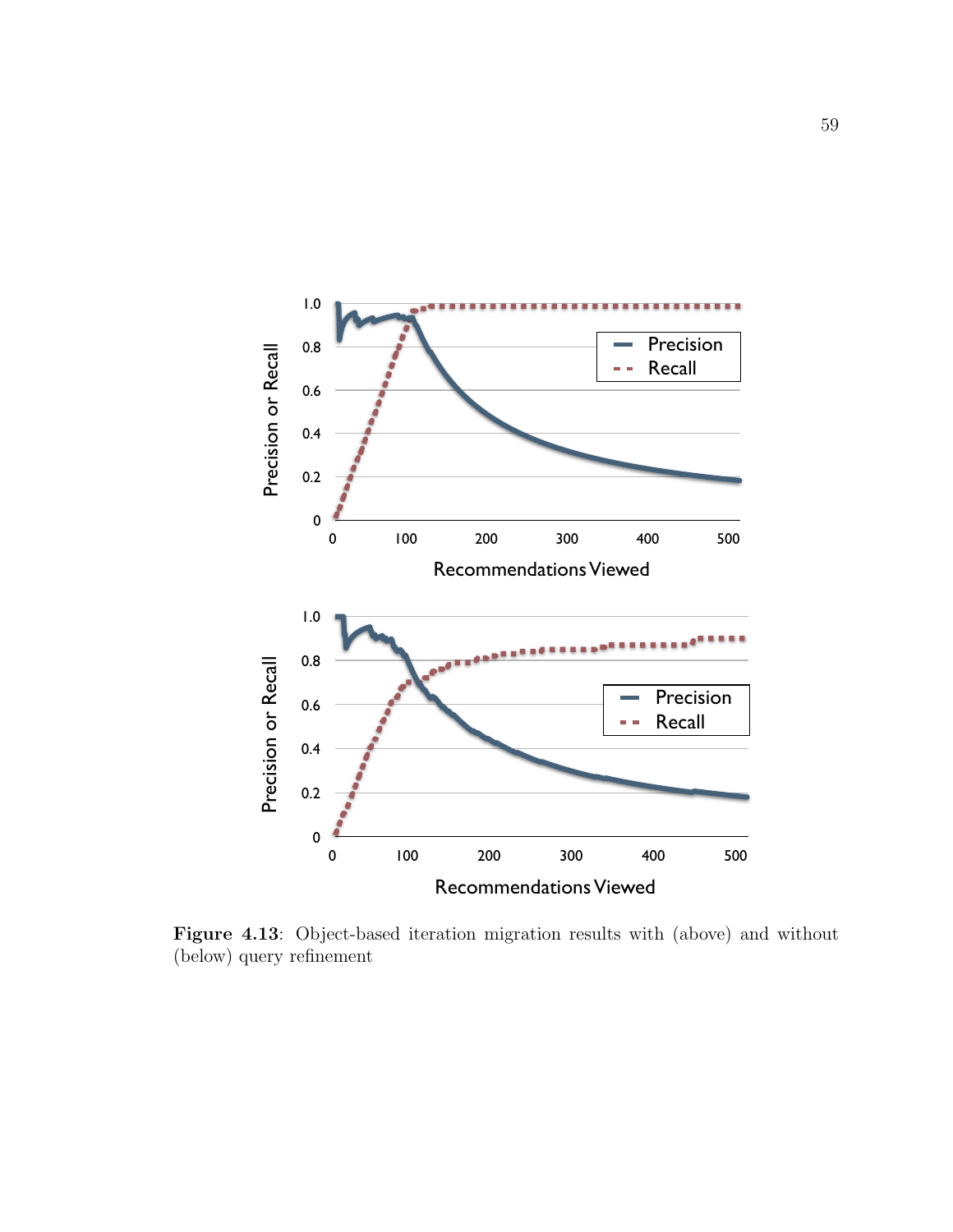

Figure 4.14: Index-based iteration migration results with (above) and without (below) query refinement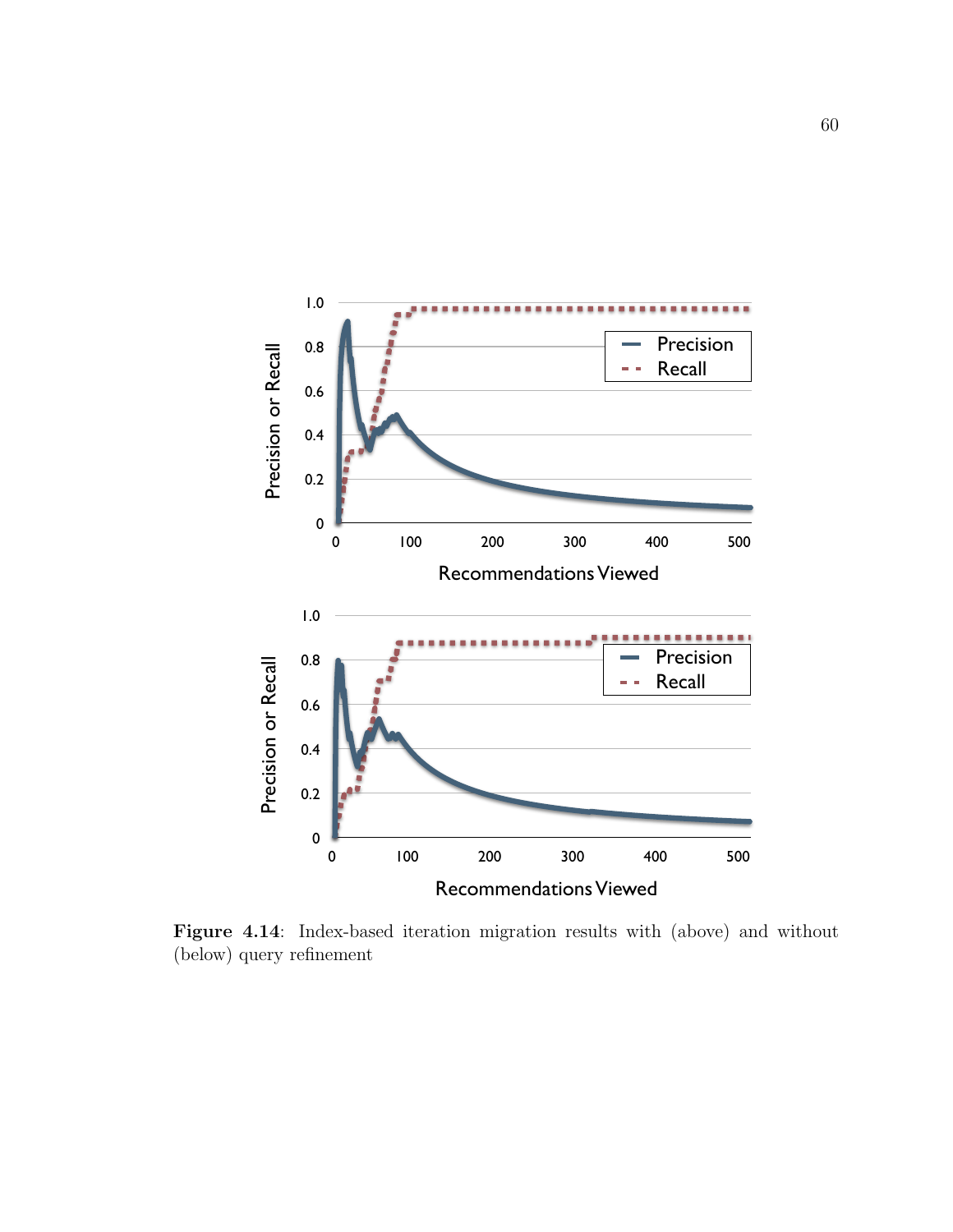were not achieved by default, manual refinement helped improve the results.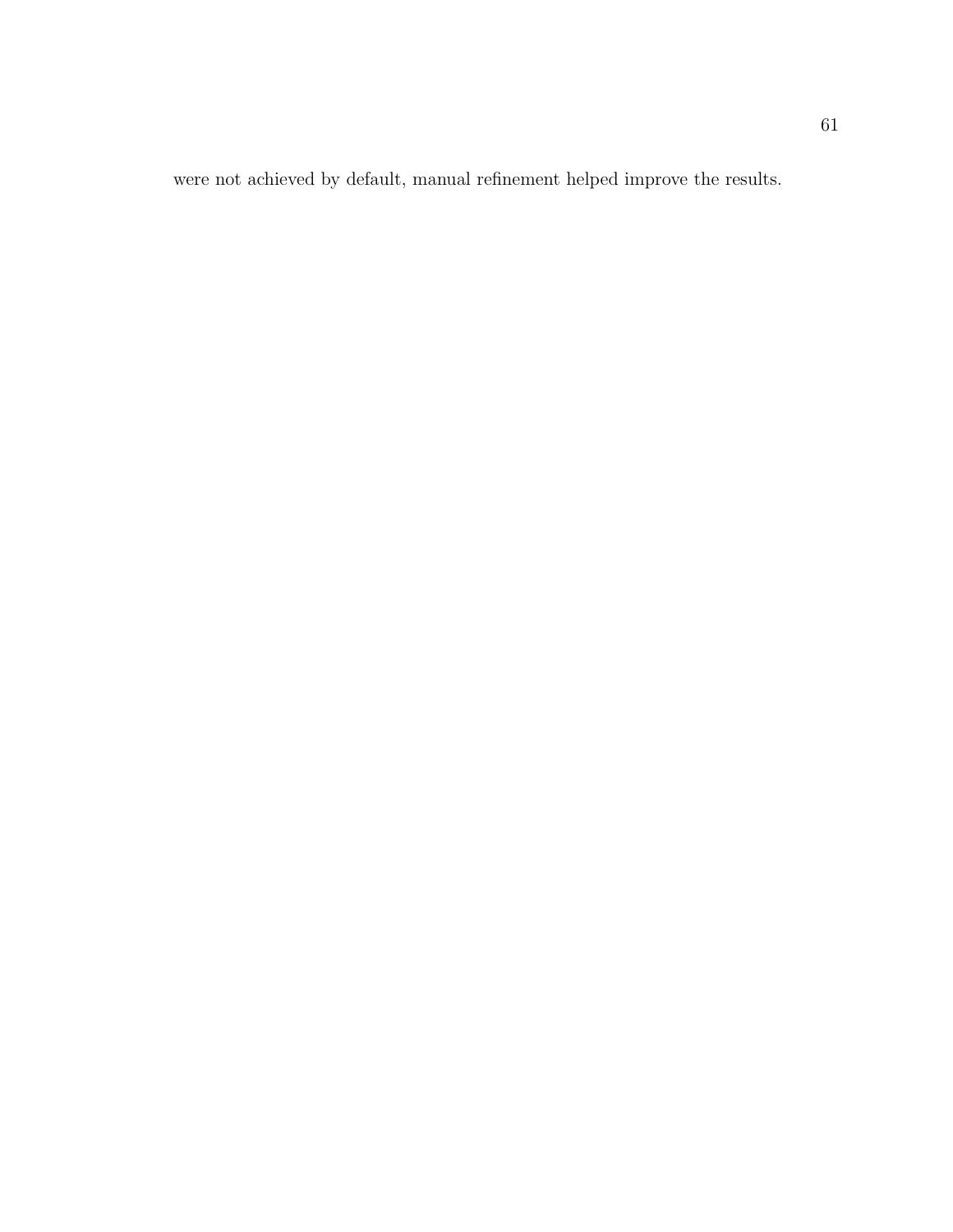# Chapter 5

# Discussion

In the previous chapters we described the problem with RSCs and showed how our approach can help find relevant RSC target locations within a codebase better than traditional approaches for the scenarios evaluated, both in terms of developer effort and quality of results. We now discuss possible limitations and pitfalls of our approach, alternate uses, and possibilities for future extension.

# 5.1 Semantic Similarity

While lexical similarity can be expressed in terms of character patterns, the same cannot be said for semantic similarity. For a segment of code to be labeled "semantically similar," it need not perform the same function or have the same result, and it is certainly not required to have the same same lexical or syntactic structure<sup>1</sup>.

Semantic similarity can have many interpretations, and to adequately solve the RSC problem, the definition of such similarity may depend on what the developer is trying to accomplish. To put this in the form of an example, we observe the two lines of code in Figure 5.1 and compare them to those in Figure 5.2. Depending on the developer's goals, similarity can be assumed or dismissed in each of these scenarios.

We consider the idea that the developer does find the examples in the figures

<sup>&</sup>lt;sup>1</sup>In this thesis, we define lexical matches as having a one-to-one correspondence in the character data. Syntactic matches may contain differences in variable names and literal values, but otherwise has identical keywords and symbols.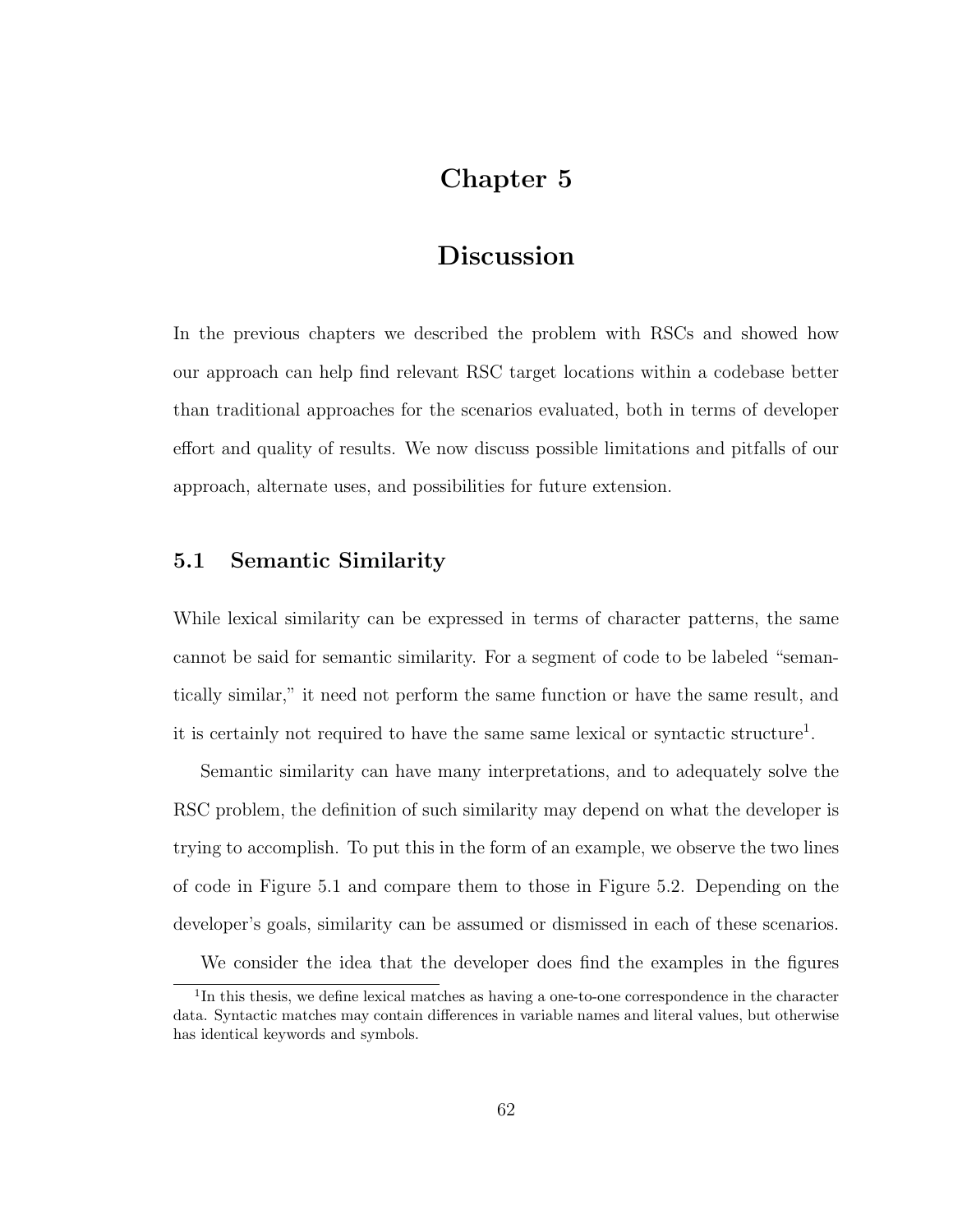```
System.out.print("Hello, World!");
System.err.print("Hello, World!");
```
Figure 5.1: A pair of possibly similar code segments

```
System.out.print("Hello, World!");
String a = "Hello, _]World!";System.out.print(a);
```
Figure 5.2: A second pair of possibly similar code segments

above as being similar. Each of the examples could be considered similar because the lexical string "Hello, World!" is being output, regardless of whether the output is sent to System.out or System.err, or whether the output is passed as a String literal or as a variable that had been assigned that value. On the other hand, if the developer considers the examples in Figure 5.1 to be similar, but not those in Figure 5.2, then perhaps we conclude that the RSC involves outputting "Hello, World!" directly, without intermediate variable storage. Likewise, if the examples in Figure 5.2 are considered similar, and not those in Figure 5.1, then we can conclude that outputting "Hello, World!" to System.out is an important aspect of the RSC. If none of them are similar, then the developer may have other intentions in mind entirely.

Since RSCs are difficult to locate because of their semantic structure and not necessarily their syntax, we must develop a technique whereby semantic similarity is used to locate RSC targets. However, we cannot make too many assumptions about what constitutes this similarity, which is why we provide the developer with tools to adjust our idea of what similarity is in each situation.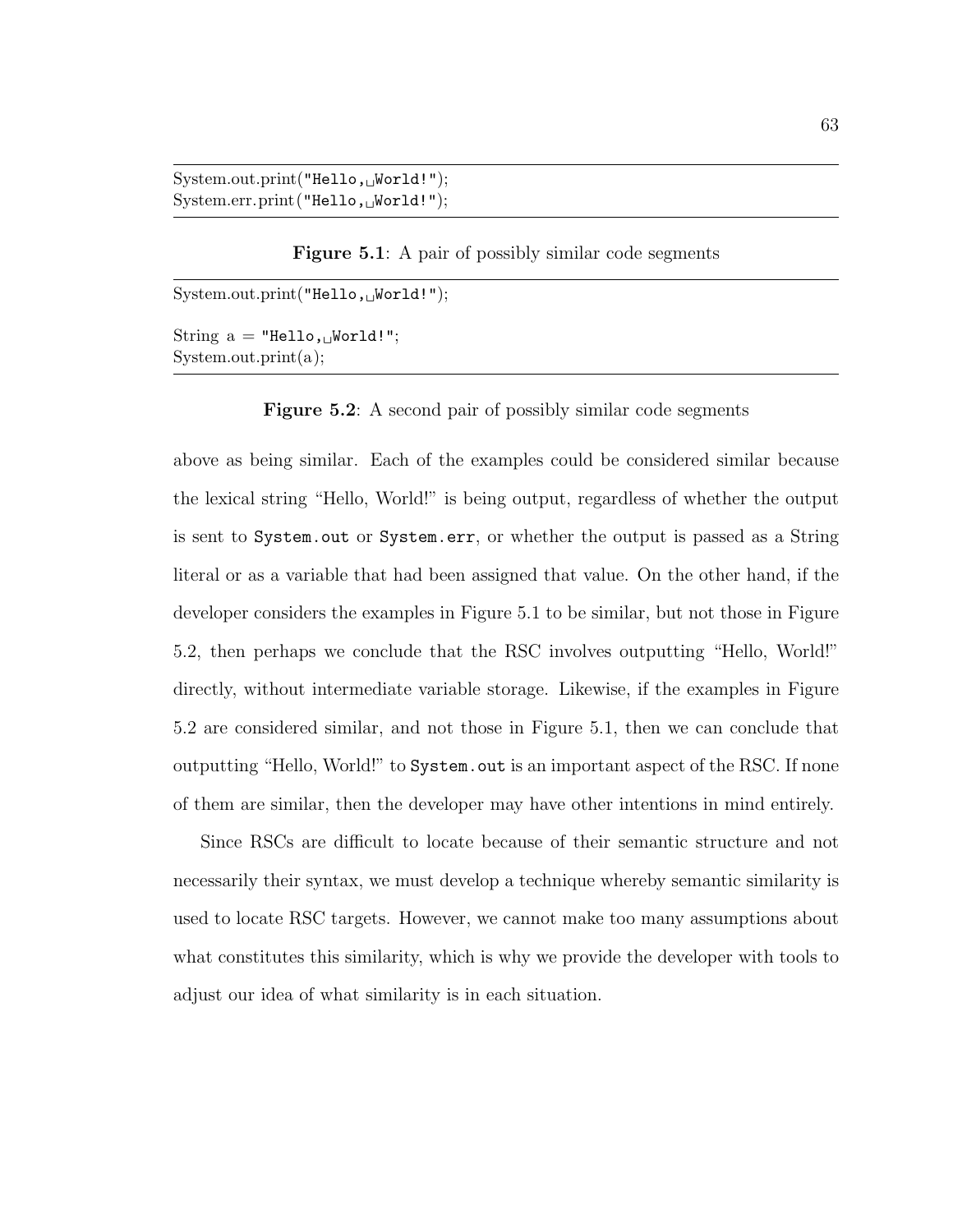#### 5.2 Granularity and Inter-Method Relationships

Reverb observes changes and returns results at the method-level granularity. While we argue that small-scale changes normally exist within the confines of a single method, this is not always the case. There are scenarios where a relatively small change target may be defined by relationships that cross method boundaries.

An example of an RSC that may include method-spanning Facts is presented in Figure 5.3. When the SWT user interface framework was updated to version 3.0, internal changes were made such that a method, setLayoutData, would throw an exception if the layout being used of the RowLayout class. This was not the case in previous versions, and the SWT documentation suggests that developers search for all locations where setLayoutData is being called on objects being positioned with a RowLayout layout type.

As can be seen in Figure 5.3, it's possible that the information needed to locate RSC targets of this nature can be scattered across methods; it would be impossible for our approach to find these locations.

While our inter-method tracking limitation is problematic for these situations, implementing an inter-method RSC target finder would have been more complicated. Since Reverb is a research prototype, it was decided to test the concept on intra-method relationships to simplify the implementation and make the results easier to analyze. In addition to reducing the complexity of the query, selecting a limited, but well-defined granularity allows us to define changes by observing developer navigation.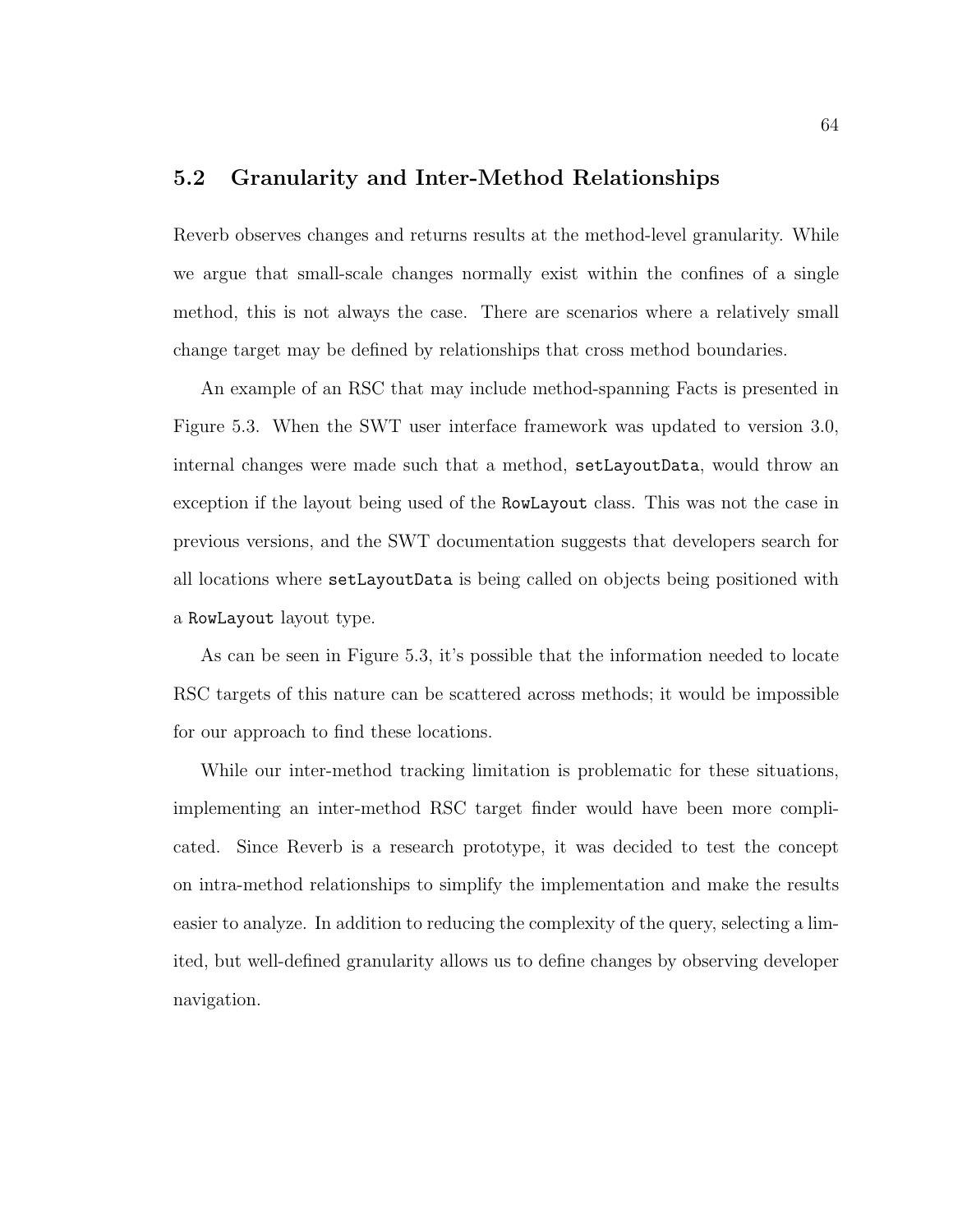```
/∗ Method 1 ∗/
public void interMethodExample() {
  Display display = new Display();
   Shell shell = new Shell(display);
   this.prepareShell( shell );
  // Now we add an object with LayoutData
   Button myButton = new Button(shell, SWT.PUSH);
   myButton.setText("Click<sub>U</sub>Me");myButton.setLayoutData( new RowData(50, 40) );
}
/∗ Method 2 ∗/
pubic void prepareShell( Shell shell ) {
   shell .setLayout( new RowLayout() );
}
```
Figure 5.3: An RSC target location that contains inter-method relationships. It would be impossible for our approach to locate this situation because it only tracks intra-method relationships.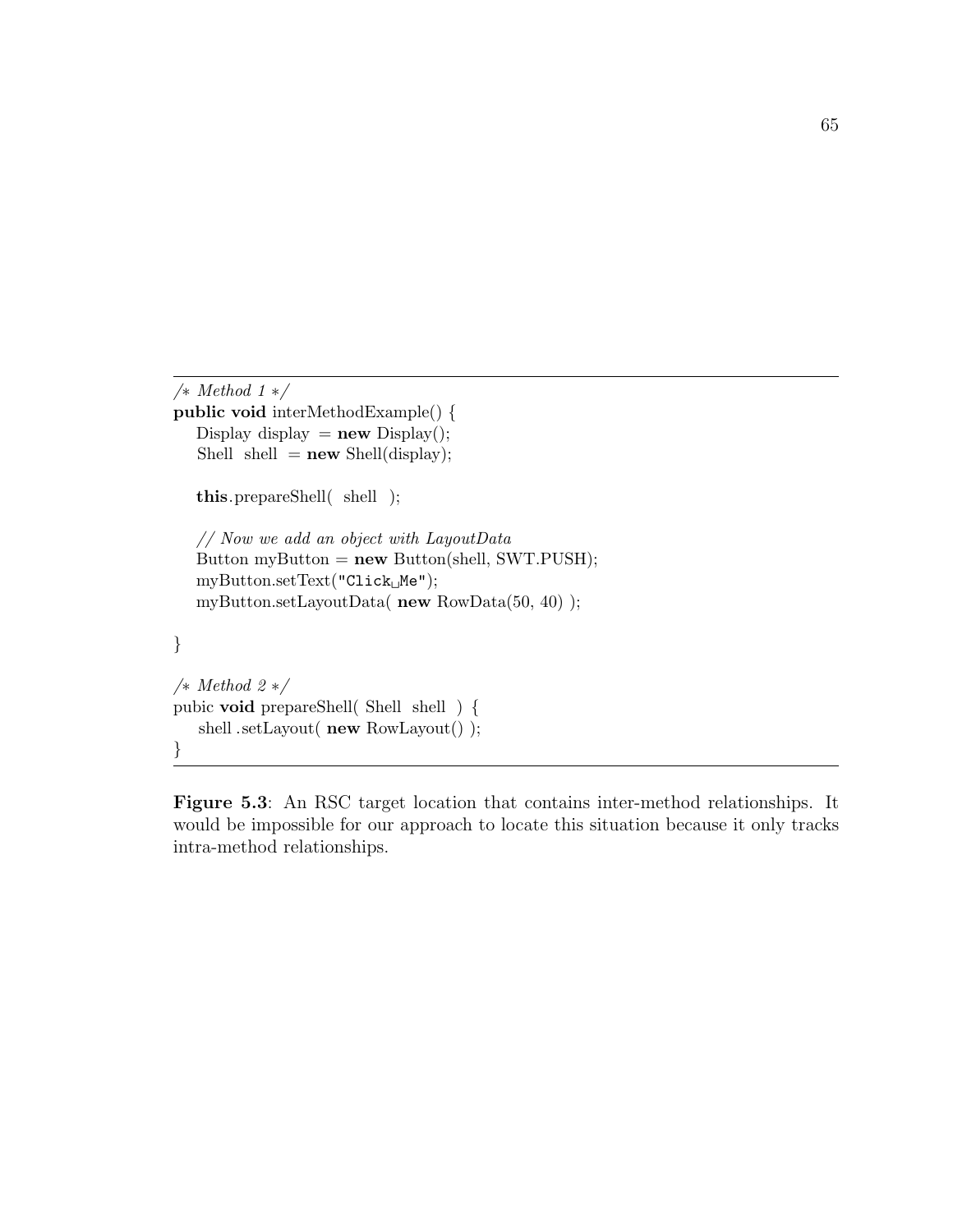### 5.3 Performing an Example Change

For the examples evaluated in this paper, we knew of at least one RSC target location for each scenario that we used to demonstrate an example change for Reverb. However, there may be situations where the developer would not know of such locations straight away. For example, if a developer learns of an API method deprecation, this could trigger an RSC where the launch point is unknown.

In this situation, we recommend that the developer create a temporary method demonstrating the state of a method before the change. The change could be demonstrated to Reverb using this temporary method, and locations elsewhere in the project's source where the same change ought to be made should be returned. If the results are ranked with a very low similarity, it is possible that the RSC is not applicable for that project.

### 5.4 Defining Change Snapshot Points

Navigation is tracked for each java file allowing the developer to task-switch to other classes and return without affecting the initial "before" snapshot for that class. This "before" snapshot will not be replaced with a new one unless the developer navigates to another method within the same file, signaling that a new small-scale change has started. While this allows for ad-hoc usage without sacrificing task switching between other classes, one can conceive of scenarios where this behaviour would not be appropriate. In particular, if the developer begins a change, task-switches within the *same* class, and returns to completing the original change, then only the post-task-switch portion of the change will be detected by Reverb.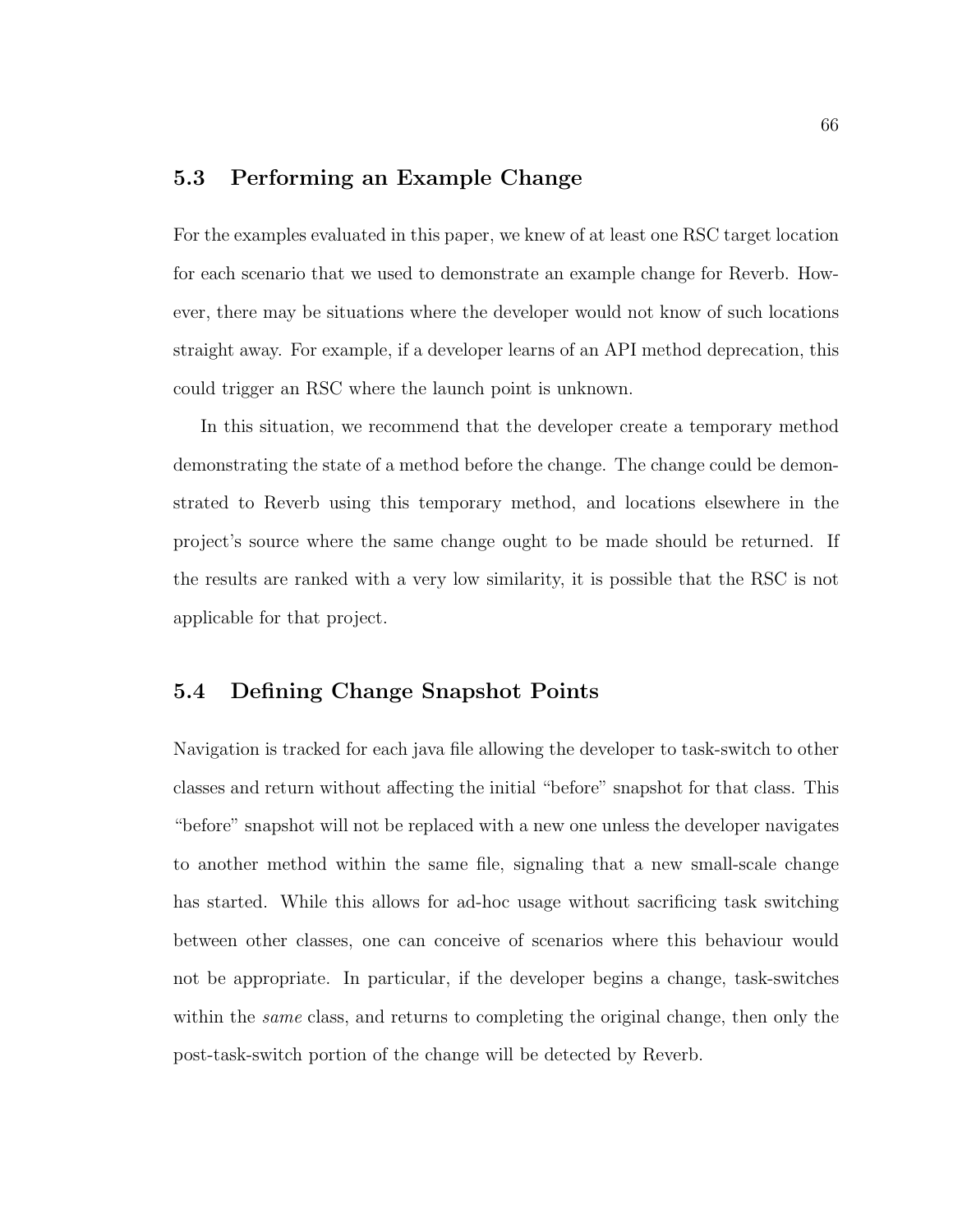To avoid such situations, "begin observation" and "end observation" commands could be added to the Reverb user interface. These commands would override the automated behavior and allow the developer to define the change snapshots manually. While helpful, this functionality does not contribute to the precision and recall of our evaluation and was not added to our prototype.

#### 5.5 Fact selection

During the development of Reverb, we experimented with many different fact and relationship types. The ones that yielded the most relevant results were incorporated into the tool.

Determining whether or not a fact contributes to a "relevant result" depends on the RSC being addressed. Unfortunately, erring on the side of including as many facts as possible was not a solid approach. Relevant Facts would become buried in a wealth of information, and it became increasingly difficult to identify which Facts were important from a similarity perspective. In particular, certain operators, meta information about where references are defined, and special emphasis on call chains were found to provide too much noise. Also, some of this information, such as references involved in call chains, was able to be retrieved implicitly through the existence of other facts, attributes, and associations.

While a quantitative analysis of which facts, attributes, and associations provide the best average results would require too much time for this study, we are confident based on qualitative evidence that the factbase selections perform reasonably well to support the thesis of this dissertation.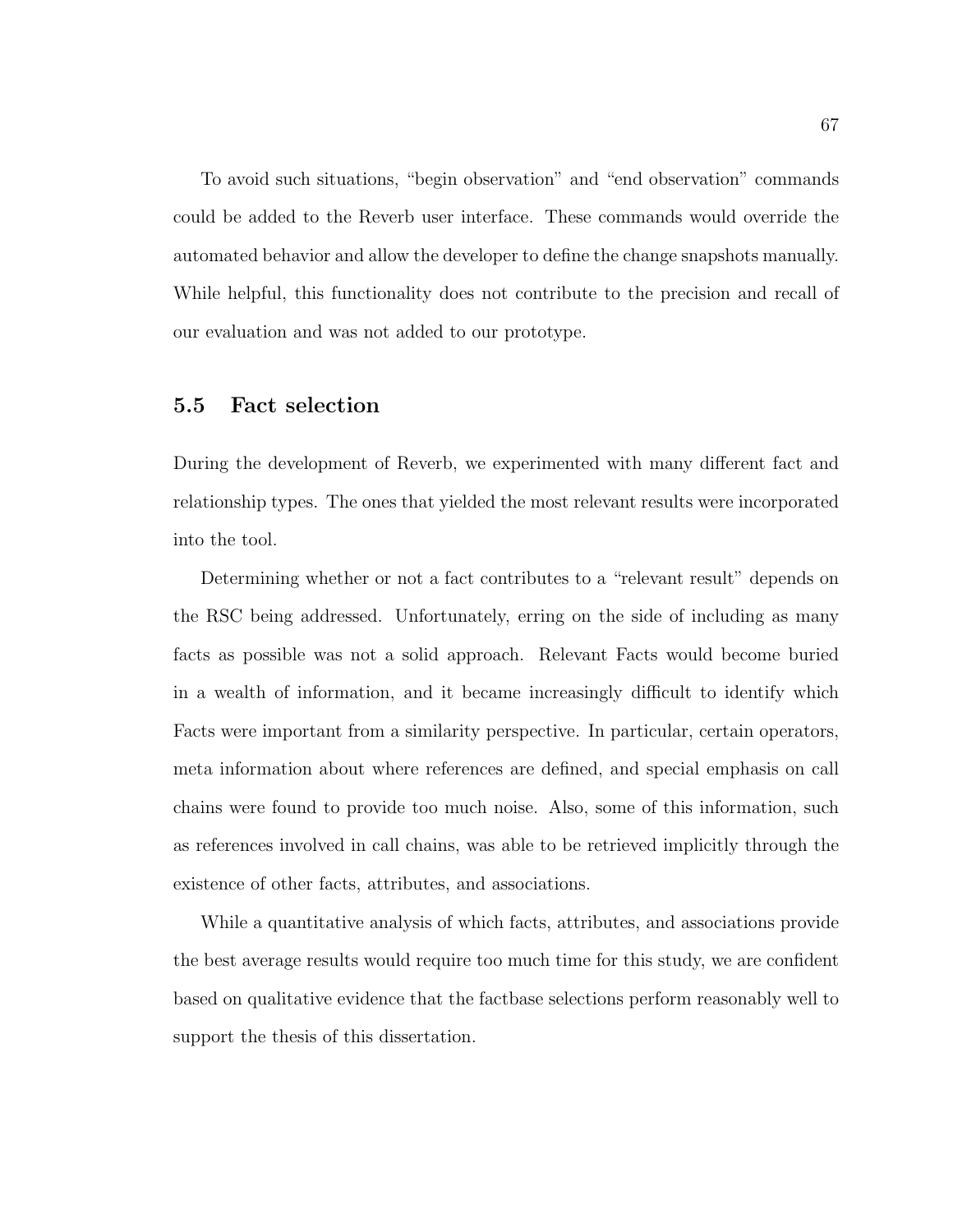#### 5.6 Ranking similarity

Our approach calculates similarity using straightforward algorithms for the purpose of keeping evaluation simple. In particular, "important" facts are selected through basic set arithmetic. Facts that are in the initial snapshot that are not in the second are automatically selected as being "important." Also, changes in attributes from the initial to the final snapshot are noted as being important.

Using set arithmetic generally produces good results, but since the queries generally improved after developer refinement, there are many possibilities for improvement in selecting important facts. One particular idea that was experimented with was the concept of using a scalar value as an importance weighting to various fact types. Since RSCs do not typically involve heavy dependence on lexical properties, attributes such as hasName could be given a small weight, whereas dataflow attributes such as flowsFrom could be given a large weight. While experiments showed that such a ranking is possible, it was deemed unnecessarily complicated for an initial evaluation of the concept. It also introduced additional problems such as how to empirically decide on an appropriate weighting for each fact and attribute.

An additional problem with ranking is the depth at which relationships are addressed. Since relationships between facts form a graph, determining which facts are matched by relationship is a recursive process with an arbitrary threshold as to what constitutes a "match."

For the purposes of our prototype tool, matches in fact relationships were decided by a pre-calculated meta value. The meta-value is an identifier formed from the most important Attributes for a particular fact based on empirical tests. This currently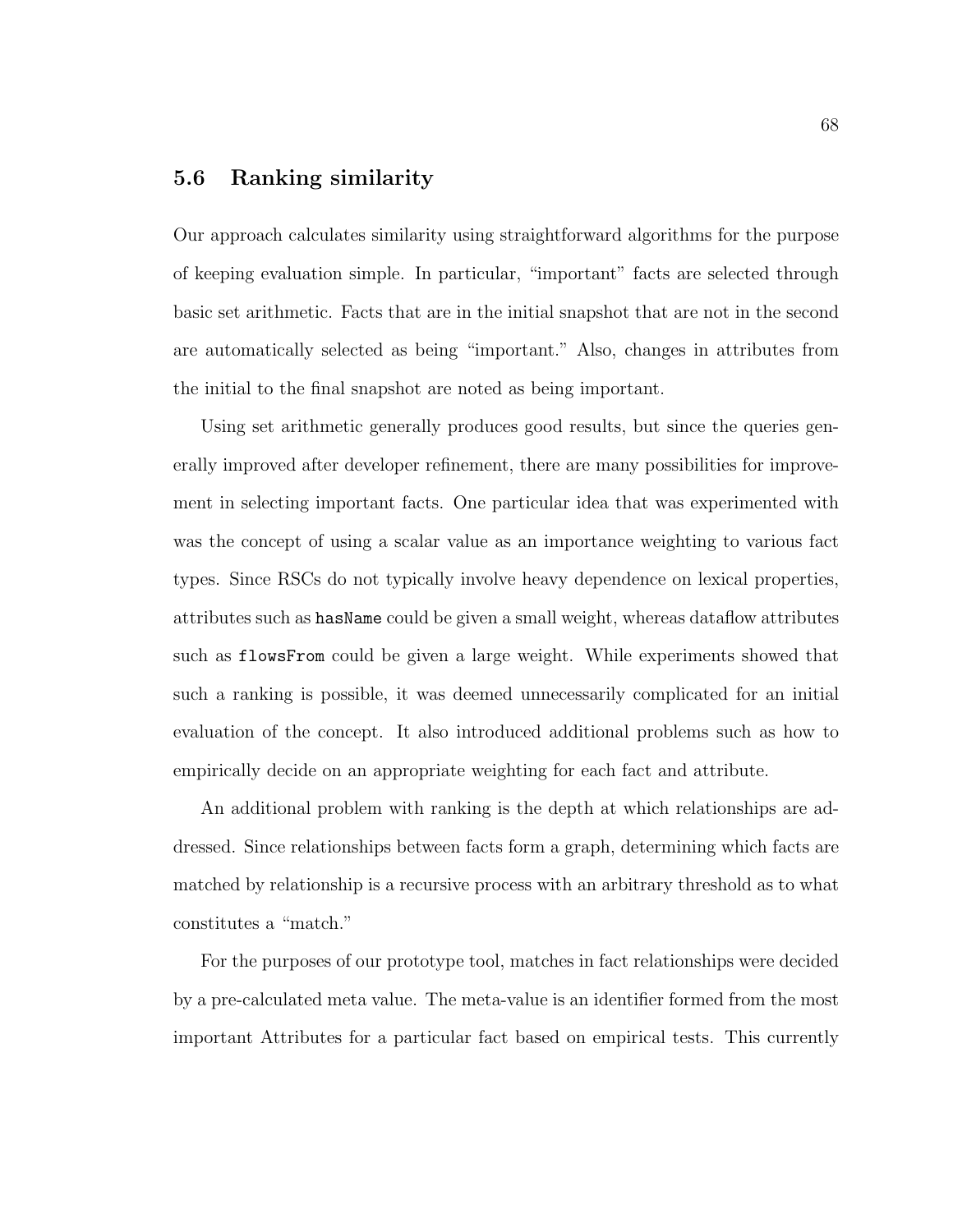involves the isType, hasValue, hasName, and isLoop attributes, as well as the actual type of the fact itself. These values together form a threshold identifier that is not necessarily unique, but usually turns out to be unique for any particular method. This process is quick and gives results that perform well for the amount of resources required to do the computation.

The meta value calculation, however, is not error-proof. A better implementation would follow relationships as deeply as possible. Initial algortithms used in the development of Reverb used such approaches, but were dropped in the interest of clarity for evalution.

Another shortcoming in the similarity ranking algorithm is that queries are formed using simple AND boolean logic. That is, the existence of a particular fact, attribute, or association strengthens the similarity, and the absence of those facts, attributes, and associations weakens it. In reality, there are situations where OR and NOT boolean logic could improve the query.

In our first motivational example, if we invoked Reverb on a codebase that already had some of the new "for each" loops converted, Reverb would probably include many of these in the results. It would be therefore desirable to indicate that it is important for the CFG Fact to not have a isType: forEachLoop attribute, but still have an isLoop: True attribute. This is currently not possible in Reverb's prototype implementation.

## 5.7 Performance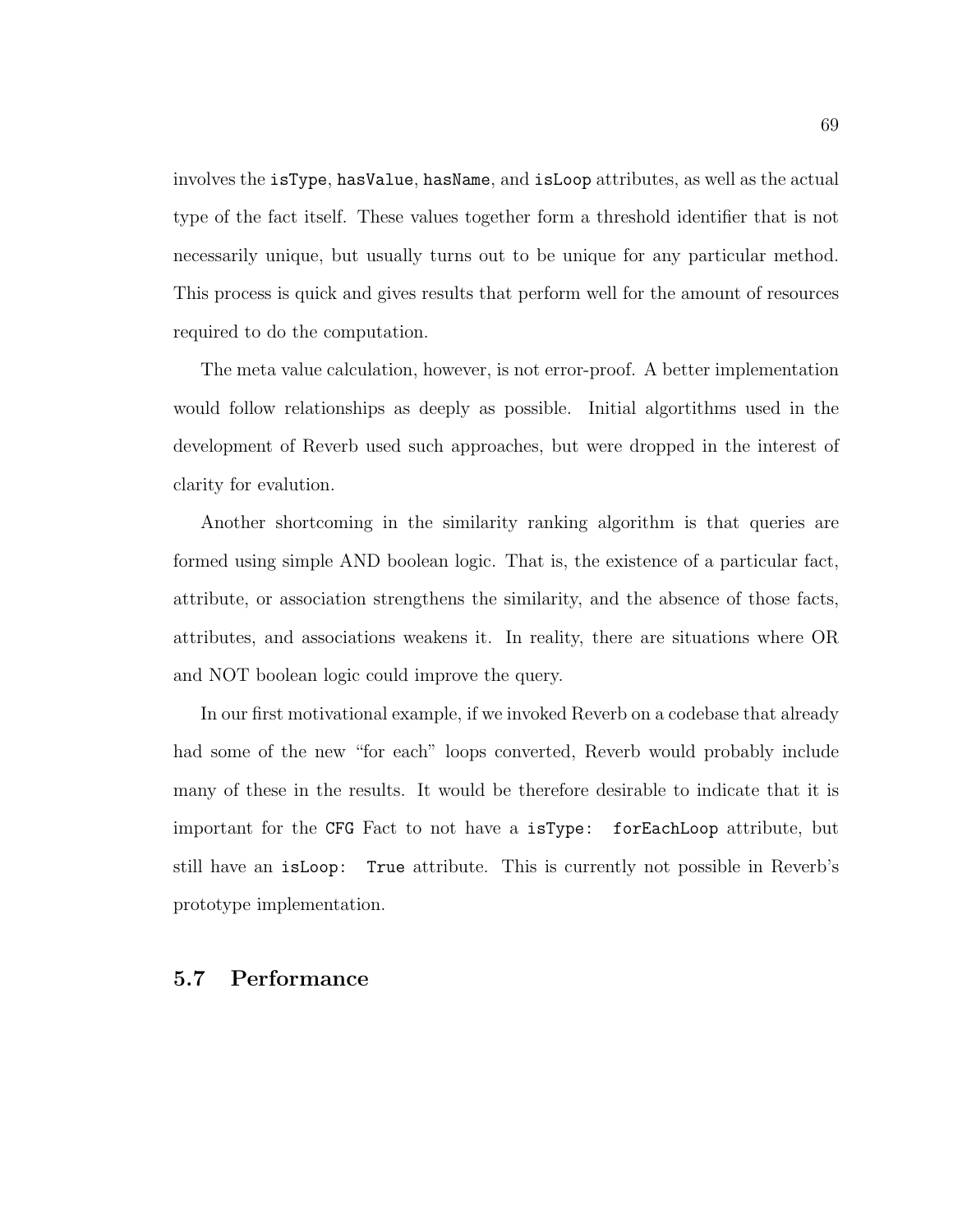Reverb took approximately three minutes for each of the scenarios presented in Chapter 4 on a MacBook with 2GHz Intel Core Duo processor and 1 GB of RAM. As Reverb has not been optimized with respect to execution time or memory usage, a more thorough performance evaluation should be conducted once optimizations have been implemented beyond our prototypical implementation.

#### 5.8 User refinement

Reverb provides the developer with a query refiner to help give extra knowledge about which facts, attributes, and associations are deemed important. While it is useful to present this information to the developer in its current implementation, we can use even simpler information from the developer to derive additional facts.

This could be implemented by a simple "yes" or "no" question directed at the developer for each result returned: "Is this result correct?" If the developer indicates that no, the result is not correct, additional boolean logic could be applied to refine the query. We can discover what is different about the inaccurate result that could be removed from the query.

#### 5.9 Summary

While we believe our technique adequately validates the premise of this thesis, there are still pitfalls and shortcomings that could stand to be addressed. The methodlevel granularity leaves out a subset of RSCs that might otherwise be addressed and results are presented at a higher granularity than is actually represented in the source code. Fact selection could stand to use some qualitative analysis to select the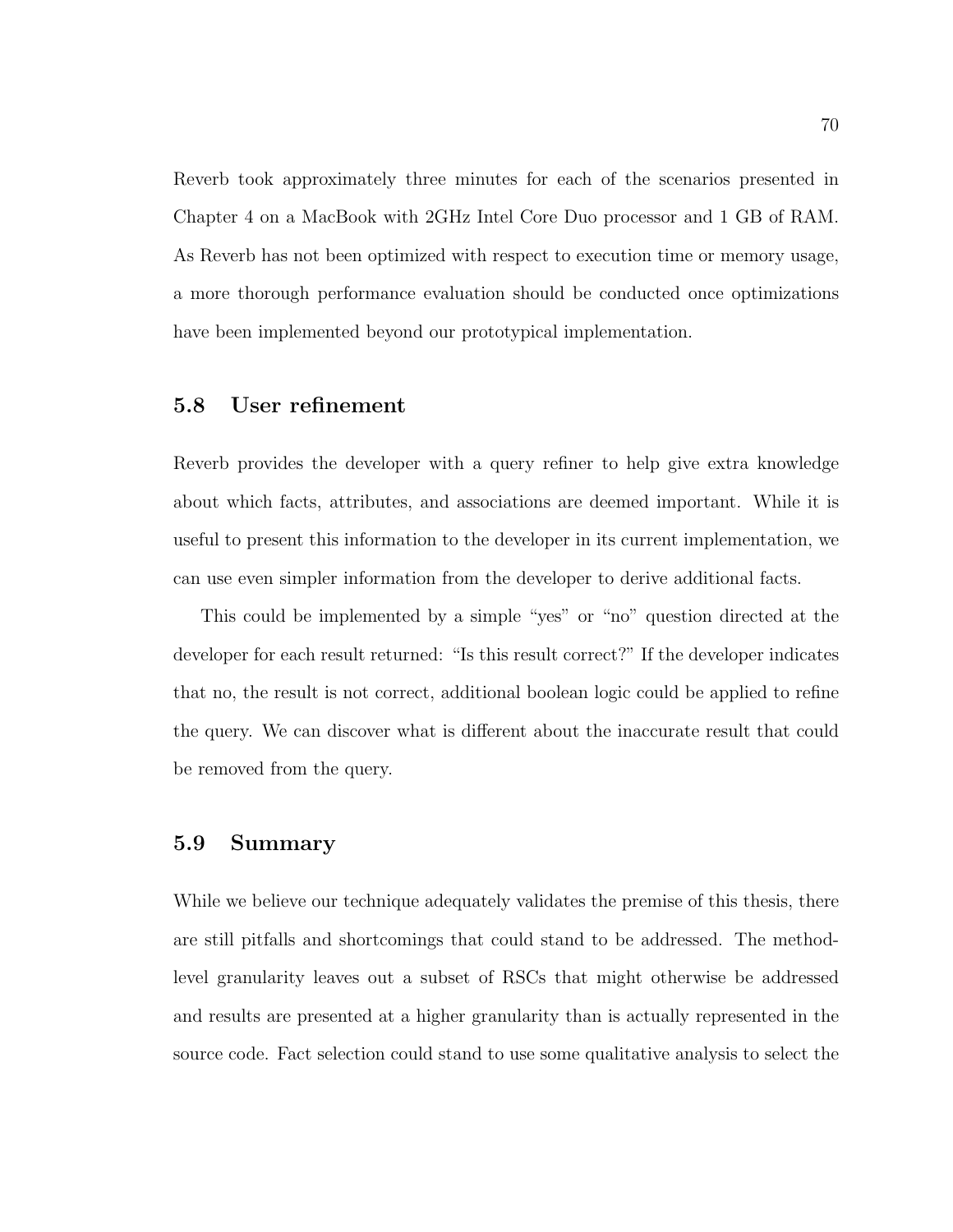best general cases. Similarity ranking is currently binary which treats all Facts and Attributes as having the same importance, even though some may be more relevant than others to the developer. Relationships between Facts are calculated based on pre-calculated meta information that doesn't follow multiple levels of relationships explicitly, and more advanced boolean logic is not applied when forming a query. Finally, user refinement is more complicated than it has to be, since simple "yes" or "no" questions could be asked to the developer.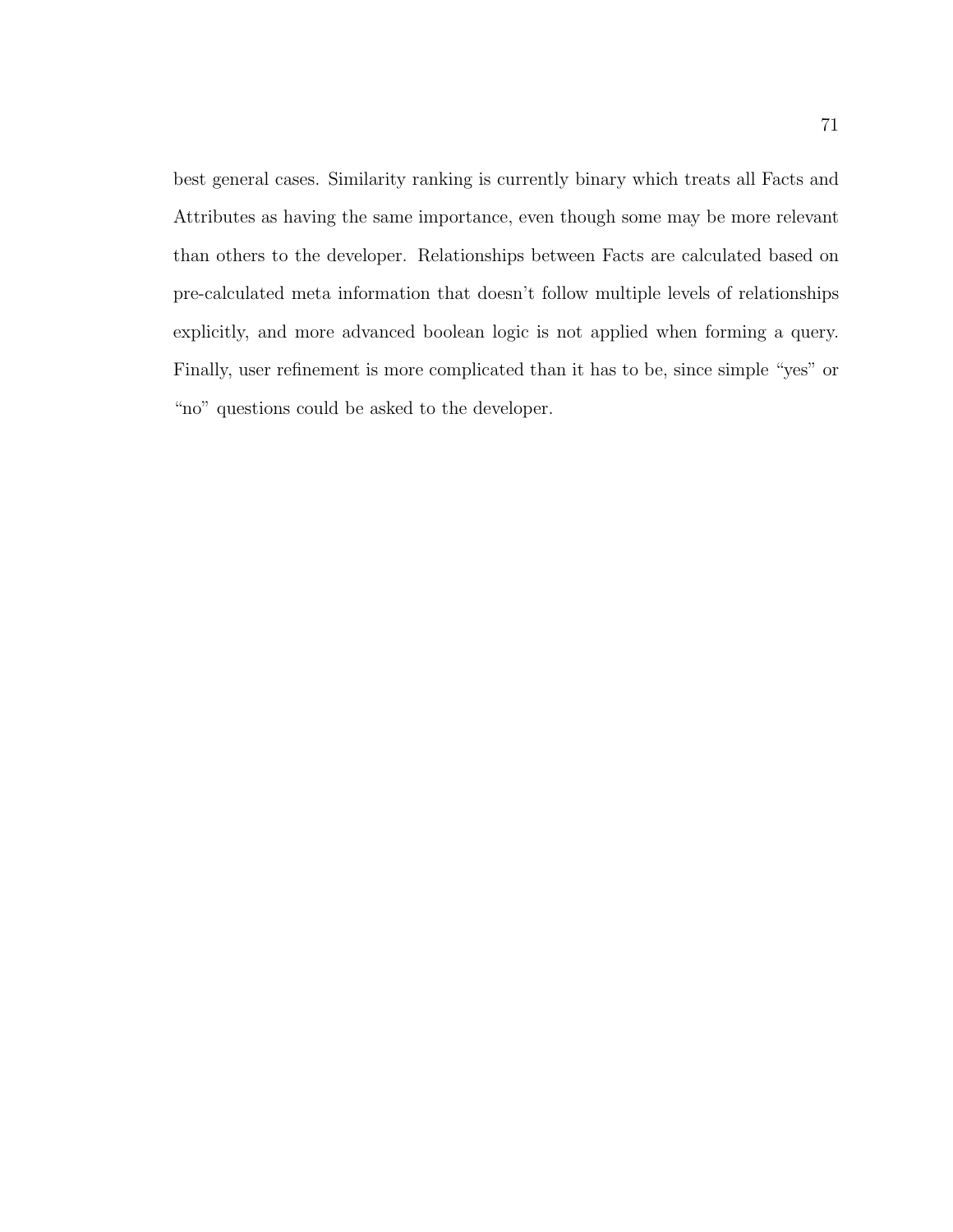# Chapter 6

# Related Work

The task of locating relevant targets in source code has mostly been limited to query languages and lexical pattern matching. Nevertheless, there is work in the academic community to make searching source code easier and allow for less dependence on lexical similarity. In this chapter, we discuss these ideas and how they relate to RSCs and our technique to discover them.

We begin by considering clone detection techniques and how our technique relates to them in Section 6.1. Plagarism detection (Section 6.2) attempts to discover code locations that have been deliberately altered from their original incarnations. Refactoring, an ad hoc approach to program modification, is discussed in Section 6.3. Sections 6.4 and 6.5 outlines exact and approximate query techniques that may be used to locate similar code locations. Section 6.6 describes work done to correlate changed source code. Programming by example (Section 6.7) shares our goal of automating repetitive tasks through demonstration, rather than explicit instruction. Finally, we discuss other related works in Section 6.8.

## 6.1 Clone Detection

The most obvious approaches that address problems similar to our motivational scenario are clone detection techniques. Clone detection is geared towards finding duplicate or near-duplicate segments of code, typically arisen from copy-and-paste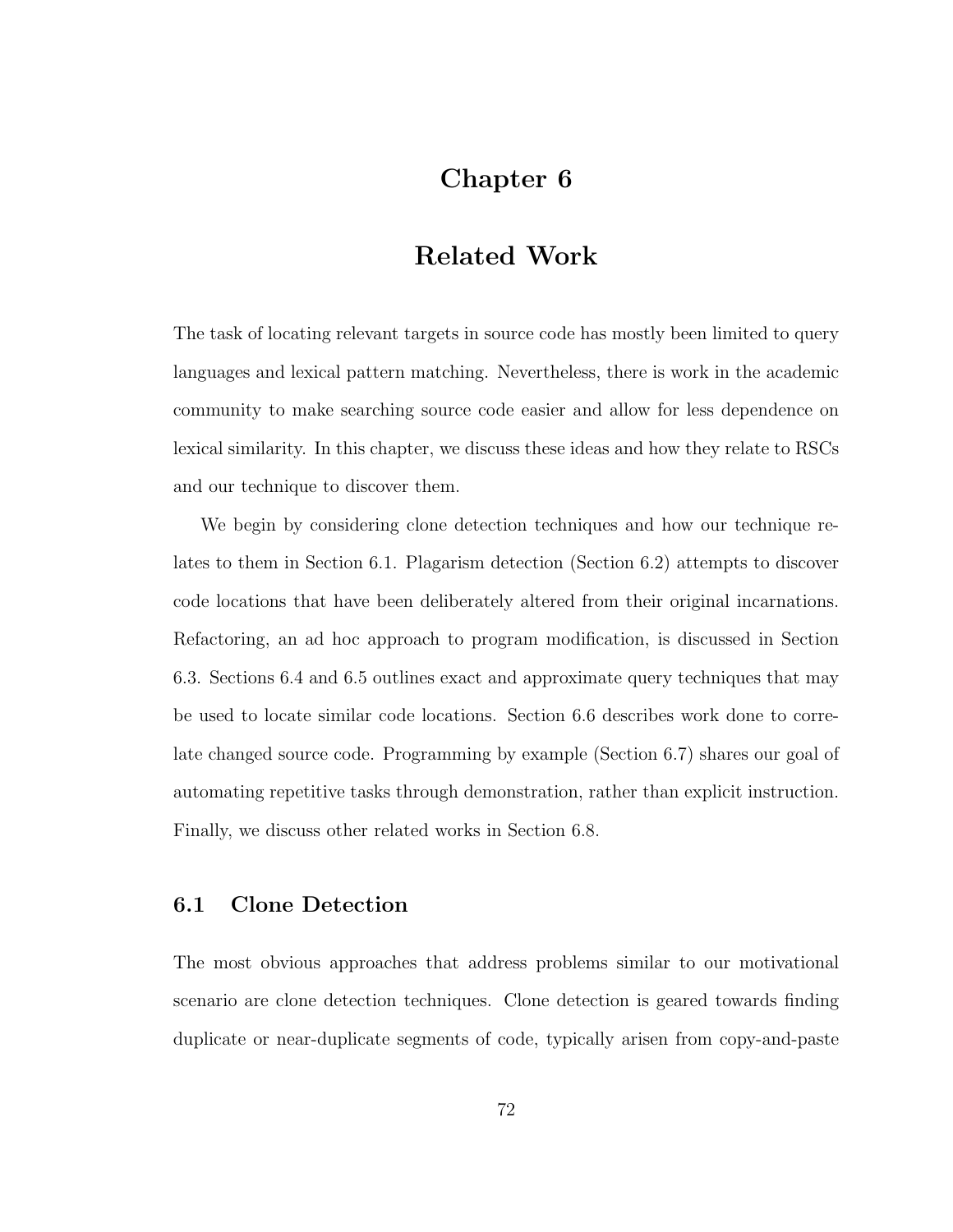programming practices [Lange and Moher, 1989]. Unless such redundancies are detected and eliminated, a necessity to change multiple code segments can arise [Geiger et al., 2006].

There is disagreement in the research community as to what constitutes a clone [Koschke, 2007] and there has been more than one attempt to classify the concept [Balazinska et al., 1999; Kapser and Godfrey, 2003]; however, much work is geared toward discovering locations that may have lexical differences in identifiers or type changes, but would otherwise be identical.

The simplest form of clone detection can be performed through line-by-line matching algorithms [Baker, 1992] or string comparisons [Johnson, 1994]; however, interest has been focused on more efficient techniques, or those that allow for the detection of clones regardless of identifiers, whitespace, and other simple differences.

Baker [1995] has developed a technique using a suffix-tree algorithm [Gusfield, 1997] to compare entire tokens, without introducing syntax into the comparison. Kamiya et al. [2002] propose a hybrid approach based on Baker's token comparison technique and lightweight, language-specific filtering rules.

Baxter et al. [1998] promotes the comparison of abstract syntax trees to detect subtree matches within a code base. Although specifics of the process are not described, only exact or near-miss clones are claimed to be supported. This process is similar to that employed by DECKARD [Jiang et al., 2007], which additionally introduces characteristic vectors to represent abstract structural information. Coogle (Code Google) [Sager et al., 2006] also detects similar code by tree-matching on Java classes, but for the purposes of example finding.

Developers intending to address bugs introduced by incorrect copy-and-modify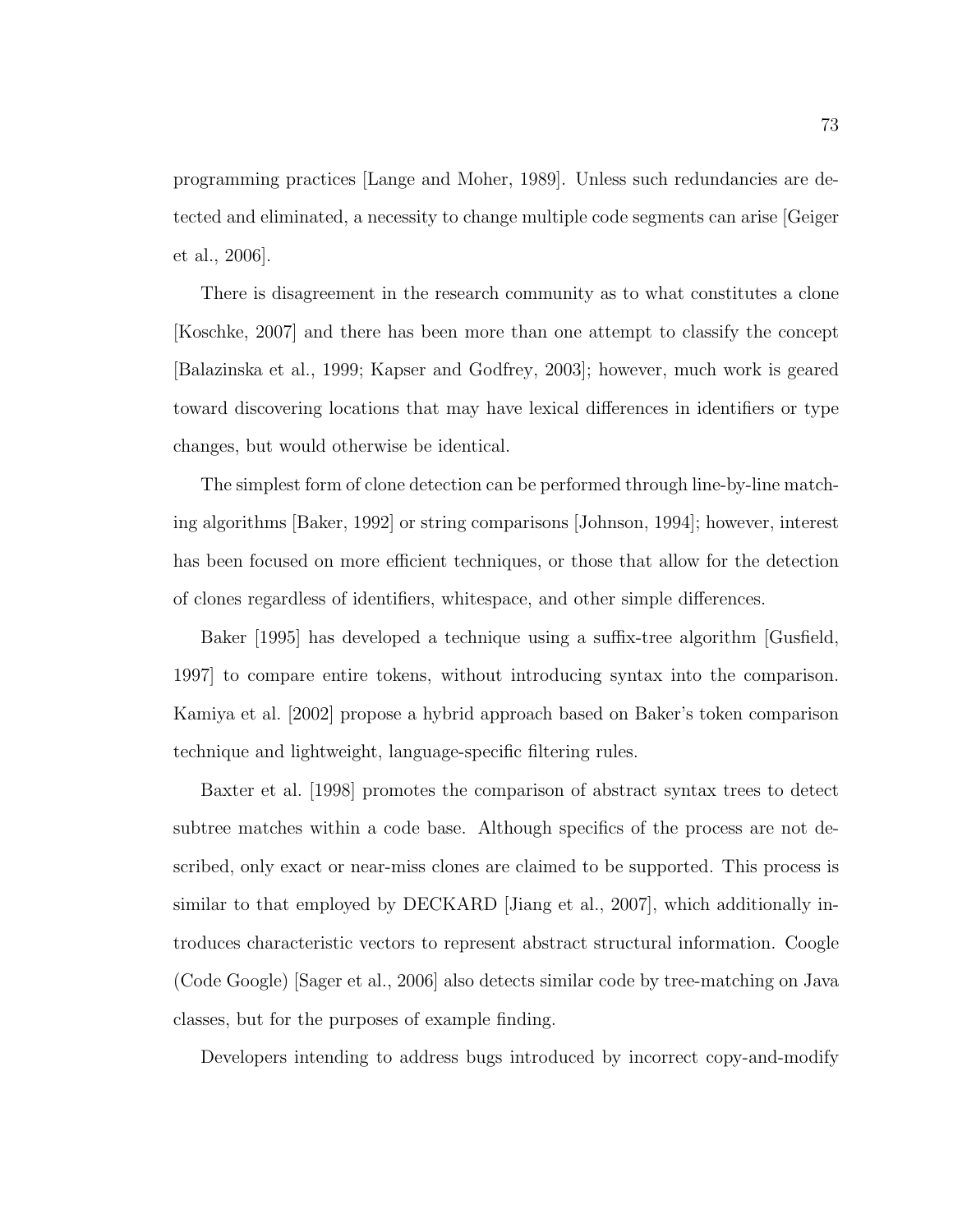operations may also benefit from clone detection approaches [Li et al., 2006]. Kontogiannis et al. [1996] suggest pattern matching to help developers discover clones to better understand and maintain legacy software systems. Duala-Ekoko and Robillard [2007] propose clone region descriptors to track code clones between software versions and notify developers maintaining the software when clones are being modified.

Clone detection approaches focus primarily on discovering large segments of code without much variation. The problem we address may involve as little as a single line of code and contain several syntactic or structural differences. More fundamentally, valid assumptions in the context of clone detection as to the provenance of clones do not hold in our context.

#### 6.2 Plagiarism Detection

Detecting the plagiarism of computer code can be considered as a branch of clone detection, with an important distinction: Plagiarism, unlike code clones, is often camouflaged with deliberate changes to the code, making plagiarized code segments harder to identify. This requires a broader definition of similarity, sharing some goals with our approach.

Prechelt et al. [2000] aim to detect student plagiarism in Java code through token analysis of syntactic elements. This approach does not consider semantic information about the code, discarding identifiers, data types, and other information in favour of a simple analysis of specified keywords and symbols. Similarly, Jankowitz [1988] constructs program templates for Pascal programs based on syntactic elements, while ignoring most semantic elements.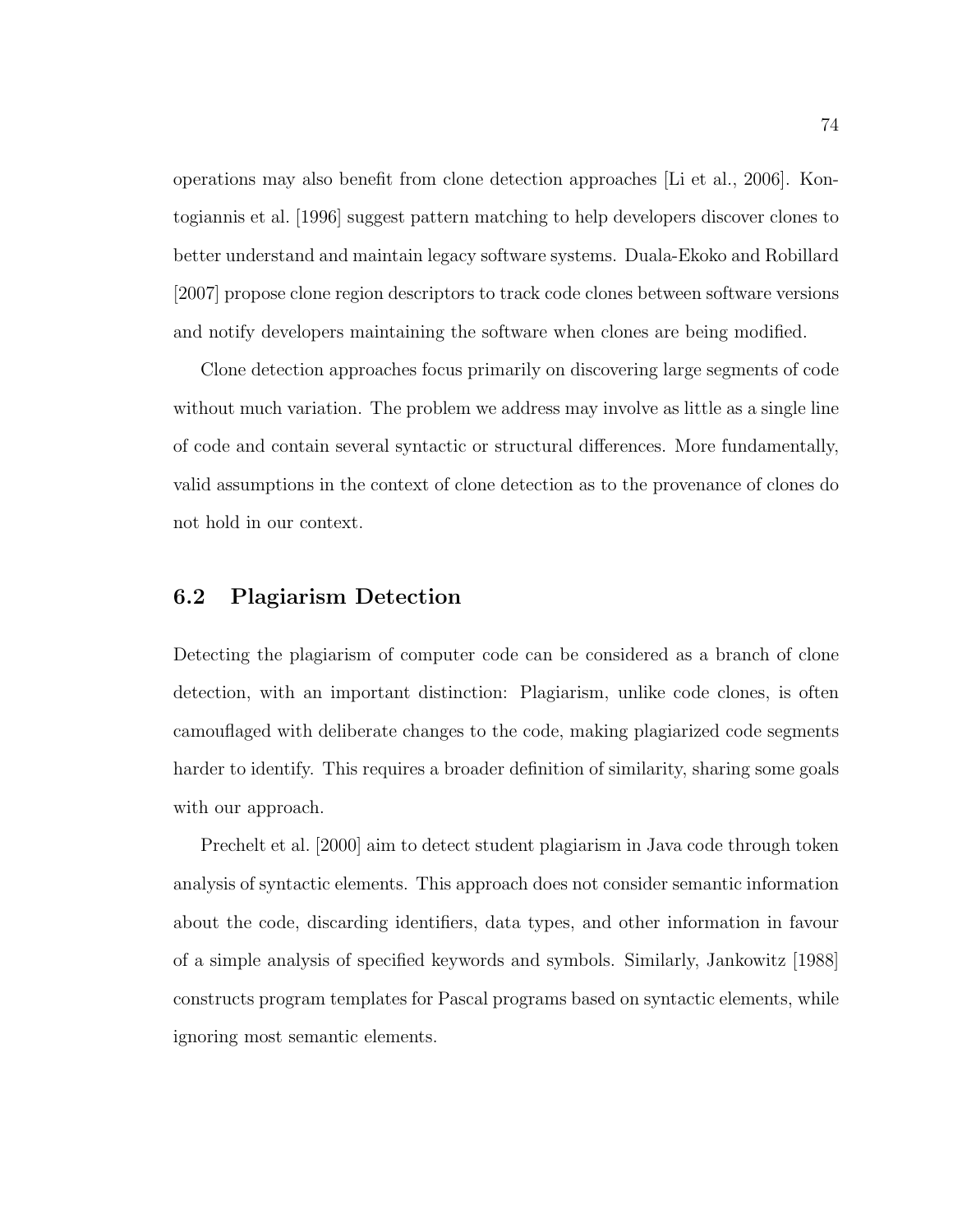Unlike our approach, code plagiarism detection techniques are geared toward structural similarity rather than semantic similarity. Since student assignments inherently bear a semantic similarity even when not directly plagiarized, plagiarism detection purposefully avoids detecting the type of similarities that are beneficial to RSC target location.

#### 6.3 Refactoring

Refactoring [Opdyke, 1992; Griswold and Notkin, 1993; Tokuda and Batory, 1999; Fowler, 2002] involves the meaning-preserving transformation of code, facilitating a particular change. These transformations, like those required to complete RSCs, often occur in an unknown number of locations within a codebase. Examples of refactorings include renaming an indentifier, adding a parameter to a method, and moving a method up a class hierarchy.

While many refactoring tools do not focus on changes on the small-scale, a few do, such as local variable renaming utilities. Such utilities work on sufficiently welldefined problems based on invariable knowledge about syntax, allowing them to guarantee correctness and completeness of the transformation. Refactoring emphasizes this behaviour preservation and correctness. Opdyke [1992] defines this in terms of pre- and post-conditions; any input values must result in the same output values before and after the transformation. A more general or inexact problem requiring a notion of similarity is not well-suited for refactoring.

The for-loop migration problem described in our motivational chapter is an example of a transformation with behaviour preservation; however, the problem is not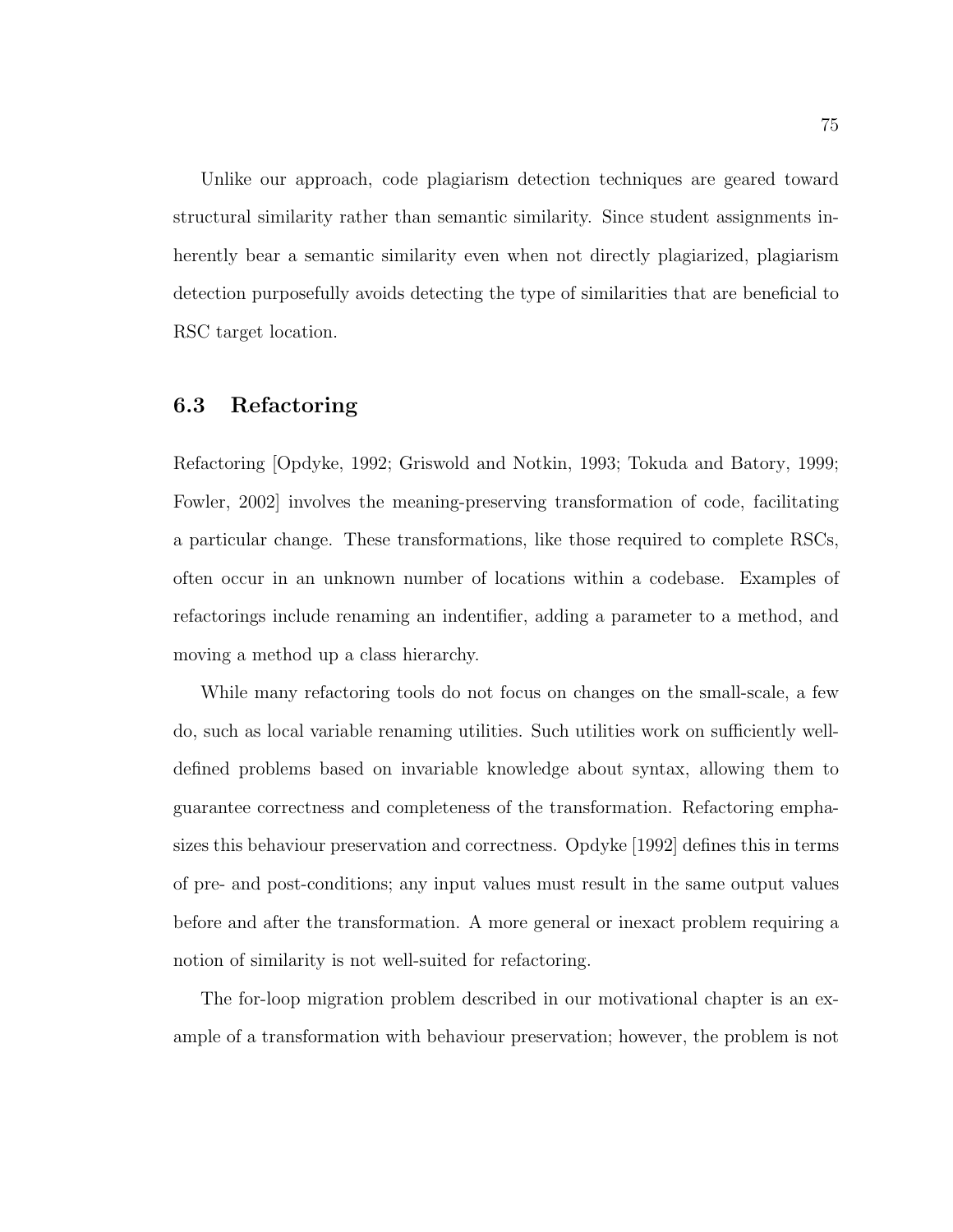solved by available refactoring tools. Object-based iterations—particularly custom classes not based on any standard interface—require knowledge about the semantics of the iteration methods before they can be transformed. Reverb observes the developer to obtain some of this knowledge and assign similarities based on the observation. A generalized refactoring tool could not rely on this information being available.

#### 6.4 Exact Search Approaches

There exists much work in the research community to explicitly query for patterns in source code relevant to developer tasks.

JQuery [Janzen and Volder, 2003] is a query language for browsing source code within the Eclipse development environment. It works by automatically populating a rule-based logic processor with observations extracted from a project's source code. The developer is able to query the logic processor using a Prolog-like syntax, with JQuery facilitating the correlation between the returned results and the actual codebase. Conceivably, one could locate certain well-defined RSC targets by building queries using JQuery; however, doing so places significant cognitive burden on the developer to specify a sufficiently broad query to capture all desired locations while being sufficiently narrow to avoid capturing too many undesired locations.

CrocoPat [Beyer, 2006] uses relational programming to analyze software system architecture and discover graph patterns related to structural problems, design patterns, and code clones. Grok [Holt, 1999] is a relational calculator usually populated with facts and relationships extracted from large software systems. Software facts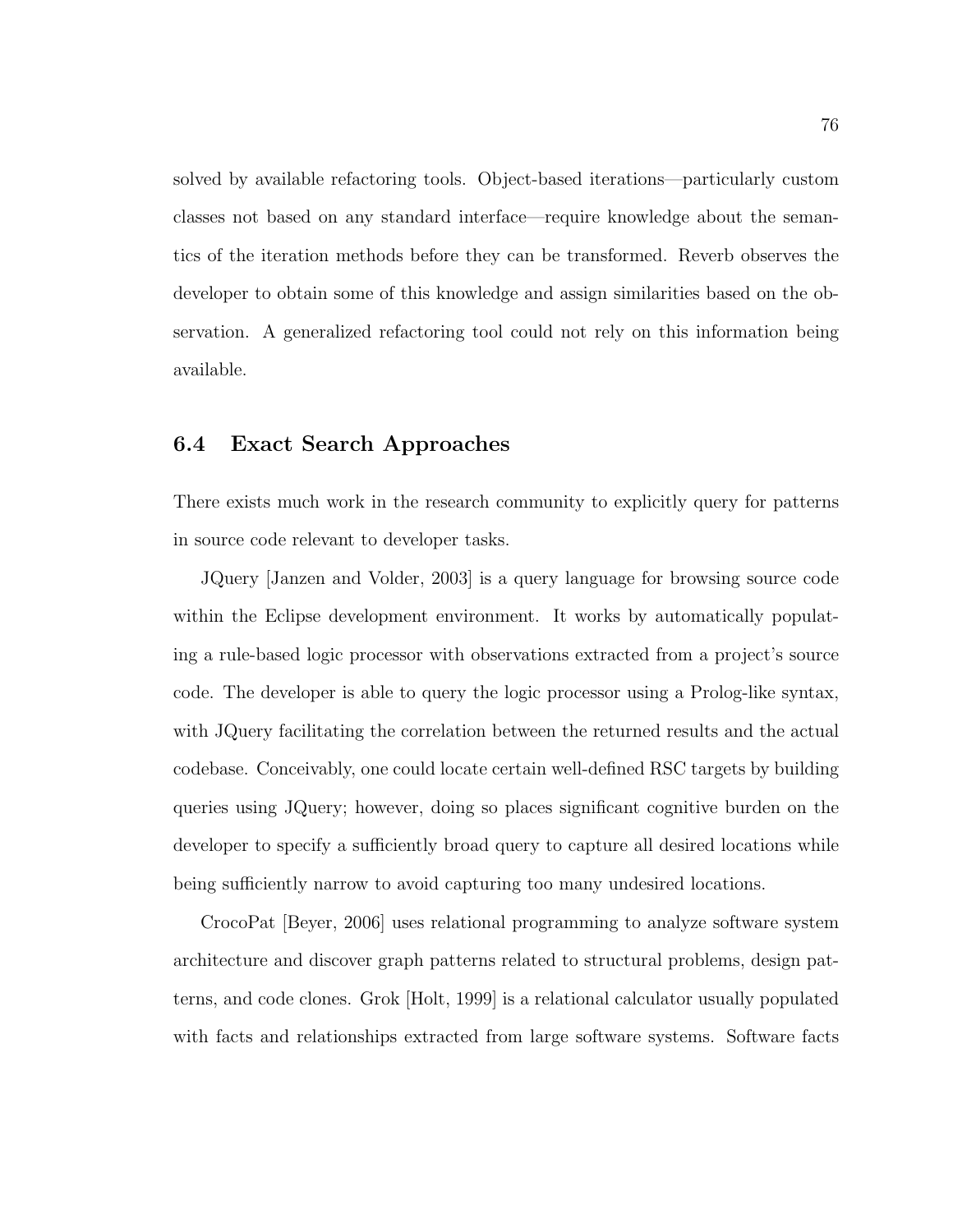manipulated with grok are suitable for extracting architecture diagrams, and other reverse engineering tasks. Like JQuery, both of these techniques are based on rulebased logic processors to derive answers to queries and can relate those answers with source code locations.

TXL [Cordy, 2006] is a transformation language for source code. Specifically, it allows a developer to transform occurrences of one defined structure into another using two separate grammars. These two grammars are based on formal tree-rewriting principles, and the concept fits well into the design process allowing for rapid prototyping using formal design notations. While the search for and transformation of code is similar to the goals of this paper, TXL's execution is designed for a different purpose. TXL focuses heavily on formal design principles, whereas RSC completion occurs at a finer granularity than the formal design process. Developers do not always follow stringent design principles during software development, and it would therefore be burdensome to use TXL to address small-scale problems, such as RSCs.

Each of these exact search techniques are designed to locate specific structural patterns. Unfortunately, when faced with an RSC, there may exist variation between target locations. At the time of query formation, we do not know the limit to the variation present within the codebase. The user becomes burdened to describe—in precise terms—the structure of a problem that could be expressed in any number of ways [Holmes et al., 2006].

An exact query attempting to capture all possible variations must determine functional equivalence, an undecidable problem [Turing, 1936]. We use the notion of similarity to overcome this issue. Though such approximation potentially introduces false and missed positives, less well-defined structures can still be discovered.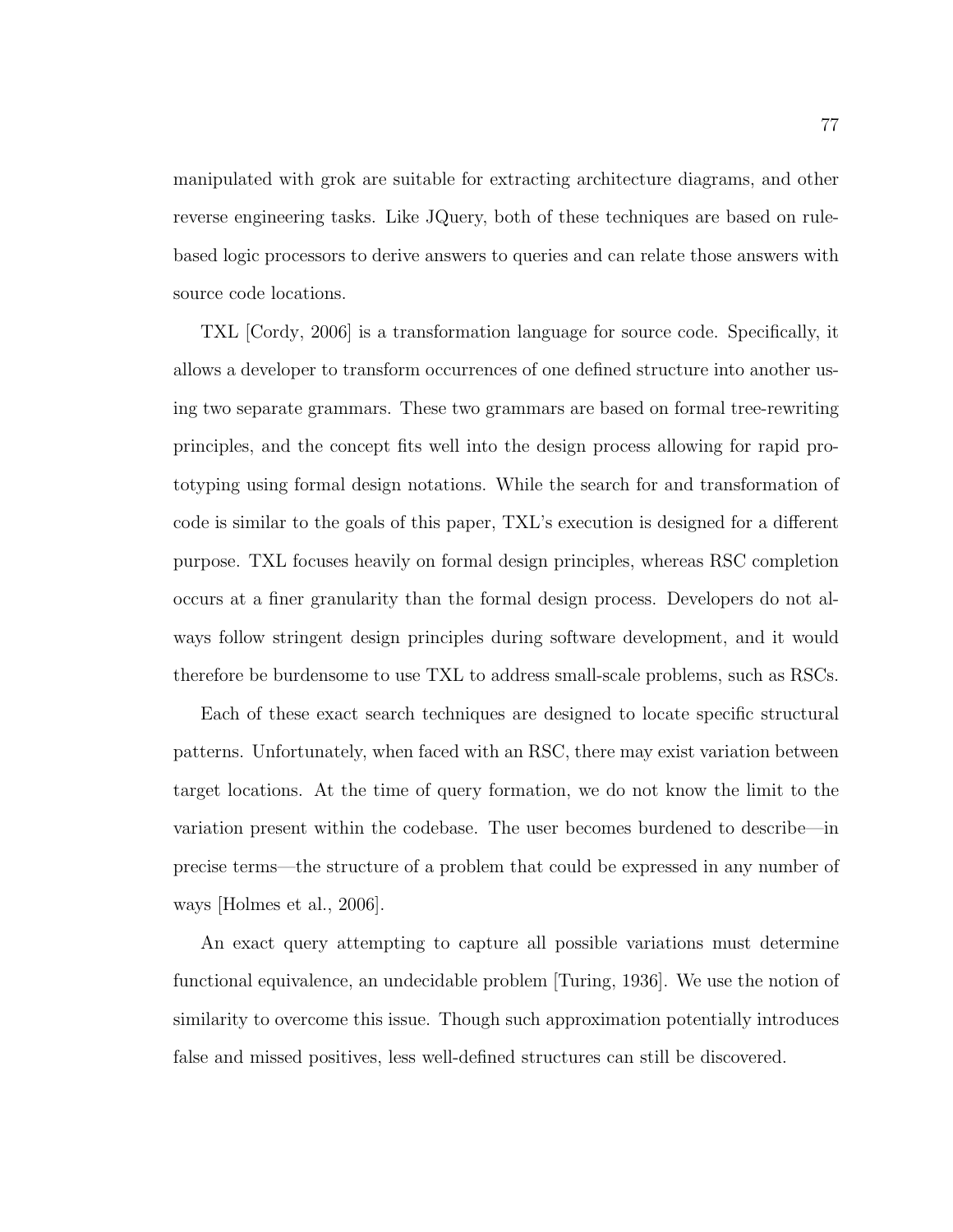## 6.5 Approximate Search Approaches

The concept of extracting facts and relationships from source code to maintain a query-able approximation is not unique to our technique.

Holmes and Murphy [2005] promote Strathcona, an example recommendation tool that can be used when inadequate documentation is available for a specific framework feature. Like the technique described in this paper, Strathcona automatically forms queries based on developer-provided code and returns results that it deems relevant to the developer's examples. Unlike our technique, Strathcona is intended as a replacement for poor documentation, locating other segments of source code that can assist the developer in using various framework objects and methods. In particular, Strathcona's perception of the codebase is at a much larger granularity than appropriate for RSC target location, focusing on inter-method relationships while ignoring the smaller-scale details. Additionally, since Strathcona is primarily designed to work with static frameworks, it requires pre-processing every time the code of that framework has changed. Lastly, while Strathcona will have succeeded if a single good example is returned, a utility to discover RSC targets must return all relevant locations.

Suade [Warr and Robillard, 2007] recommends locations relevant to a task based on a developer-provided context of fields and methods. The developer manually specifies the names of fields and methods of interest, and Suade returns locations that are either called, called by, or accessed by that context. Like Strathcona, Suade relies on a pre-generated database of program information and is intended to assist in source code understanding, succeeding if a few good locations are returned. We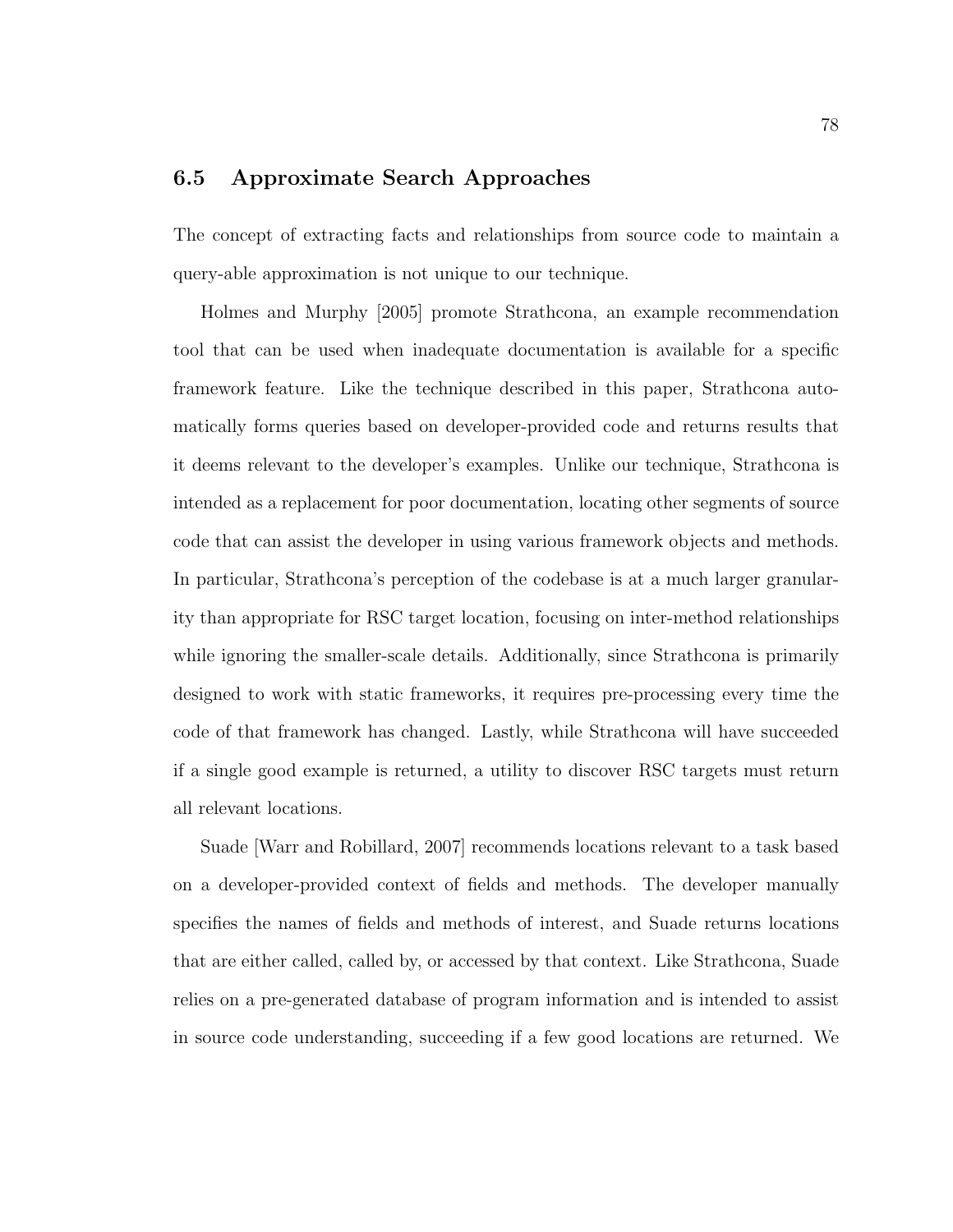are interested in much finer-grained similarities than these techniques, where control flow and dataflow is as important a consideration as the structure of the code.

#### 6.6 Correlating Changes

Techniques to discover corresponding entities between two or more versions of a software system [Horwitz, 1990; Laski and Szemer, 1992; Apiwattanapong et al., 2004] share a common necessity with our technique. To calculate a similarity metric, we must infer correspondence between the "before" and "after" picture. As changes are made to a software system, it becomes increasingly difficult to correlate changed sections with their original incarnations [Berzins, 1986].

Kim et al. [2007] propose a way to match code segments between software versions using a grammar of atomic change rules, incuding the replacement or deletion of packages, classes, procedures, and arguments. Change distilling [Fluri et al., 2007] attempts to extract changes based on tree differencing. Both techniques use a similar iterative matching technique to Reverb's once sufficiently atomic change definitions have been decided; however, the larger abstract concepts required by Reverb, such as dataflow and control flow presence, cannot be defined as succinctly. We overcome this by suggesting either an approximate, or limited recursive approach to matching relationships (see 3).

History mining applications like ROSE [Zimmermann et al., 2005] and Hipikat [Cubranić and Murphy, 2003] use meta information extracted from versioning repositories to facilitate correlation. This information is not necessarily available to developers faced with an RSC.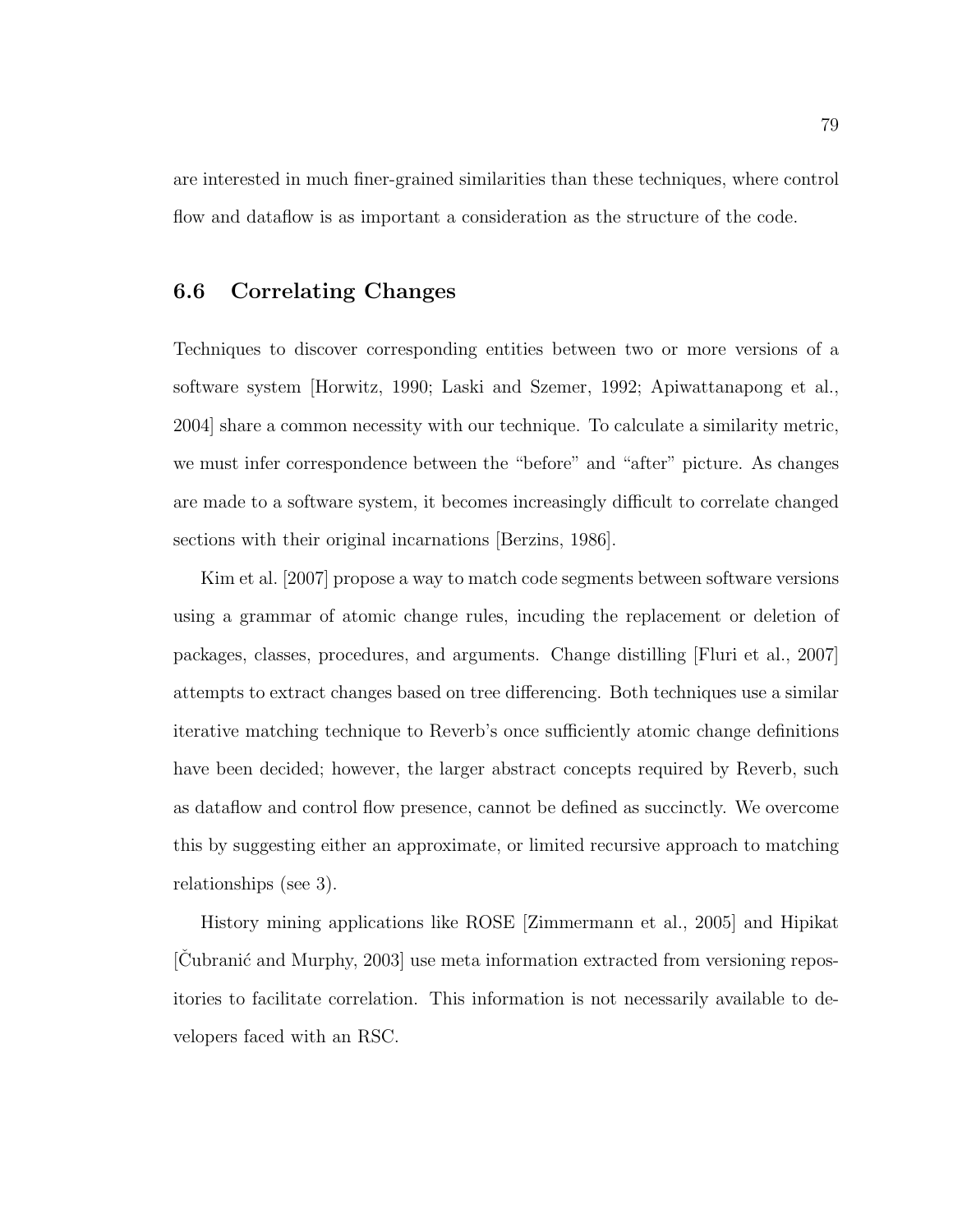### 6.7 Programming by Example

Programming by example (PBE) [Cypher et al., 1993] is a means to automate common, repetitive actions through demonstration rather than explicit instruction. While this field of work is primarily geared toward user interface improvement, it shares a common goal of trying to repeat a given action by means of example. Unlike our technique, previous approaches to PBE are based on pattern analysis of user actions, and does not operate on the semantic spaces required for a structural analysis of source code. Still, Reverb's implicit query extraction could be viewed as a novel PBE approach.

#### 6.8 Other Related Work

While the representation of our extracted factbase is relatively informal, there exists work to formalize facts extracted from software to facilitate exchange [Lin and Holt, 2004]. Such formalizations could be beneficial for future iterations of our work, but are unnecessarily detailed for an initial prototype analysis.

Richter [2004] has provided formal foundations to justify context-specific notions of similarity; however, these formalizations do not permit the developer to be the arbiter of what constitutes similarity for a given task.

#### 6.9 Summary

There exists much related work that attempts to support the developer in navigating or discovering code locations relevant to certain tasks.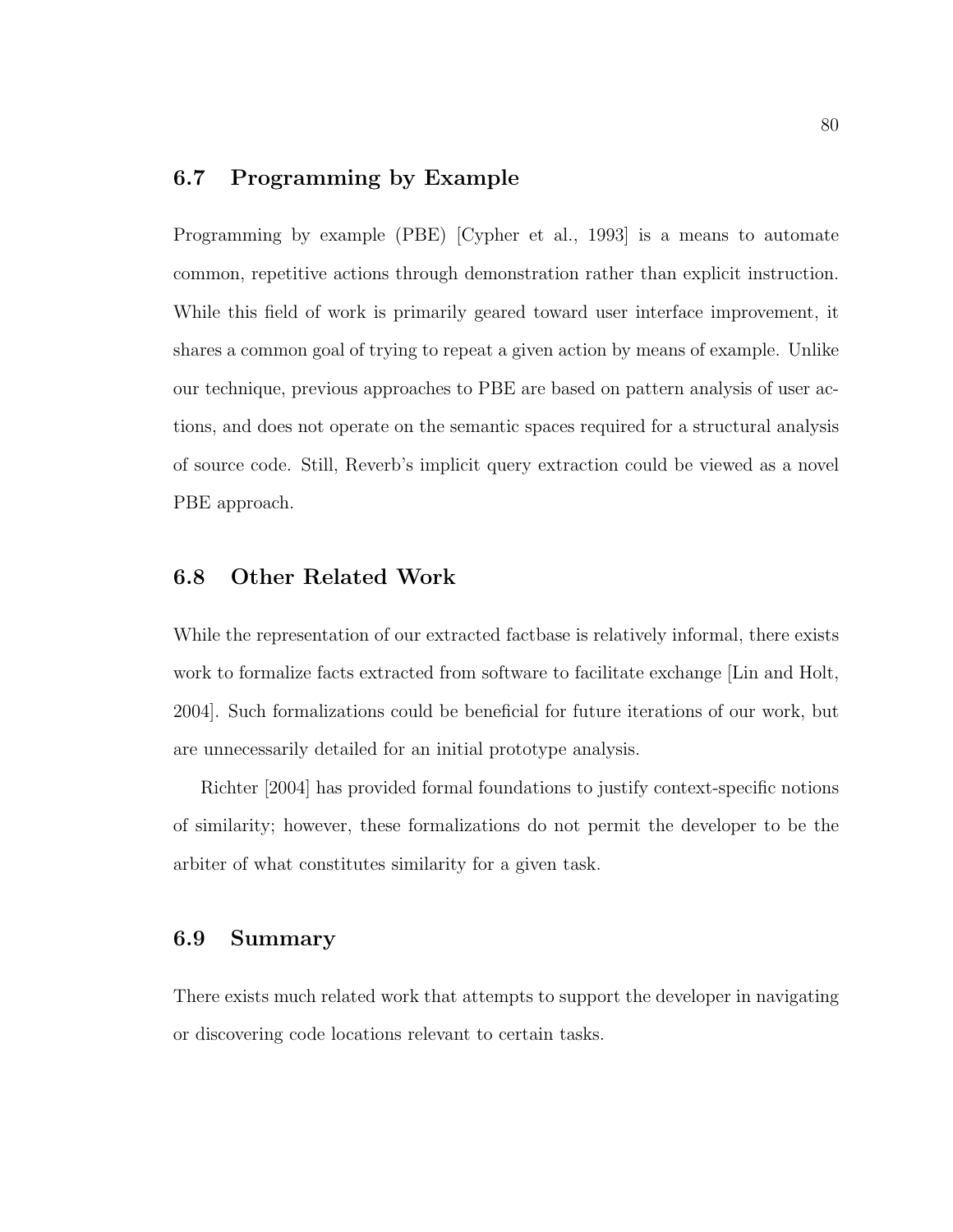Clone detectors search for exact or near-exact code segments for the purposes of reducing redundancies and potential maintenance problems. While some RSCs could loosely be considered clones, the scale, variation, and provenance of RSCs make them ill-fitted for the classic definition of code clones. Plagiarism detection loosens the definition of clones by searching for code that has been copied and deliberately camouflaged; however, these techniques purposefully avoid emphasis on semantic similarities beneficial to RSC detection, since non-plagiarized code would also bear such similarities.

Refactoring involves the meaning-preserving transformation of code segments for the purposes of improved understanding or evolvability. While some RSCs may be considered refactorings, we wish to address a wider range of changes, even those that are not necessarily meaning-preserving. More importantly, the strict notion of correctness applied to refactoring techniques makes them unsuitable for discovering some RSC targets, in which precise semantic information may not be available.

Exact query techniques search for specific patterns in source code based on the well-defined requirements of the query author. A developer attempting to discover RSC target locations may not have the information required to make such an explicit query, as RSCs contain variations of unknown extent. Approximate query techniques, like our approach, use a notion of similarity to discover relevant source locations, however most such techniques are focused on high-level details and focus on returning only a few good matches.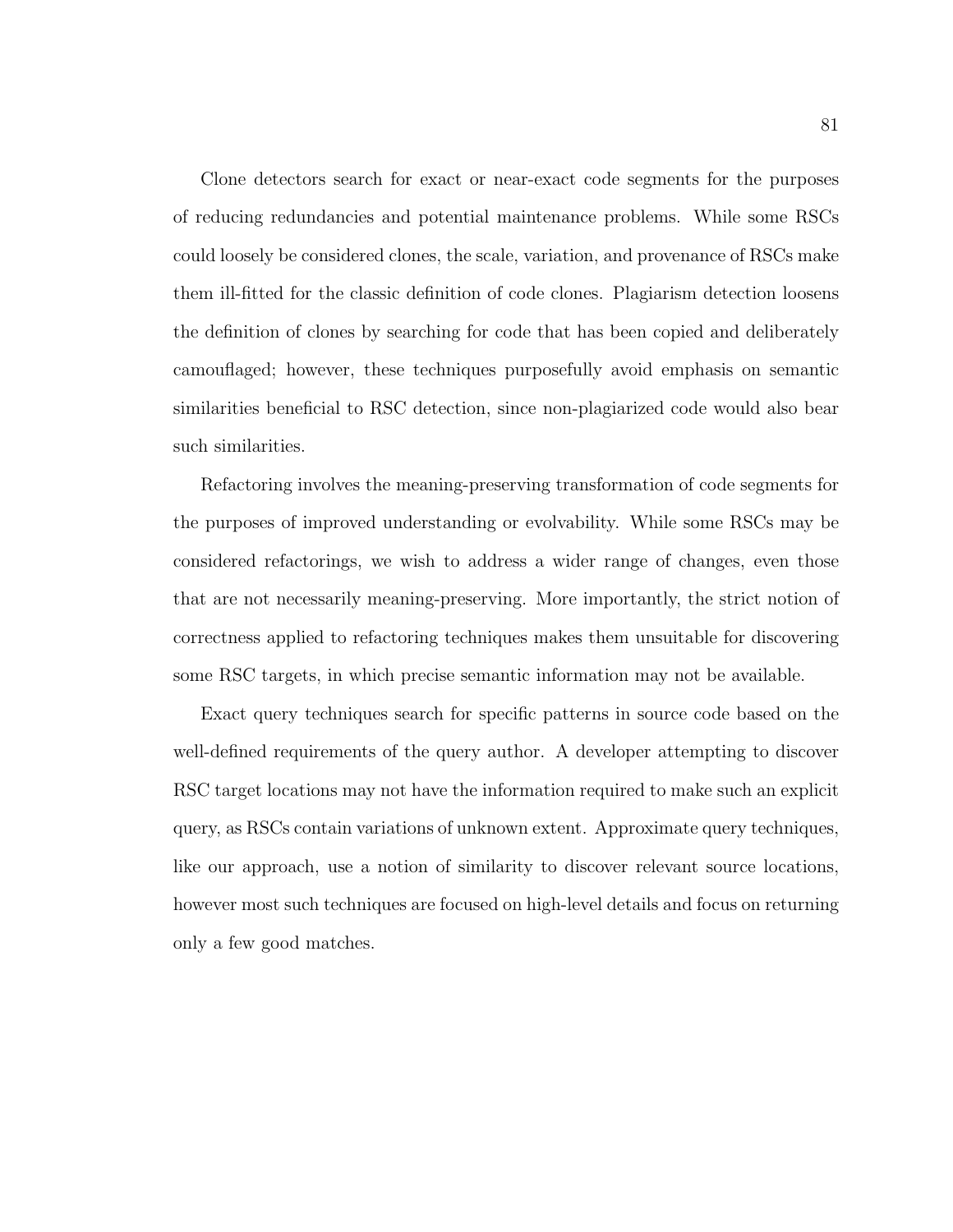# Chapter 7

# Conclusion

Repeating a small change throughout a software system is often necessary; however, finding each location where a change should be applied can be difficult. A developer cannot always rely on the existence of lexical or syntactic patterns to make use of traditional search techniques.

We have presented a heuristic search technique that uses observations of the developer's changes to find likely repetitive small-scale change locations. These observations occur in the background and are used to infer semantic information about the change at hand. This information is then used to query other methods in the developer's project with the intent to discover locations where a similar change ought to be made.

The thesis of this dissertation is that a semi-automated heuristic search discovers target locations for repetitive small-scale changes with better precision and recall than traditional techniques, and with a greater tolerance to variation. In support of this, we have conducted an evaluation of our prototype implementation against three RSC tasks in two open source software systems.

In the first study, we attempted to update Apache Struts 1.1 to consistently use a logging framework in place of guarded debug statements. Struts inconsistently used a combination of such statements, along with a proper logging framework, but the quantity and extent were unknown. By performing an example change and invoking Reverb, we were able to find all of the relevant RSC target locations without viewing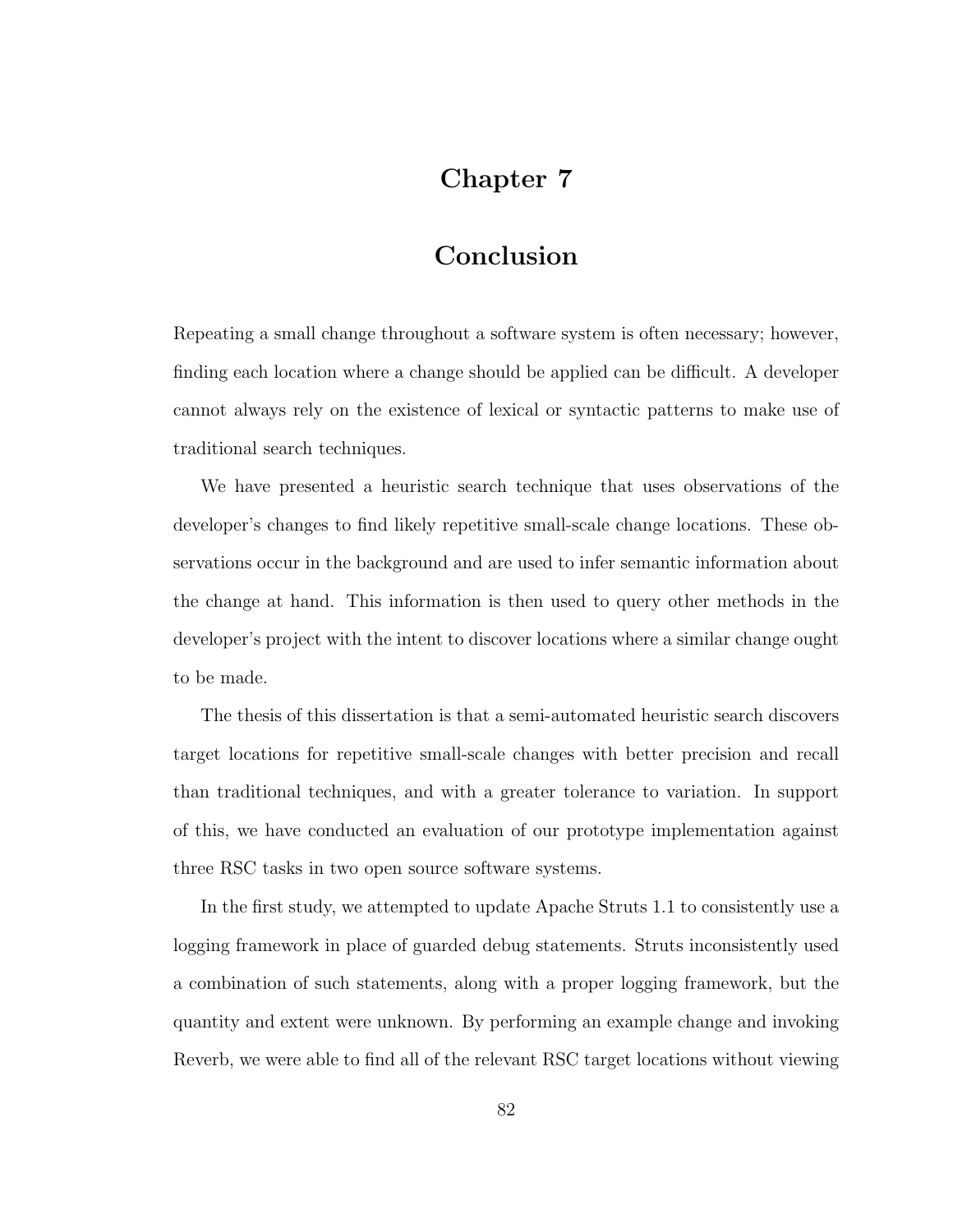any false positives. None of the traditional techniques evaluated (lexical search, syntactic search, and clone detection) met the 100% precision and recall of Reverb.

In our second study, we attempted to migrate JHotDraw 5.4 to use the new for-each loop introduced in Java 5. This task was split into two RSCs: migrating index-based collection iterations, and migrating object-based collection iterations. For both of these tasks, we found that Reverb resulted in better precision and recall than lexical search, syntactic search, and clone detection techniques—which suffered in the face of code variations; and manual query refinement improved the precision of Reverb's automated heuristic even more than the default query.

### 7.1 Future Work

A semi-automated heuristic search has demonstrated potential for supporting repetitive small-sclae changes and warrants further research and development. In particular, there are five topics of future work that could be addressed in the near-term: Granularity of change analysis, improvement of query refinement, formalization of factbase elements, improvement of query logic, and reduction the result set.

The technique presented in this thesis works at an intra-method granularity. While this limitation helps define boundaries for observing a change, detecting RSCs that span methods could expand the problem space addressed by our technique. We have identified one such case, presented in Chapter 5, which involves the layout of AWT components. While the change is still small-scale and potentially repetitive, it cannot be addressed without tracking relationships between methods.

Query refinement is an important facet of our tool, as the definition of similarity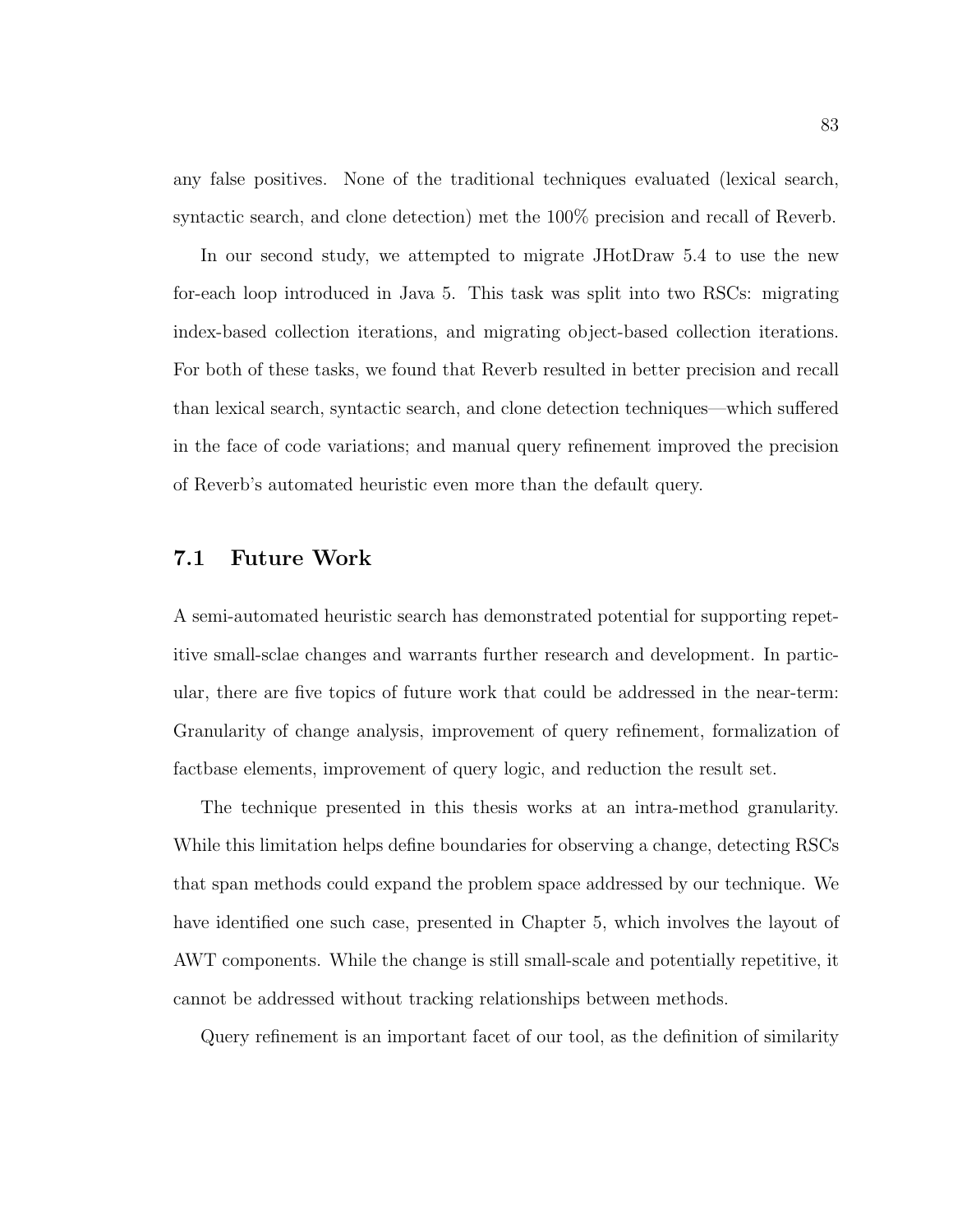is inherently imprecise. While we provide a facility for manually refining queries, simpler information may be gathered from the developer. Specifically, results can be deemed to be "helpful" or "unhelpful" and the query can be adjusted by observing differences that could have potentially warranted the designation.

While the fact, association, and relationship types used for our prototype implementation performed well, an empirical analysis and formalization of fact types required for our technique would improve the generality of our approach. While it would have been premature to define an ideal set of factbase data for our initial analysis, we now have a basis for such refinement.

The query and comparison logic used by our approach is based on simple AND arithmetic. While this performs well for the cases evaluated, there are scenarios where the absence of a particular fact, attribute, or association may be important in correctly identifying RSC targets.

The result set of our technique consists of each method in a project, sorted by their similarity metric. Further analyzing the result set of our technique could help specify a threshold to eliminate the number of false positives returned, and define a point at which the developer can confidently stop browsing.

There are other, more long-term goals of our approach that warrants additional research. While this thesis focused on locating repetitive small-scale change target locations, we envision a tool that could actively suggest changes at each location. Such technology would assist software developers in completing particularly repetitive and error-prone tasks; identifying the locations where these tasks are required is a positive start.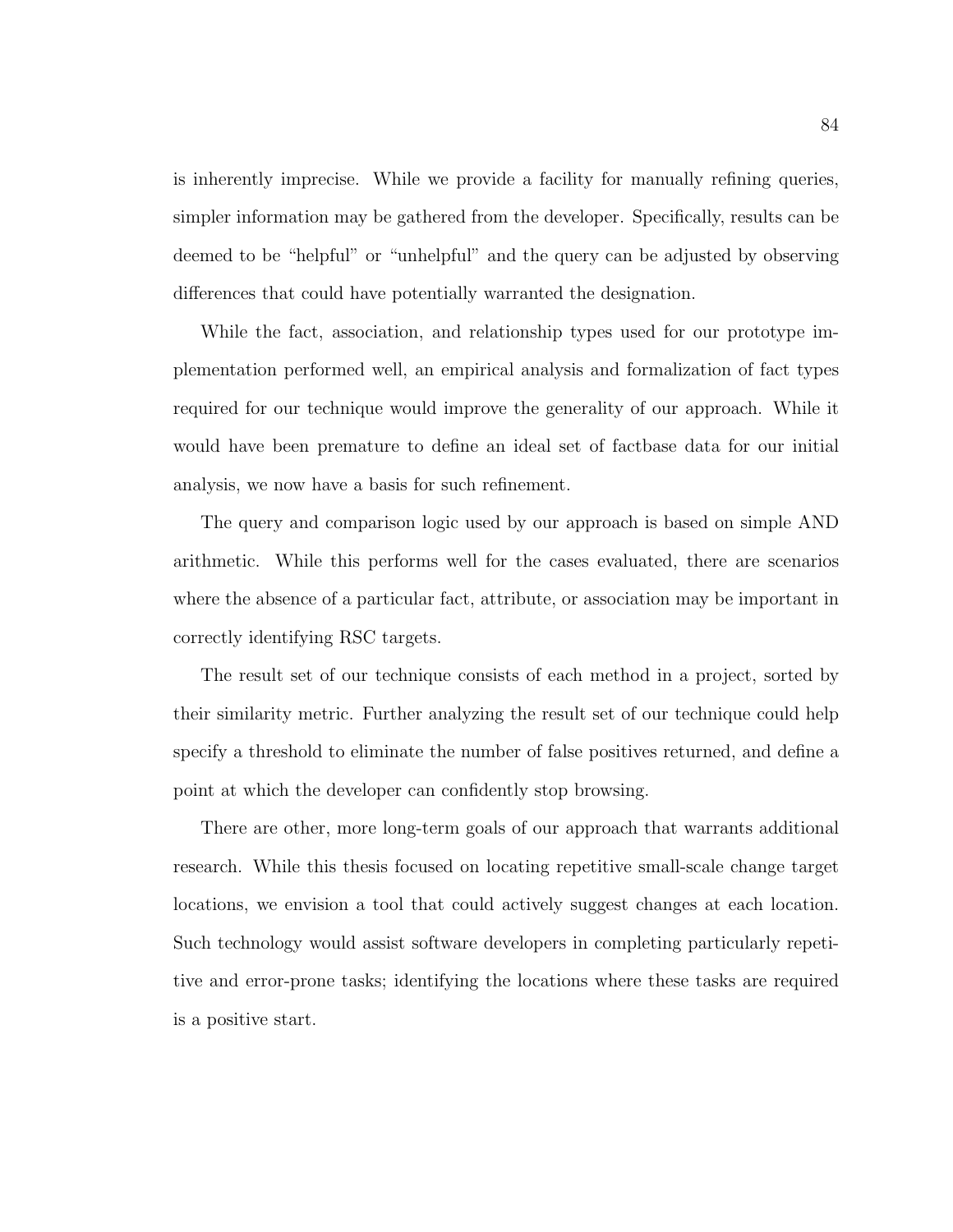# Bibliography

- Apiwattanapong, T., A. Orso, and M. J. Harrold (2004). A differencing algorithm for object-oriented programs. In ASE '04: Proceedings of the 19th IEEE international conference on Automated software engineering, Washington, DC, USA, pp. 2–13. IEEE Computer Society.
- Baeza-Yates, R. A. and G. H. Gonnet (1989). A new approach to text searching. In SIGIR '89: Proceedings of the 12th annual international ACM SIGIR conference on Research and development in information retrieval, New York, NY, USA, pp. 168–175. ACM Press.
- Baker, B. S. (1992). A Program for Identifying Duplicated Code. Computing Science and Statistics 24, 49–57.
- Baker, B. S. (1995). On finding duplication and near-duplication in large software systems. In WCRE '95: Proceedings of the Second Working Conference on Reverse Engineering, Washington, DC, USA, pp. 86. IEEE Computer Society.
- Balazinska, M., E. Merlo, M. Dagenais, B. Lague, and K. Kontogiannis (1999). Measuring clone based reengineering opportunities. In METRICS '99: Proceedings of the 6th International Symposium on Software Metrics, Washington, DC, USA, pp. 292. IEEE Computer Society.
- Baxter, I. D., A. Yahin, L. Moura, M. Sant'Anna, and L. Bier (1998). Clone detection using abstract syntax trees. In ICSM '98: Proceedings of the International Confer-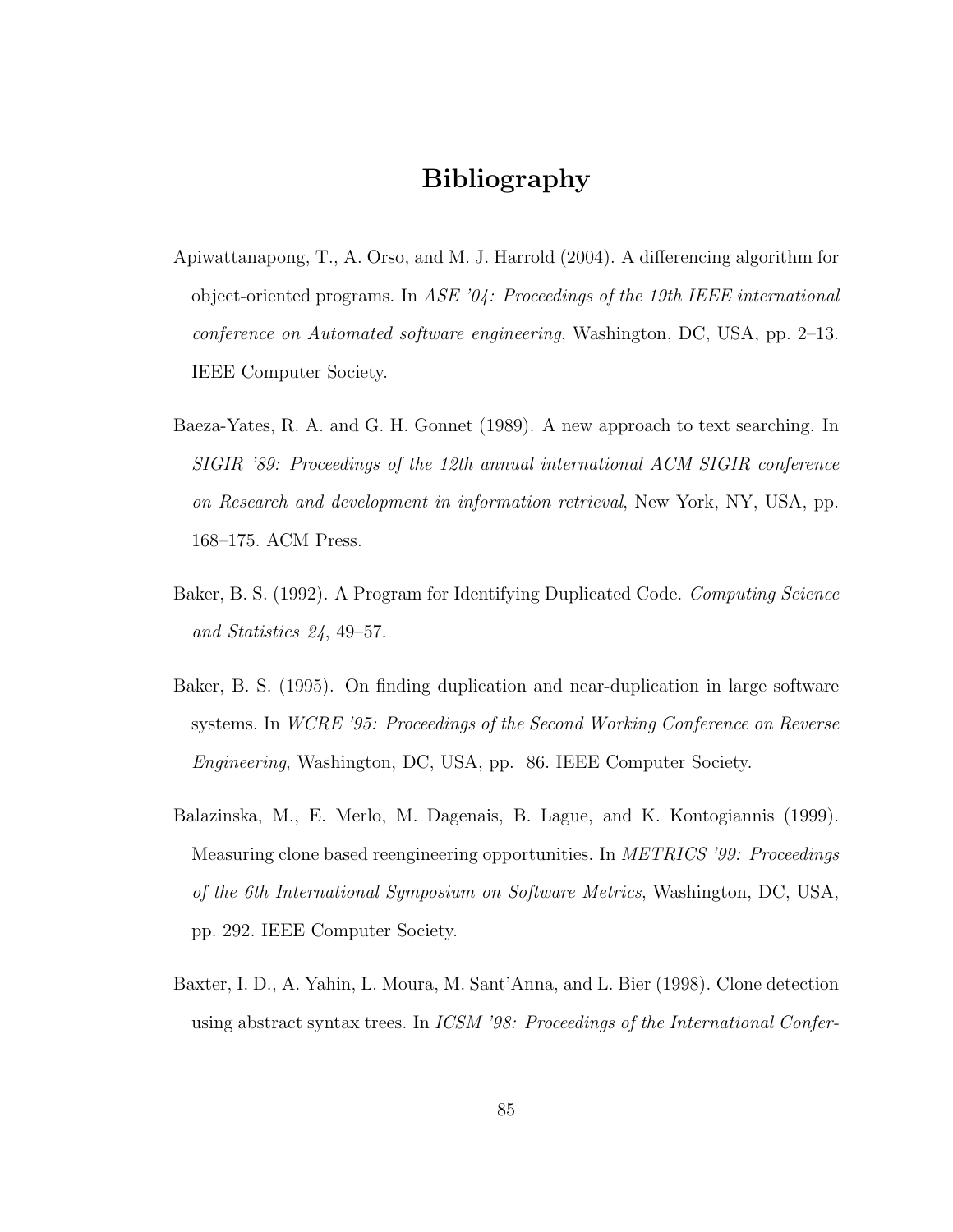ence on Software Maintenance, Washington, DC, USA, pp. 368. IEEE Computer Society.

- Belady, L. A. and M. M. Lehman (1976). A model of large program development. IBM Systems Journal 15 (3), 225–252.
- Berzins, V. (1986). On merging software extensions. Acta Informatica 23(6), 607– 619.
- Beyer, D. (2006). Relational programming with crocopat. In *ICSE '06: Proceeding of* the 28th international conference on Software engineering, New York, NY, USA, pp. 807–810. ACM Press.
- Brzozowski, J. A. (1964). Derivatives of regular expressions. Journal of the  $ACM$  11(4), 481–494.
- Clarke, C. L. A. and G. V. Cormack (1997). On the use of regular expressions for searching text. ACM Transactions on Programming Language Systems 19 (3), 413–426.
- Cordy, J. R. (2006). The txl source transformation language. Science of Computer Programming 61 (3), 190–210.
- Crochemore, M. and D. Perrin (1988). Pattern matching in strings. In V. Cantoni, V. Di Gesu, and S. Levialdi (Eds.), Proceedings 4th Conference on Image Analysis and Processing, pp. 67–79. Plenum Press.
- Cypher, A., D. C. Halbert, D. Kurlander, H. Lieberman, D. Maulsby, B. A. My-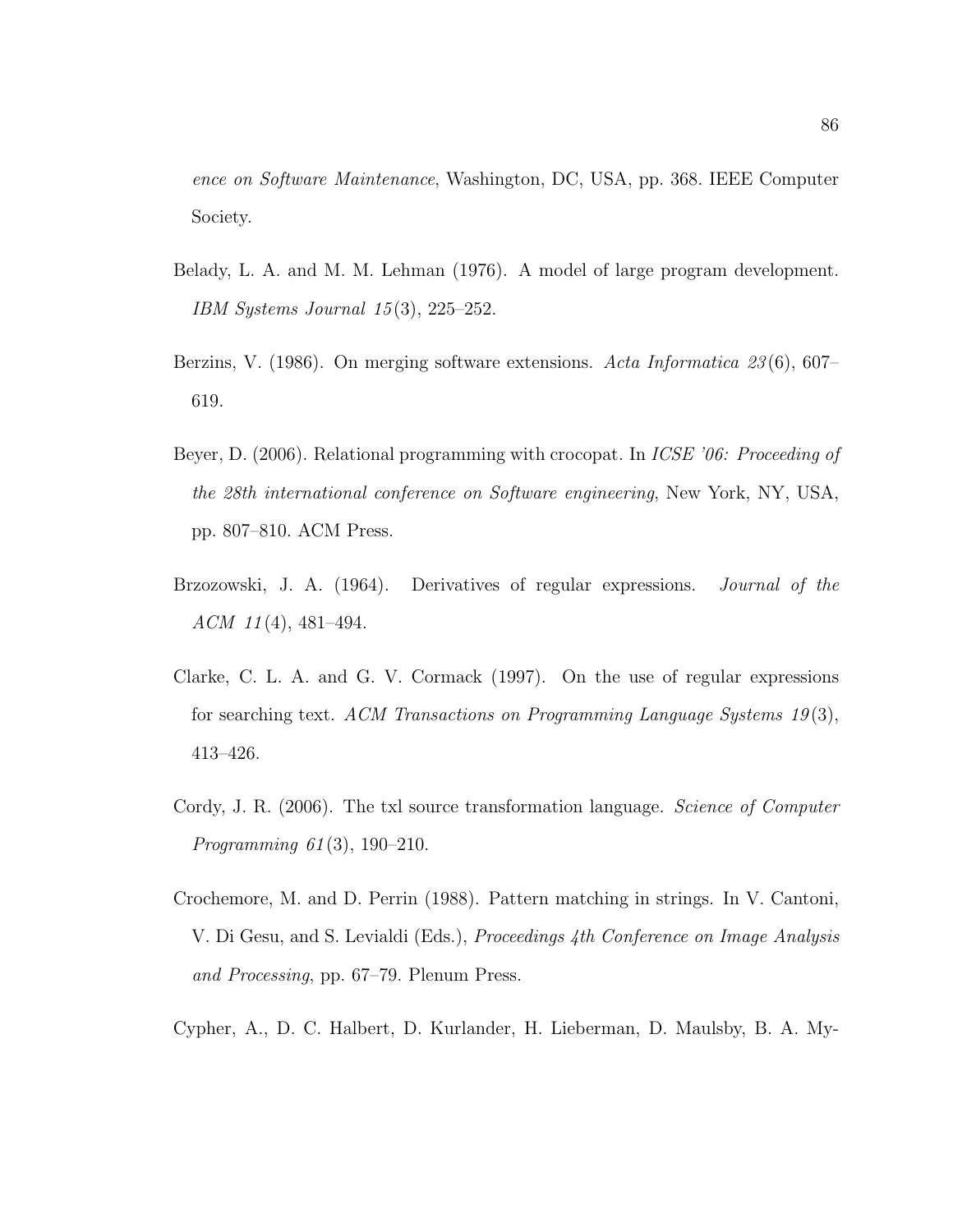ers, and A. Turransky (1993). Watch what I do: programming by demonstration. Cambridge, MA, USA: MIT Press.

- Duala-Ekoko, E. and M. P. Robillard (2007). Tracking code clones in evolving software. In ICSE '07: Proceedings of the 29th International Conference on Software Engineering, Washington, DC, USA, pp. 158–167. IEEE Computer Society.
- Fluri, B., M. Würsch, M. Pinzger, and H. C. Gall (2007, July). Change distilling tree differencing for fine-grained source code change extraction. IEEE Transactions on Software Engineering PrePrint, accepted for publication (to appear)(-), 17.
- Fowler, M. (2002). Refactoring: Improving the design of existing code. In Proceedings of the Second XP Universe and First Agile Universe Conference on Extreme Programming and Agile Methods - XP/Agile Universe 2002, London, UK, pp. 256. Springer-Verlag.
- Gamma, E., R. Helm, R. E. Johnson, and J. M. Vlissides (1993). Design patterns: Abstraction and reuse of object-oriented design. In ECOOP '93: Proceedings of the 7th European Conference on Object-Oriented Programming, London, UK, pp. 406–431. Springer-Verlag.
- Geiger, R., B. Fluri, H. C. Gall, and M. Pinzger (2006, March). Relation of code clones and change couplings. In Proceedings of the 9th International Conference of Funtamental Approaches to Software Engineering (FASE), Number 3922 in Lecture Notes in Computer Science, Vienna, Austria, pp. 411–425. Springer.
- Gosling, J., B. Joy, G. Steele, and G. Bracha (2005). The Java Language Specification, Third Edition. The Java Series. Boston, Mass.: Addison-Wesley.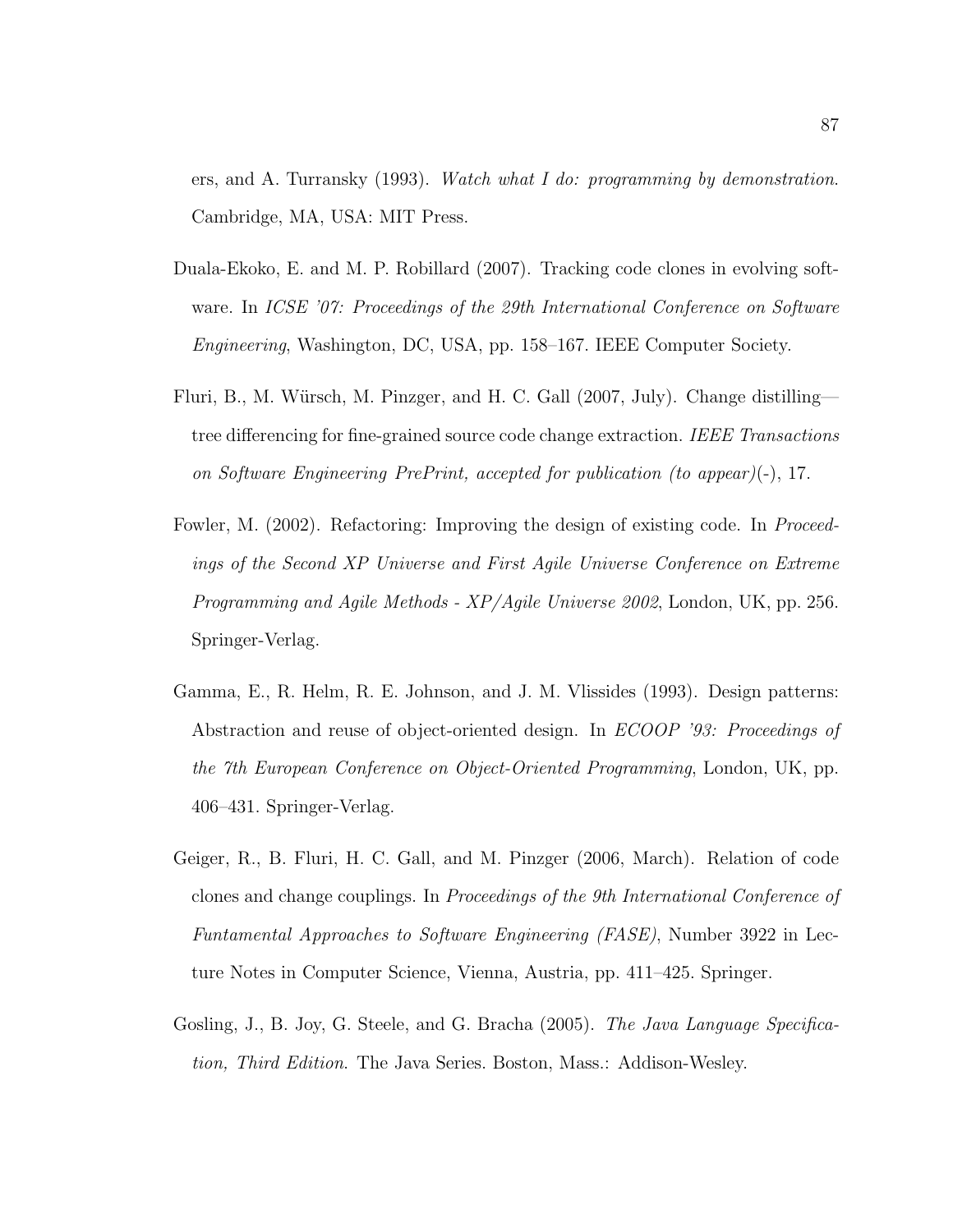- Griswold, W. G. and D. Notkin (1993). Automated assistance for program restructuring. ACM Transactions on Software Engineering Methodology  $2(3)$ , 228–269.
- Gusfield, D. (1997). Algorithms on strings, trees, and sequences: computer science and computational biology. New York, NY, USA: Cambridge University Press.
- Holmes, R. and G. C. Murphy (2005). Using structural context to recommend source code examples. In ICSE '05: Proceedings of the 27th international conference on Software engineering, New York, NY, USA, pp. 117–125. ACM Press.
- Holmes, R., R. J. Walker, and G. C. Murphy (2006). Approximate structural context matching: An approach to recommend relevant examples. IEEE Transactions on Software Engineering  $32(12)$ ,  $952-970$ .
- Holt, R. C. (1999). Software architecture abstraction and aggregation as algebraic manipulations. In CASCON '99: Proceedings of the 1999 conference of the Centre for Advanced Studies on Collaborative research, pp. 5. IBM Press.
- Horwitz, S. (1990). Identifying the semantic and textual differences between two versions of a program. In PLDI '90: Proceedings of the ACM SIGPLAN 1990 conference on Programming language design and implementation, New York, NY, USA, pp. 234–245. ACM Press.
- Houghton Mifflin Company (2004). The American Heritage Dictionary of the English Language, Forth Edition. Houghton Mifflin Company.
- Jankowitz, H. T. (1988). Detecting plagiarism in student pascal programs. The Computer Journal  $31(1)$ , 1–8.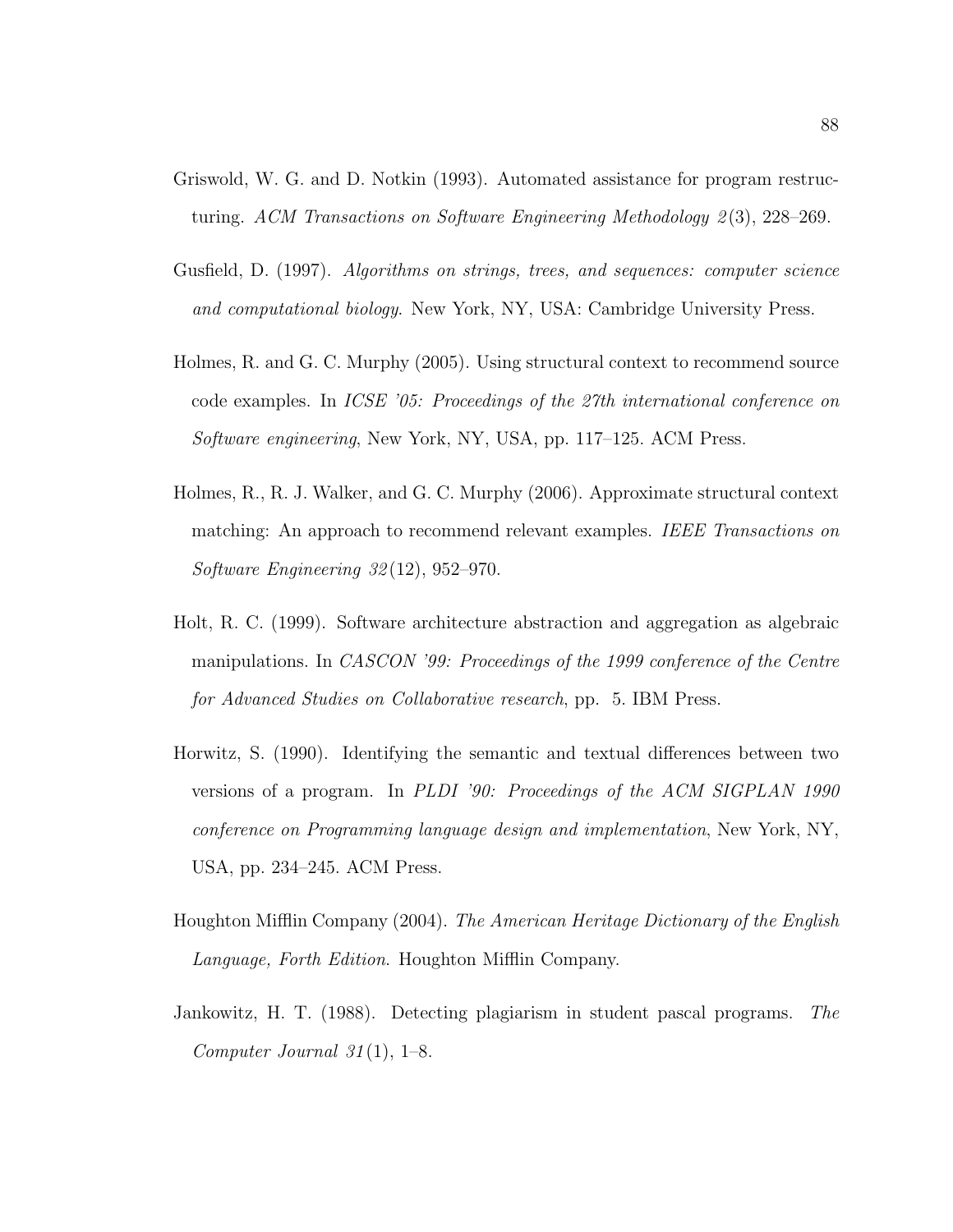- Janzen, D. and K. D. Volder (2003). Navigating and querying code without getting lost. In AOSD '03: Proceedings of the 2nd international conference on Aspectoriented software development, New York, NY, USA, pp. 178–187. ACM Press.
- Jiang, L., G. Misherghi, Z. Su, and S. Glondu (2007). Deckard: Scalable and accurate tree-based detection of code clones. In ICSE '07: Proceedings of the 29th International Conference on Software Engineering, Washington, DC, USA, pp. 96–105. IEEE Computer Society.
- Johnson, J. H. (1994). Substring matching for clone detection and change tracking. In ICSM '94: Proceedings of the International Conference on Software Maintenance, Washington, DC, USA, pp. 120–126. IEEE Computer Society.
- Kamiya, T., S. Kusumoto, and K. Inoue (2002). Ccfinder: a multilinguistic tokenbased code clone detection system for large scale source code. IEEE Transactions on Software Engineering 28 (7), 654–670.
- Kapser, C. and M. Godfrey (2003). Toward a taxonomy of clones in source code: A case study.
- Kim, M., D. Notkin, and D. Grossman (2007). Automatic inference of structural changes for matching across program versions. In ICSE '07: Proceedings of the 29th International Conference on Software Engineering, Washington, DC, USA, pp. 333–343. IEEE Computer Society.
- Kim, S., K. Pan, and J. E. James Whitehead (2005). When functions change their names: Automatic detection of origin relationships. In *WCRE '05: Proceedings*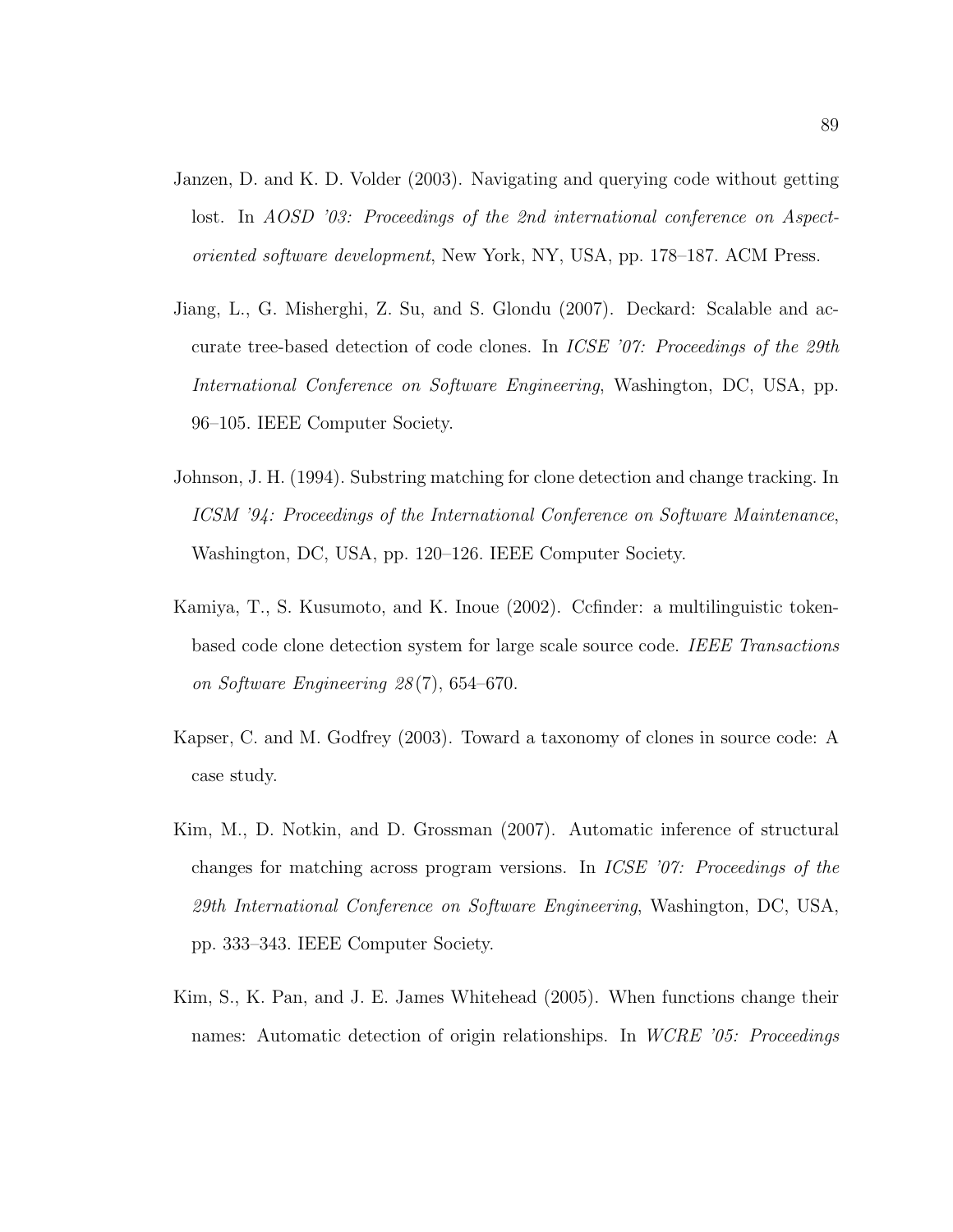of the 12th Working Conference on Reverse Engineering, Washington, DC, USA, pp. 143–152. IEEE Computer Society.

- Kontogiannis, K., R. de Mori, E. Merlo, M. Galler, and M. Bernstein (1996). Pattern matching for clone and concept detection. Automated Software Engineering  $3(1/2)$ , 77–108.
- Koschke, R. (2007). Survey of research on software clones. In R. Koschke, E. Merlo, and A. Walenstein (Eds.), Duplication, Redundancy, and Similarity in Software, Number 06301 in Dagstuhl Seminar Proceedings. Internationales Begegnungs- und Forschungszentrum fuer Informatik (IBFI), Schloss Dagstuhl, Germany.
- Lange, B. M. and T. G. Moher (1989). Some strategies of reuse in an object-oriented programming environment. In CHI '89: Proceedings of the SIGCHI conference on Human factors in computing systems, New York, NY, USA, pp. 69–73. ACM Press.
- Laski, J. and W. Szemer (1992). Identification of program modifications and its applications in software maintenance. In Proceedings of the International Conference on Software Maintenance 1992, pp. 282–290.
- Lehman, M. M. and L. A. Belady (1985). Program evolution: processes of software change. San Diego, CA, USA: Academic Press Professional, Inc.
- Lehman, M. M. and F. N. Parr (1976). Program evolution and its impact on software engineering. In *ICSE '76: Proceedings of the 2nd international conference* on Software engineering, Los Alamitos, CA, USA, pp. 350–357. IEEE Computer Society Press.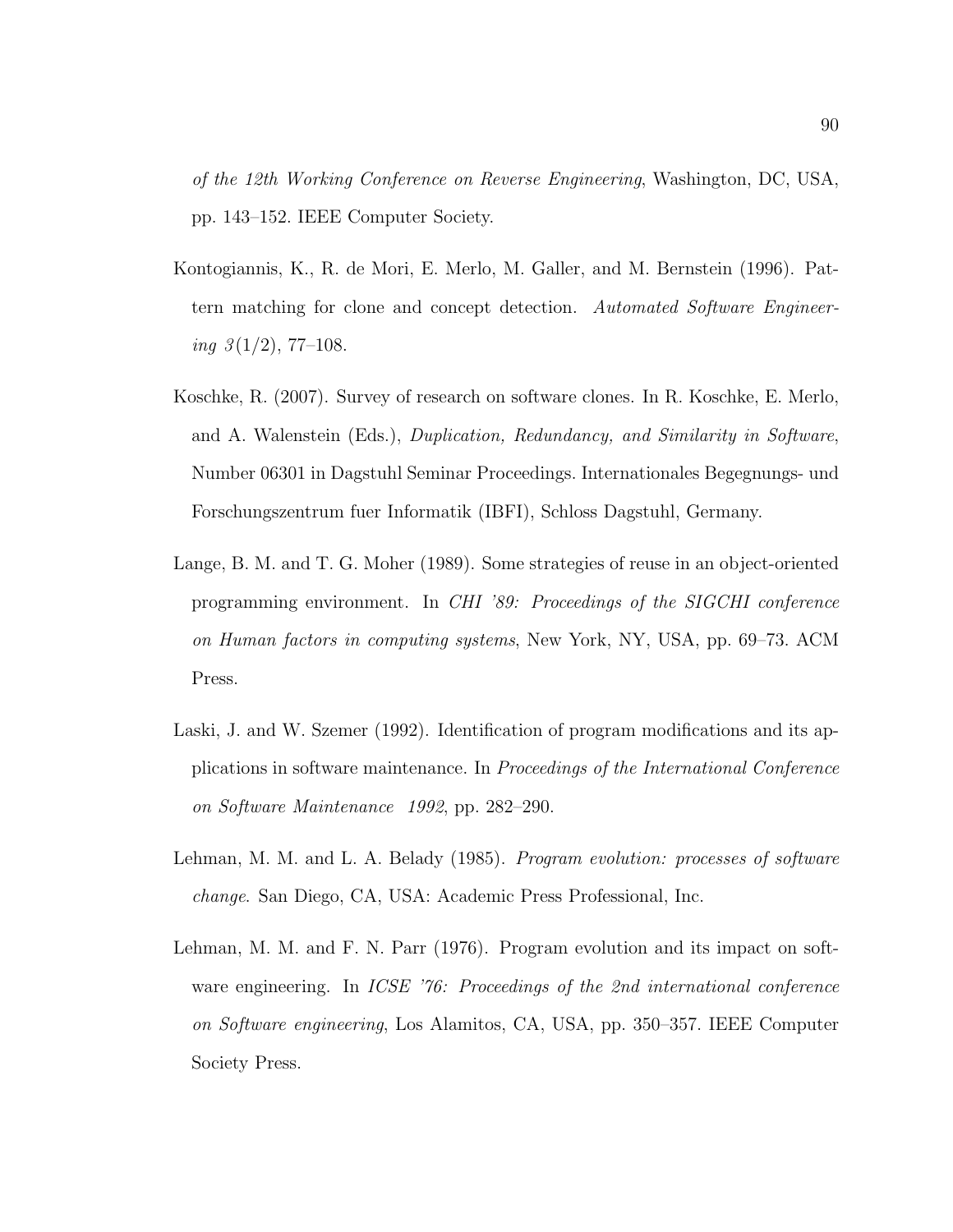- Li, Z., S. Lu, S. Myagmar, and Y. Zhou (2006). Cp-miner: Finding copy-paste and related bugs in large-scale software code. IEEE Transactions on Software Engineering 32 (3), 176–192.
- Lin, Y. and R. C. Holt (2004). Formalizing fact extraction. *Electronic Notes in* Theoretical Computer Science 94, 93–102.
- Malpohl, G., J. J. Hunt, and W. F. Tichy (2000). Renaming detection. In ASE '00: Proceedings of the 15th IEEE international conference on Automated software engineering, Washington, DC, USA, pp. 73. IEEE Computer Society.
- Miller, R. C. and A. M. Marshall  $(2004)$ . Cluster-based find and replace. In *CHI*  $'04$ : Proceedings of the SIGCHI conference on Human factors in computing systems, New York, NY, USA, pp. 57–64. ACM Press.
- Opdyke, W. F. (1992). Refactoring Object-Oriented Frameworks. Ph. D. thesis, Urbana-Champaign, IL, USA.
- Parnas, D. L. (1972). On the criteria to be used in decomposing systems into modules. Communications of the ACM  $15(12)$ , 1053-1058.
- Prechelt, L., G. Malpohl, and M. Philippsen (2000). Jplag: Finding plagiarisms among a set of programs.
- Purushothaman, R. and D. E. Perry (2005). Toward understanding the rhetoric of small source code changes. IEEE Transactions on Software Engineering 31(6), 511–526.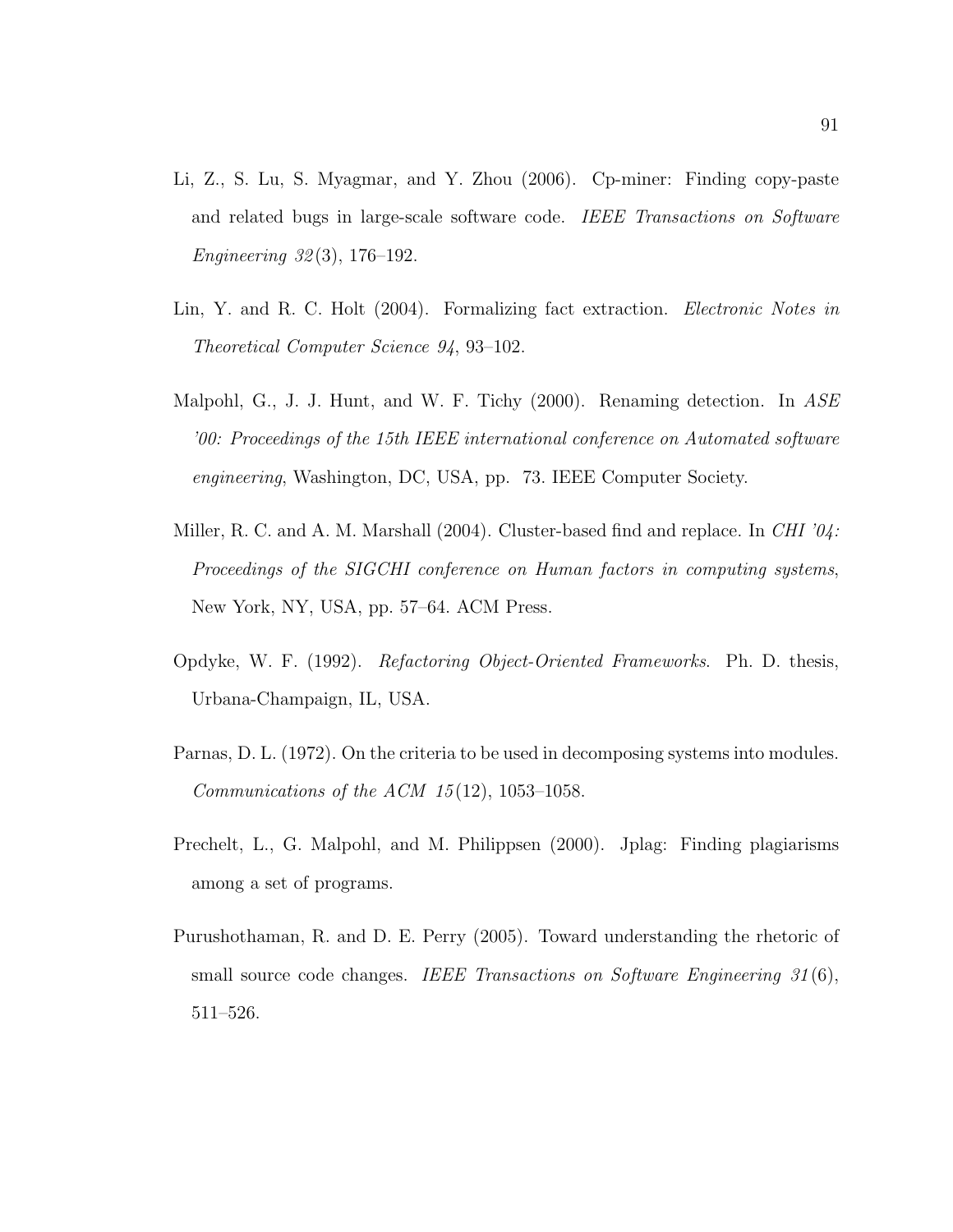- Richter, M. M. (2004). Logic and approximation in knowledge based systems. In W. Lenski (Ed.), Logic versus Approximation, Volume 3075 of Lecture Notes in Computer Science, pp. 184–204. Springer.
- Sager, T., A. Bernstein, M. Pinzger, and C. Kiefer (2006). Detecting similar java classes using tree algorithms. In MSR '06: Proceedings of the 2006 international workshop on Mining software repositories, New York, NY, USA, pp. 65–71. ACM Press.
- Sullivan, K. J., W. G. Griswold, Y. Cai, and B. Hallen (2001). The structure and value of modularity in software design. In  $ESEC/FSE-9$ : Proceedings of the 8th European software engineering conference held jointly with 9th ACM SIGSOFT international symposium on Foundations of software engineering, New York, NY, USA, pp. 99–108. ACM Press.
- Sun Microsystems (2004). Jdk 5.0 documentation.
- Tokuda, L. and D. Batory (1999). Evolving object-oriented designs with refactorings. In ASE '99: Proceedings of the 14th IEEE international conference on Automated software engineering, Washington, DC, USA, pp. 174. IEEE Computer Society.
- Turing, A. M. (1936). On computable numbers, with an application to the Entscheidungsproblem. Proceedings of the London Mathematical Society 2(42), 230–265.
- Cubranić, D. and G. C. Murphy (2003). Hipikat: recommending pertinent software development artifacts. In *ICSE '03: Proceedings of the 25th International* Conference on Software Engineering, Washington, DC, USA, pp. 408–418. IEEE Computer Society.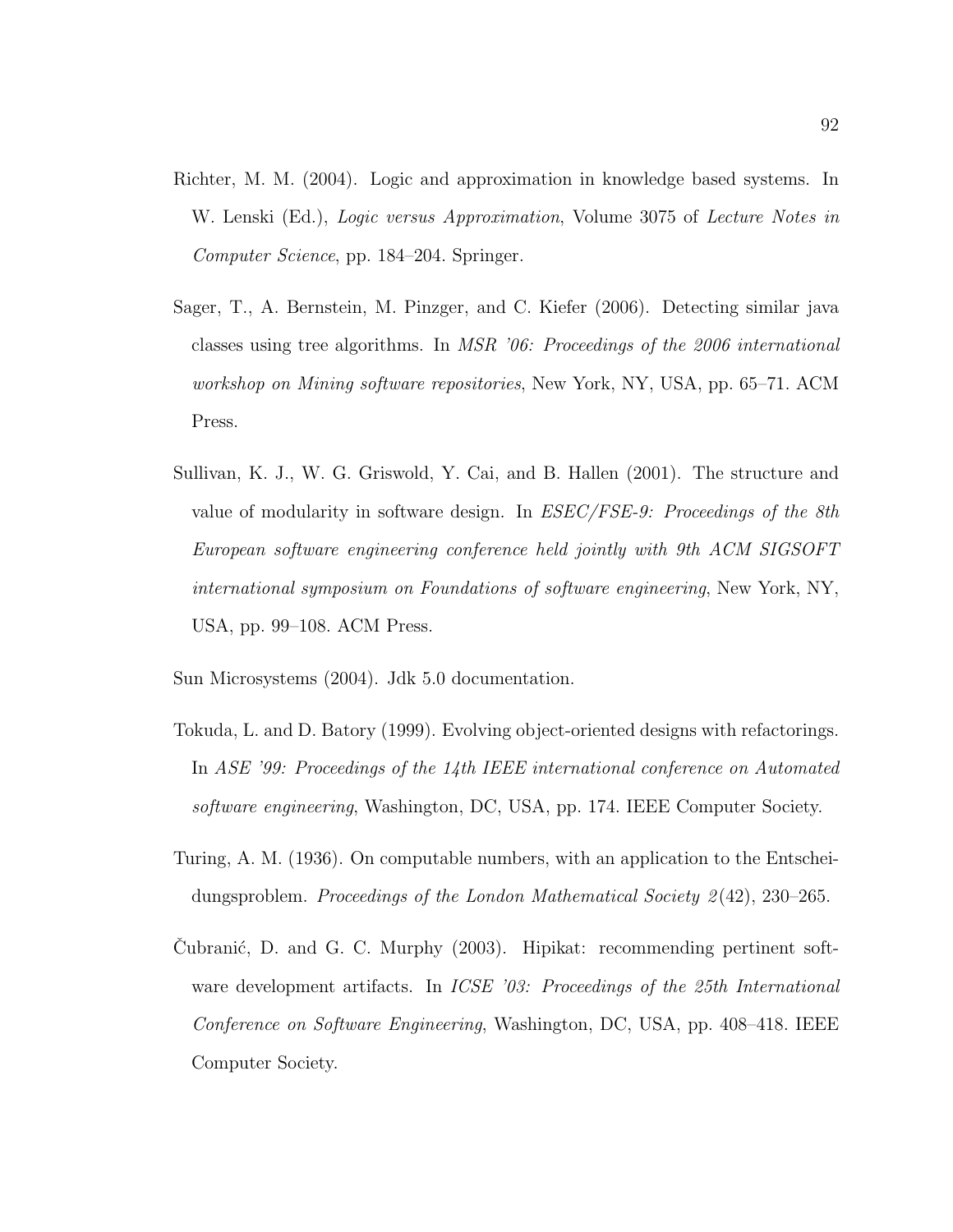- Warr, F. W. and M. P. Robillard (2007). Suade: Topology-based searches for software investigation. In ICSE '07: Proceedings of the 29th International Conference on Software Engineering, Washington, DC, USA, pp. 780–783. IEEE Computer Society.
- Yau, S., J. Collofello, and T. MacGregor (1993). Ripple effect analysis of software maintenance. pp. 71–82.
- Zimmermann, T., P. Weigerber, S. Diehl, and A. Zeller (2005, June). Mining version histories to guide software changes. IEEE Transactions on Software Engineering  $31(6)$ , 429-445.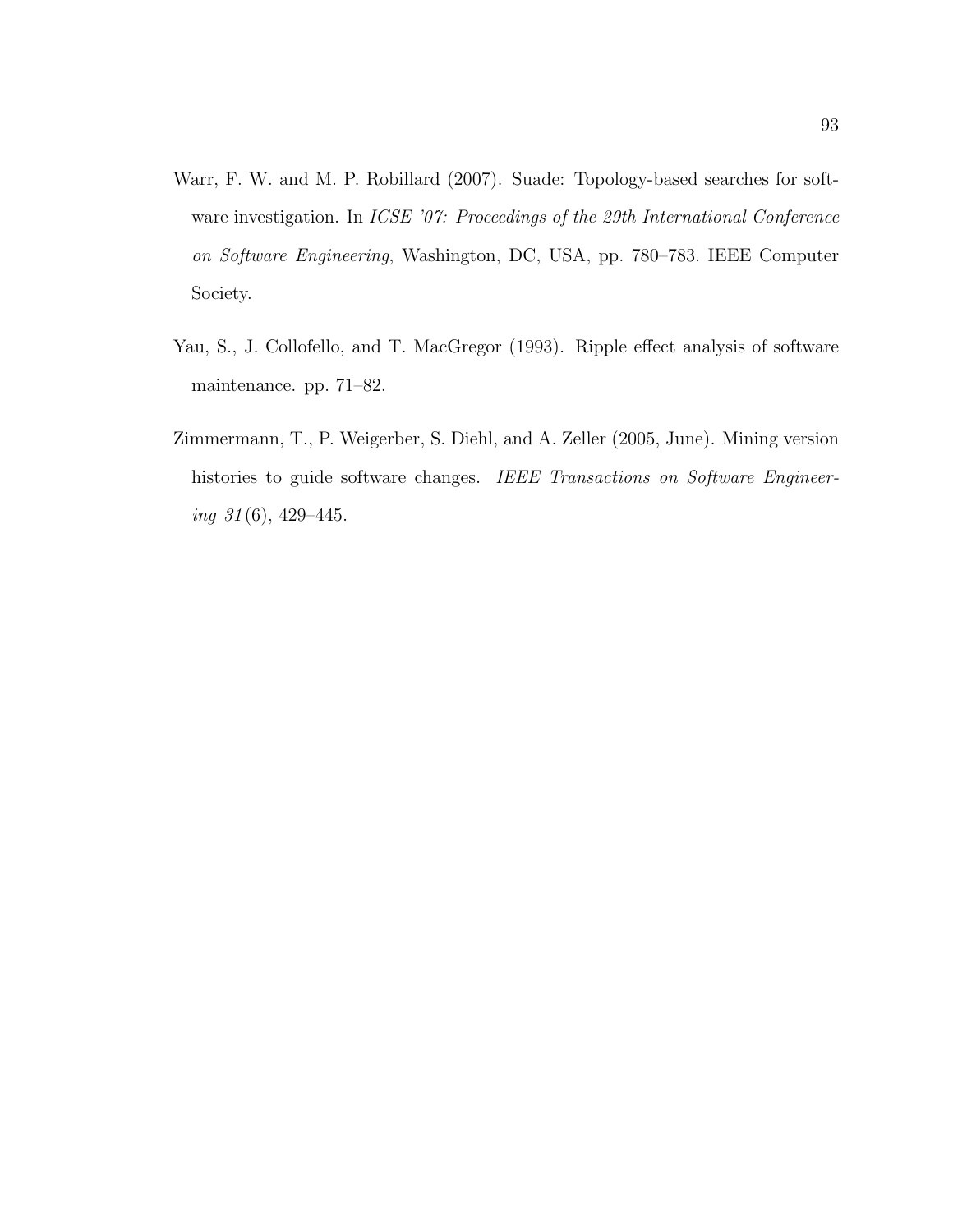# Appendix A

# Loop Migration Locations in JHotDraw

- org.jhotdraw.applet
	- DrawApplet
		- ∗ createColorChoice(FigureAttributeConstant)
		- ∗ createFontChoice()
		- ∗ createButtons(JPanel)
		- ∗ setupAttributes()
	- DrawApplication
		- ∗ createColorMenu(String, FigureAttributeConstant)
		- ∗ createFontMenu()
		- ∗ createFontSizeMenu()
		- ∗ createLookAndFeelMenu()
		- ∗ checkCommandMenus()
		- ∗ checkCommandMenu(CommandMenu)
		- ∗ fireViewSelectionChangedEvent(DrawingView, DrawingView)
		- ∗ fireViewCreatedEvent(DrawingView)
		- ∗ fireViewDestroyingEvent(DrawingView)
- org.jhotdraw.contrib.dnd
	- JHDDropTargetListener
		- ∗ drop(DropTargetDropEvent)
	- DNDFigures
		- ∗ DNDFigures(FigureEnumeration, Point)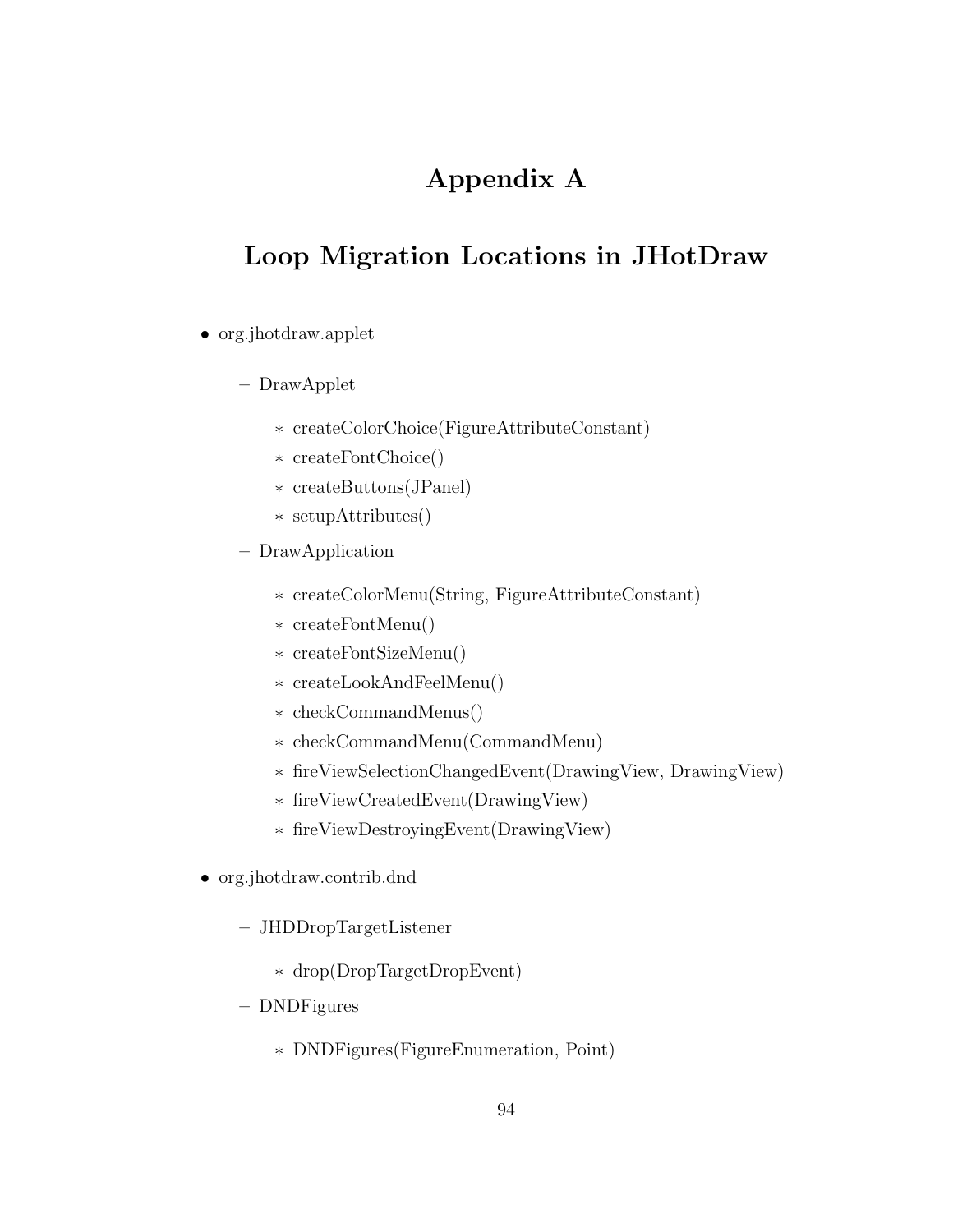- DragGestureListener
	- ∗ dragGestureRecognized(DragGestureEvent)
- JHDSourceListener
	- ∗ dragDropEnd(DragSourceDropEvent)
- RemoveUndoActivity
	- ∗ redo()
- RemoveUndoActivity
	- ∗ release()
- AddUndoActivity
	- ∗ undo()
- AddUndoActivity
	- ∗ release()
- DragNDropTool
	- ∗ createDragGestureListener()
- org.jhotdraw.contrib.html
	- HTMLContentProducer
		- ∗ getHTMLFontSizeEquivalent(int)
	- ContentProducerRegistry
		- ∗ getSuperClassContentProducer(Class, Class)
		- ∗ write(StorableOutput)
	- ETSLADisposalStrategy
		- ∗ dispose()
	- HTMLTextAreaFigure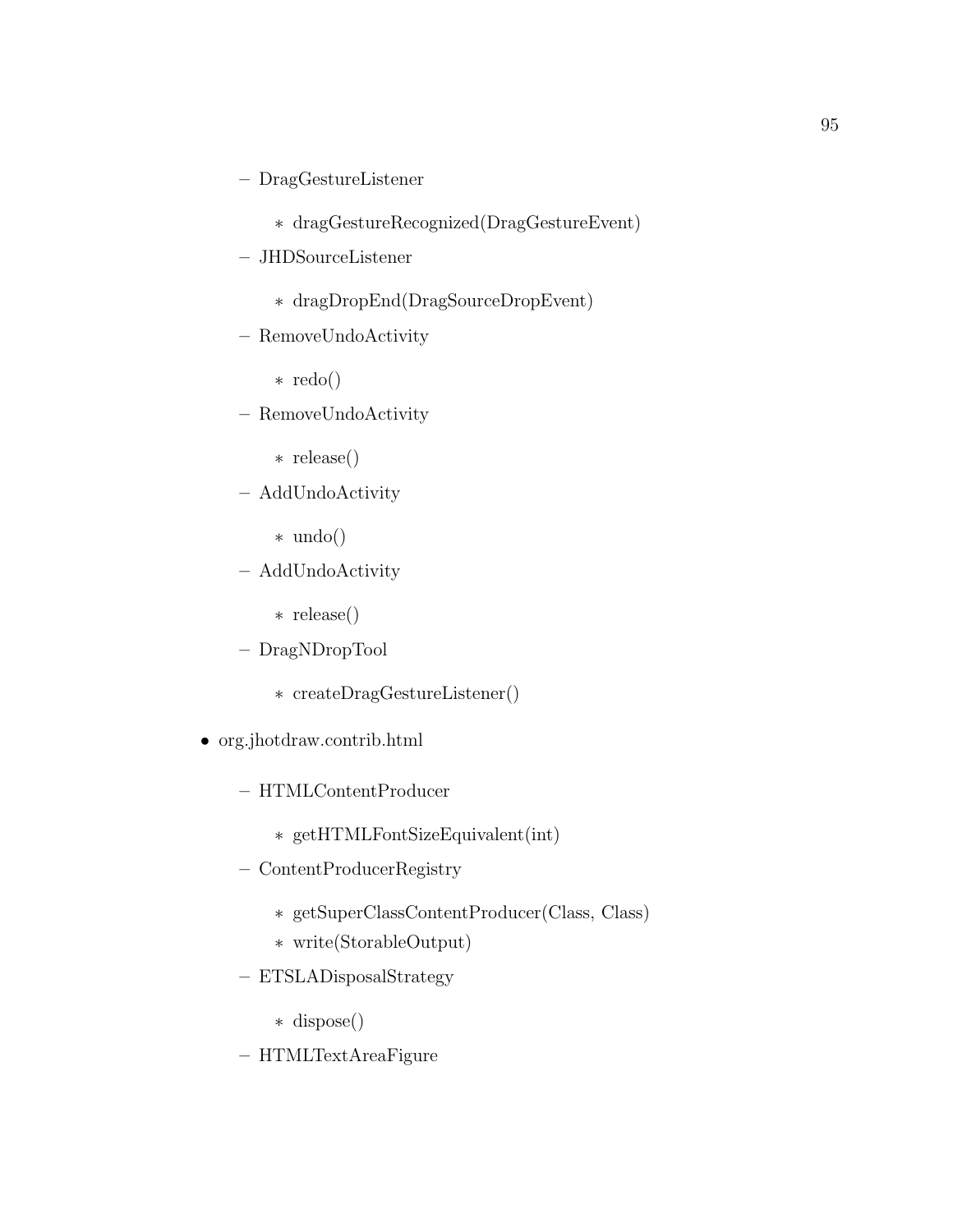- ∗ getPolygon()
- org.jhotdraw.contrib.zoom
	- ZoomDrawingView
		- ∗ centralize(Drawing d, Dimension bounds)
- org.jhotdraw.contrib
	- CTXContextMenu
		- ∗ enable(String name, boolean state)
		- ∗ checkEnabled()
	- CTXCommandMenu
		- ∗ actionPerformed(ActionEvent e)
	- CTXWindowMenu
		- ∗ buildChildMenus()
	- DesktopEventService
		- ∗ removeComponent(DrawingView dv)
		- ∗ getDrawingViews(Component[] comps)
		- ∗ fireDrawingViewAddedEvent(DrawingView)
		- ∗ fireDrawingViewRemovedEvent(DrawingView)
		- ∗ fireDrawingViewSelectedEvent(DrawingView, DrawingView)
		- ∗ Helper getDrawingView(Container container)
	- MDIDesktopPane
		- ∗ removeFromDesktop(DrawingView dv, int location)
		- ∗ removeAllFromDesktop(int location)
		- ∗ getAllFromDesktop(int location)
		- ∗ cascadeFrames()
		- ∗ tileFramesHorizontally()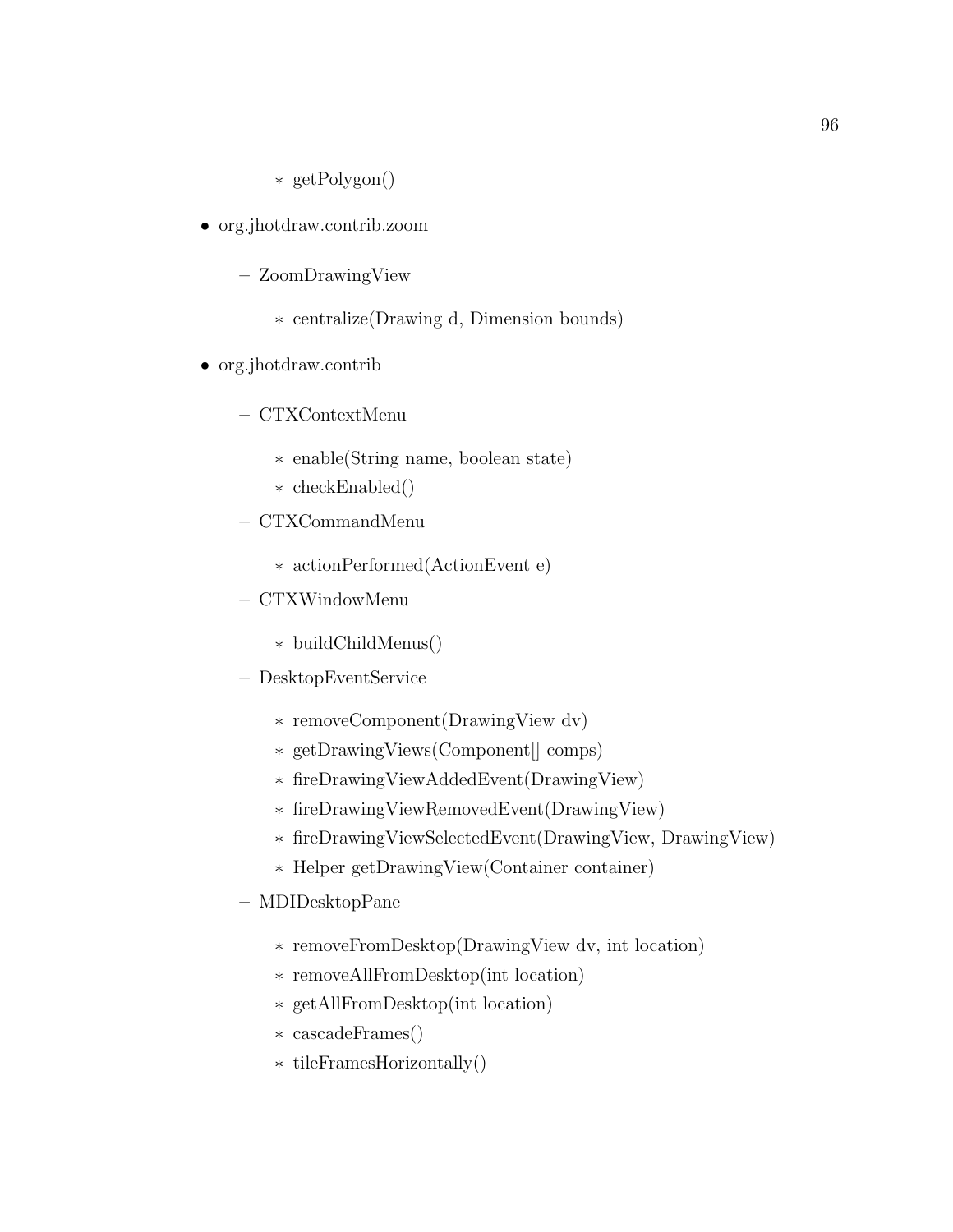- ∗ tileFramesVertically()
- ∗ arrangeFramesHorizontally()
- ∗ arrangeFramesVertically()
- ∗ resizeDesktop()
- SplitPaneDesktop
	- ∗ removeFromDesktop(DrawingView dv, int location)
- TextAreaFigure
	- ∗ drawText(Graphics g, Rectangle displayBox)
- TriangleFigure
	- ∗ rotate(double)
- WindowMenu

∗ buildChildMenus()

- ClippingUpdateStrategy
	- ∗ draw(Graphics, DrawingView)
- CustomToolbar
	- ∗ activateTools()
- SimpleLayouter
	- ∗ calculateLayout(Point, Point)
- StandardLayouter
	- ∗ calculateLayout(Point, Point)
	- ∗ layout(Point, Point)
- TextAreaToolUndoActivity
	- ∗ undo()
	- ∗ redo()
	- ∗ setText(String)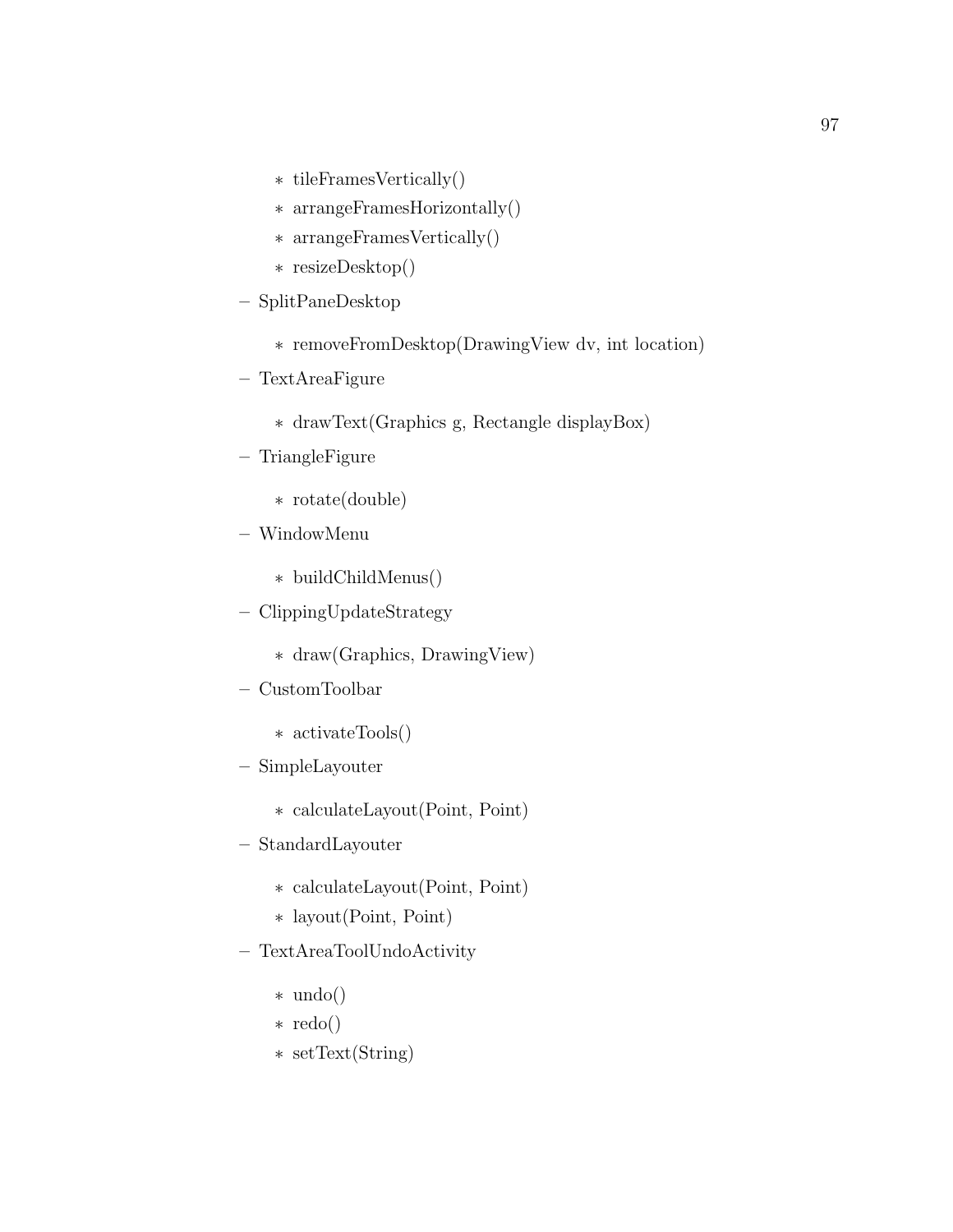- org.jhotdraw.figures
	- LineConnection
		- ∗ basicMoveBy(int, int)
	- PolyLineFigure
		- ∗ joinSegments(int, int)
		- ∗ displayBox()
		- ∗ basicMoveBy(int, int)
		- ∗ write(StorableOutput)
	- ConnectedTextTool.UndoActivity
		- ∗ undo()
		- ∗ redo()
	- ConnectedTextTool.DeleteUndoActivity
		- ∗ undo()
		- ∗ redo()
	- FigureAttributes
		- ∗ write(StorableOutput)
	- FontSizeHandle.UndoActivity
		- ∗ swapFont()
	- GroupCommand.UndoActivity
		- ∗ undo()
	- GroupFigure
		- ∗ displayBox()
		- ∗ setAttribute(String, Object)
		- ∗ setAttribute(FigureAttributeConstant, Object)
	- TextTool.UndoActivity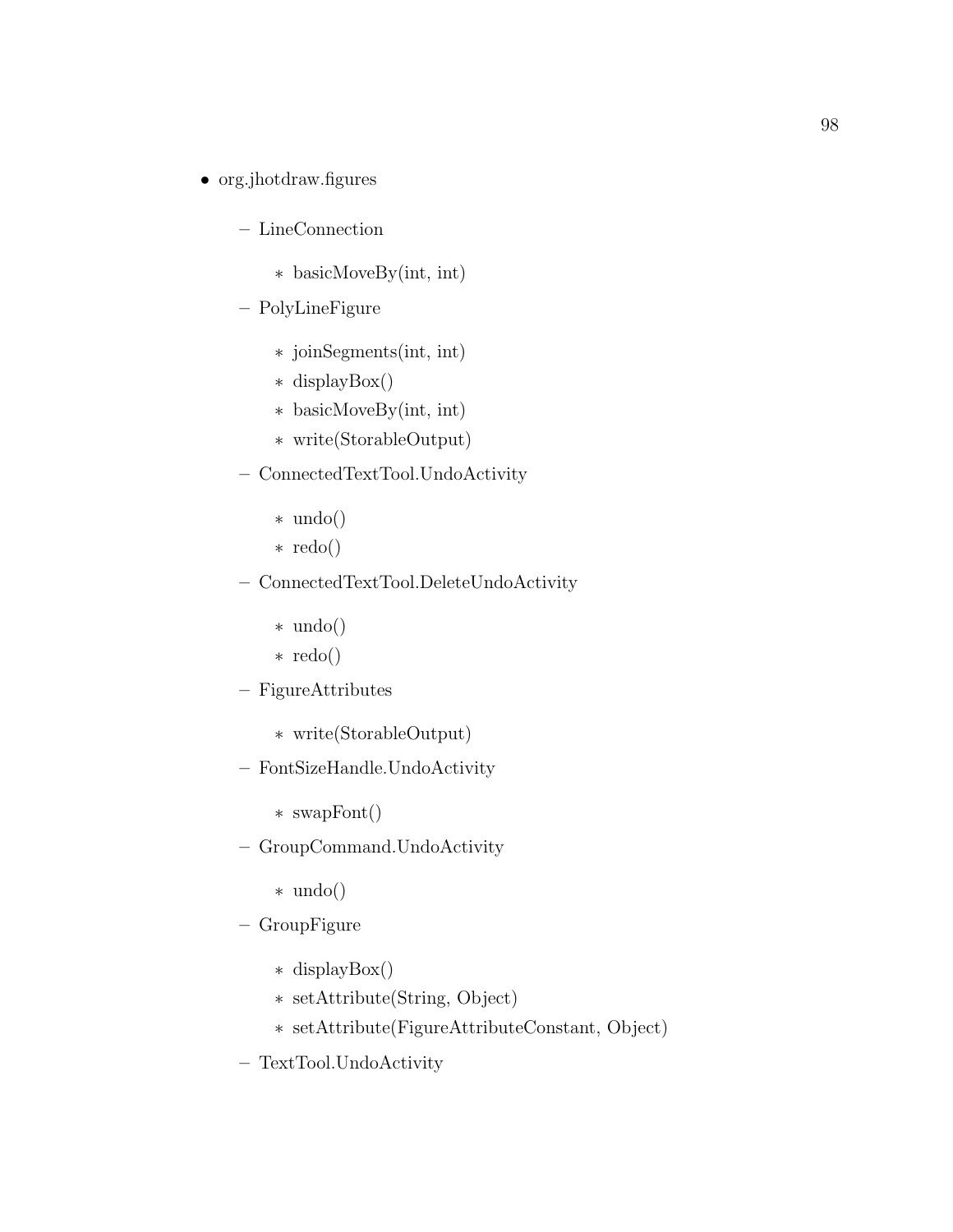- ∗ setText(String)
- UngroupCommand
	- ∗ isExecutableWithView()
- UngroupCommand.UndoActivity
	- ∗ undo()
	- ∗ ungroupFigures()
- org.jhotdraw.framework
	- FigureAttributeConstant
		- ∗ getConstant(String)
- org.jhotdraw.javadraw
	- JavaDrawApp
		- ∗ createImagesMenu()
- org.jhotdraw.standard
	- CompositeFigure
		- ∗ figures(Rectangle)
		- ∗ addAll(FigureEnumeration)
		- ∗ removeAll(FigureEnumeration)
		- ∗ removeAll()
		- ∗ orphanAll(FigureEnumeration)
		- ∗ draw(Graphics, FigureEnumeration)
		- ∗ findFigure(int, int)
		- ∗ findFigure(Rectangle)
		- ∗ findFigureWithout(int, int, Figure)
		- ∗ findFigure(Rectangle, Figure)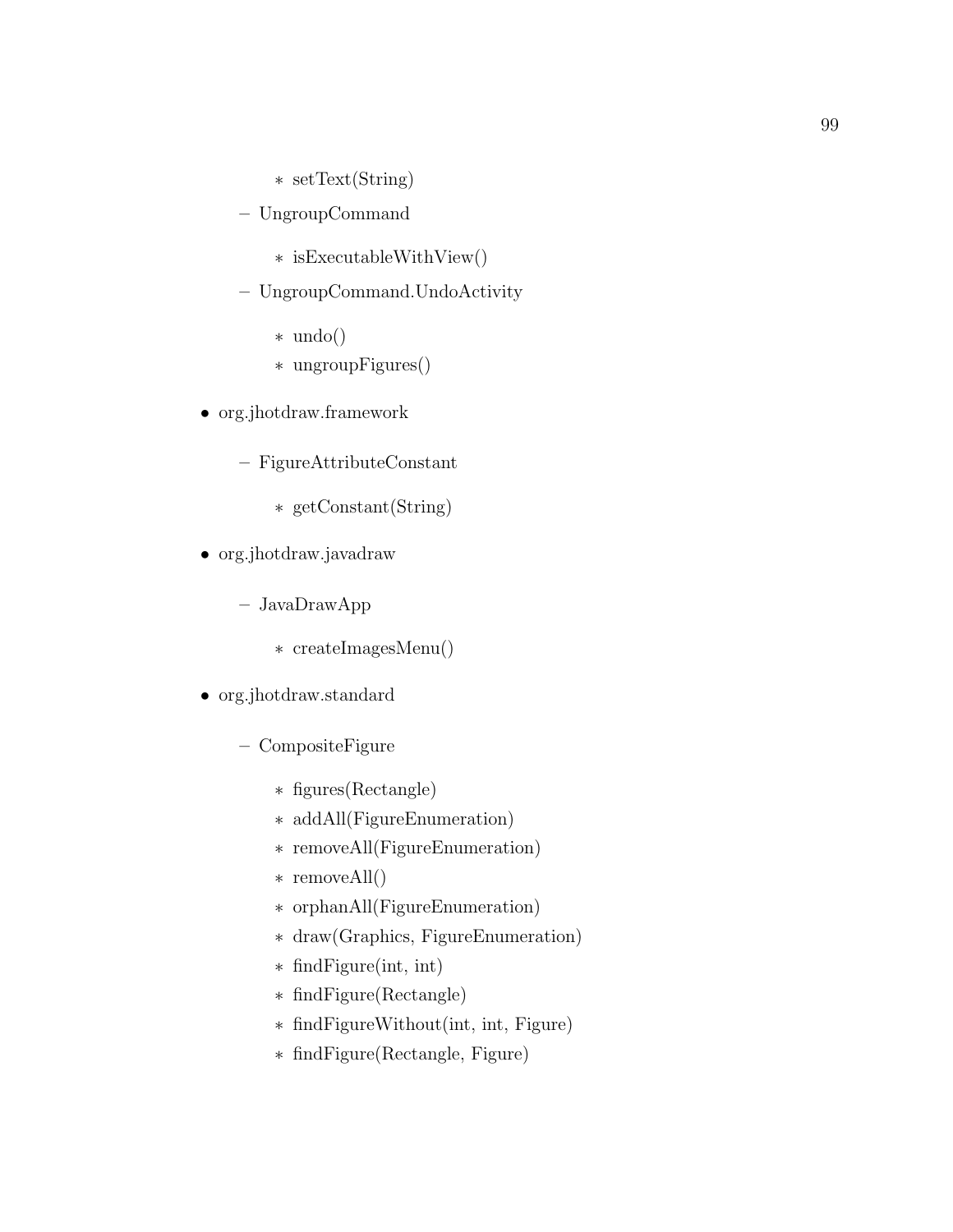- ∗ findFigureInside(int, int)
- ∗ findFigureInsideWithout(int, int, Figure)
- ∗ includes(Figure)
- ∗ basicMoveBy(int, int)
- ∗ release()
- ∗ write(StorableOutput)
- ∗ readObject(ObjectInputStream)
- ∗ init(Rectangle)
- QuadTree
	- ∗ getAllWithin(Rectangle2D)
	- ∗ addFigureEnumerationToList(List, FigureEnumeration)
- StandardDrawing
	- ∗ figureInvalidated(FigureChangeEvent)
	- ∗ fireDrawingTitleChanged()
	- ∗ figureRequestUpdate(FigureChangeEvent)
	- ∗ displayBox()
- StandardDrawingView
	- ∗ fireSelectionChanged()
	- ∗ drawPainters(Graphics, List)
	- ∗ addAll(Collection)
	- ∗ figureExists(Figure, FigureEnumeration)
	- ∗ insertFigures(FigureEnumeration, int, int, boolean)
	- ∗ getConnectionFigures(Figure)
	- ∗ addToSelectionAll(FigureEnumeration)
	- ∗ clearSelection()
	- ∗ selectionHandles()
	- ∗ findHandle(int, int)
	- ∗ moveSelection(int, int)
	- ∗ checkDamage()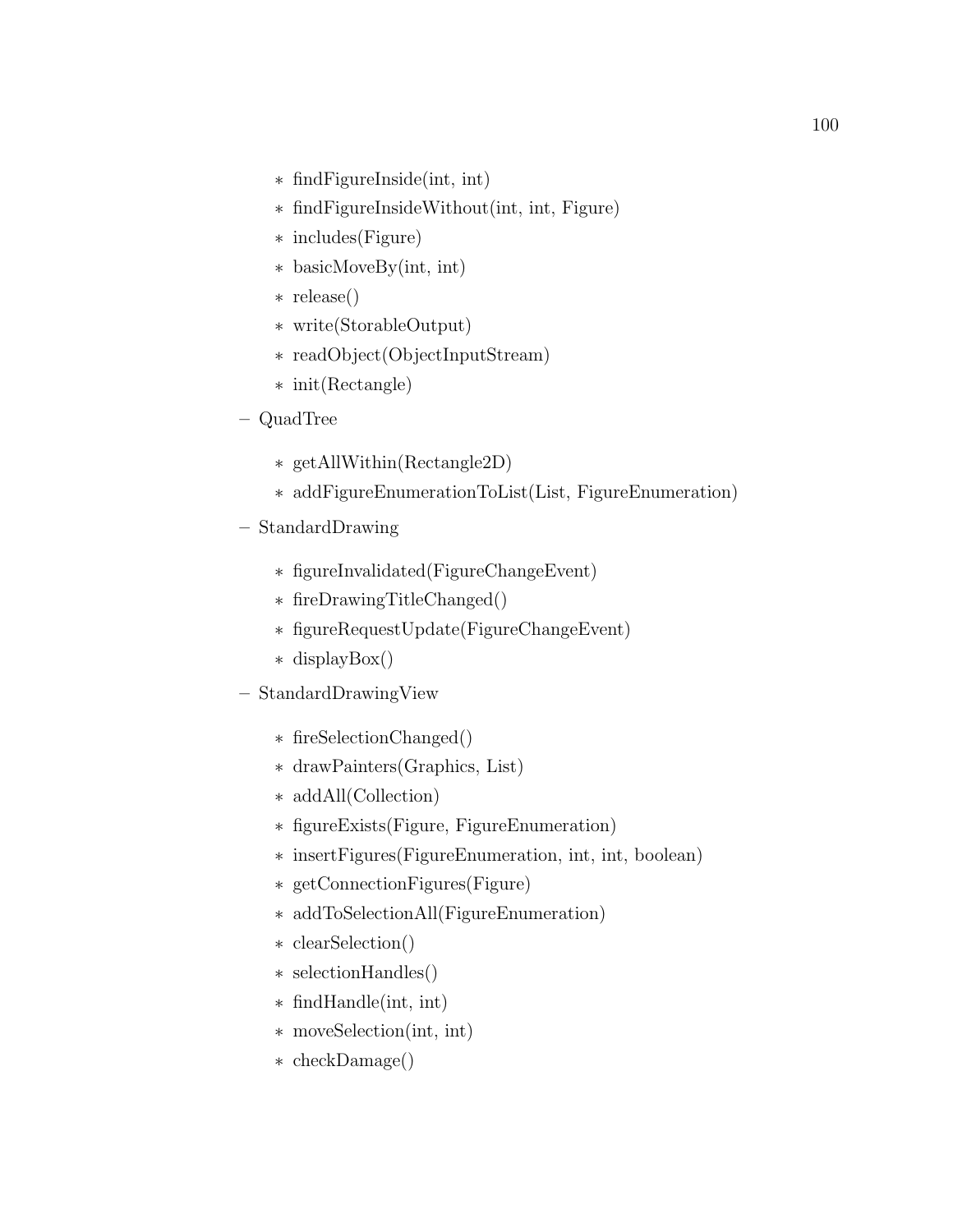- ∗ drawHandles(Graphics)
- ∗ getDrawingSize()
- ∗ getMinimumSize()
- ToolButton
	- ∗ ToolButton(PaletteListener, String, String, Tool)
- AbstractCommand.EventDispatcher
	- ∗ fireCommandExecutedEvent()
	- ∗ fireCommandExecutableEvent()
	- ∗ fireCommandNotExecutableEvent()
- AbstractFigure
	- ∗ visit(FigureVisitor)
- AbstractTool.EventDispatcher
	- ∗ fireToolUsableEvent()
	- ∗ fireToolUnusableEvent()
	- ∗ fireToolActivatedEvent()
	- ∗ fireToolDeactivatedEvent()
	- ∗ fireToolEnabledEvent()
	- ∗ fireToolDisabledEvent()
- AlignCommand.UndoActivity
	- ∗ undo()
	- ∗ alignAffectedFigures(Alignment)
	- ∗ setAffectedFigures(FigureEnumeration)
- BringToFrontCommand
	- ∗ execute()
- ChangeAttributeCommand
	- ∗ execute()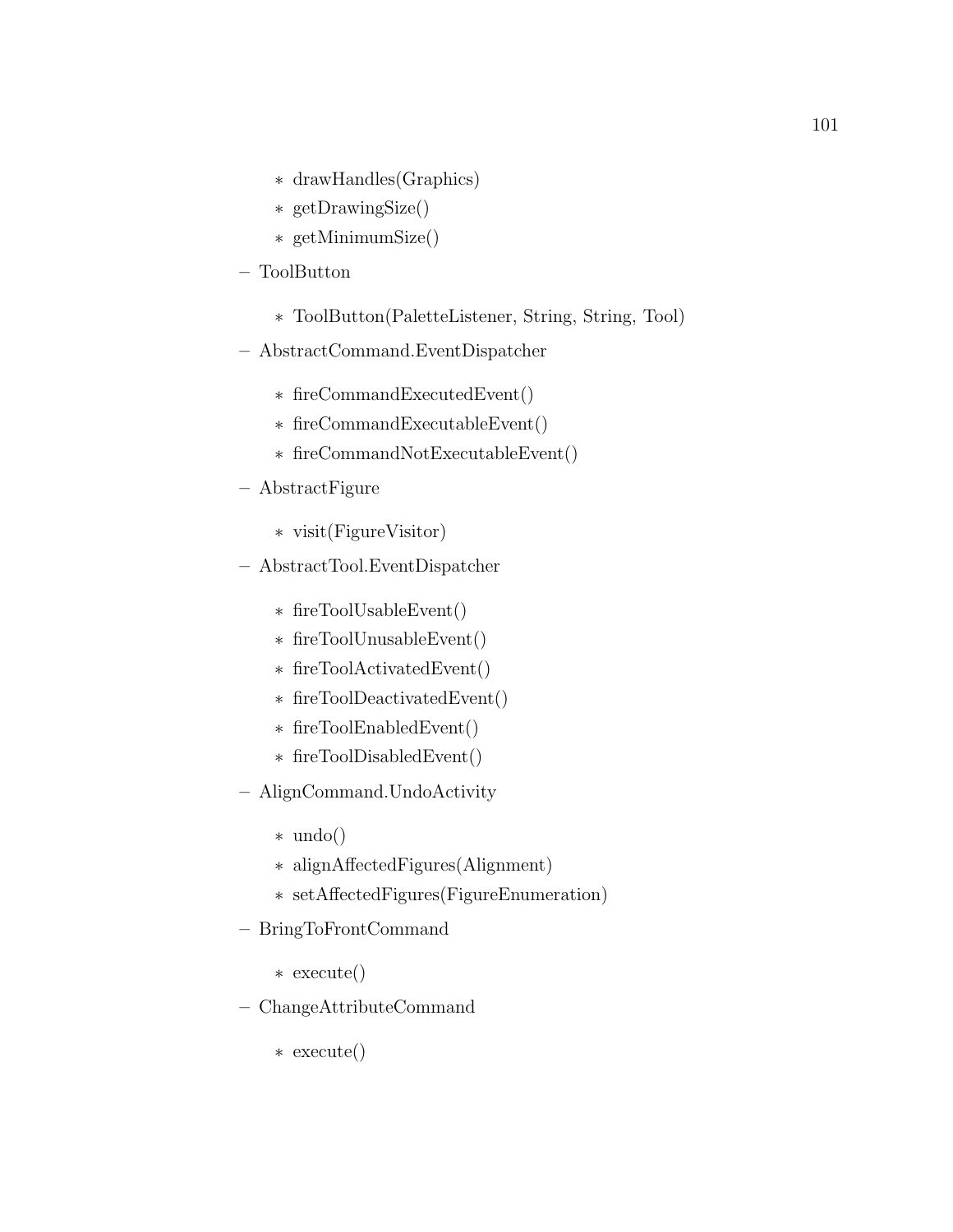- ChangeAttributeCommand.UndoActivity
	- ∗ undo()
	- ∗ redo()
	- ∗ setAffectedFigures(FigureEnumeration)
- ChangeConnectionHandle
	- ∗ findConnectableFigure(int, int, Drawing)
- ConnectionHandle
	- ∗ findConnectableFigure(int, int, Drawing)
- ConnectionTool
	- ∗ findConnection(int, int, Drawing)
	- ∗ findConnectableFigure(int, int, Drawing)
- ConnectionTool.UndoActivity
	- ∗ undo()
- CutCommand
	- ∗ execute()
- CutCommand.UndoActivity
	- ∗ rememberSelectedFigures(FigureEnumeration)
	- ∗ release()
- DeleteCommand
	- ∗ execute()
- DragTracker
	- ∗ mouseDrag(MouseEvent, int, int)
- DragTracker.UndoActivity
	- ∗ moveAffectedFigures(Point, Point)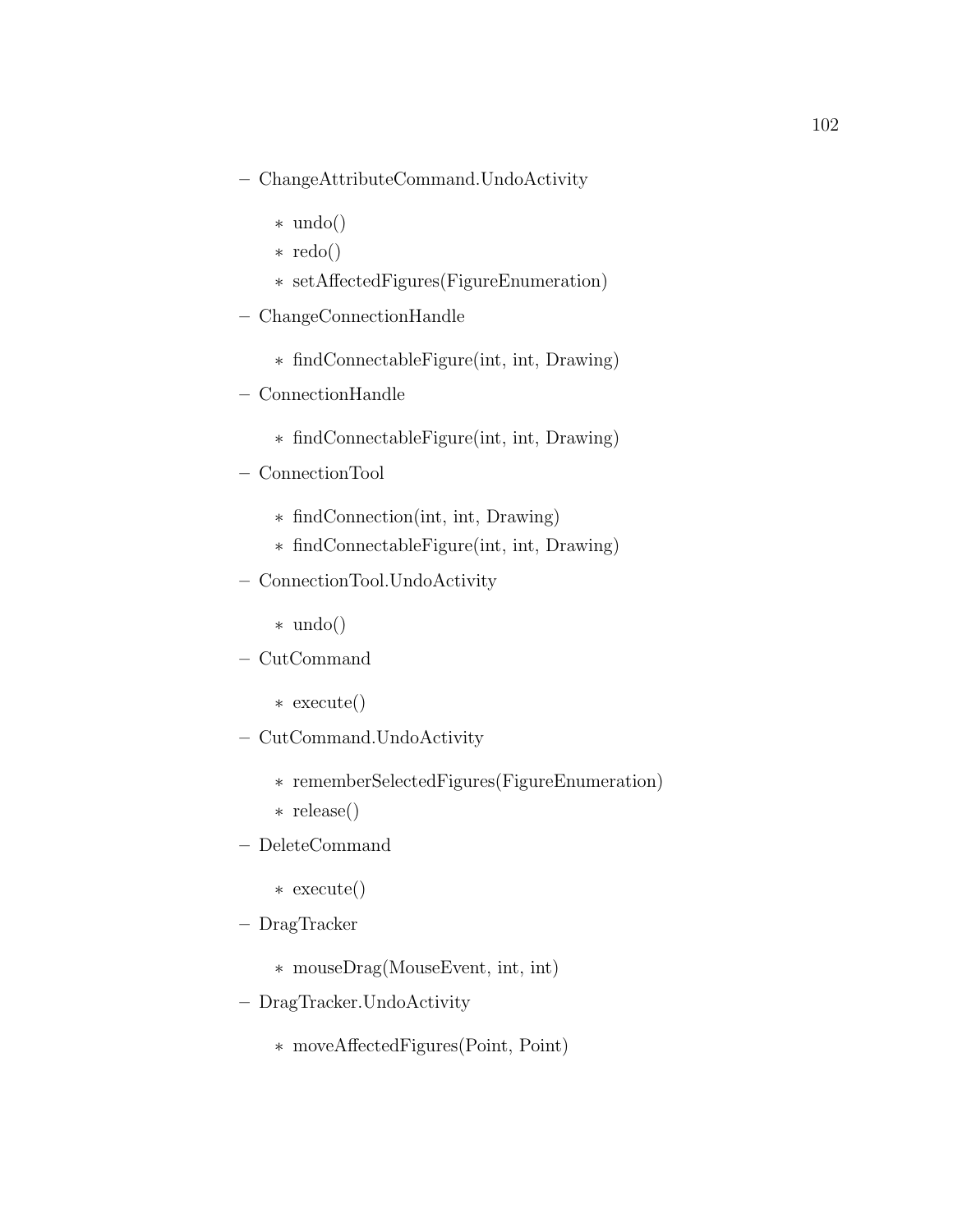- FigureTransferCommand
	- ∗ deleteFigures(FigureEnumeration)
- PasteCommand
	- ∗ getBounds(FigureEnumeration)
- PasteCommand.UndoActivity
	- ∗ undo()
- SelectAreaTracker
	- ∗ selectGroup(boolean)
- SendToBackCommand
	- ∗ execute()
- SendToBackCommand.UndoActivity
	- ∗ undo()
	- ∗ redo()
	- ∗ setAffectedFigures(FigureEnumeration)
- StandardFigureSelection
	- ∗ StandardFigureSelection(FigureEnumeration, int)
- org.jhotdraw.test.contrib
	- CommandTextBoxMenuItemTest
		- ∗ testSetGetCommand()
	- CommandMenuItemText
		- ∗ testSetGetCommand()
	- GraphicalCompositeFigureTest
		- ∗ testSetGetPresentationFigure()
		- ∗ testSetGetLayouter()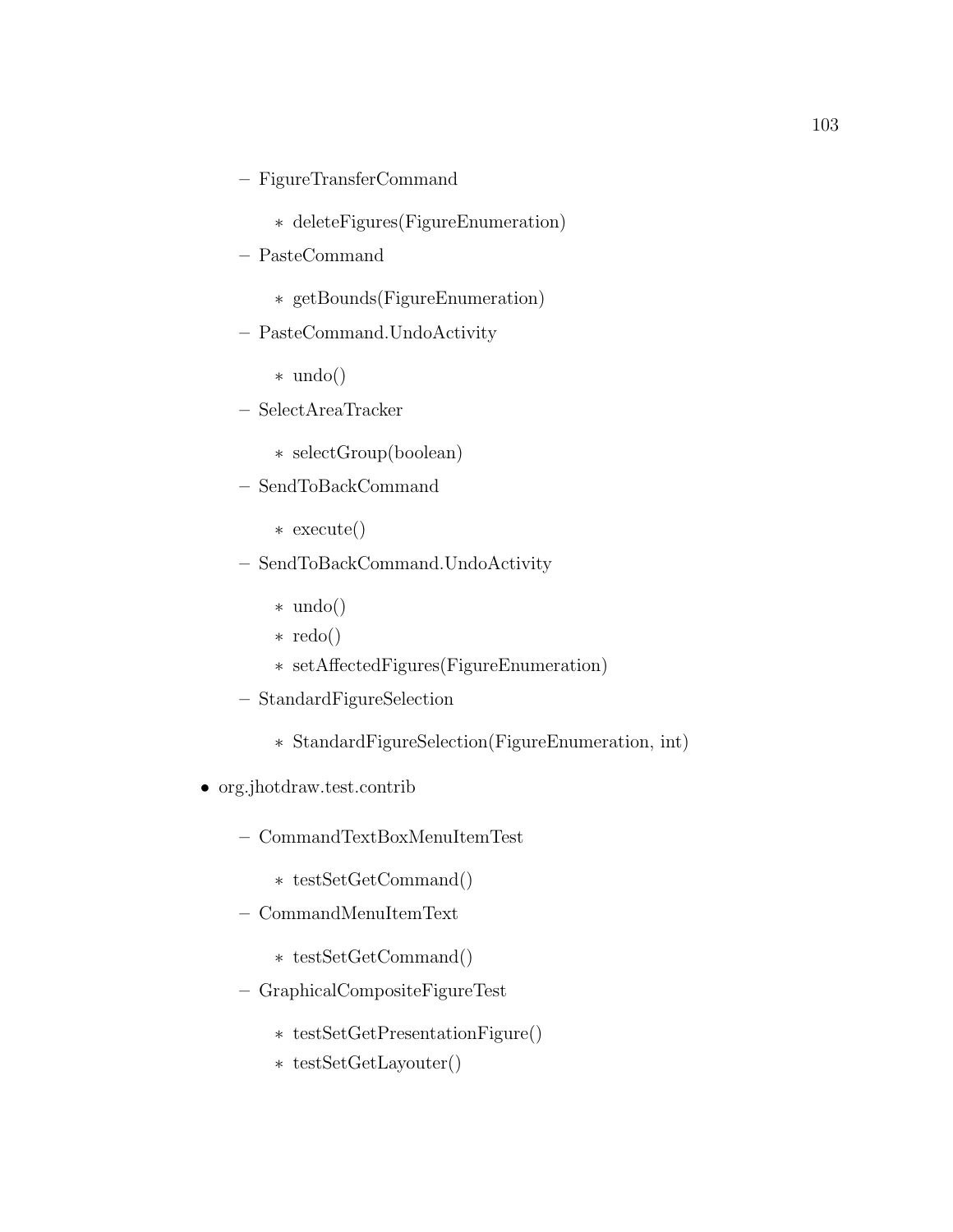- SimpleLayouterTest
	- ∗ testSetGetLayoutable()
	- ∗ testSetGetInsets()
- TextAreaFigureTest
	- ∗ testSetGetText()
	- ∗ testSetIsReadOnly()
	- ∗ testSetIsSizeDirty()
	- ∗ testSetGetFont()
	- ∗ testSetIsFontDirty()
- org.jhotdraw.test.figures
	- BorderDecoratorTest
		- ∗ testSetGetBorderOffset()
	- NumberTextFigureTest
		- ∗ testSetGetValue()
	- PolyLineFigureTest
		- ∗ testSetGetStartDecoration()
		- ∗ testSetGetEndDecoration()
	- TextFigureTest
		- ∗ testSetGetFont()
		- ∗ testSetGetText()
- org.jhotdraw.test.standard
	- NullDrawingViewTest
		- ∗ testSetGetDisplayUpdate()
		- ∗ testSetGetBackground()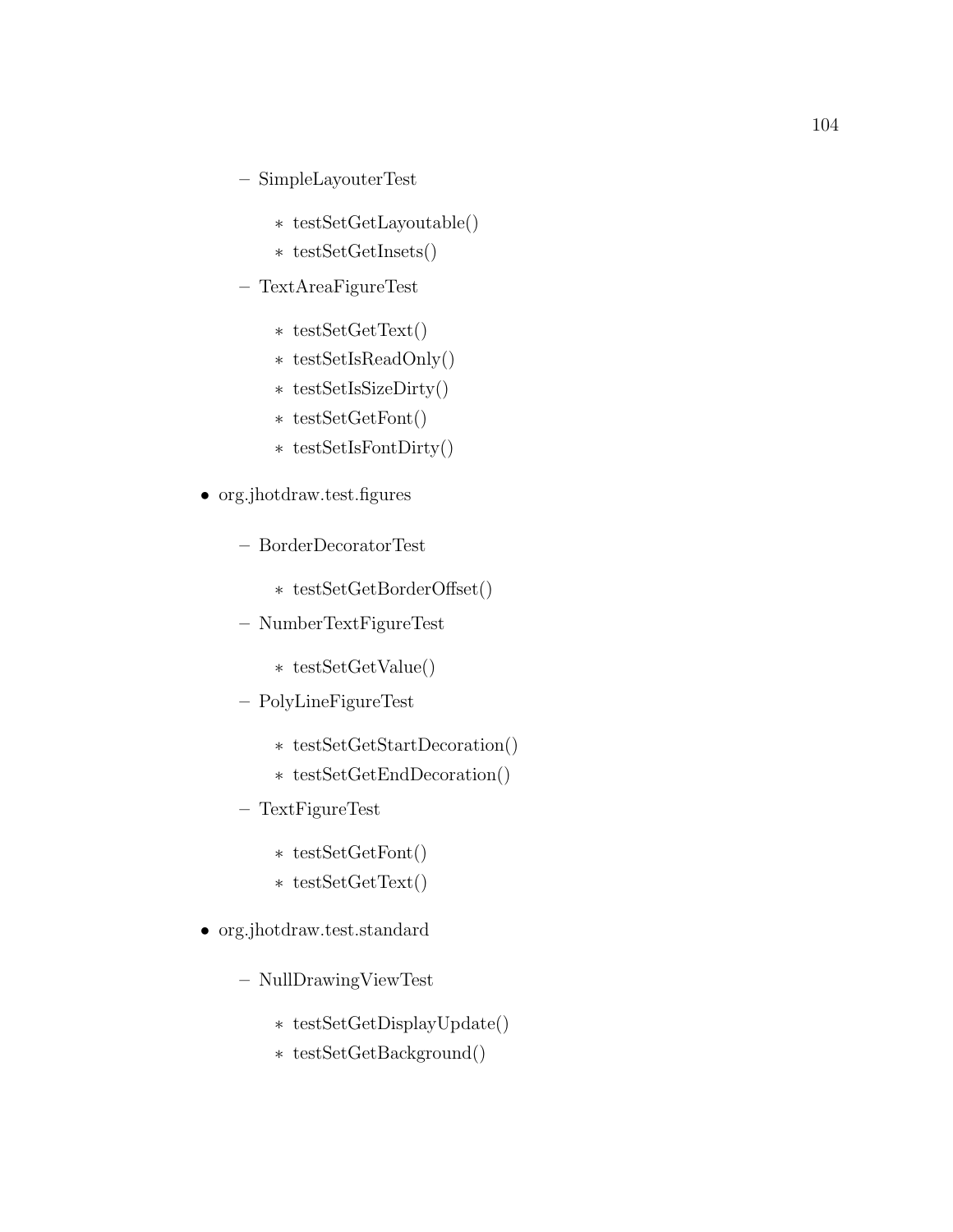- StandardDrawingText
	- ∗ testSetGetTitle()
- StandardDrawingViewTest
	- ∗ testSetGetDisplayUpdate()
	- ∗ testSetGetConstrainer()
- org.jhotdraw.test.util.collections
	- BoundsTest
		- ∗ testSetGetCenter()
	- IconKit
		- ∗ loadRegisteredImages(Component component)
- org.jhotdraw.test.util.collections.jdk11
	- SetWrapper
		- ∗ SetWrapper(Set)
- org.jhotdraw.test.util
	- ClipboardTest
		- ∗ testSetGetContents()
	- PaletteIconTest
		- ∗ createInstance()
	- StandardStorageFormatTest
		- ∗ testSetGetFileExtension()
		- ∗ testSetGetFileDescription()
		- ∗ testSetGetFileFilter()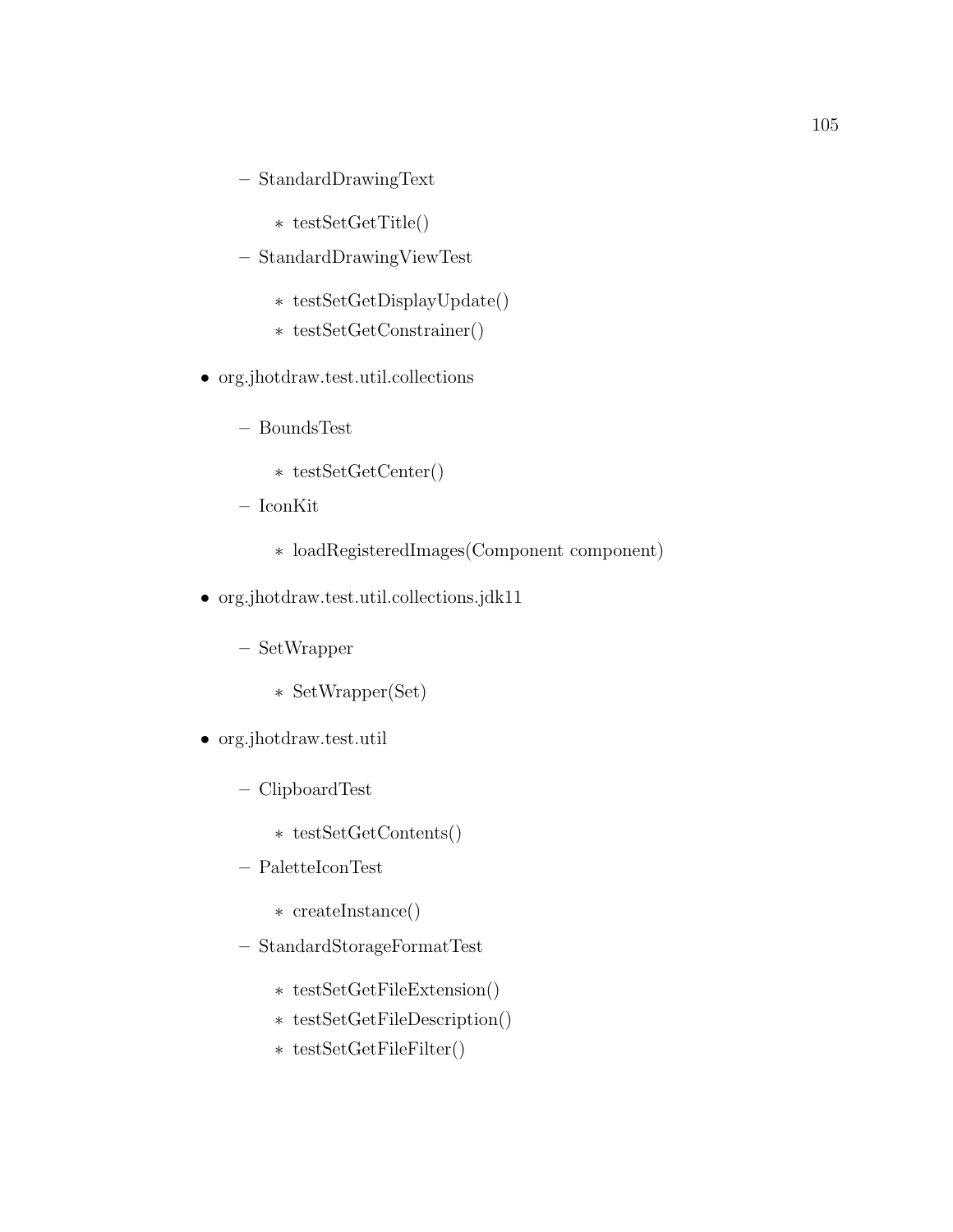- StandardFormatManagerTest
	- ∗ testSetGetDefaultStorageFormat()
- UndoableAdapterTest
	- ∗ testSetIsUndoable()
	- ∗ testSetIsRedoable()
	- ∗ testSetGetAffectedFigures()
- UndoableToolTest
	- ∗ testSetIsUsable()
	- ∗ testSetIsEnabled()
- UndoRedoActivityTest
	- ∗ testSetIsUndoable()
	- ∗ testSetGetAffectedFigures()
- org.jhotdraw.util
	- ColorMap
		- ∗ color(String)
		- ∗ colorIndex(Color)
	- CommandMenu
		- ∗ enable(String, boolean)
		- ∗ checkEnabled()
		- ∗ actionPerformed(ActionEvent)
	- PaletteLayout
		- ∗ minimumLayoutSize(Container)
		- ∗ layoutContainer(Container)
	- StandardVersionControlStrategy
		- ∗ assertCompatibleVersion()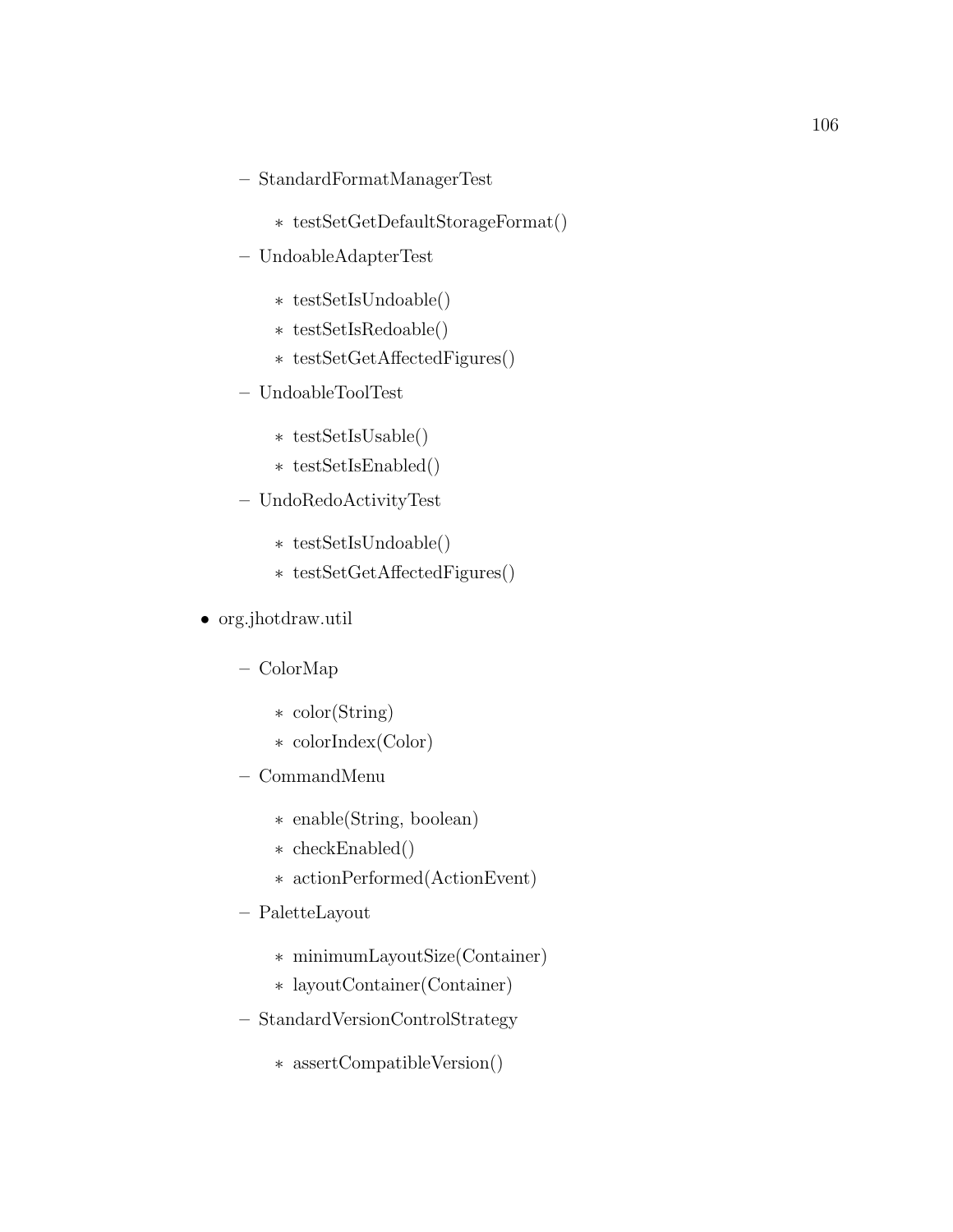- ∗ handleIncompatibleVersions()
- StorableOutput
	- ∗ writeString(String)
- StorageFormatManager
	- ∗ registerFileFilters(JFileChooser)
	- ∗ findStorageFormat(FileFilter)
	- ∗ findStorageFormat(File)
- GraphLayout
	- ∗ relax()
	- ∗ remove()
- JDOSStorageFormat
	- ∗ retrieveAll(PersistenceManager, Figure)
- JDOSStorageFormat.DrawingListModel
	- ∗ DrawingListModel(Iterator)
- UndoableAdapter
	- ∗ rememberFigures(FigureEnumeration)
	- ∗ release()
- UndoManager
	- ∗ clearUndos(DrawingView checkDV)
	- ∗ clearRedos(DrawingView checkDV)
- VersionManagement
	- ∗ readVersionFromFile(String, String)
- org.jhotdraw.samples.javadraw
	- BouncingDrawing